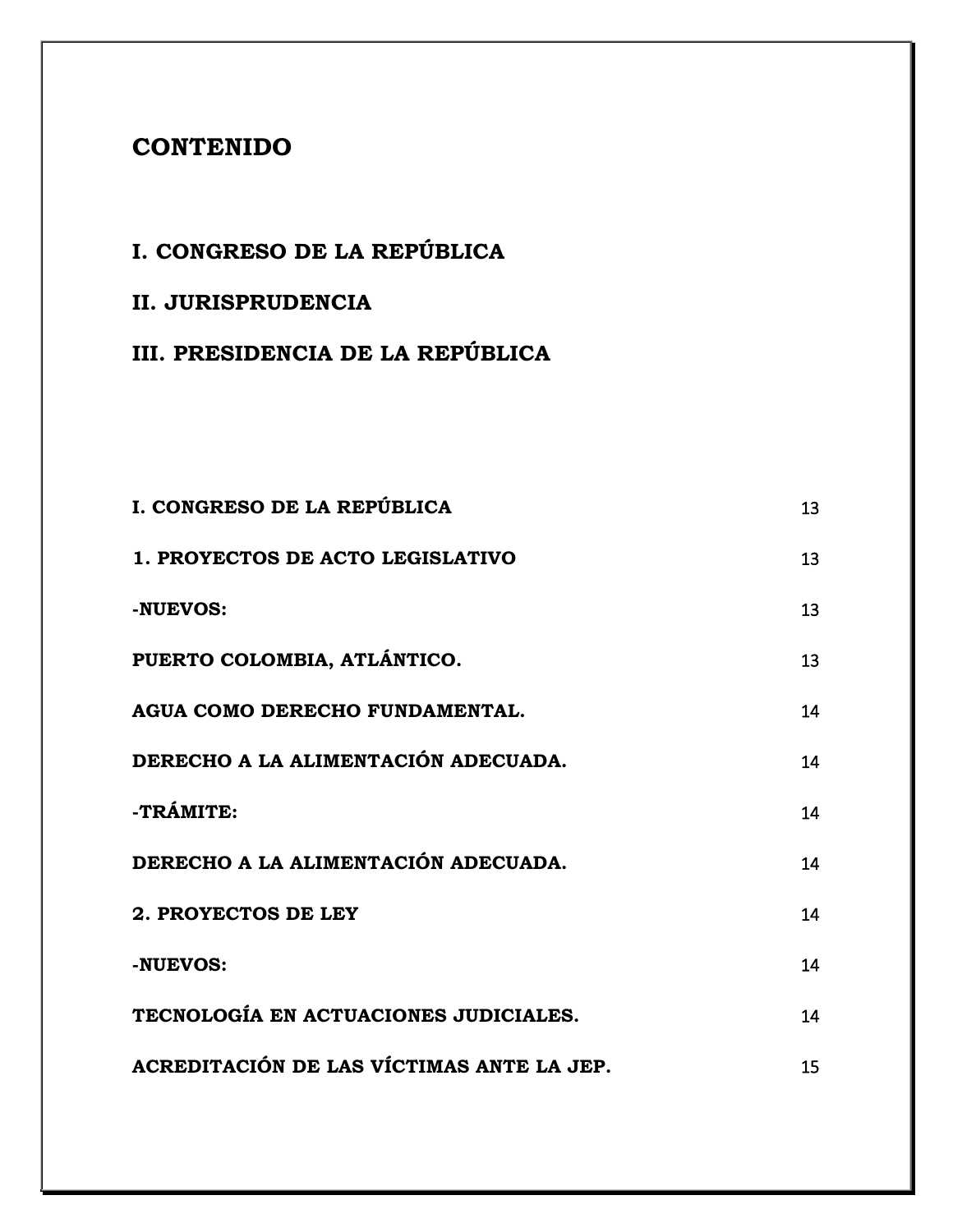| <b>FRONTERA.</b>                |                                        | VEHÍCULOS CON MATRÍCULA EXTRANJERA EN                      | <b>ZONAS</b> | DE<br>15 |
|---------------------------------|----------------------------------------|------------------------------------------------------------|--------------|----------|
|                                 |                                        | CONSEJOS COMUNITARIOS DE COMUNIDADES NEGRAS.               |              | 15       |
| <b>COMISIONES DEL CONGRESO.</b> |                                        |                                                            |              | 15       |
|                                 | IGUALDAD TRIBUTARIA ENTRE IGLESIAS.    |                                                            |              | 15       |
| CONCEJALES DE MUNICIPIOS.       |                                        |                                                            |              | 15       |
|                                 | DELITO DE MATRIMONIO FORZADO.          |                                                            |              | 16       |
|                                 |                                        | DECRETO 806 DE 2020 COMO LEGISLACIÓN PERMANENTE.           |              | 16       |
|                                 |                                        | NIÑAS, ADOLESCENTES Y MUJERES VÍCTIMAS DE DESAPARICIÓN.    |              | 16       |
|                                 |                                        | HUELGA EN LOS SERVICIOS PÚBLICOS ESENCIALES.               |              | 16       |
| <b>ACOSO SEXUAL.</b>            |                                        |                                                            |              | 16       |
| DE SALUD.                       |                                        | RESPONSABILIDAD PATRIMONIAL EN LAS ENTIDADES PROMOTORAS    |              | 16       |
|                                 |                                        | ACCESO A VIVIENDA PARA LOS MIEMBROS DE LA FUERZA PÚBLICA.  |              | 16       |
|                                 |                                        | INFRACCIONES EN MATERIA DE ACUICULTURA Y PESCA.            |              | 17       |
|                                 | CONVIVENCIA EN LOS HOGARES Y FAMILIAS. |                                                            |              | 17       |
|                                 |                                        | MEDIDAS DE ASISTENCIA PARA NIÑOS, NIÑAS Y ADOLESCENTES. 17 |              |          |
| HÍDRICOS.                       |                                        | MUNICIPIOS AFECTADOS CON EL DESARROLLO DE PROYECTOS        |              | 17       |
| -TRÁMITE:                       |                                        |                                                            |              | 17       |

2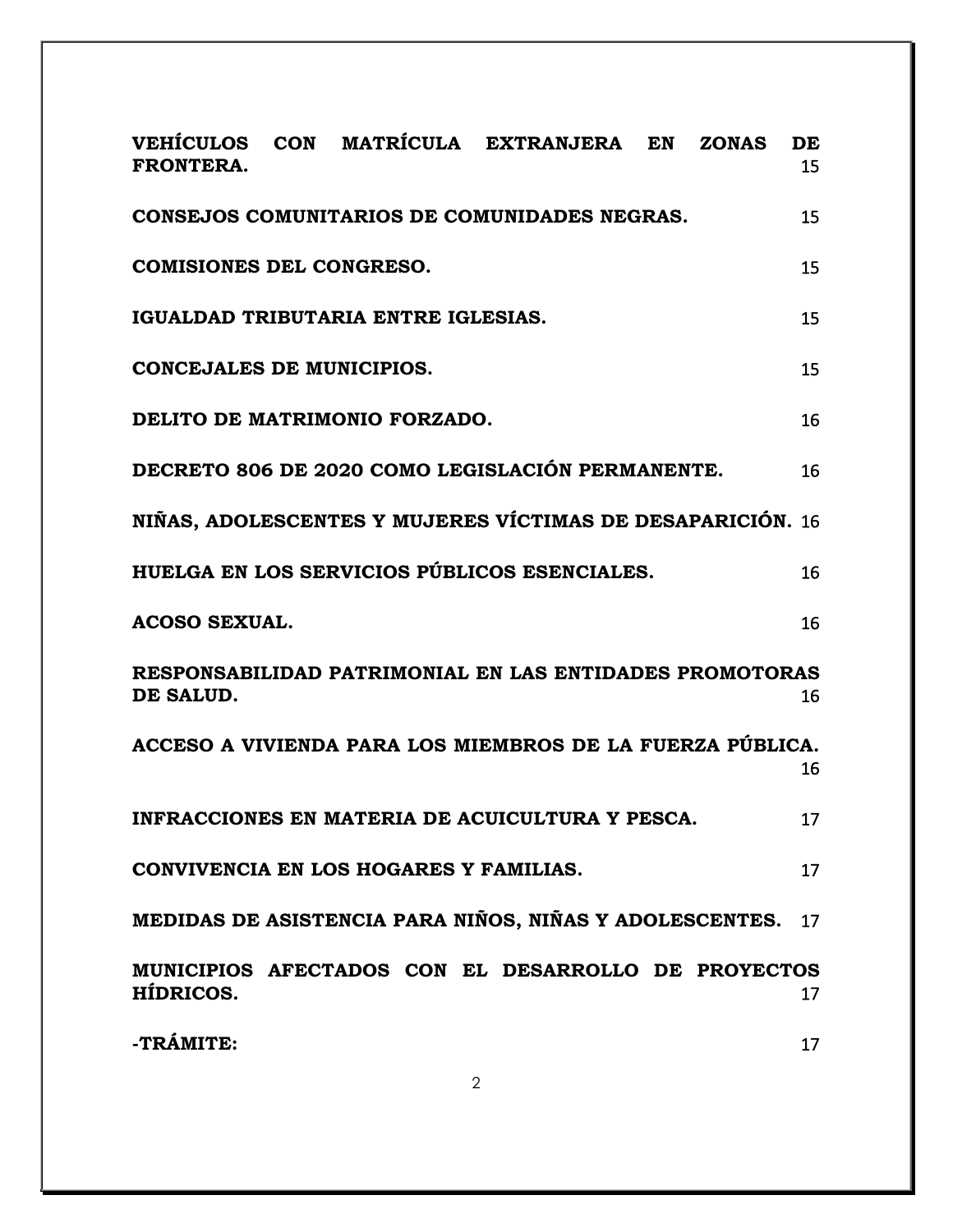| TASA PRO DEPORTE Y RECREACIÓN.                                          | 17                 |
|-------------------------------------------------------------------------|--------------------|
| BANCOS DE CÉLULAS MADRE DE SANGRE DE CORDÓN UMBILICAL. 17               |                    |
| VACUNACIÓN CONTRA EL COVID-19.                                          | 18                 |
| FORTALECIMIENTO DEL SECTOR CULTURA.                                     | 18                 |
| ALIMENTACIÓN INFANTIL.                                                  | 18                 |
| FONDO DE ESTABILIZACIÓN DE PRECIOS DE LA PANELA Y MIELES.18             |                    |
| CAMPESINIDAD AGRO RURAL.                                                | 18                 |
| CÁNCER DE MAMA.                                                         | 19                 |
| JÓVENES QUE HACEN PARTE DE LAS BARRAS POPULARES.                        | 19                 |
| EXPOSICIONES, FERIAS Y FESTIVALES EQUINOS.                              | 19                 |
| EDUCACIÓN SUPERIOR EN CIENCIA.                                          | 19                 |
| RED DE PUEBLOS PATRIMONIOS DE COLOMBIA.                                 | 19                 |
| PATRIMONIO CULTURAL DEL MUNICIPIO DE RIOSUCIO.                          | 19                 |
| PROCEDIMIENTOS MÉDICOS Y QUIRÚRGICOS CON<br><b>ESTETICOS.</b>           | <b>FINES</b><br>20 |
| CÁTEDRA DE EDUCACIÓN EMOCIONAL.                                         | 20                 |
| ACCESO A LA VIVIENDA PARA COLOMBIANOS EN EL EXTERIOR.                   | 20                 |
| ARTÍCULOS DE HIGIENE MENSTRUAL PARA MUJERES PRIVADAS DE<br>LA LIBERTAD. | 20                 |
| FINANCIACIÓN ESTATAL DE PARTIDOS Y MOVIMIENTO POLÍTICOS. 20             |                    |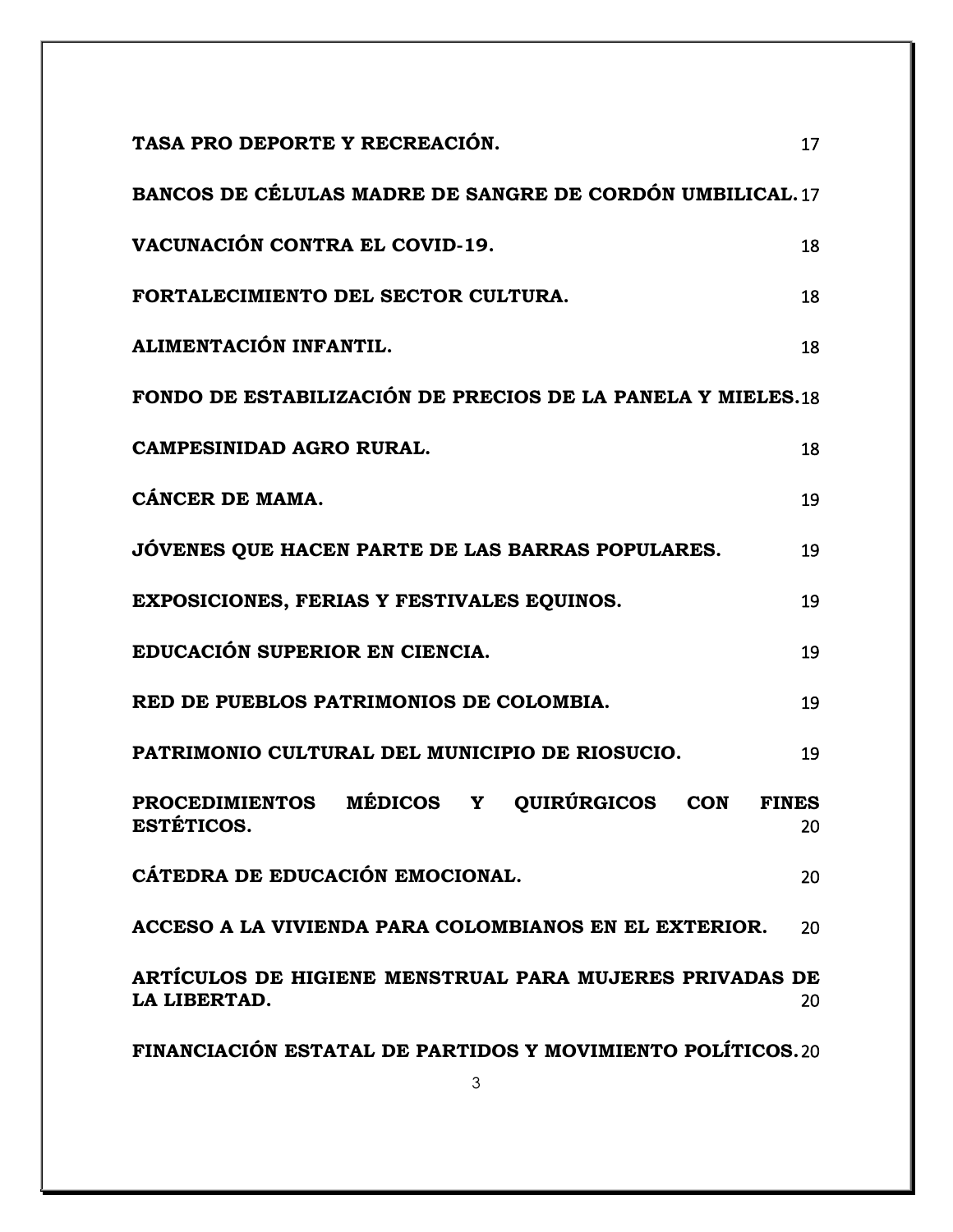| GESTIÓN INTEGRAL DE RESIDUOS DEL TABACO.                  | 21 |
|-----------------------------------------------------------|----|
| ENTREGA DE TRANSFERENCIAS MONETARIAS.                     | 21 |
| PROTECCIÓN DE LA MATERNIDAD Y LA PRIMERA INFANCIA.        | 21 |
| DESARROLLO INTEGRAL EN LA INFANCIA Y ADOLESCENCIA.        | 21 |
| ELIMINACIÓN DE PRÁCTICAS TAURINAS.                        | 21 |
| INFRAESTRUCTURA PÚBLICA TURÍSTICA.                        | 22 |
| CAFÉ COMO PRODUCTO INSIGNIA NACIONAL.                     | 22 |
| SERVICIOS DE VOZ E INTERNET MÓVILES.                      | 22 |
| PAISAJE CULTURAL CAFETERO.                                | 22 |
| DERECHO A LA ALIMENTACIÓN Y NUTRICIÓN ADECUADAS.          | 22 |
| FÚTBOL COLOMBIANO.                                        | 22 |
| ACCESO AL DERECHO A LA SALUD.                             | 23 |
| AYUDA MONETARIA A FAVOR DE LOS NIÑOS Y ADOLESCENTES.      | 23 |
| <b>SALUD MENSTRUAL.</b>                                   | 23 |
| PERSONAS CON DISCAPACIDAD.                                | 23 |
| REALIZACIÓN DE CABALGATAS.                                | 24 |
| PROTECCIÓN DEL ADULTO MAYOR.                              | 24 |
| DIGNIFICACIÓN LABORAL DEL TALENTO HUMANO EN SALUD.        | 24 |
| DELITOS GRAVES REALIZADOS CONTRA NIÑOS Y ADOLESCENTES. 24 |    |

4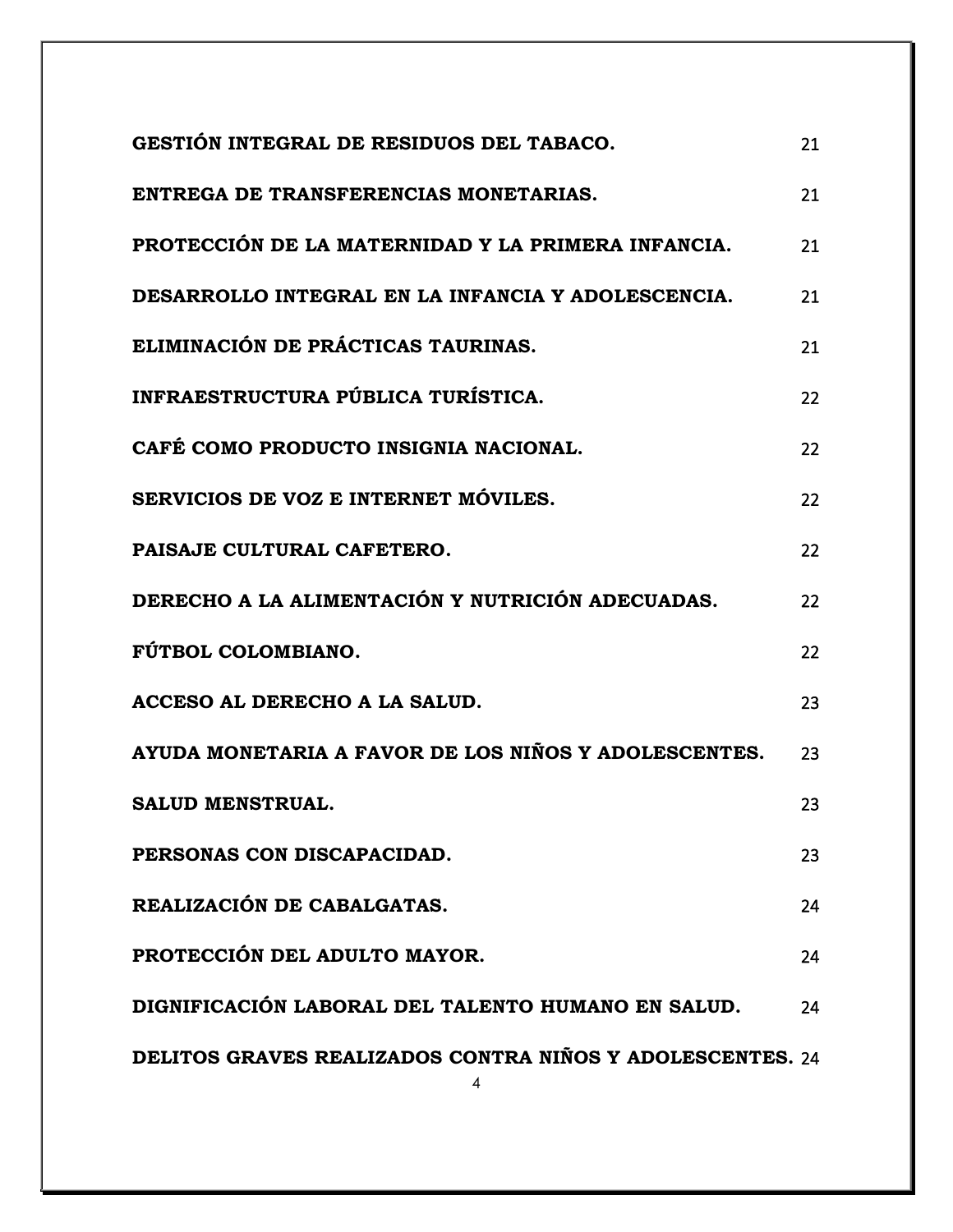| DECRETO LEGISLATIVO 491 DE 2020.                                                | 24 |
|---------------------------------------------------------------------------------|----|
| ENFERMEDAD DE ENDOMETRIOSIS.                                                    | 25 |
| REACTIVACIÓN DEL SECTOR EMPRESARIAL.                                            | 25 |
| BENEFICIARIOS DE LA PENSIÓN DE SOBREVIVIENTES.                                  | 25 |
| BIENES CON EXTINCIÓN DE DOMINIO.                                                | 25 |
| DISTRITO ESPECIAL DE MEDELLÍN.                                                  | 25 |
| PROGRAMA NACIONAL DE NUTRICIÓN PRENATAL Y SEGURIDAD<br>ALIMENTARIA GESTACIONAL. | 26 |
| PENSIÓN PARA QUIENES PADECEN UNA ENFERMEDAD TERMINAL.                           | 26 |
| <b>ANTICIPO DE PENSIONES.</b>                                                   | 26 |
| <b>COMISARÍAS DE FAMILIA.</b>                                                   | 26 |
| DERECHOS DE GRADO DE LAS INSTITUCIONES DE EDUCACIÓN<br><b>SUPERIOR.</b>         | 26 |
| MEDIDAS PARA PROTECCIÓN DEL PREPENSIONADO.                                      | 26 |
| SISTEMA DE SALUD DE LA FUERZA PÚBLICA.                                          | 27 |
| CUENTAS BANCARIAS PARA OBLIGACIONES ALIMENTARIAS.                               | 27 |
| <b>EMPRENDIMIENTO SOCIAL.</b>                                                   | 27 |
| PROTECCIÓN A LOS CAMPESINOS.                                                    | 27 |
| TRABAJO DIGNO DEL TALENTO HUMANO DEL SISTEMA DE SALUD. 27                       |    |
| CENTROS DE ENSEÑANZA AUTOMOVILÍSTICA.                                           | 28 |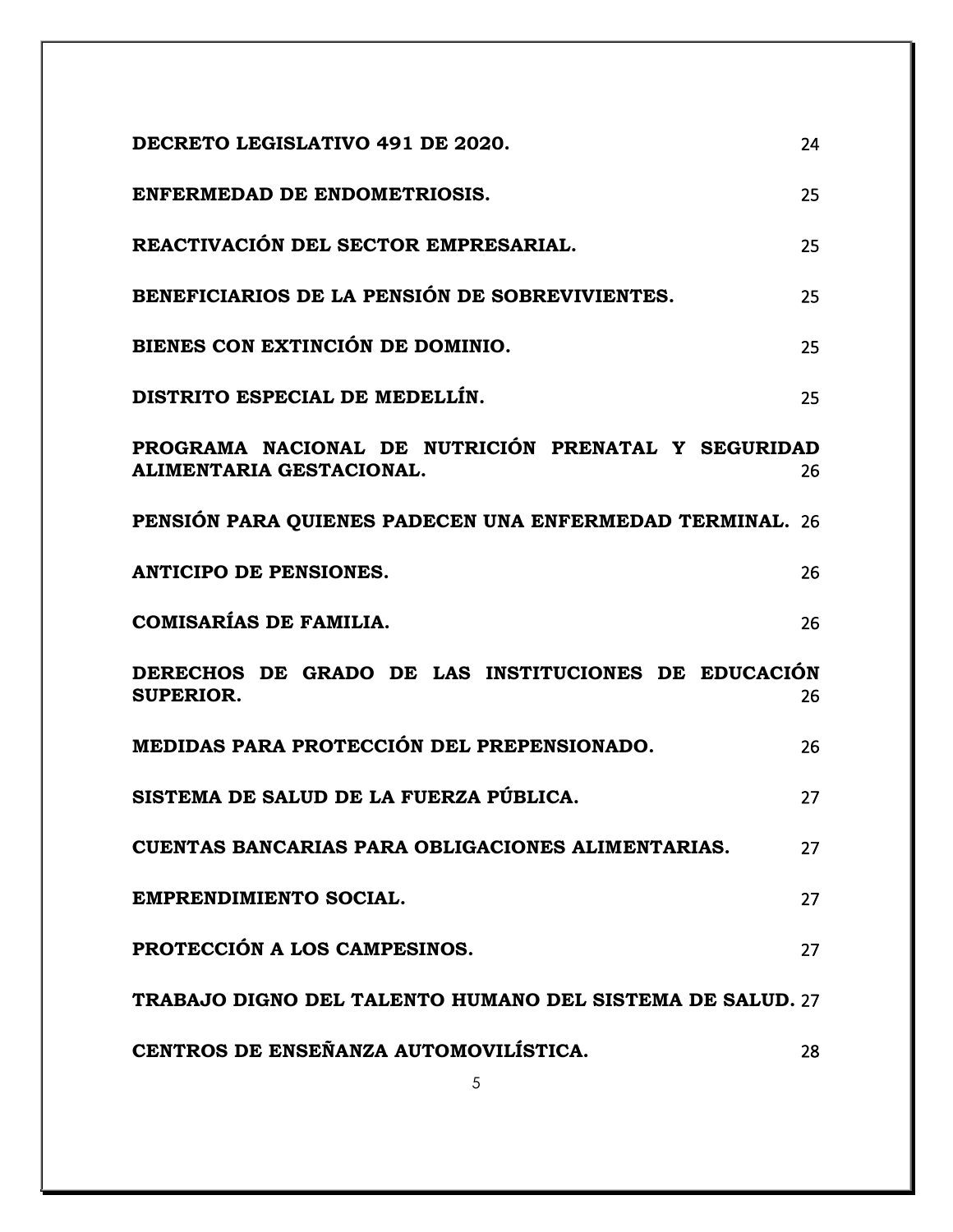| EMPLEABILIDAD JUVENIL.                                                             | 28 |
|------------------------------------------------------------------------------------|----|
| ADOLESCENTES Y JÓVENES BAJO CUSTODIA DEL ESTADO.                                   | 28 |
| PARTICIPACIÓN EN EL SISTEMA GENERAL DE SEGURIDAD SOCIAL<br>EN SALUD.               | 28 |
| <b>FAMILIAS NUMEROSAS.</b>                                                         | 28 |
| ASOCIACIONES CAMPESINAS Y AGROPECUARIAS.                                           | 29 |
| POLÍTICA PÚBLICA DE EMPRENDIMIENTO RURAL.                                          | 29 |
| <b>ARBOLADO URBANO.</b>                                                            | 29 |
| MUERTE DE ANIMAL DE COMPAÑÍA DOMÉSTICO.                                            | 29 |
| PERSONAL DE PRIMERA LÍNEA DE ATENCIÓN DE LA PANDEMIA<br>ORIGINADA POR EL COVID-19. | 29 |
| APLICACIÓN DE BIOPOLÍMEROS.                                                        | 30 |
| APLICACIÓN DEL TIEMPO DE LA LICENCIA DE PATERNIDAD.                                | 30 |
| GESTIÓN INTEGRAL DE RESIDUOS SÓLIDOS ESPECIALES.                                   | 30 |
| SISTEMA NACIONAL DE BIOBANCOS.                                                     | 30 |
| TRADUCTORES E INTÉRPRETES OFICIALES.                                               | 30 |
| PRODUCTOS TRANSGÉNICOS.                                                            | 31 |
| ATENCIÓN EN SALUD EN EL SISTEMA GENERAL DE SEGURIDAD<br><b>SOCIAL INTEGRAL.</b>    | 31 |
| TRASLADO DE AFILIADOS ENTRE LOS REGÍMENES PENSIONALES. 31                          |    |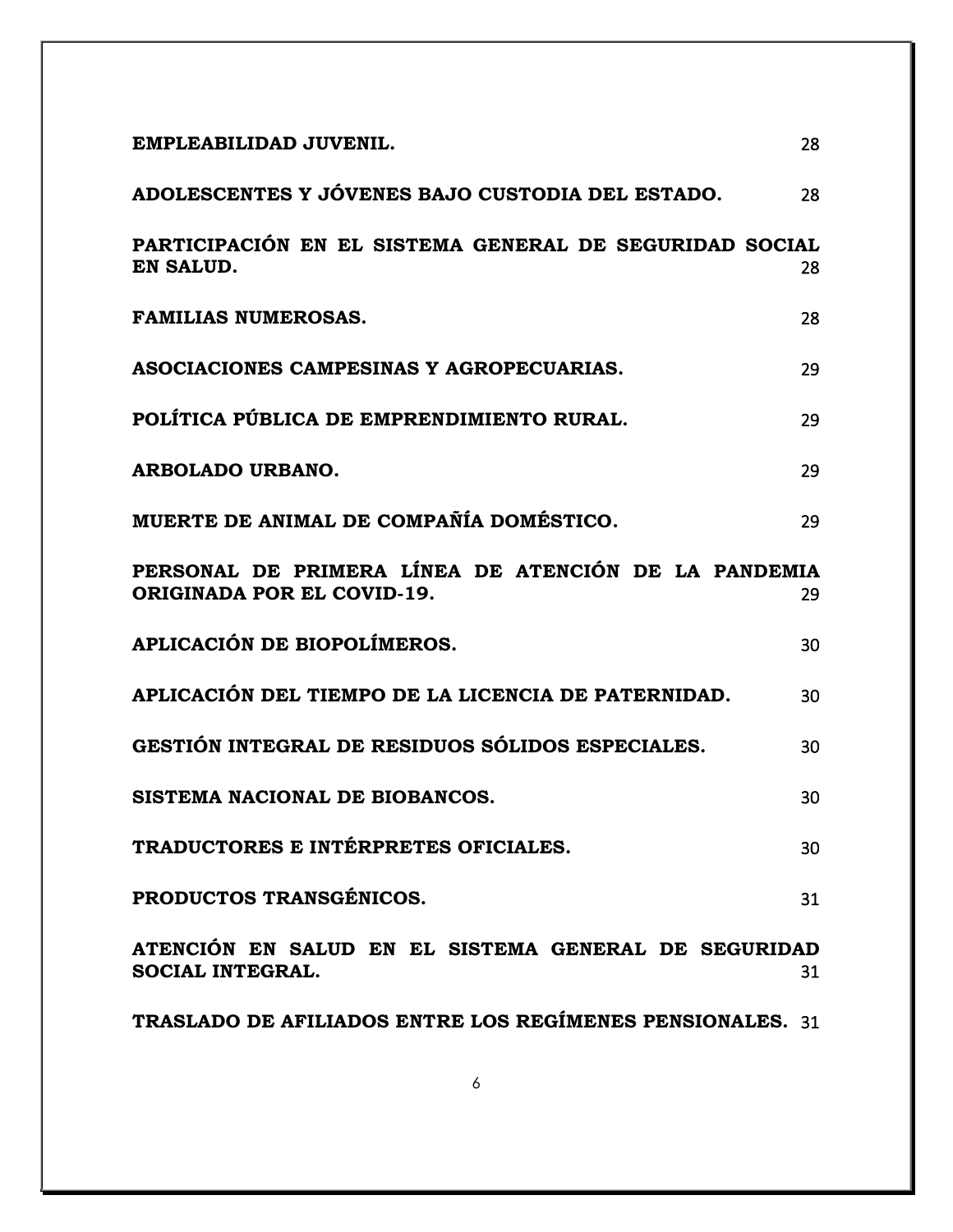| EMPLEADOS DE LA UNIDAD ADMINISTRATIVA ESPECIAL MIGRACIÓN<br>COLOMBIA.                                 | 31 |
|-------------------------------------------------------------------------------------------------------|----|
| ANIMALES DE COMPAÑÍA.                                                                                 | 31 |
| FOMENTO DE LA GENERACIÓN DE EMPLEO.                                                                   | 32 |
| RECONOCIMIENTO A LOS CAMPESINOS.                                                                      | 32 |
| CICLISTAS VÍCTIMAS DE ACCIDENTES VIALES.                                                              | 32 |
| DE TRÁNSITO Y<br><b>AGENTES</b><br>DE<br><b>TRANSPORTE</b><br><b>CUERPOS</b><br><b>TERRITORIALES.</b> | 32 |
| RESTAURACIÓN AMBIENTAL.                                                                               | 32 |
| NIÑEZ EN ESTADO DE VULNERABILIDAD ESPECIAL.                                                           | 33 |
| <b>ACTIVIDAD DEL AGROTURISMO.</b>                                                                     | 33 |
| USO INDUSTRIAL Y COMERCIAL DEL CÁÑAMO.                                                                | 33 |
| EDUCACIÓN EN CUIDADOS PALIATIVOS.                                                                     | 33 |
| AGRICULTURA Y ECONOMÍA CAMPESINA.                                                                     | 33 |
| REGULACIÓN DEL CABILDEO.                                                                              | 34 |
| INGRESO BASE DE COTIZACIÓN DE LOS INDEPENDIENTES.                                                     | 34 |
| TRANSPARENCIA EN EL SISTEMA GENERAL DE PENSIONES.                                                     | 34 |
| LICENCIA PARA EL TRABAJADOR EN CASO DE ENFERMEDAD DE UN<br><b>FAMILIAR.</b>                           | 34 |
| ALIVIOS PARA INSTITUCIONES DE EDUCACIÓN.                                                              | 34 |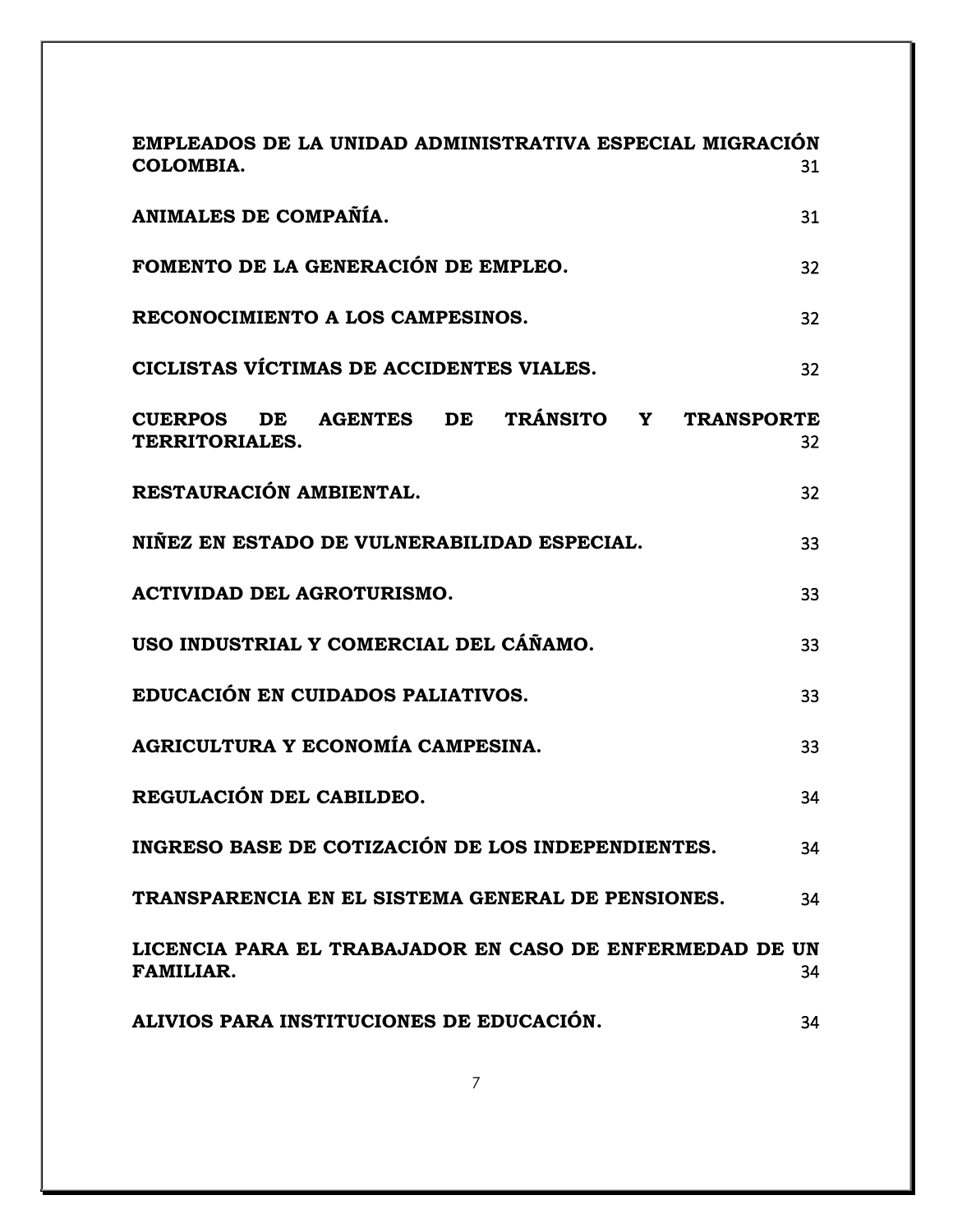| SALARIO MÍNIMO PROFESIONAL Y TÉCNICO.                                         | 34       |
|-------------------------------------------------------------------------------|----------|
| APLICACIÓN DEL TIEMPO DE LA LICENCIA DE PATERNIDAD.                           | 35       |
| INSTALACIÓN DE BEBEDEROS EN ESPACIO PÚBLICO.                                  | 35       |
| <b>CONDICIONES DE BIENESTAR ANIMAL.</b>                                       | 35       |
| <b>FAMILIA DE CRIANZA.</b>                                                    | 35       |
| PERSONAS CON DISCAPACIDAD VISUAL.                                             | 35       |
| PAGO DE MULTAS POR INFRACCIONES A LAS NORMAS<br>TRÁNSITO.                     | DE<br>36 |
| SERVICIO SOCIAL EN PROGRAMAS DE DESARROLLO CON ENFOOUE<br><b>TERRITORIAL.</b> | 36       |
| <b>3. LEYES SANCIONADAS</b>                                                   | 36       |
| LEY 2201 DE 2022.                                                             | 36       |
| <b>II. JURISPRUDENCIA</b>                                                     | 36       |
| <b>CORTE CONSTITUCIONAL</b>                                                   | 36       |
| SENTENCIAS DE CONSTITUCIONALIDAD                                              | 37       |
| LEV 2075 DE 2021 "POR MEDIO DE LA CHAL SE MODIFICA EL                         |          |

**LEY 2075 DE 2021, "P[OR MEDIO DE LA CUAL SE MODIFICA EL](#page-36-1)  RÉGIMEN VIGENTE PARA [LA LIQUIDACIÓN DE HONORARIOS DE LOS](#page-36-1)  [CONCEJALES EN LOS MUNICIPIOS DE CUARTA, QUINTA Y SEXTA](#page-36-1)  [CATEGORÍA; SE ADOPTAN MEDIDAS EN SEGURIDAD SOCIAL Y SE](#page-36-1)  [PROMUEVE EL DERECHO](#page-36-1) AL TRABAJO DIGNO".** 37

**[ARTÍCULO 68 DE LA LE](#page-37-0)Y 44 DE 1993, "POR LA CUAL SE MODIFICA Y [ADICIONA LA LEY 23 DE 1982 Y SE MODIFICA](#page-37-0) LA LEY 29 DE 1944", [QUE ADICIONÓ UN INCISO AL ARTÍCULO 3 DE LA LEY 23 DE 1982,](#page-37-0)  "SOBRE DERECHOS DE AUTOR".** [38](#page-37-0)

8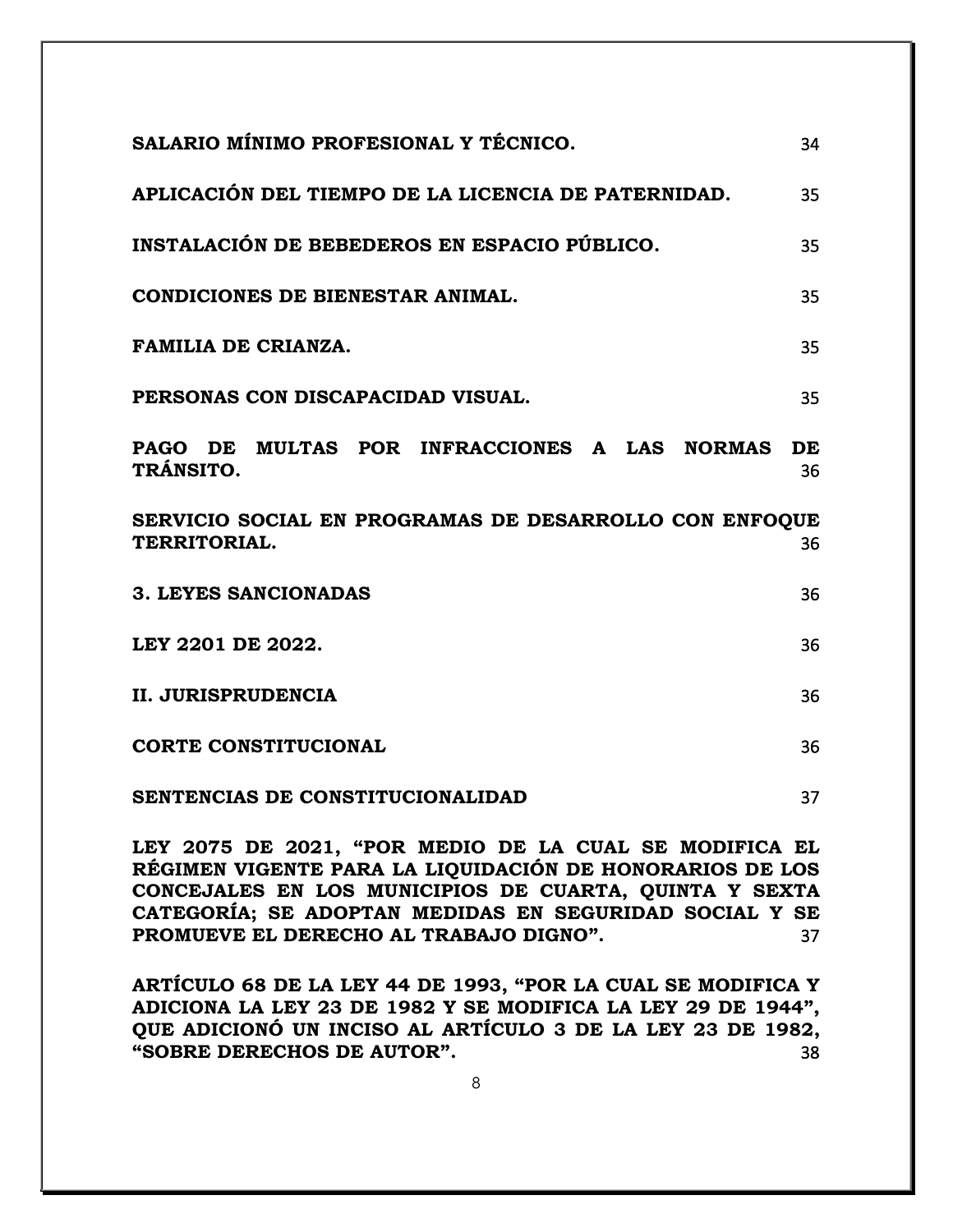**[ARTÍCULO 86 DE LA LE](#page-41-0)Y 1955 DE 2019 "POR LA CUAL SE EXPIDE EL [PLAN NACIONAL DE DESARROLLO 2018-](#page-41-0)2022, "PACTO POR COLOMBIA, PACTO POR LA EQUIDAD".** [42](#page-41-0)

**[ARTÍCULOS 1, 8, 16, 17, 19, 26, 31 Y 32 DE LA LEY 2044 DE 2020](#page-41-1)  "POR EL CUAL SE DICT[AN NORMAS PARA EL SANEAMIENTO DE](#page-41-1)  PREDIOS OCUPADOS POR [ASENTAMIENTOS HUMANOS ILEGALES Y](#page-41-1)  SE DICTAN OTRAS DISPOSICIONES".** [42](#page-41-1)

**[INCISO PRIMERO Y PARÁGRAFO DEL ARTÍCULO 1º DE LA LEY 5 DE](#page-43-0)  1972.** [44](#page-43-0)

**[ARTÍCULOS 124 A 148 DEL DECRETO LEY 403](#page-45-0) DE 2020, "POR EL [CUAL SE DICTAN NORMAS PARA LA CORRECTA IMPLEMENTACIÓN](#page-45-0)  DEL ACTO LEGISLATIVO [04 DE 2019 Y EL FORTALECIMIENTO DEL](#page-45-0)  CONTROL FISCAL".** [46](#page-45-0)

**[ARTÍCULOS 23 Y 45 DE](#page-48-0) LA LEY 2080 DE 2021 "POR MEDIO DE LA [CUAL SE REFORMA EL CÓDIGO DE PROCEDIMIENTO](#page-48-0)  [ADMINISTRATIVO Y DE LO CONTENCIOSO ADMINISTRATIVO -LEY](#page-48-0)  1437 DE 2011- [Y SE DICTAN OTRAS DISPOSICIONES EN MATERIA DE](#page-48-0)  DESCONGESTIÓN EN LOS [PROCESOS QUE SE TRAMITAN ANTE LA](#page-48-0)  JURISDICCIÓN».** [49](#page-48-0)

**[ACTO LEGISLATIVO NO. 2 DEL 25](#page-53-0) DE AGOSTO DE 2021, "POR MEDIO DEL CUAL SE CREAN 16 [CIRCUNSCRIPCIONES TRANSITORIAS](#page-53-0)  [ESPECIALES DE PAZ PARA LA CÁMARA DE REPRESENTANTES EN](#page-53-0)  [LOS PERIODOS 2022-2026 Y 2026-](#page-53-0)2030".** 54

**[ARTÍCULO 1076 DEL CÓDIGO CIVIL.](#page-59-0)** 60

**[ARTÍCULOS 78 \(NUMERAL 10\), 85 \(NUMERAL 1\) Y 173 \(PARCIAL\)](#page-60-0) DE [LA LEY 1564 DE 2012 \(CÓDIGO GENERAL DEL PROCESO\).](#page-60-0)** 61

**[ARTÍCULO 170 DE LA LEY 1801 DE 20](#page-62-0)16 "POR LA CUAL SE EXPIDE [EL CÓDIGO NACIONAL DE SEGURIDAD Y CONVIV](#page-62-0)ENCIA CIUDADANA".**  [63](#page-62-0)

**[INCISOS 2º DEL ARTÍCULO 8º Y 3º DEL PARÁGRAFO DEL ARTÍCULO](#page-68-0)  8º DE LA LEY 1421 DE 2010 "POR MEDIO DE [LA CUAL SE PRORROGA](#page-68-0)**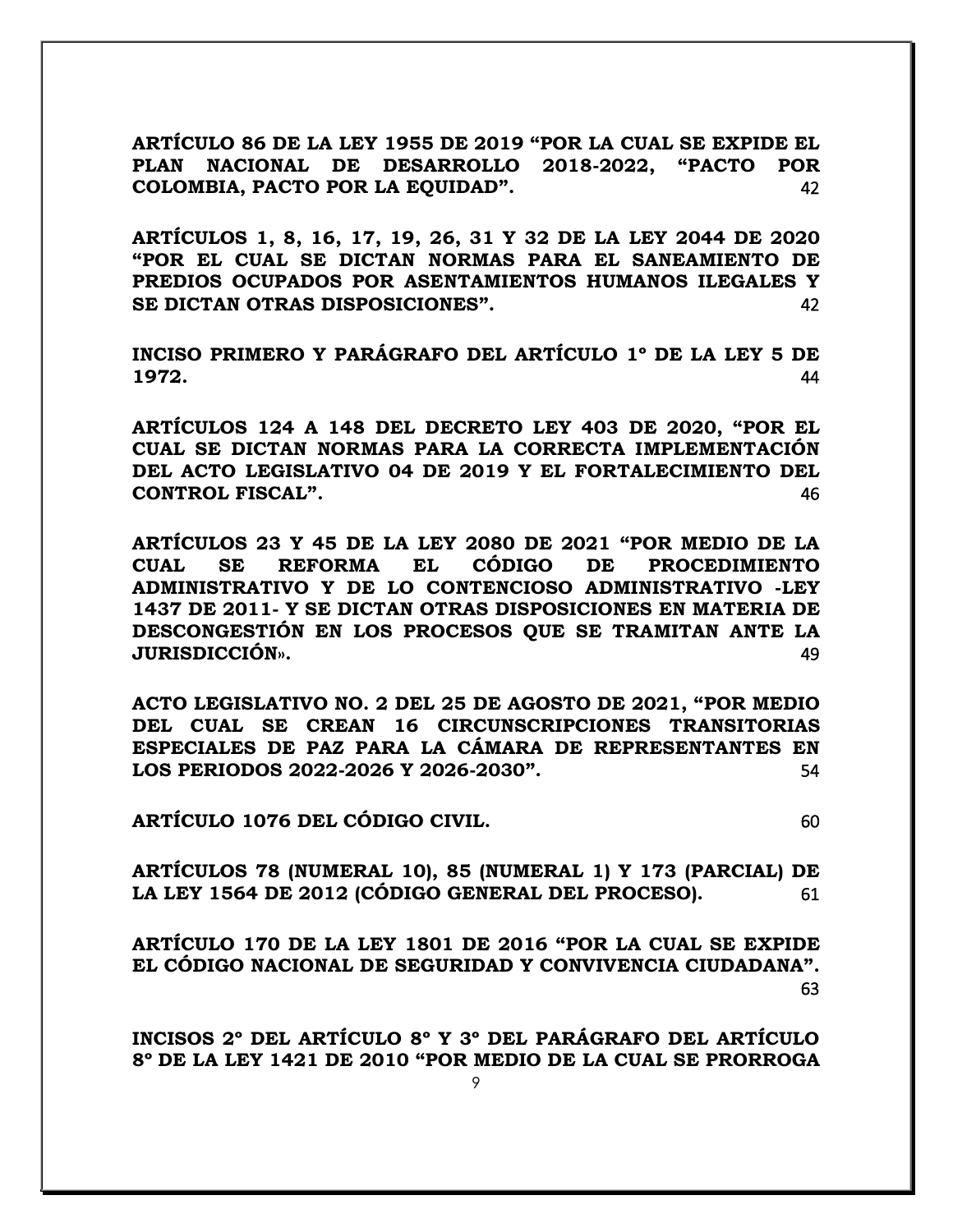**[LA LEY 418 DE 1997, PRORROGADA Y MODIFICADA POR LAS LEYES](#page-68-0)  548 DE 1999, 782 DE 2002 Y 1106 DE 2006".** [69](#page-68-0)

**[NUMERALES 3 \(PARCIAL\) Y 4 \(PARCIAL\) DEL ARTÍCULO 11 DEL](#page-72-0)  [DECRETO LEY 020 DE 2](#page-72-0)014, "POR EL CUAL SE CLASIFICAN LOS [EMPLEOS Y SE EXPIDE EL RÉGIMEN DE CARRERA ESPECIAL DE LA](#page-72-0)  FISCALÍA GENERAL DE LA NACIÓN".** [73](#page-72-0)

**[LEY 2067 DE 2020, POR MEDIO DE LA CUAL SE APRUEBA EL](#page-73-0)  "ACUERDO COMERCIAL E[NTRE EL REINO UNIDO DE GRAN BRETAÑA](#page-73-0)  [E IRLANDA DEL NORTE,](#page-73-0) POR UNA PARTE, Y LA REPÚBLICA DE [COLOMBIA, LA REPÚBLICA DEL ECUADOR Y LA REPÚBLICA DE PERÚ](#page-73-0)  POR OTRA", SUSCRITO [EN QUITO, EL 15 DE MAYO DE 2019.](#page-73-0)** 74

**[NUMERAL 5°, Y NUMERAL 6° DEL ARTÍCULO 389 DEL CÓDIGO](#page-77-0)  GENERAL DEL PROCESO.** [78](#page-77-0)

**SEGUNDO INCISO DEL ARTÍCULO 860 DEL [DECRETO LEY 624 DE](#page-80-0)  1989, "POR EL CUAL S[E EXPIDE EL ESTATUTO](#page-80-0) TRIBUTARIO DE LOS [IMPUESTOS ADMINISTRADOS POR LA DIRECCIÓN](#page-80-0) GENERAL DE [IMPUESTOS NACIONALES](#page-80-0)", TAL Y COMO FUE MODIFICADO POR EL [ARTÍCULO 18 DE LA LEY 1430 DE 2010.](#page-80-0)** 81

**ARTÍCULOS 106 A 123 [DEL "TÍTULO XII. JURISDICCIÓN COACTIVA",](#page-84-0) Y ARTÍCULOS 124 A 148 DEL "TÍTULO XIII. [FORTALECIMIENTO DEL](#page-84-0)  PROCESO DE RESPONSABILIDAD FIS[CAL", DEL DECRETO LE](#page-84-0)Y 403 DE 2020, "POR EL CUA[L SE DICTAN NORMAS PARA LA CORRECTA](#page-84-0)  [IMPLEMENTACIÓN DEL ACTO LEGISLATIVO 04 DE 2019 Y EL](#page-84-0)  [FORTALECIMIENTO DEL](#page-84-0) CONTROL FISCAL".** 85

| III. PRESIDENCIA DE LA REPÚBLICA           | 89 |
|--------------------------------------------|----|
| DECRETOS DE LA PRESIDENCIA DE LA REPÚBLICA | 89 |
| <b>DECRETO 307 DE 2022.</b>                | 89 |
| <b>DECRETO 318 DE 2022.</b>                | 89 |
| <b>DECRETO 325 DE 2022.</b>                | 89 |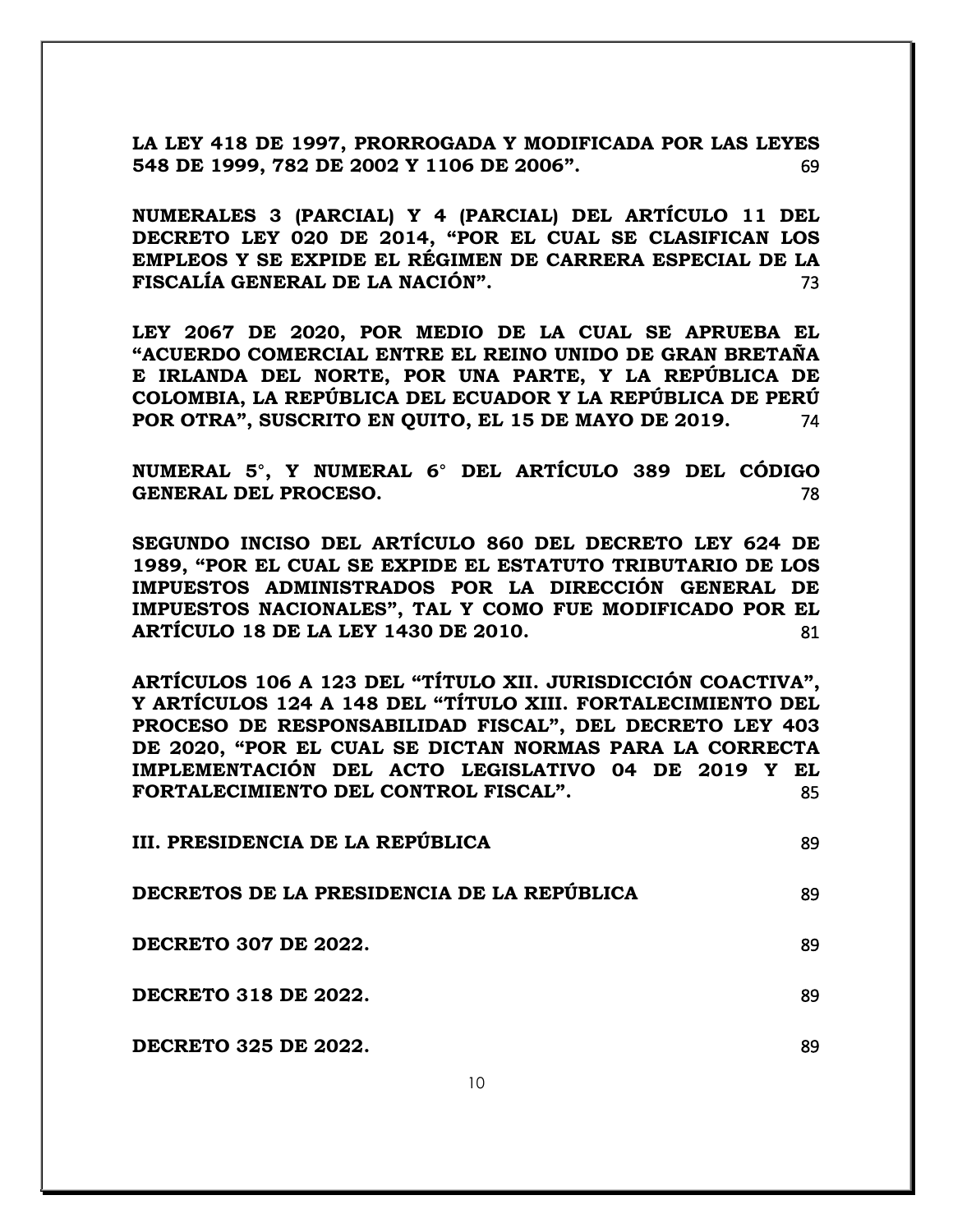| <b>DECRETO 334 DE 2022.</b> | 89 |
|-----------------------------|----|
| <b>DECRETO 335 DE 2022.</b> | 90 |
| <b>DECRETO 338 DE 2022.</b> | 90 |
| <b>DECRETO 375 DE 2022.</b> | 90 |
| <b>DECRETO 376 DE 2022.</b> | 90 |
| <b>DECRETO 377 DE 2022.</b> | 90 |
| <b>DECRETO 379 DE 2022.</b> | 91 |
| <b>DECRETO 380 DE 2022.</b> | 91 |
| <b>DECRETO 397 DE 2022.</b> | 91 |
| <b>DECRETO 405 DE 2022.</b> | 91 |
| <b>DECRETO 416 DE 2022.</b> | 91 |
| <b>DECRETO 440 DE 2022.</b> | 91 |
| <b>DECRETO 441 DE 2022.</b> | 92 |
| <b>DECRETO 442 DE 2022.</b> | 92 |
| <b>DECRETO 454 DE 2022.</b> | 92 |
| <b>DECRETO 456 DE 2022.</b> | 92 |
| <b>DECRETO 457 DE 2022.</b> | 92 |
| <b>DECRETO 458 DE 2022.</b> | 92 |
| <b>DECRETO 459 DE 2022.</b> | 93 |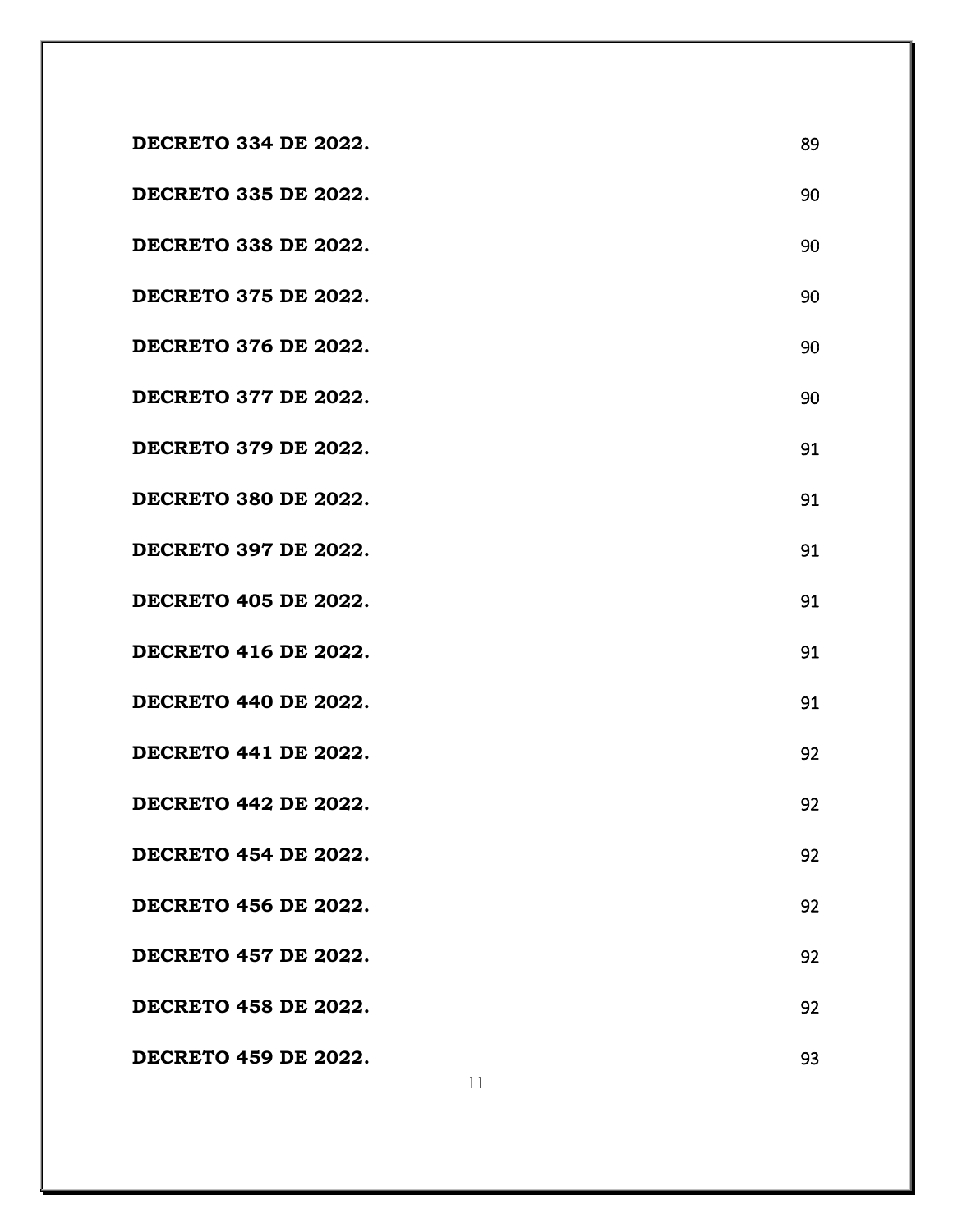| <b>DECRETO 460 DE 2022.</b> | 93 |
|-----------------------------|----|
| DECRETO 470 DE 2022.        | 93 |
| DECRETO 471 DE 2022.        | 93 |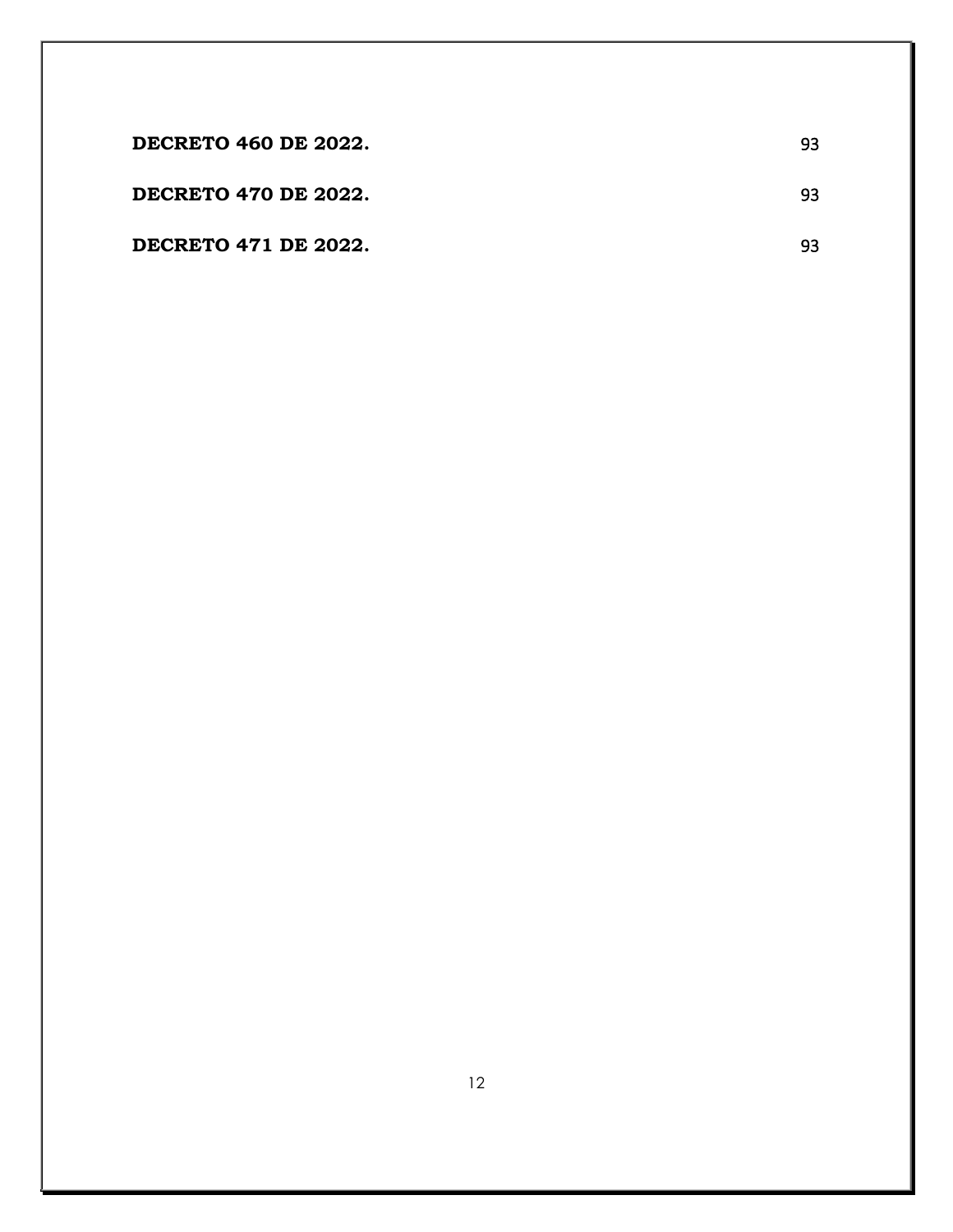

## República de Colombia Corte Suprema de Justicia

Vicepresidencia

# **COMPILACIÓN LEGISLATIVA Y JURISPRUDENCIAL**

## **INFORMATIVO DE VICEPRESIDENCIA No. 325**

## **MARZO 2022**

## <span id="page-12-0"></span>**I. CONGRESO DE LA REPÚBLICA**

La información sobre los Proyectos de Acto Legislativo y de Ley es extractada de las Gacetas del Congreso del mes de marzo de 2022, que fueron publicadas en la página web de la Secretaría General del Senado de la República.

## <span id="page-12-1"></span>**1. PROYECTOS DE ACTO LEGISLATIVO**

## <span id="page-12-2"></span>**-Nuevos:**

## <span id="page-12-3"></span>**Puerto Colombia, Atlántico.**

Proyecto de Acto Legislativo número 429 de 2022 Cámara. Modifica los artículos 328 y 356 de la Constitución Política, otorgándole la categoría de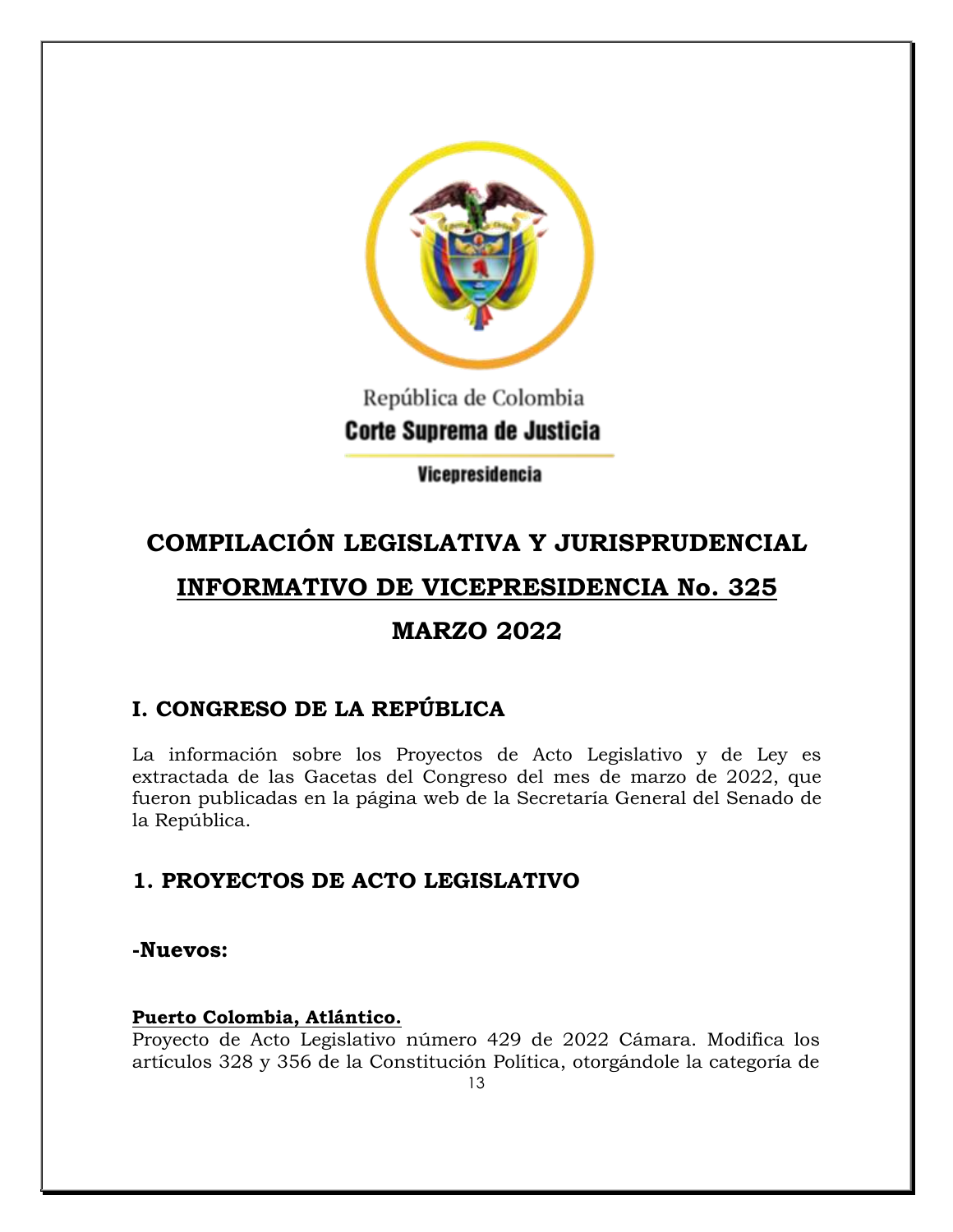Distrito Turístico, Cultural e Histórico al municipio de Puerto Colombia en el departamento del Atlántico. Gaceta 157 de 2022.

#### <span id="page-13-0"></span>**Agua como derecho fundamental.**

Proyecto de Acto Legislativo número 26 de 2022 Senado. Incluye el artículo 11-A dentro del Capítulo I del Título II de la Constitución Política de Colombia, y pretende establecer el agua como derecho fundamental. Gaceta 223 de 2022.

#### <span id="page-13-1"></span>**Derecho a la alimentación adecuada.**

Proyecto de Acto Legislativo número 444 de 2022 Senado. Modifica el artículo 65 de la Constitución Política de Colombia, en relación con el derecho a la alimentación adecuada. Gaceta 237 de 2022.

## <span id="page-13-2"></span>**-Trámite:**

### <span id="page-13-3"></span>**Derecho a la alimentación adecuada.**

Se presentó carta de comentarios del Ministerio de Hacienda y Crédito Público a la ponencia para cuarto debate al Proyecto de Acto Legislativo número 11 de 2021 Senado, 366 de 2021 Cámara. Modifica el artículo 65 de la Constitución Política de Colombia, en relación con el derecho a la alimentación adecuada. Gaceta 228 de 2022.

## <span id="page-13-4"></span>**2. PROYECTOS DE LEY**

### <span id="page-13-5"></span>**-Nuevos:**

#### <span id="page-13-6"></span>**Tecnología en actuaciones judiciales.**

Proyecto de Ley número 428 de 2022 Cámara. Adopta medidas para implementar las tecnologías de la información y las comunicaciones en las actuaciones judiciales, agilizar los procesos judiciales y flexibilizar la atención a los usuarios del servicio de justicia. Gaceta 157 de 2022.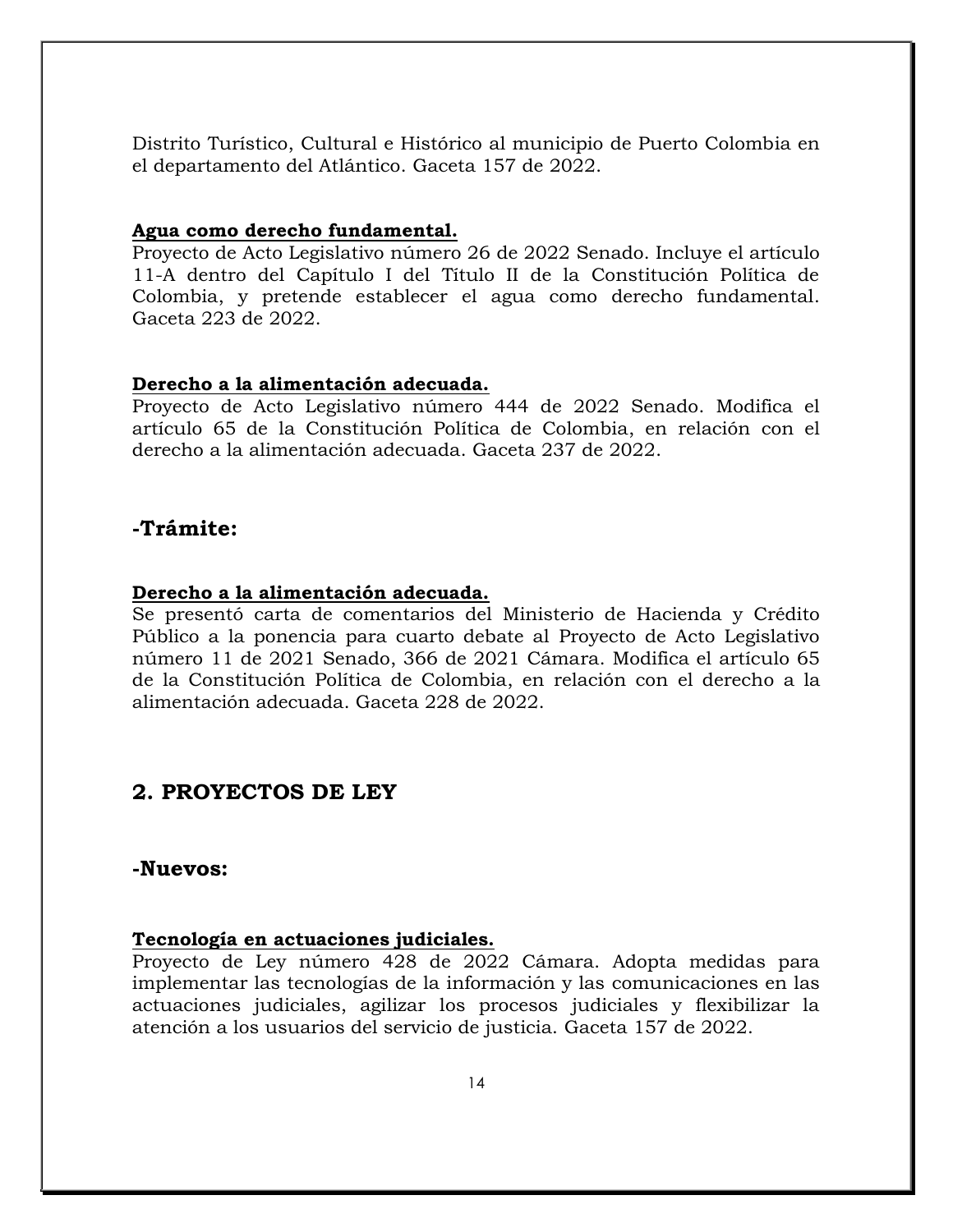#### <span id="page-14-0"></span>**Acreditación de las víctimas ante la JEP.**

Proyecto de Ley número 326 de 2022 Senado. Tiene como propósito modificar el artículo 3° de la Ley 1922 de 2018, para facilitar la acreditación de las víctimas ante la Jurisdicción Especial para la Paz (JEP). Gaceta 187 de 2022.

#### <span id="page-14-1"></span>**Vehículos con matrícula extranjera en zonas de frontera.**

Proyecto de Ley número 327 de 2022 Senado. Tiene como intención expedir medidas para el registro y saneamiento de vehículos con matrícula extranjera en zonas de frontera. Gaceta 187 de 2022.

#### <span id="page-14-2"></span>**Consejos comunitarios de comunidades negras.**

Proyecto de Ley número 431 de 2022 Cámara. Modifica los artículos 246, 329 y 330 de la Constitución Política, con el fin de incluir el reconocimiento de los consejos comunitarios de comunidades negras. Gaceta 189 de 2022.

#### <span id="page-14-3"></span>**Comisiones del Congreso.**

Proyecto de Ley número 432 de 2022 Cámara. Modifica la Ley 3ª de 1992, modificada por la Ley 754 de 2002 y por la Ley 1921 de 2018, en relación con las Comisiones del Congreso de la República. Gaceta 189 de 2022.

#### <span id="page-14-4"></span>**Igualdad tributaria entre iglesias.**

Proyecto de Ley número 433 de 2022 Cámara. Tiene como propósito adoptar medidas en materia de igualdad tributaria entre iglesias. Gaceta 189 de 2022.

#### <span id="page-14-5"></span>**Concejales de municipios.**

Proyecto de Ley número 430 de 2022 Cámara. Modifica el monto de los honorarios de concejales de municipios de quinta y sexta categoría, aumenta el número de sesiones ordinarias y extraordinarias de concejales de municipios de tercera a sexta categoría, y adopta medidas en seguridad social. Gaceta 197 de 2022.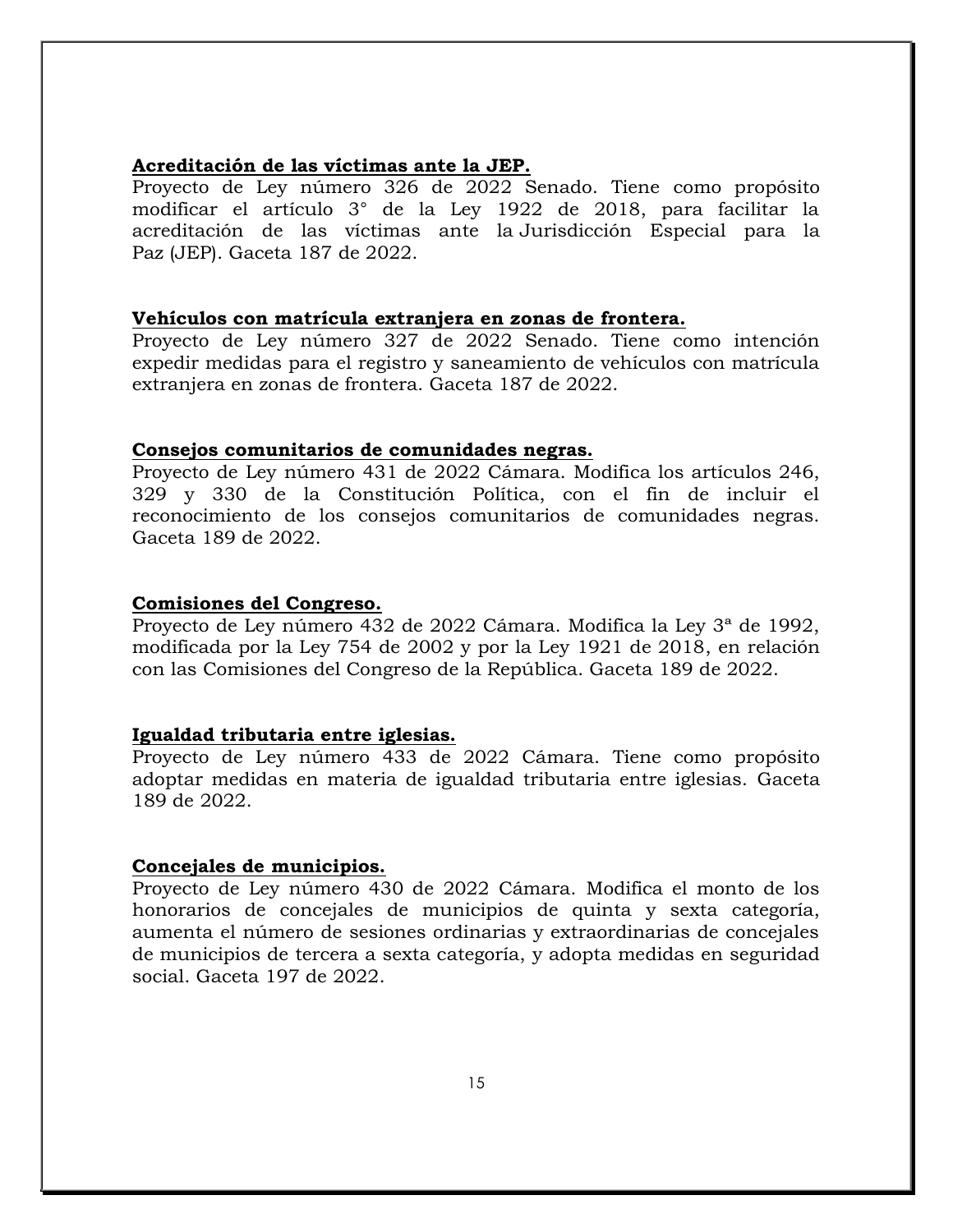#### <span id="page-15-0"></span>**Delito de matrimonio forzado.**

Proyecto de Ley número 434 de 2022 Cámara. Tiene como propósito tipificar el delito de matrimonio forzado. Gaceta 197 de 2022.

#### <span id="page-15-1"></span>**Decreto 806 de 2020 como legislación permanente.**

Proyecto de Ley número 328 de 2022 Senado. Tiene como intención adoptar como legislación permanente el Decreto número 806 de 4 de junio de 2020. Gaceta 199 de 2022.

#### <span id="page-15-2"></span>**Niñas, adolescentes y mujeres víctimas de desaparición.**

Proyecto de Ley número 329 de 2022 Senado. Adopta la alerta rosa y otras medidas de prevención, protección, y reparación para las niñas, adolescentes y mujeres víctimas de desaparición. Gaceta 199 de 2022.

#### <span id="page-15-3"></span>**Huelga en los servicios públicos esenciales.**

Proyecto de Ley número 331 de 2022 Senado. Modifica el artículo 430 del Código Sustantivo del Trabajo, en relación con la prohibición de la huelga en los servicios públicos esenciales. Gaceta 199 de 2022.

#### <span id="page-15-4"></span>**Acoso sexual.**

Proyecto de Ley número 330 de 2022 Senado. Adopta medidas de prevención, protección y sanción del acoso sexual, el acoso sexual digital y otras formas de violencia sexual dentro del contexto laboral, profesional y educativo. Gaceta 223 de 2022.

#### <span id="page-15-5"></span>**Responsabilidad patrimonial en las entidades promotoras de salud.**

Proyecto de Ley número 333 de 2022 Senado. Establece disposiciones para garantizar la responsabilidad patrimonial en las entidades promotoras de salud (EPS), y adopta lineamientos para su acreditación. Gaceta 224 de 2022.

#### <span id="page-15-6"></span>**Acceso a vivienda para los miembros de la fuerza pública.**

Proyecto de Ley número 334 de 2022 Senado. Dicta normas de acceso a solución de vivienda para los miembros de la fuerza pública afiliados a la Caja Promotora de Vivienda Militar y de Policía. Gaceta 224 de 2022.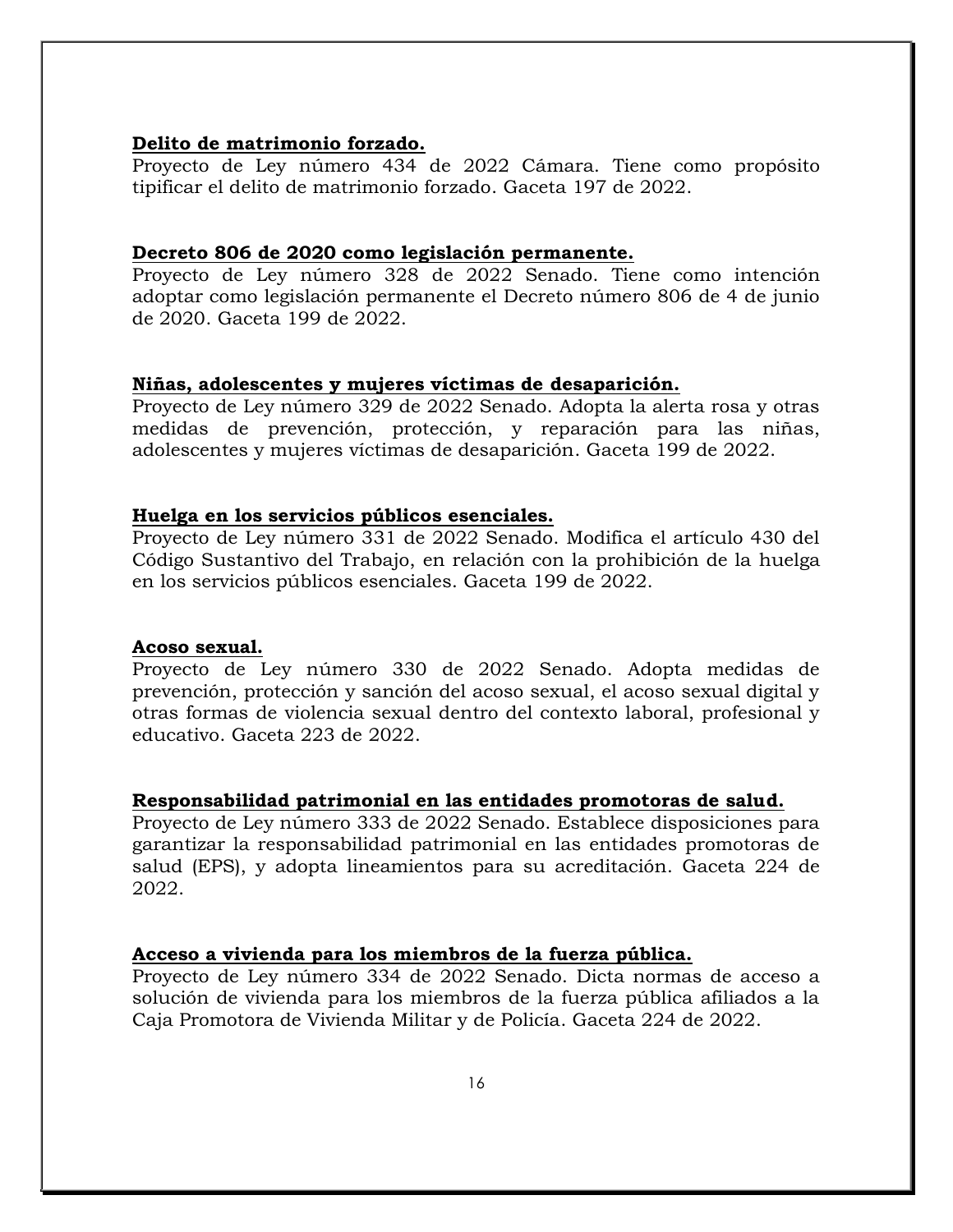#### <span id="page-16-0"></span>**Infracciones en materia de acuicultura y pesca.**

Proyecto de Ley número 338 de 2022 Senado. Modifica las disposiciones relativas al procedimiento administrativo sancionatorio por infracciones en materia de acuicultura y pesca, contempladas en la Ley 13 de 1990 y la Ley 1851 de 2017. Gaceta 224 de 2022.

#### <span id="page-16-1"></span>**Convivencia en los hogares y familias.**

Proyecto de Ley número 336 de 2022 Senado. Adopta el respeto, la responsabilidad, y el amor como base fundamental de la convivencia en los hogares y familias colombianas. Gaceta 225 de 2022.

#### <span id="page-16-2"></span>**Medidas de asistencia para niños, niñas y adolescentes.**

Proyecto de Ley número 435 de 2022 Cámara. Tiene como propósito establecer medidas especiales de asistencia para los niños, niñas y adolescentes. Gaceta 231 de 2022.

#### <span id="page-16-3"></span>**Municipios afectados con el desarrollo de proyectos hídricos.**

Proyecto de Ley número 436 de 2022 Cámara. Tiene como intención crear un sistema de compensación para los municipios que se vean afectados con el desarrollo de proyectos hídricos. Gaceta 231 de 2022.

### <span id="page-16-4"></span>**-Trámite:**

#### <span id="page-16-5"></span>**Tasa pro deporte y recreación.**

Se presentaron: informe de ponencia para primer debate y texto que se propone al Proyecto de Ley número 413 de 2021 Cámara. Tiene como propósito modificar la Ley 2023 de 2020 que creó la tasa pro deporte y recreación. Gaceta 153 de 2022.

#### <span id="page-16-6"></span>**Bancos de células madre de sangre de cordón umbilical.**

Se presentó concepto jurídico del Ministerio de Educación Nacional al Proyecto de Ley número 35 de 2021 Senado. Regula los bancos públicos y privados de células madre de sangre de cordón umbilical y establece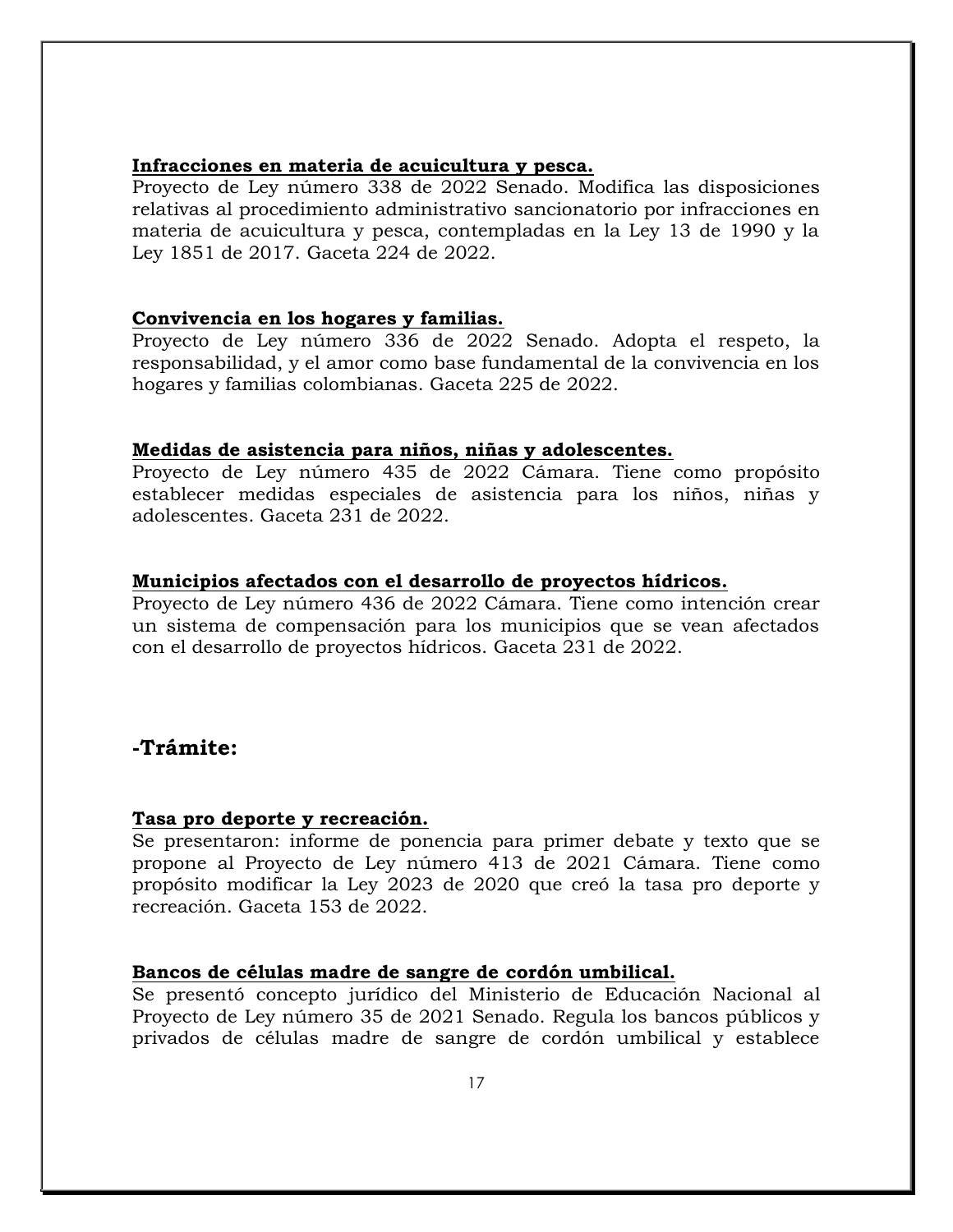normas en materia de su almacenamiento como aplicación de medicina regenerativa. Gaceta 156 de 2022.

#### <span id="page-17-0"></span>**Vacunación contra el Covid-19.**

Se presentó concepto jurídico del Ministerio de Educación Nacional al Proyecto de Ley número 268 de 2021 Senado. Tiene como intención incentivar la vacunación contra el Covid-19. Gaceta 156 de 2022.

#### <span id="page-17-1"></span>**Fortalecimiento del sector cultura.**

Se presentó concepto jurídico del Ministerio de Salud y Protección Social al Proyecto de Ley número 72 de 2020 Senado. Tiene por objeto modificar la Ley 397 de 1997 con el fin de fortalecer el sector cultura y generar mayores estímulos para los artistas, creadores y gestores culturales. Gaceta 173 de 2022.

#### <span id="page-17-2"></span>**Alimentación infantil.**

Se presentaron conceptos jurídicos de Fian Colombia, y del Ministerio de Educación Nacional al Proyecto de Ley número 216 de 2021 Senado. Se orienta a proteger, promover y apoyar la práctica de la lactancia materna y las prácticas óptimas de alimentación infantil. Gacetas 173 y 182 de 2022.

#### <span id="page-17-3"></span>**Fondo de estabilización de precios de la panela y mieles.**

Se presentaron: concepto jurídico del Ministerio de Hacienda y Crédito Público, informe de ponencia para segundo debate, pliego de modificaciones, texto propuesto y texto aprobado al Proyecto de Ley número 083 de 2021 Cámara, 227 de 2021 Senado. Tiene como intención crear el fondo de estabilización de precios de la panela y mieles. Gacetas 173 y 209 de 2022.

#### <span id="page-17-4"></span>**Campesinidad agro rural.**

Se presentó concepto jurídico del Ministerio de Educación Nacional al Proyecto de Ley número 164 de 2021 Senado. Tiene como objetivo dictar normas sobre campesinidad agro rural en Colombia. Gaceta 179 de 2022.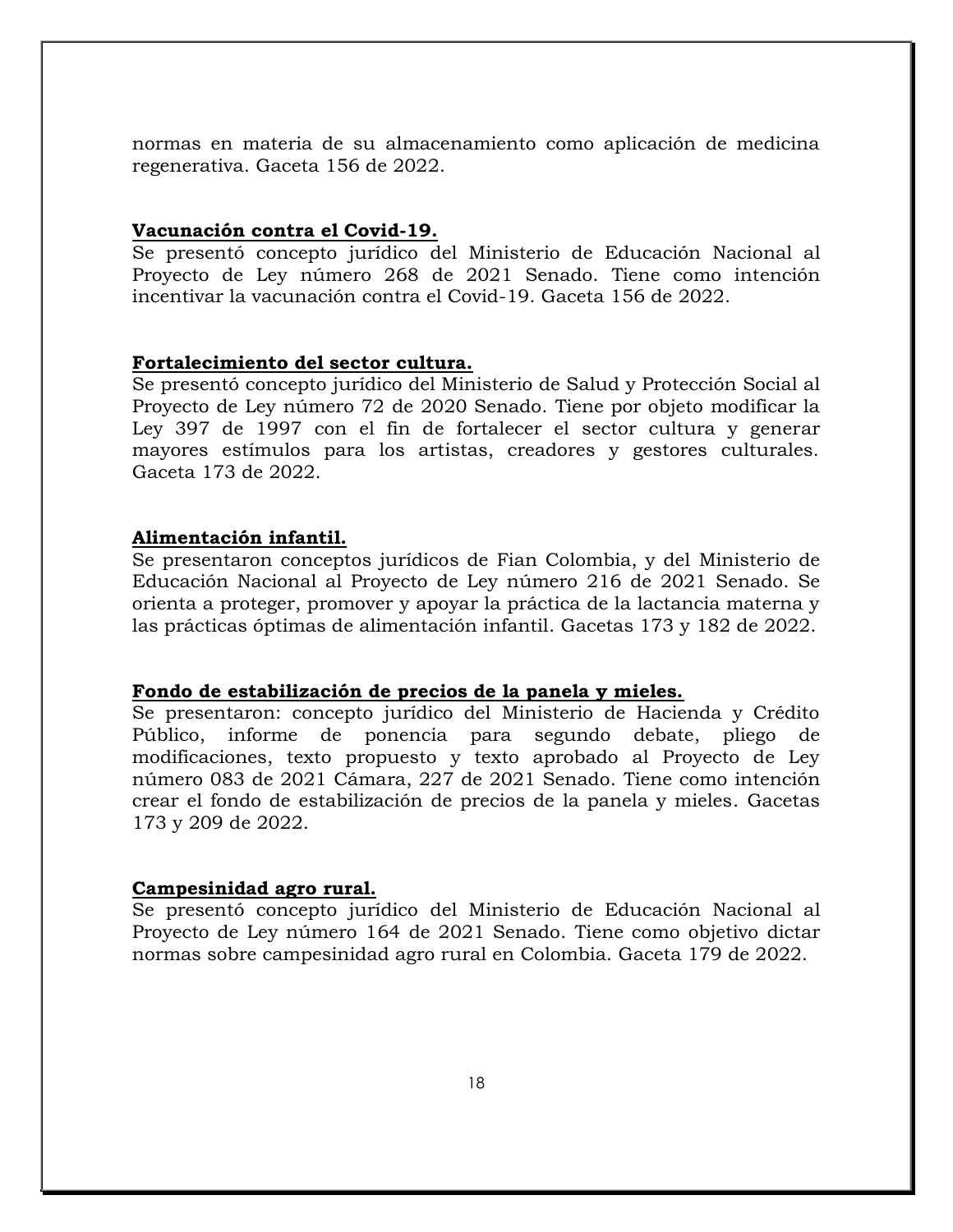#### <span id="page-18-0"></span>**Cáncer de mama.**

Se presentó concepto jurídico del Ministerio de Salud y Protección Social al Proyecto de Ley número 151 de 2021 Senado. Establece medidas para la prevención, diagnóstico, tratamiento oportuno, rehabilitación, y cuidados paliativos del cáncer de mama. Gaceta 182 de 2022.

#### <span id="page-18-1"></span>**Jóvenes que hacen parte de las barras populares.**

Se presentó concepto jurídico del Ministerio de Educación Nacional al Proyecto de Ley número 217 de 2021 Senado. Crea programas sociales para atender a los jóvenes que hacen parte de las barras populares, y se reconoce la importancia del barrismo social. Gaceta 182 de 2022.

#### <span id="page-18-2"></span>**Exposiciones, ferias y festivales equinos.**

Se presentaron: informe de ponencia para segundo debate, texto propuesto y texto aprobado al Proyecto de Ley número 086 de 2021 Cámara. Declara patrimonio cultural e inmaterial de la nación las exposiciones, ferias y festivales equinos, y dicta otras disposiciones para su fomento y promoción. Gaceta 183 de 2022.

#### <span id="page-18-3"></span>**Educación superior en ciencia.**

Se presentaron: informe de ponencia para segundo debate, texto propuesto y texto aprobado al Proyecto de Ley número 270 de 2021 Cámara. Tiene como objetivo promover la educación superior en ciencia, tecnología, ingeniería y matemáticas. Gaceta 183 de 2022.

#### <span id="page-18-4"></span>**Red de pueblos patrimonios de Colombia.**

Se presentaron: informe de ponencia para primer debate, pliego de modificaciones y texto propuesto al Proyecto de Ley número 073 de 2021 Senado. Se orienta a dictar disposiciones para el ingreso de nuevos municipios en la red de pueblos patrimonios de Colombia. Gaceta 186 de 2022.

#### <span id="page-18-5"></span>**Patrimonio cultural del municipio de Riosucio.**

Se presentaron: informe de ponencia para primer debate, pliego de modificaciones y texto propuesto al Proyecto de Ley número 492 de 2020 Cámara, 502 de 2021 Senado. Pretende que la Nación y el Congreso de la República reconozcan, conserven y salvaguarden el patrimonio cultural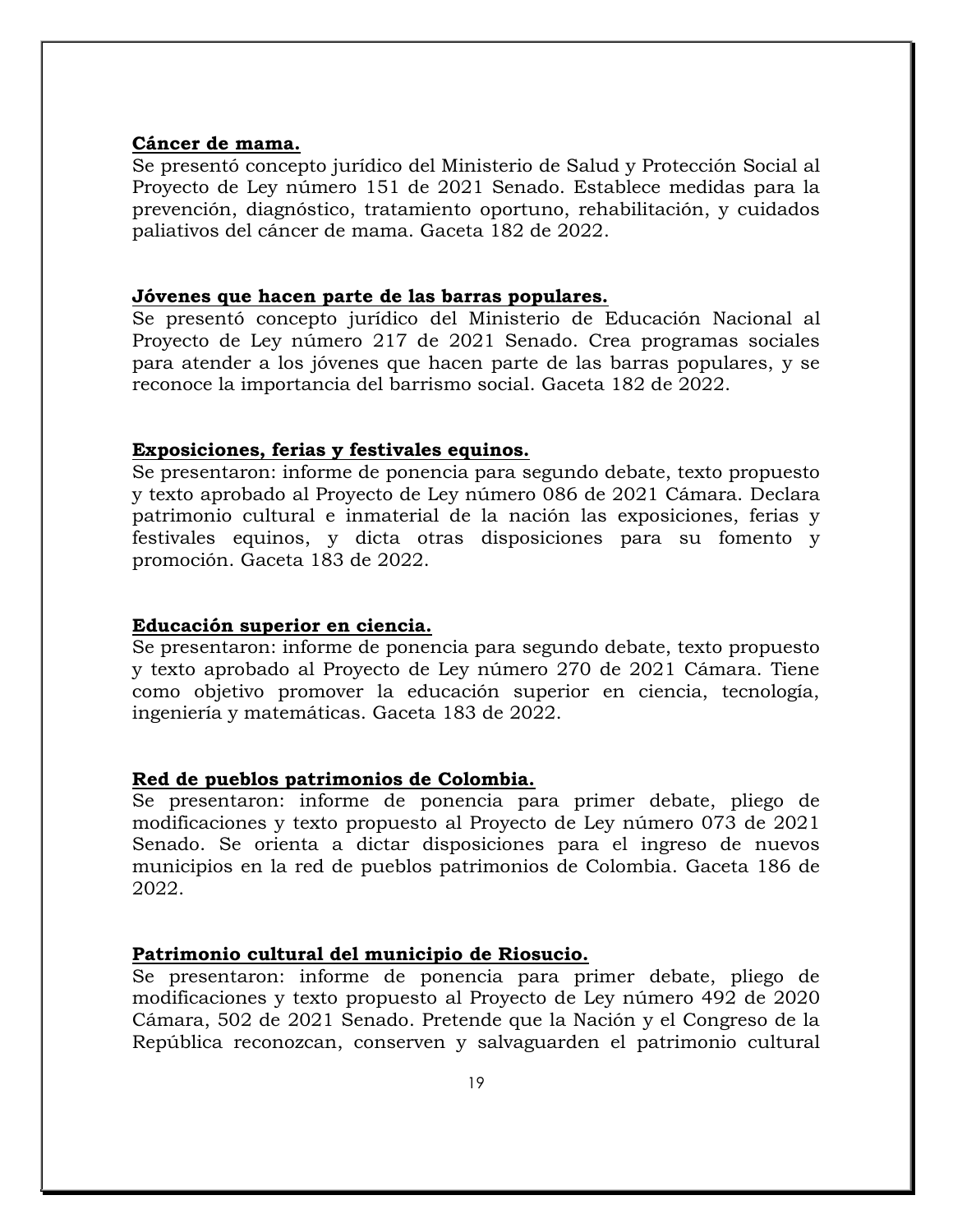material e inmaterial del municipio de Riosucio (Caldas). Gaceta 186 de 2022.

#### <span id="page-19-0"></span>**Procedimientos médicos y quirúrgicos con fines estéticos.**

Se presentó concepto jurídico de la Superintendencia de Industria y Comercio al Proyecto de Ley número 260 de 2020 Cámara. Tiene como finalidad regular los procedimientos médicos y quirúrgicos con fines estéticos. Gaceta 186 de 2022.

#### <span id="page-19-1"></span>**Cátedra de educación emocional.**

Se presentó concepto de la Alcaldía de Medellín al Proyecto de Ley número 438 de 2021 Senado. Busca crear e implementar la cátedra de educación emocional en todas las instituciones educativas de Colombia en los niveles de preescolar, básica y media. Gaceta 187 de 2022.

#### <span id="page-19-2"></span>**Acceso a la vivienda para colombianos en el exterior.**

Se presentaron: informe de conciliación y texto conciliado al Proyecto de ley número 054 de 2020 Cámara, 360 de 2020 Senado. Establece oportunidades de acceso a la vivienda para colombianos en el exterior, a través del envío de remesas, fortaleciendo el crecimiento económico del país. Gacetas 188 y 189 de 2022.

#### <span id="page-19-3"></span>**Artículos de higiene menstrual para mujeres privadas de la libertad.**

Se presentó informe de ponencia para primer debate al Proyecto de Ley número 105 de 2021 Cámara, 300 de 2022 Senado. Garantiza la entrega gratuita, oportuna y suficiente de artículos de higiene menstrual a las mujeres privadas de la libertad. Gaceta 193 de 2022.

#### <span id="page-19-4"></span>**Financiación estatal de partidos y movimiento políticos.**

Se presentó informe de ponencia para segundo debate al Proyecto de Ley Estatutaria número 106 de 2021 Senado. Modifica los artículos 17 y 18 de la Ley 1475 de 2011, en relación con la financiación estatal de los partidos y movimiento políticos. Gaceta 193 de 2022.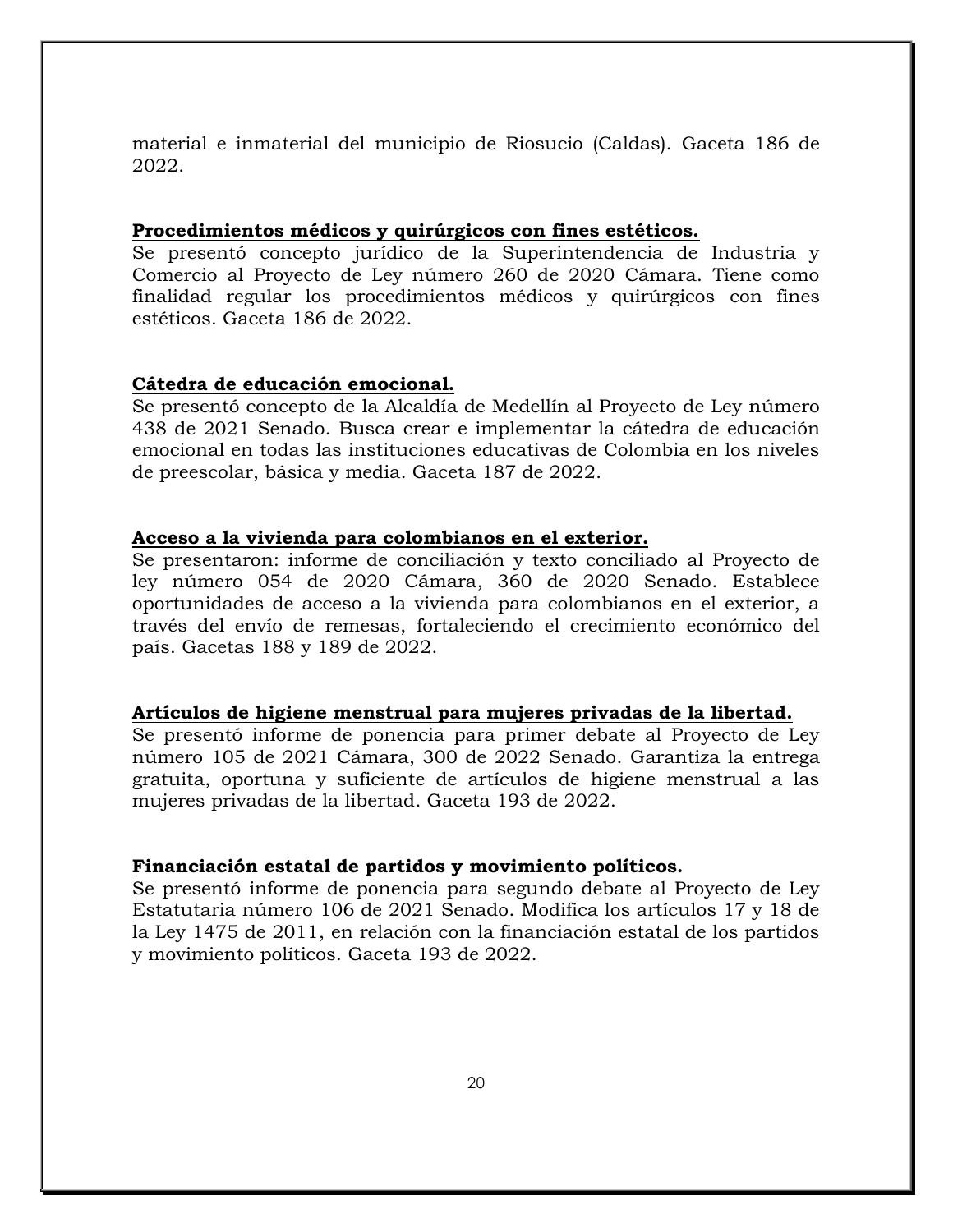#### <span id="page-20-0"></span>**Gestión integral de residuos del tabaco.**

Se presentó concepto jurídico de la Superintendencia de Industria y Comercio al Proyecto de Ley número 045 de 2020 Cámara, 484 de 2021 Senado. Establece la estrategia para la gestión integral de los residuos de las colillas de cigarrillo, tabaco, picaduras y cualquier otro residuo generado de este producto. Gaceta 193 de 2022.

#### <span id="page-20-1"></span>**Entrega de transferencias monetarias.**

Se presentó ponencia para primer debate al Proyecto de Ley número 182 de 2021 Cámara. Modifica el Decreto Legislativo número 814 de 2020, "Por el cual se ordena la entrega de transferencias monetarias no condicionadas, adicionales y extraordinarias en favor de los beneficiarios de los programas Protección Social al Adulto Mayor -Colombia Mayor, Familias en Acción y Jóvenes en Acción y se dictan otras disposiciones en el marco del Estado de Emergencia Económica, Social y Ecológica declarado por el Decreto 637 de 2020". Gaceta 195 de 2022.

#### <span id="page-20-2"></span>**Protección de la maternidad y la primera infancia.**

Se presentaron: ponencia para segundo debate, pliego de modificaciones, texto propuesto y texto definitivo aprobado al Proyecto de Ley número 253 de 2021 Cámara. Promueve la protección de la maternidad y la primera infancia, crea incentivos y normas para la construcción de áreas que permitan la lactancia materna en el espacio público. Gaceta 195 de 2022.

#### <span id="page-20-3"></span>**Desarrollo integral en la infancia y adolescencia.**

Se presentaron: informe de ponencia para primer debate, pliego de modificaciones y texto propuesto al Proyecto de Ley número 364 de 2021 Cámara. Busca establecer la política de estado para el desarrollo integral en la infancia y adolescencia. Gaceta 200 de 2022.

#### <span id="page-20-4"></span>**Eliminación de prácticas taurinas.**

Se presentó informe de ponencia negativa para segundo debate al Proyecto de Ley número 410 de 2020 Cámara. Tiene como propósito eliminar las prácticas taurinas en el territorio nacional. Gaceta 210 de 2022.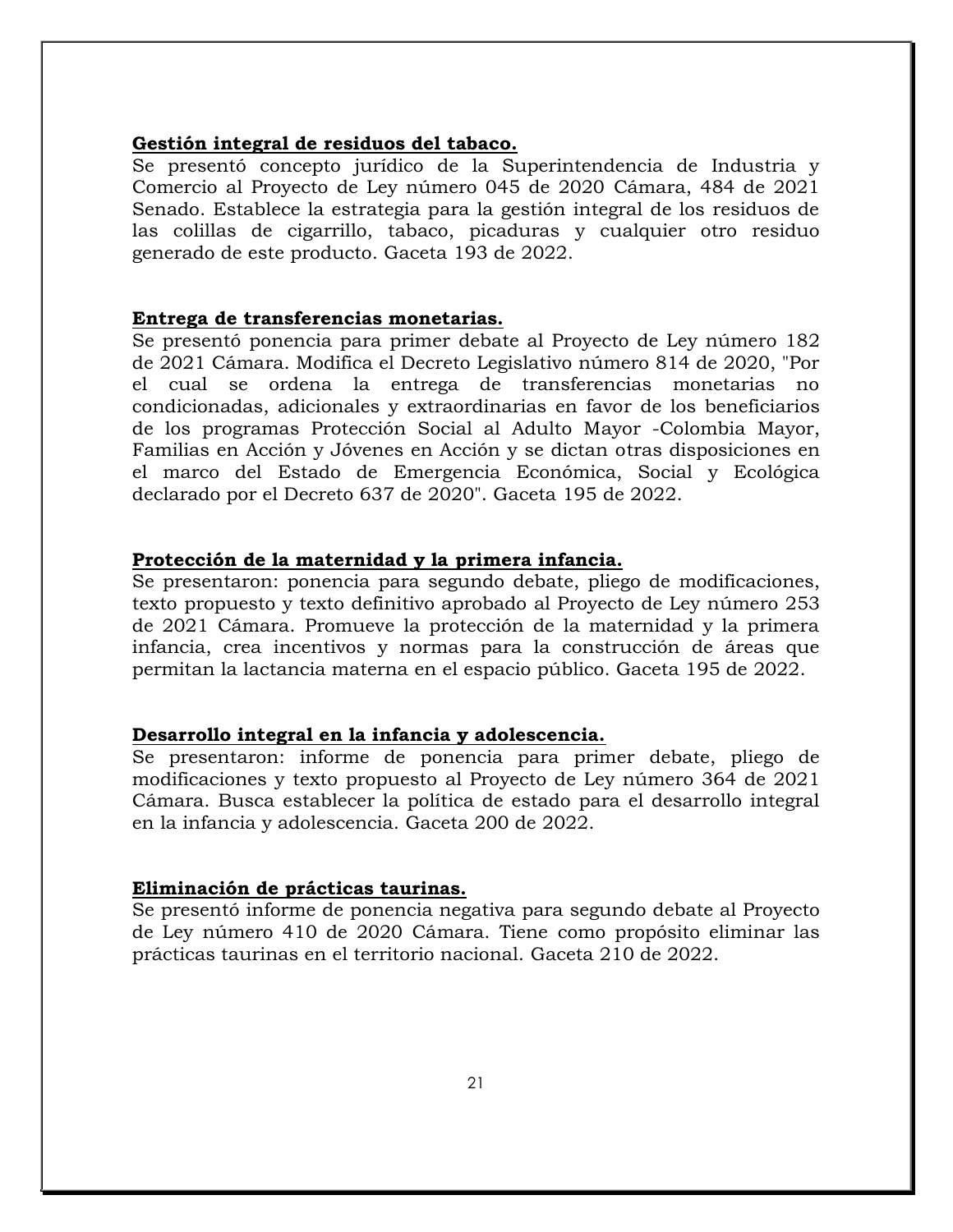#### <span id="page-21-0"></span>**Infraestructura pública turística.**

Se presentaron: informe de conciliación y texto conciliado al Proyecto de Ley número 452 de 2020 Cámara, 199 de 2021 Senado. Modifica y adiciona la Ley 47 de 1993, con relación con la infraestructura pública turística. Gacetas 211 y 220 de 2022.

#### <span id="page-21-1"></span>**Café como producto insignia nacional.**

Se presentaron: conceptos jurídicos del Ministerio de Salud y Protección Social y del Ministerio de Educación Nacional al Proyecto de Ley número 270 de 2021 Senado. Tiene como propósito establecer el café como producto insignia nacional. Gacetas 211 y 212 de 2022.

#### <span id="page-21-2"></span>**Servicios de voz e internet móviles.**

Se presentó concepto jurídico del Ministerio de Hacienda y Crédito Público al Proyecto de Ley número 325 de 2020 Cámara, 381 de 2021 Senado. Modifica y le da el carácter de legislación permanente al artículo 2 del Decreto Legislativo 540 de 2020, que señala exentos del impuesto sobre las ventas a los servicios de voz e internet móviles. Gaceta 211 de 2022.

#### <span id="page-21-3"></span>**Paisaje cultural cafetero.**

Se presentó informe de ponencia positiva para primer debate en Senado al Proyecto de Ley número 110 de 2021 Cámara, 288 de 2021 Senado. Busca enaltecer el paisaje cultural cafetero de Colombia (PCCC), y se articula con los planes de desarrollo departamentales y municipales. Gaceta 212 de 2022.

#### <span id="page-21-4"></span>**Derecho a la alimentación y nutrición adecuadas.**

Se presentó concepto jurídico del Departamento Administrativo para la Prosperidad Social al Proyecto de Ley número 48 de 2021 Senado. Crea el sistema especial para la garantía progresiva del derecho humano a la alimentación y nutrición adecuadas, y reestructura la comisión intersectorial de seguridad alimentaria y nutricional. Gaceta 212 de 2022.

#### <span id="page-21-5"></span>**Fútbol colombiano.**

Se presentaron: ponencia para segundo debate, texto propuesto y texto aprobado al Proyecto de Ley número 311 de 2021 Cámara. Tiene como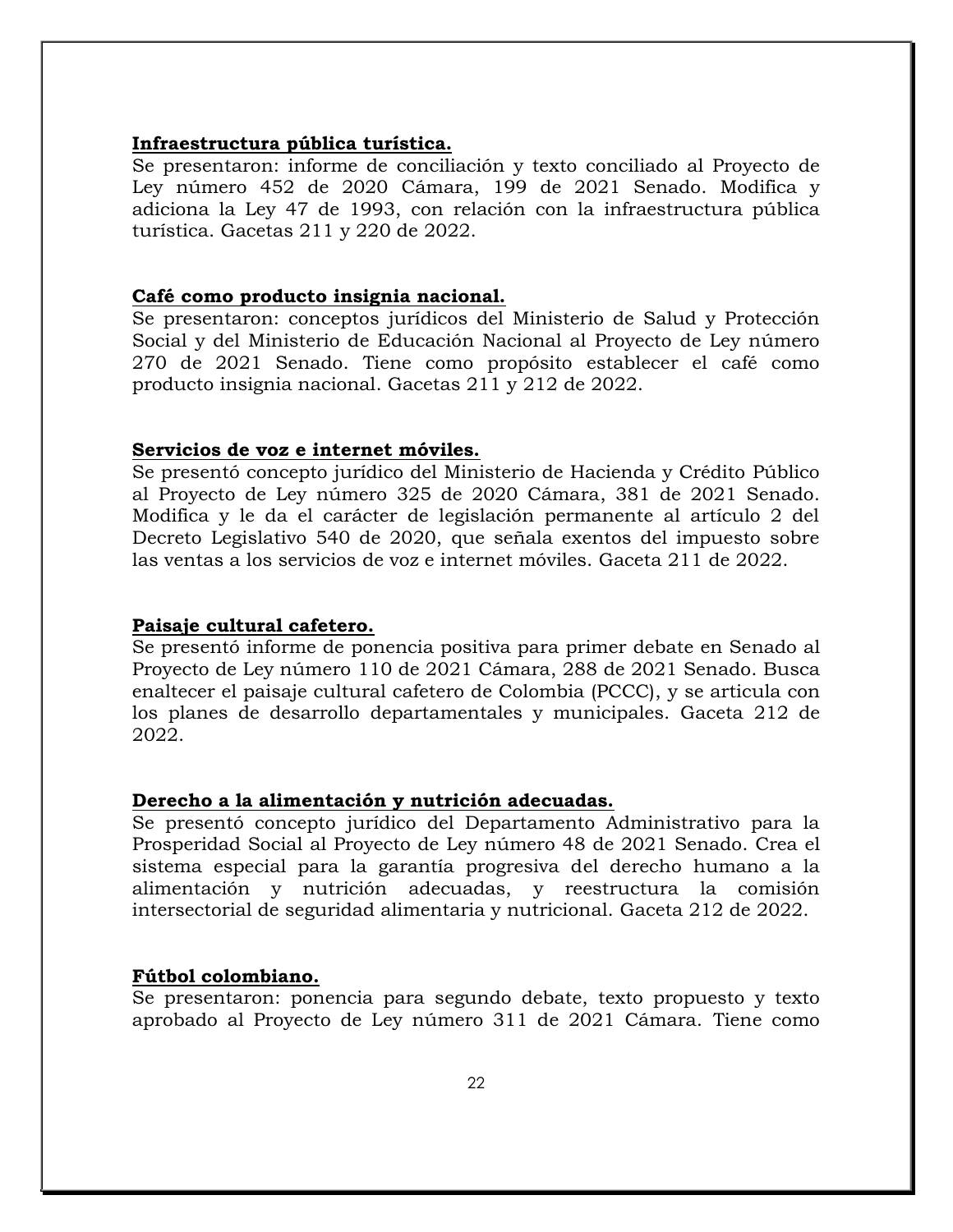intención declarar patrimonio cultural e inmaterial el fútbol colombiano. Gaceta 213 de 2022.

#### <span id="page-22-0"></span>**Acceso al derecho a la salud.**

Se presentaron cartas de comentarios: del Ministerio de Salud y Protección Social, y del Ministerio de Hacienda y Crédito Público al texto aprobado en primer debate al Proyecto de Ley número 023 de 2021 Cámara acumulado con el Proyecto de Ley número 202 de 2021 Cámara. Reglamenta el parágrafo 1 del artículo 14 de Ley 1751 de 2015, para propender por el acceso al derecho fundamental a la salud. Gacetas 213 y 226 de 2022.

#### <span id="page-22-1"></span>**Ayuda monetaria a favor de los niños y adolescentes.**

Se presentó carta de comentarios del Ministerio de Educación Nacional al Proyecto de Ley número 249 de 2021 Cámara. Crea una ayuda monetaria a favor de los niños, niñas y adolescentes cuyo padre, madre o ambos hayan fallecido por causa de la emergencia sanitaria generada por la pandemia del Coronavirus COVID-19. Gaceta 213 de 2022.

#### <span id="page-22-2"></span>**Salud menstrual.**

Se presentó carta de comentarios de la Administradora Colombiana de Pensiones al Proyecto de Ley número 346 de 2021 Cámara. Implementa la garantía efectiva de la salud menstrual focalizada, modifica el artículo 18 de la Ley 100 de 1993, y dicta otras disposiciones en relación con la consecución de recursos para programas en materia de manejo de la higiene menstrual (MHM). Gaceta 213 de 2022.

#### <span id="page-22-3"></span>**Personas con discapacidad.**

Se presentaron: informe de ponencia, pliego de modificaciones y texto propuesto para segundo debate al Proyecto de Ley número 041 de 2020 Cámara, 480 de 2021 Senado acumulado con el Proyecto de Ley número 267 de 2020 Cámara. Establece medidas efectivas y oportunas en beneficio de la autonomía de las personas con discapacidad y los cuidadores o asistentes personales bajo un enfoque de derechos humanos, biopsicosocial, incentiva su formación, acceso al empleo, emprendimiento, generación de ingresos y atención en salud. Gaceta 215 de 2022.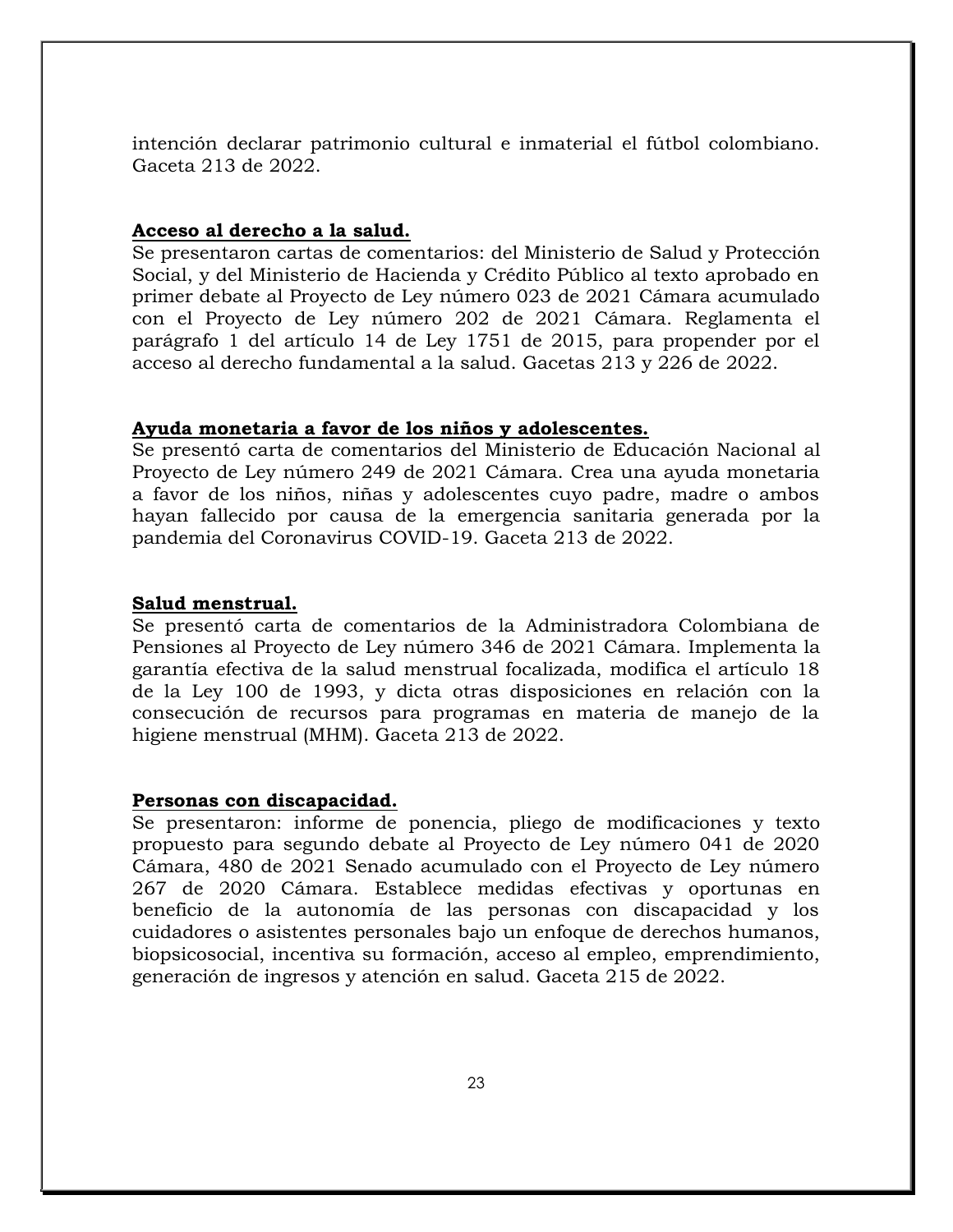#### <span id="page-23-0"></span>**Realización de cabalgatas.**

Se presentaron: ponencia para tercer debate, modificaciones al texto, texto propuesto, e informe de ponencia negativa para primer debate al Proyecto de Ley número 125 de 2020 Cámara, 241 de 2021 Senado. Regula las cabalgatas como una actividad económica, recreativa y cultural en el territorio colombiano. Gaceta 215 de 2022.

#### <span id="page-23-1"></span>**Protección del adulto mayor.**

Se presentaron: informe de ponencia para primer debate, pliego de modificaciones y texto propuesto al Proyecto de Ley número 209 de 2020 Cámara, 208 de 2021 Senado. Tiene como propósito dictar medidas para la protección del adulto mayor y se fortalece la política de envejecimiento. Gaceta 218 de 2022.

#### <span id="page-23-2"></span>**Dignificación laboral del talento humano en salud.**

Se presentó concepto jurídico del Ministerio de Hacienda y Crédito Público al texto aprobado en segundo debate al Proyecto de Ley número 020 de 2021 Cámara, 315 de 2022 Senado. Se orienta a promover el respeto y la dignificación laboral del talento humano en salud. Gaceta 218 de 2022.

#### <span id="page-23-3"></span>**Delitos graves realizados contra niños y adolescentes.**

Se presentaron: informe de conciliación y texto conciliado al Proyecto de Ley número 124 de 2020 Cámara, 481 de 2021 Senado. Modifica los artículos 175 y 201 de la Ley 906 de 2004, con el fin de establecer un término perentorio para la etapa de indagación, tratándose de delitos graves realizados contra los niños, niñas y adolescentes, y crea la unidad especial de investigación de delitos priorizados cometidos contra la infancia y la adolescencia. Gacetas 219 y 220 de 2022.

#### <span id="page-23-4"></span>**Decreto Legislativo 491 de 2020.**

Se presentó informe de rechazo de las objeciones presidenciales por inconveniencia al Proyecto de Ley número 448 de 2020 Cámara, 473 de 2021 Senado. Busca modificar el Decreto Legislativo 491 de 2020 proferido durante las declaratorias de estado de emergencia económica, social y ecológica por causa de la pandemia de COVID-19. Gacetas 220 y 222 de 2022.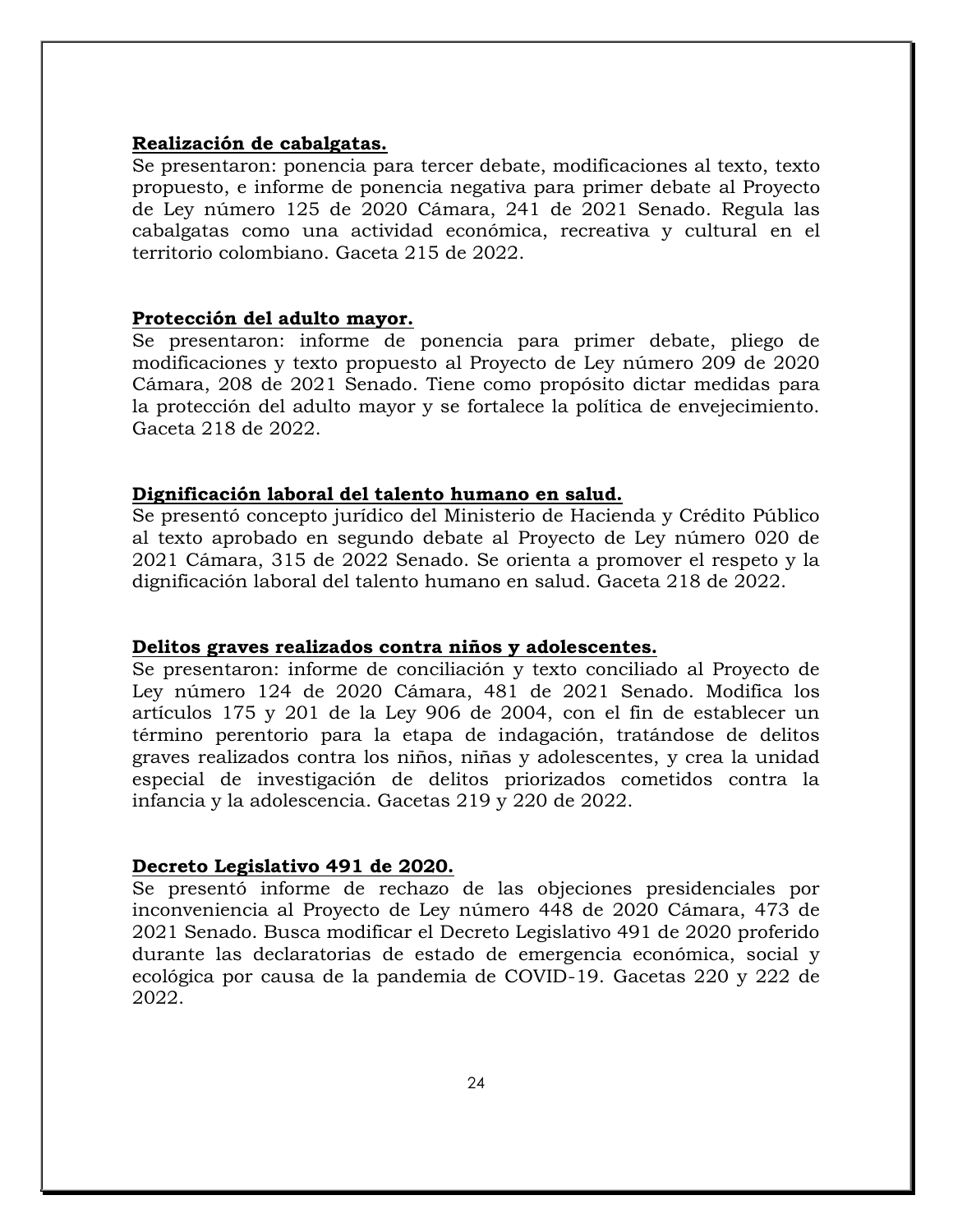#### <span id="page-24-0"></span>**Enfermedad de endometriosis.**

Se presentó informe de ponencia positiva para segundo debate al Proyecto de Ley número 302 de 2021 Cámara acumulado con el Proyecto de Ley número 328 de 2021 Cámara. Tiene como propósito establecer medidas para el abordaje integral de la endometriosis. Gaceta 221 de 2022.

#### <span id="page-24-1"></span>**Reactivación del sector empresarial.**

Se presentaron concepto jurídico y carta de comentarios de la Federación Nacional de Departamentos al Proyecto de Ley número 179 de 2021 Senado, 642 de 2021 Cámara. Tiene como propósito crear la escalera de la formalidad, y se reactiva el sector empresarial en Colombia. Gacetas 222 y 236 de 2022.

#### <span id="page-24-2"></span>**Beneficiarios de la pensión de sobrevivientes.**

Se presentó carta de comentarios del Ministerio de Salud y Protección Social al Proyecto de Ley número 33 de 2021 Cámara. Adiciona un parágrafo al artículo 3° de la Ley 1574 de 2012, para ampliar la condición de estudiante a aquellos jóvenes que se encuentran entre los 18 y 25 años beneficiarios de la pensión de sobrevivientes, que interrumpieron sus estudios superiores o estuvieron imposibilitados a iniciarlos, con ocasión al cuidado del progenitor que se encontrase con alguna enfermedad en fase terminal. Gaceta 226 de 2022.

#### <span id="page-24-3"></span>**Bienes con extinción de dominio.**

Se presentó carta de comentarios del Ministerio de Hacienda y Crédito Público a la ponencia para segundo debate al Proyecto de Ley número 039 de 2020 Cámara. Adiciona un parágrafo al artículo 91 de la Ley 1708 de 2014, y regula la transferencia a título gratuito de los bienes con extinción de dominio a los municipios y distritos. Gaceta 226 de 2022.

#### <span id="page-24-4"></span>**Distrito especial de Medellín.**

Se presentó carta de comentarios del Departamento Nacional de Planeación al Proyecto de Ley Orgánica número 141 de 2021 Cámara acumulado con el Proyecto de Ley número 043 de 2021 Cámara. Tiene como objetivo dictar disposiciones para el distrito especial de ciencia, tecnología e innovación de Medellín. Gaceta 226 de 2022.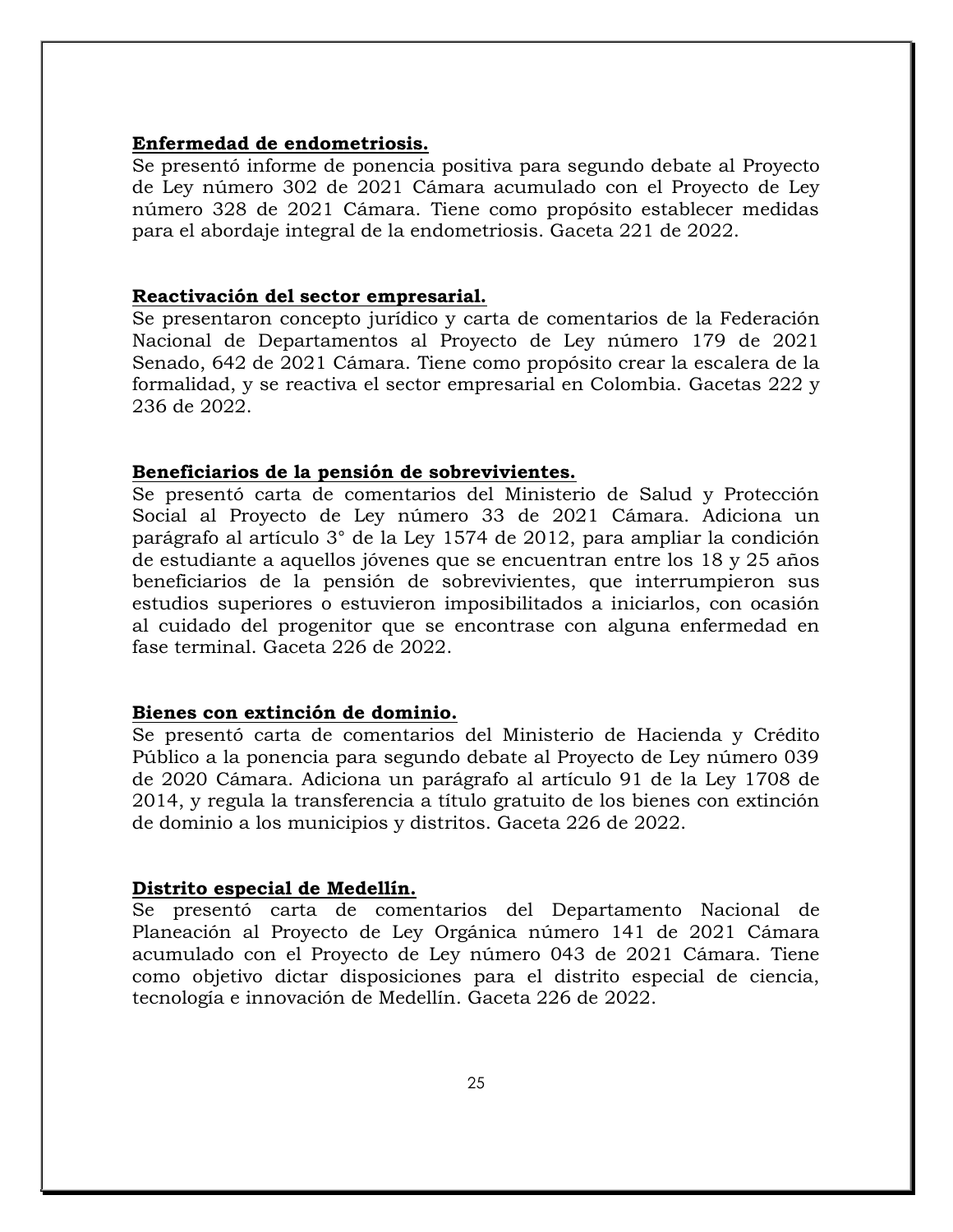### <span id="page-25-0"></span>**Programa nacional de nutrición prenatal y seguridad alimentaria gestacional.**

Se presentaron: informe de ponencia para primer debate, pliego de modificaciones, texto propuesto, y carta de comentarios del Departamento Nacional de Planeación al Proyecto de Ley número 075 de 2021 Cámara, 301 de 2022 Senado. Establece los lineamientos para la formulación de la política pública de nutrición prenatal y seguridad alimentaria gestacional. Gacetas 226 y 235 de 2022.

#### <span id="page-25-1"></span>**Pensión para quienes padecen una enfermedad terminal.**

Se presentó carta de comentarios del Ministerio de Hacienda y Crédito Público a la ponencia para segundo debate al Proyecto de Ley número 081 de 2021 Cámara. Tiene como objetivo garantizar una pensión para quienes padecen una enfermedad terminal. Gaceta 226 de 2022.

#### <span id="page-25-2"></span>**Anticipo de pensiones.**

Se presentó carta de comentarios del Ministerio del Trabajo al Proyecto de Ley número 095 de 2021 Cámara. Tiene como propósito ordenar el anticipo de pensiones, adicionando un parágrafo al artículo 33 de la Ley 100 de 1993. Gaceta 226 de 2022.

#### <span id="page-25-3"></span>**Comisarías de familia.**

Se presentó carta de comentarios del del Sindicato de Defensores de Familia al Proyecto de Ley número 133 de 2020 Cámara, 453 de 2021 Senado. Tiene como intención regular la creación, conformación y funcionamiento de las comisarías de familia, y establece el órgano rector. Gaceta 226 de 2022.

#### <span id="page-25-4"></span>**Derechos de grado de las instituciones de educación superior.**

Se presentó carta de comentarios del Ministerio de Educación Nacional al Proyecto de Ley número 148 de 2021 Cámara. Busca regular los derechos de grado de las instituciones de educación superior. Gaceta 226 de 2022.

#### <span id="page-25-5"></span>**Medidas para protección del prepensionado.**

Se presentó carta de comentarios del Ministerio de Salud y Protección Social al Proyecto de Ley número 149 de 2021 Cámara. Tiene como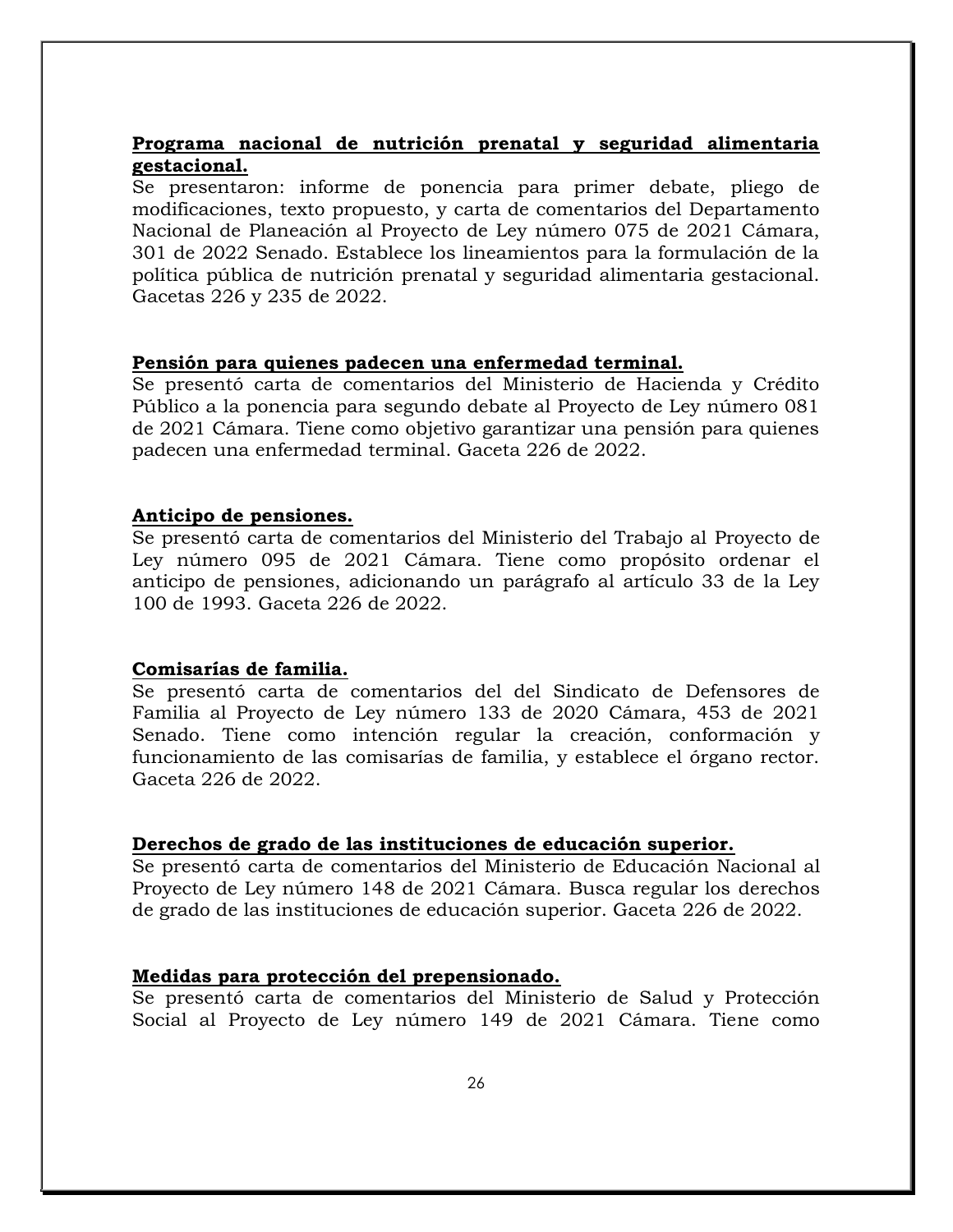objetivo dictar medidas para protección del prepensionado. Gaceta 226 de 2022.

#### <span id="page-26-0"></span>**Sistema de salud de la fuerza pública.**

Se presentó carta de comentarios de la Veeduría Nacional de Salud al Proyecto de Ley número 172 de 2020 Cámara. Se orienta a reestructurar el sistema nacional de salud de la Fuerza Pública, en materia de seguridad social para las Fuerzas Militares y la Policía Nacional. Gaceta 226 de 2022.

#### <span id="page-26-1"></span>**Cuentas bancarias para obligaciones alimentarias.**

Se presentaron: texto definitivo plenaria Cámara, y carta de comentarios del Ministerio de Hacienda y Crédito Público al informe de ponencia para segundo debate al Proyecto de Ley número 192 de 2021 Cámara. Exonera de gravamen y costos financieros las cuentas bancarias destinadas a cumplir con obligaciones alimentarias. Gacetas 226 y 236 de 2022.

#### <span id="page-26-2"></span>**Emprendimiento social.**

Se presentaron cartas de comentarios: del Departamento Administrativo para la Prosperidad Social, y del Ministerio de Hacienda y Crédito Público al Proyecto de Ley número 14 de 2020 Senado, 380 de 2021 Cámara, acumulado con el Proyecto de Ley número 167 de 2020 Senado. Tiene como propósito promover la política pública de emprendimiento social. Gacetas 226 y 229 de 2022.

#### <span id="page-26-3"></span>**Protección a los campesinos.**

Se presentó carta de comentarios del Ministerio de Salud y Protección Social al Proyecto de Ley número 207 de 2020 Cámara. Pretende crear la categoría especial de campesino o campesina, y expide normas para su protección, con enfoque diferencial. Gaceta 227 de 2022.

#### <span id="page-26-4"></span>**Trabajo digno del talento humano del sistema de salud.**

Se presentó carta de comentarios del Ministerio de Educación Nacional al Proyecto de Ley número 079 de 2021 Cámara, acumulado con el Proyecto de Ley número 220 de 2021 Cámara. Tiene como objetivo fomentar el trabajo digno del talento humano en salud en el sector público. Gaceta 227 de 2022.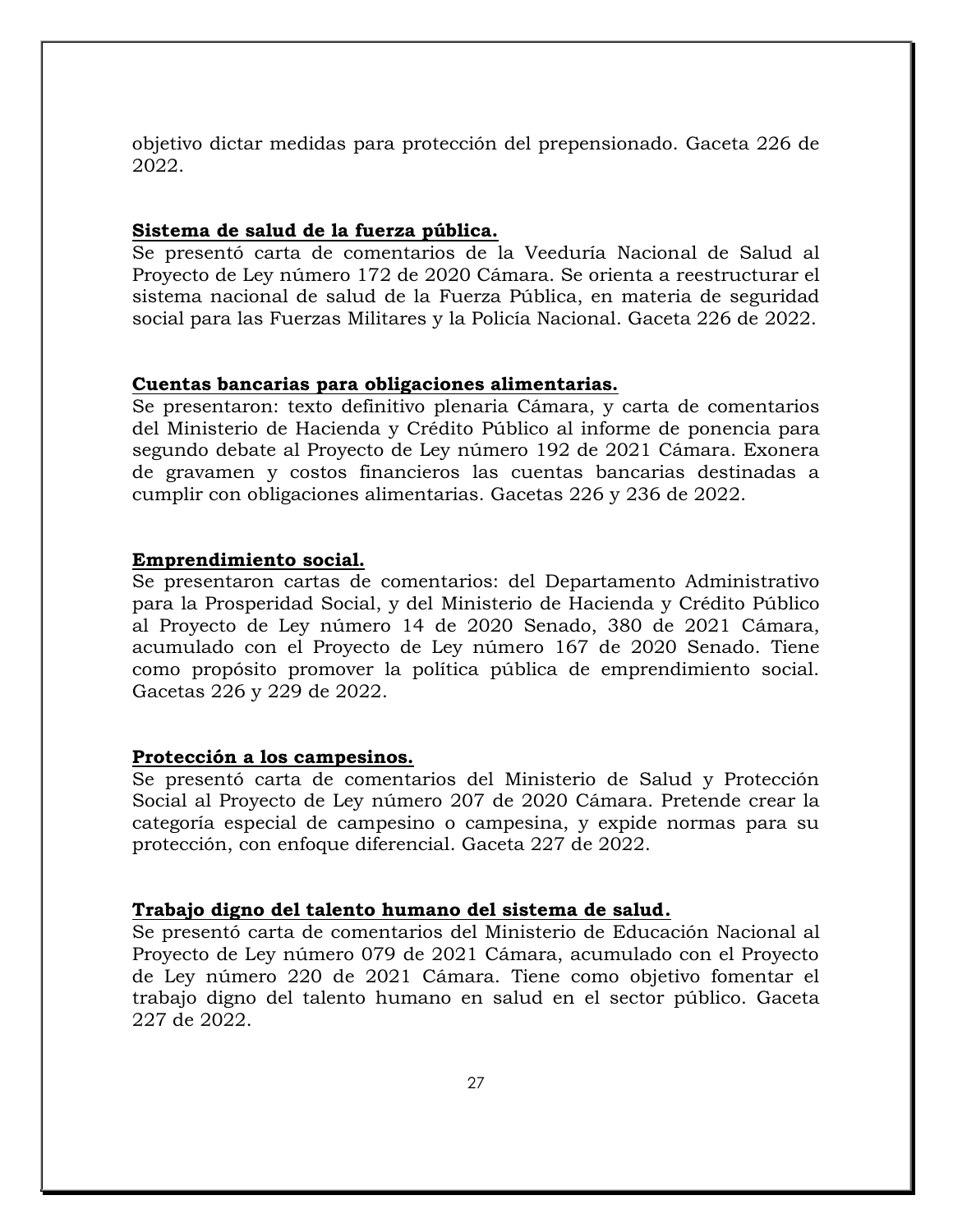#### <span id="page-27-0"></span>**Centros de enseñanza automovilística.**

Se presentaron cartas de comentarios: de la Corporación Colombiana de Apoyo, y del Ministerio de Educación Nacional al Proyecto de Ley número 221 de 2021 Cámara. Ajusta la Ley 769 de 2002 y la Ley 2162 de 2021, y garantiza el buen funcionamiento de los centros de enseñanza automovilística (CEA). Gaceta 227 de 2022.

#### <span id="page-27-1"></span>**Empleabilidad juvenil.**

Se presentaron cartas de comentarios: del Ministerio de Ciencia, Tecnología e Innovación, y del Ministerio de Educación Nacional al Proyecto de Ley número 227 de 2021 Cámara. Fomenta el autoempleo, fortalece el emprendimiento, y establece mecanismos para aumentar empleabilidad juvenil. Gaceta 227 de 2022.

#### <span id="page-27-2"></span>**Adolescentes y jóvenes bajo custodia del Estado.**

Se presentó carta de comentarios del Ministerio de Educación Nacional al Proyecto de Ley número 232 de 2021 Cámara. Reglamenta el modelo para la atención y seguimiento de adolescentes y jóvenes que estuvieron bajo custodia del Estado a través del Instituto Colombiano de Bienestar Familiar. Gaceta 227 de 2022.

#### <span id="page-27-3"></span>**Participación en el sistema general de seguridad social en salud.**

Se presentó carta de comentarios del Ministerio de Hacienda y Crédito Público al Proyecto de Ley número 234 de 2021 Cámara. Reglamenta la participación de las comunidades negras, afrocolombianas, raizales y palenqueras en el sistema general de seguridad social en salud de Colombia. Gaceta 227 de 2022.

#### <span id="page-27-4"></span>**Familias numerosas.**

Se presentó carta de comentarios del Ministerio de Hacienda y Crédito Público al Proyecto de Ley número 244 de 2021 Cámara. Tiene como propósito modificar y adicionar la Ley 1361 de 2009, "por medio de la cual se crea la Ley de Protección Integral a la Familia", en relación con las familias numerosas y múltiples. Gaceta 227 de 2022.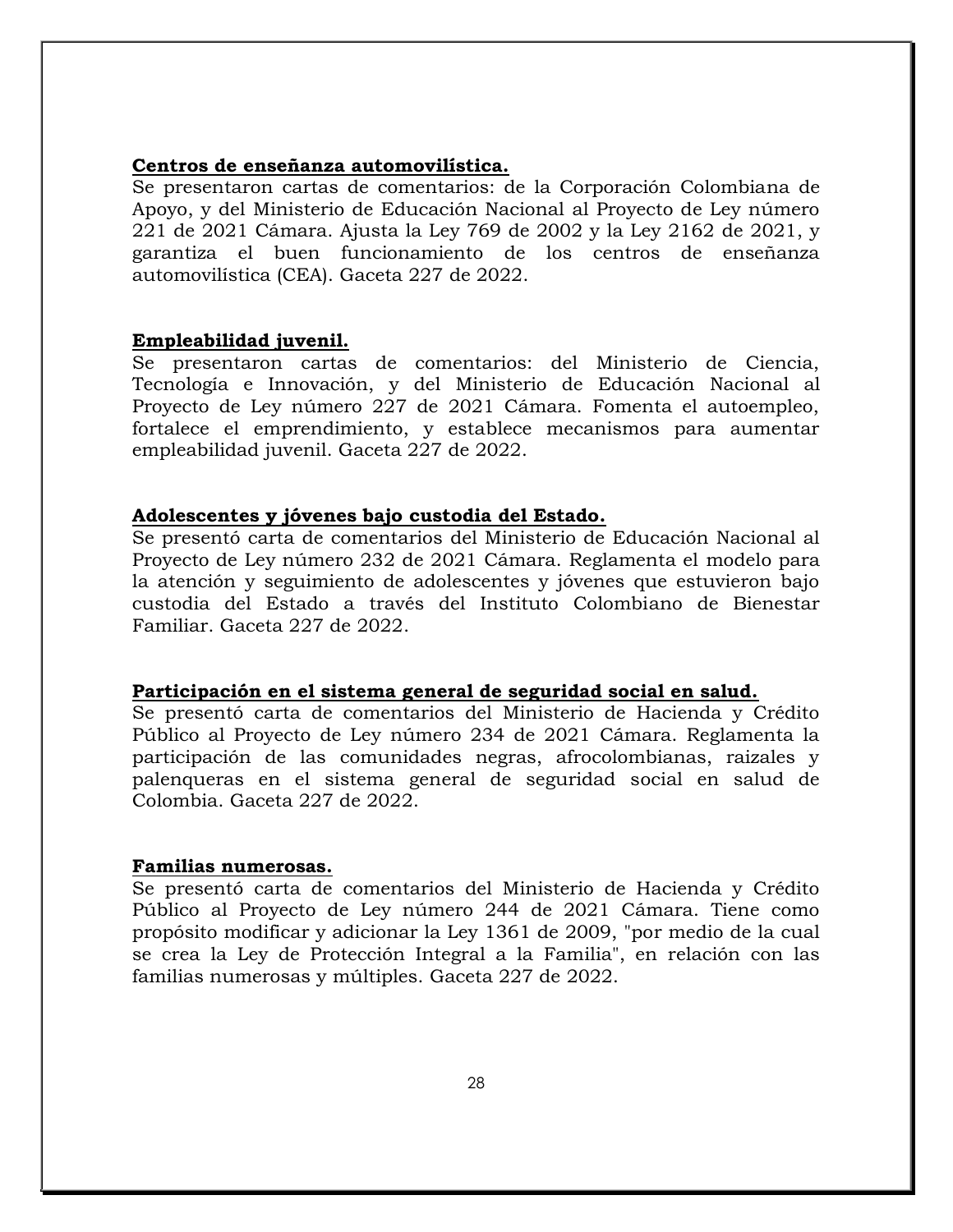#### <span id="page-28-0"></span>**Asociaciones campesinas y agropecuarias.**

Se presentó carta de comentarios del Ministerio de Hacienda y Crédito Público al Proyecto de Ley número 111 de 2020 Senado, 268 de 2021 Cámara. Dicta normas para la constitución y operación de las asociaciones campesinas y las asociaciones agropecuarias, y se facilitan sus relaciones con la administración pública. Gaceta 227 de 2022.

#### <span id="page-28-1"></span>**Política pública de emprendimiento rural.**

Se presentó carta de comentarios del Ministerio de Educación Nacional al Proyecto de Ley número 271 de 2020 Cámara. Tiene como intención establecer lineamientos para la formulación de una política pública de emprendimiento rural. Gaceta 227 de 2022.

#### <span id="page-28-2"></span>**Arbolado urbano.**

Se presentó carta de comentarios del Ministerio de Hacienda y Crédito Público al Proyecto de Ley número 273 de 2021 Cámara. Tiene como propósito establecer lineamientos generales para implementar y promover el arbolado urbano. Gaceta 227 de 2022.

#### <span id="page-28-3"></span>**Muerte de animal de compañía doméstico.**

Se presentó carta de comentarios del Ministerio del Trabajo al Proyecto de Ley número 278 de 2021 Cámara. Establece la muerte de animales de compañía doméstico, de soporte emocional o de aquellos que cumplen la función de asistencia o servicio como causal de calamidad doméstica. Gaceta 227 de 2022.

### <span id="page-28-4"></span>**Personal de primera línea de atención de la pandemia originada por el COVID-19.**

Se presentó carta de comentarios del Ministerio de Educación Nacional al Proyecto de Ley número 286 de 2021 Cámara. Establece medidas de reconocimiento al personal de primera línea de atención de la pandemia originada por el COVID-19 -Héroes de la pandemia-, y crea beneficios e incentivos para las personas que conforman el talento humano en salud y otros individuos vinculados a los servicios de salud en el territorio nacional con ocasión de pandemias y/o emergencias sanitarias. Gaceta 228 de 2022.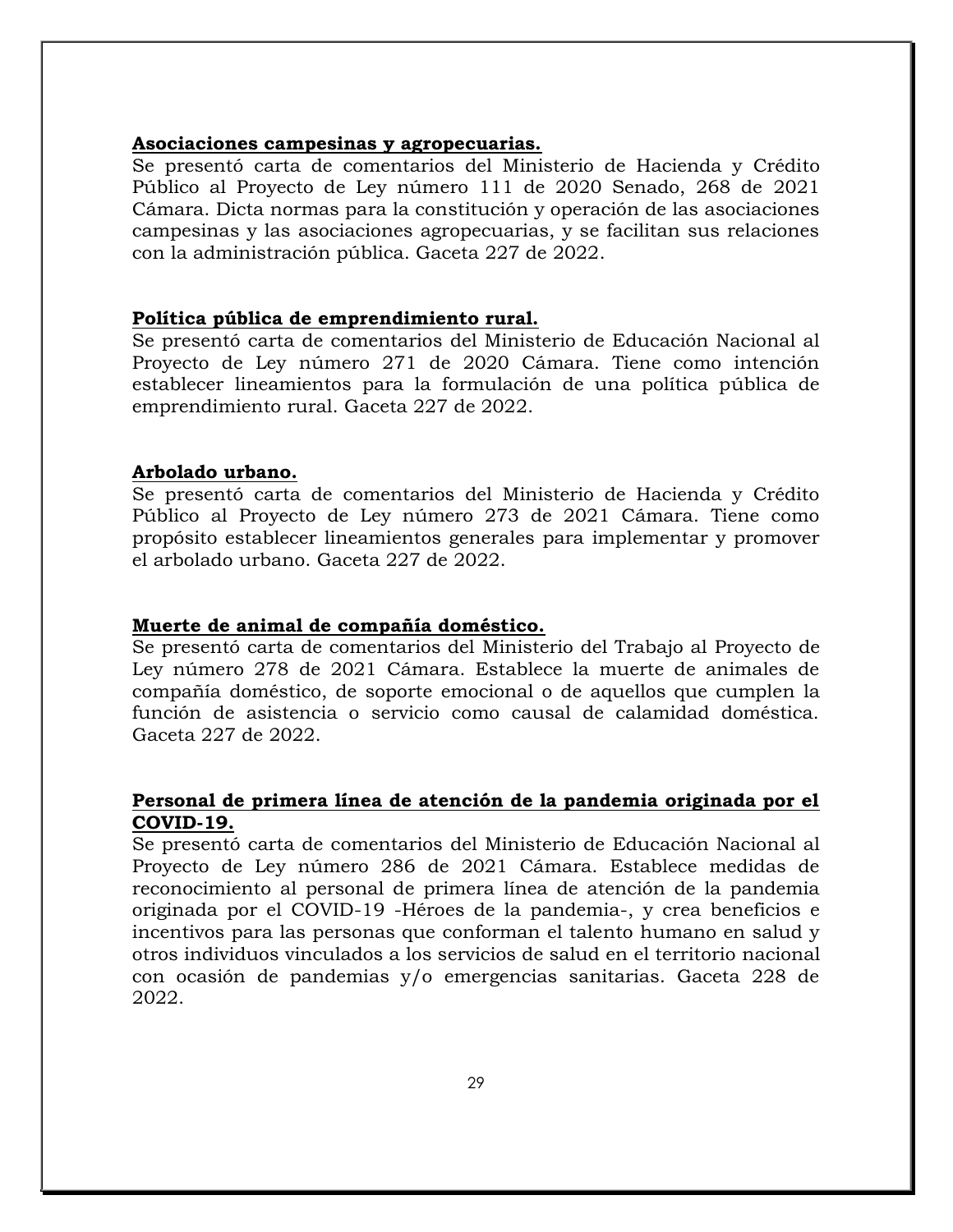#### <span id="page-29-0"></span>**Aplicación de biopolímeros.**

Se presentaron cartas de comentarios: del Ministerio de Hacienda y Crédito Público, y del Ministerio de Educación Nacional al Proyecto de Ley número 155 de 2021 Cámara acumulado con el Proyecto de Ley número 298 de 2021 Cámara. Crea el tipo penal de aplicación no permitida de sustancias modelantes -biopolímeros-, regula el uso, comercialización y aplicación de algunas sustancias modelantes, establece medidas a favor de las personas víctimas de procedimientos médicos y quirúrgicos con fines estéticos que involucran la aplicación no permitida de dichas sustancias y se promueven estrategias preventivas en la materia. Gaceta 228 de 2022.

#### <span id="page-29-1"></span>**Aplicación del tiempo de la licencia de paternidad.**

Se presentó carta de comentarios del Ministerio de Hacienda y Crédito Público al Proyecto de Ley número 313 de 2021 Cámara. Modifica el artículo 236 del Código Sustantivo del Trabajo, para aplicar el tiempo de la licencia de paternidad a las madres, cuando el padre haya fallecido, abandonado o padezca de enfermedad grave, durante o después del parto o adopción; extendiendo así, el término de la licencia de maternidad, en procura del interés superior del menor. Gaceta 228 de 2022.

#### <span id="page-29-2"></span>**Gestión integral de residuos sólidos especiales.**

Se presentó carta de comentarios del Ministerio de Hacienda y Crédito Público al Proyecto de Ley número 314 de 2020 Cámara. Pretende establecer los lineamientos para la gestión integral de residuos sólidos especiales (RSE), en el marco de la responsabilidad extendida del productor. Gaceta 228 de 2022.

#### <span id="page-29-3"></span>**Sistema nacional de biobancos.**

Se presentaron cartas de comentarios: del Ministerio de Salud y Protección Social, y del Ministerio de Hacienda y Crédito Público al Proyecto de Ley número 319 de 2021 Cámara. Crea el sistema nacional de biobancos, y regula el funcionamiento de los biobancos con fines de investigación biomédica. Gaceta 228 de 2022.

#### <span id="page-29-4"></span>**Traductores e intérpretes oficiales.**

Se presentó carta de comentarios del Ministerio de Hacienda y Crédito Público al Proyecto de Ley número 322 de 2020 Cámara. Tiene como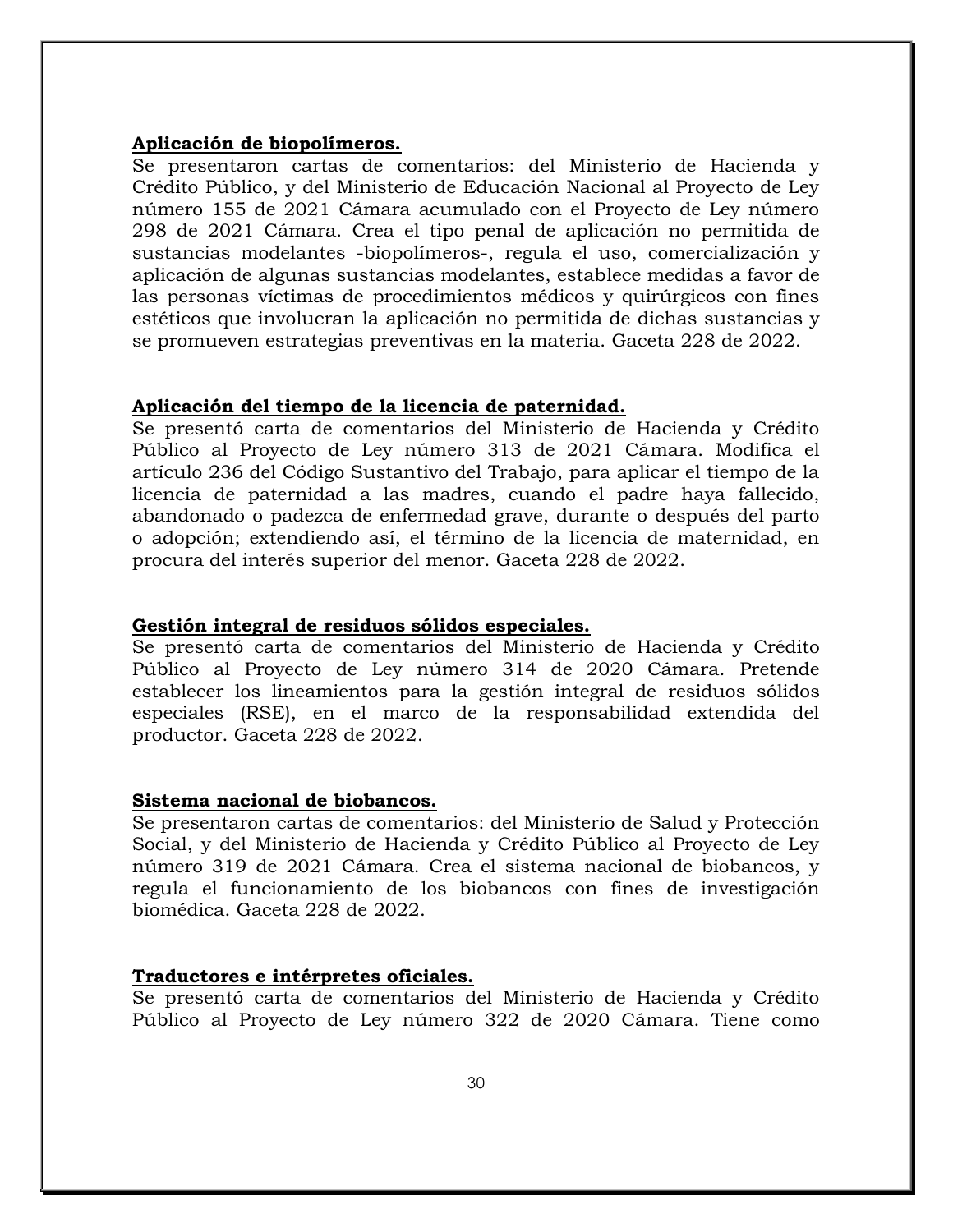propósito reconocer y establecer parámetros para el ejercicio de la actividad de los traductores e intérpretes oficiales. Gaceta 228 de 2022.

#### <span id="page-30-0"></span>**Productos transgénicos.**

Se presentó carta de comentarios del Ministerio de Hacienda y Crédito Público al Proyecto de Ley número 328 de 2020 Cámara. Establece estrategias de apoyo e incentivos para las entidades territoriales que implementen acciones tendientes a asegurar su territorio como libre de productos transgénicos. Gaceta 228 de 2022.

#### <span id="page-30-1"></span>**Atención en salud en el sistema general de seguridad social integral.**

Se presentó carta de comentarios del Ministerio de Salud y Protección Social al Proyecto de Ley número 337 de 2021 Cámara. Dicta normas orientadas a fortalecer las garantías de atención en salud en el sistema general de seguridad social integral. Gaceta 228 de 2022.

#### <span id="page-30-2"></span>**Traslado de afiliados entre los regímenes pensionales.**

Se presentaron cartas de comentarios: del Ministerio de Hacienda y Crédito Público, y del Ministerio de Salud y Protección Social al Proyecto de Ley número 365 de 2021 Cámara. Adiciona un parágrafo transitorio al artículo 2° de la ley 797 de 2003 que modificó el literal e) del artículo 13 de la ley 100 de 1993, en relación con el traslado de afiliados entre los regímenes pensionales. Gaceta 228 de 2022.

#### <span id="page-30-3"></span>**Empleados de la Unidad Administrativa Especial Migración Colombia.**

Se presentó carta de comentarios del Ministerio de Hacienda y Crédito Público al Proyecto de Ley número 377 de 2021 Cámara. Establece la prima especial de riesgo para los empleados públicos de la Unidad Administrativa Especial Migración Colombia, determinados en esta ley. Gaceta 228 de 2022.

#### <span id="page-30-4"></span>**Animales de compañía.**

Se presentaron cartas de comentarios: del Ministerio de Salud y Protección Social, y del Departamento Administrativo Nacional de Estadística al Proyecto de Ley número 378 de 2021 Cámara. Establece lineamientos para la implementación de un sistema de atención integral en salud veterinaria para animales de compañía (SISPET), fomenta el ejercicio profesional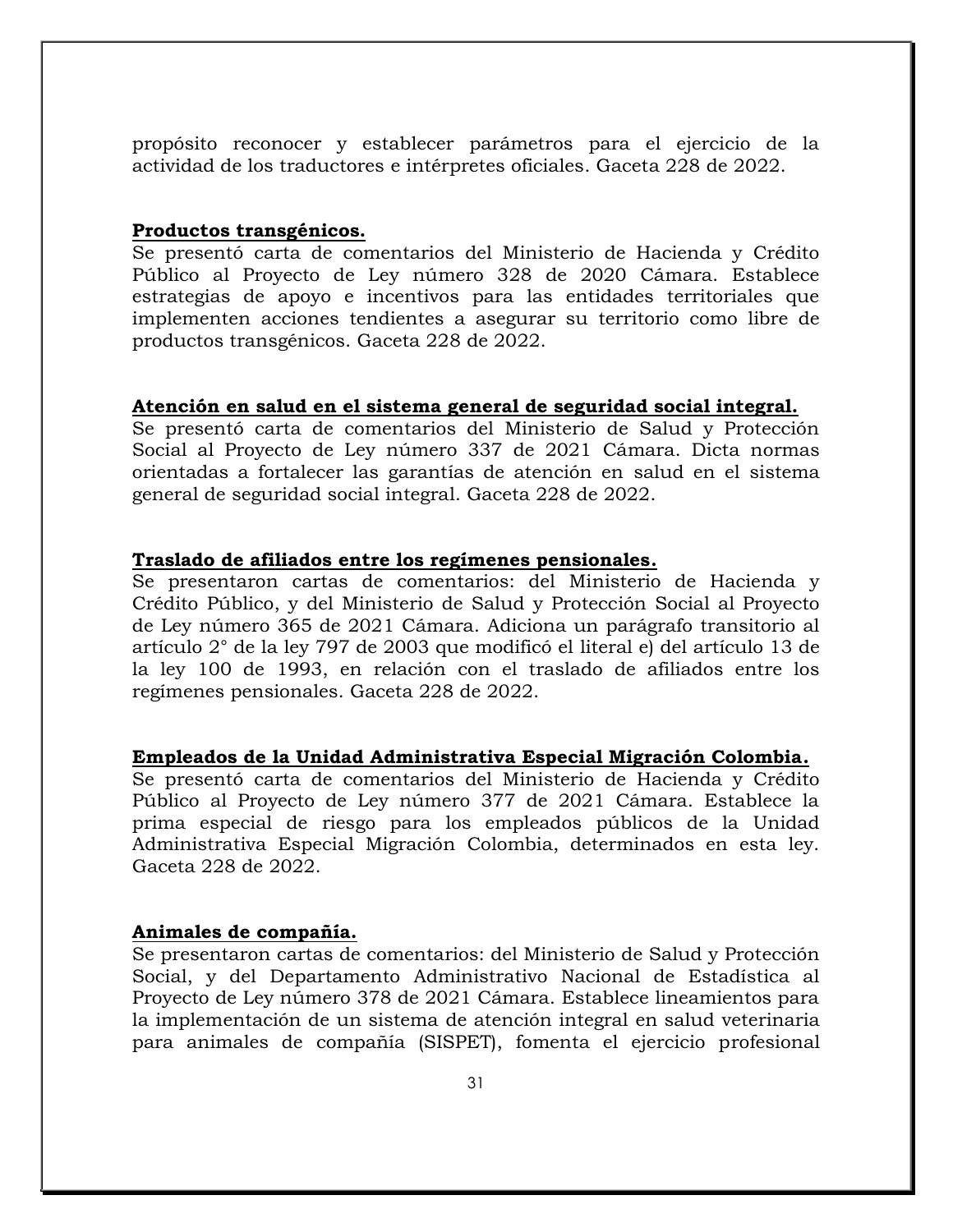veterinario en el territorio nacional, y promueve la tenencia responsable de animales de compañía entre la ciudadanía. Gaceta 229 de 2022.

#### <span id="page-31-0"></span>**Fomento de la generación de empleo.**

Se presentó carta de comentarios del Ministerio de Hacienda y Crédito Público al Proyecto de Ley número 167 de 2021 Senado. Tiene como objetivo reformar las Leyes 1636 de 2013 y 789 de 2002, con el objeto de fomentar la generación de empleo. Gaceta 229 de 2022.

#### <span id="page-31-1"></span>**Reconocimiento a los campesinos.**

Se presentó carta de comentarios del Ministerio de Hacienda y Crédito Público al Proyecto de Ley número 98 de 2021 Senado, 416 de 2021 Senado. Tiene como objetivo institucionalizar la celebración del día del campesino, para garantizar el reconocimiento a los campesinos del país. Gaceta 229 de 2022.

#### <span id="page-31-2"></span>**Ciclistas víctimas de accidentes viales.**

Se presentó carta de comentarios del Ministerio de Hacienda y Crédito Público al Proyecto de Ley número 514 de 2021 Cámara. Tiene como objetivo declarar el 15 de noviembre como el día nacional conmemorativo de los ciclistas y/o biciusuarios fallecidos en accidentes de tránsito. Gaceta 229 de 2022.

#### <span id="page-31-3"></span>**Cuerpos de agentes de tránsito y transporte territoriales.**

Se presentó carta de comentarios de la Asociación Nacional de Empleados de Tránsito y Transporte al Proyecto de Ley número 518 de 2021 Cámara. Establece el régimen de pensión especial de vejez por alto riesgo de los cuerpos de agentes de tránsito y transporte del orden territorial. Gaceta 229 de 2022.

#### <span id="page-31-4"></span>**Restauración ambiental.**

Se presentó carta de comentarios de la Cámara de la Colombiana de la Infraestructura al Proyecto de Ley número 116 de 2020 Senado, 588 de 2021 Cámara. Promueve la restauración a través de la siembra de árboles y creación de bosques en el territorio nacional, estimulando conciencia ambiental al ciudadano, responsabilidad civil ambiental a las empresas, y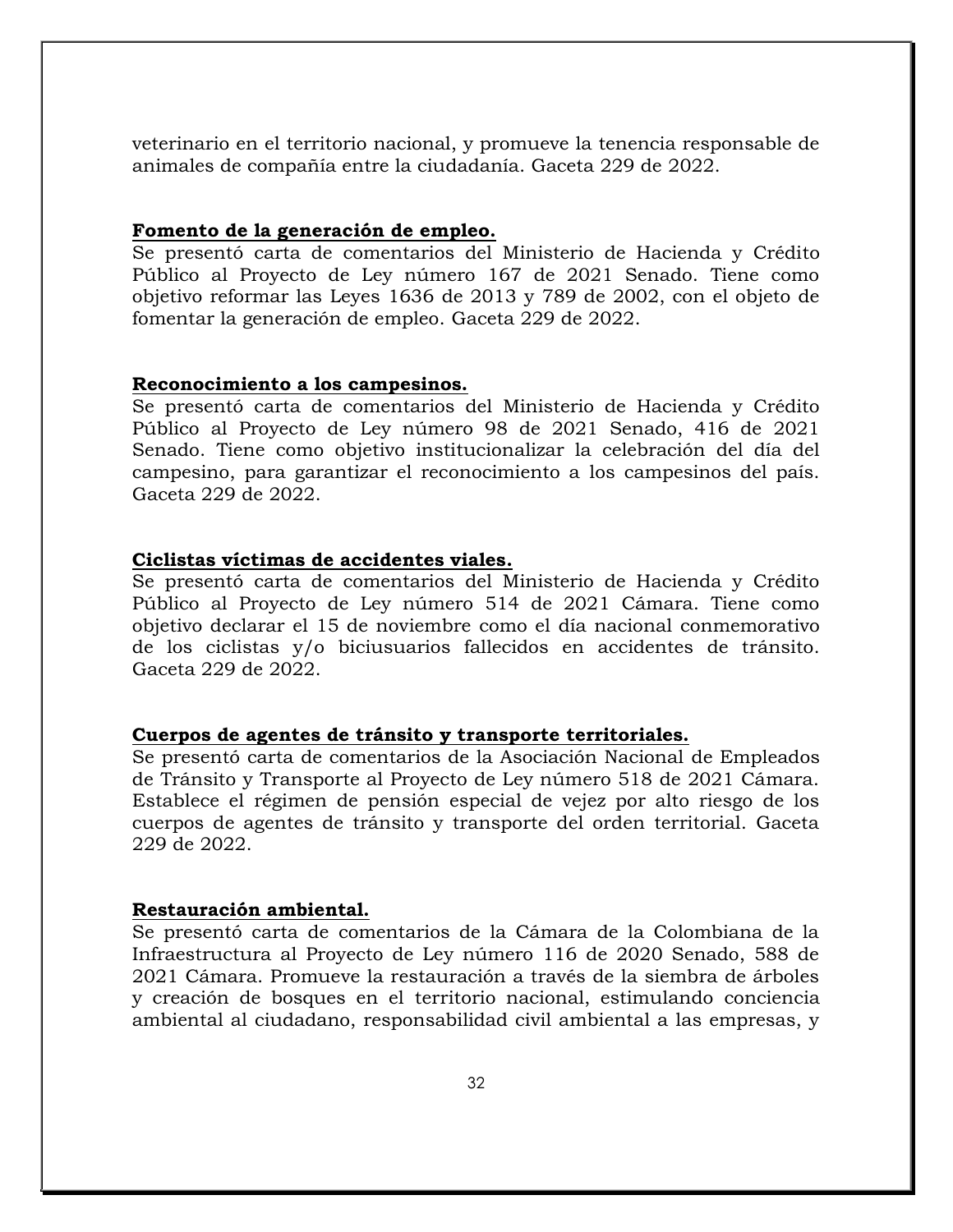compromiso ambiental a los entes territoriales; y crea las áreas de vida. Gaceta 229 de 2022.

#### <span id="page-32-0"></span>**Niñez en estado de vulnerabilidad especial.**

Se presentó carta de comentarios de la Asociación Nacional de Empresarios de Colombia al Proyecto de Ley número 173 de 2020 Senado, 618 de 2021 Cámara. Tiene como objetivo establecer parámetros para la protección y cuidado de la niñez en estado de vulnerabilidad especial. Gaceta 229 de 2022.

#### <span id="page-32-1"></span>**Actividad del agroturismo.**

Se presentó carta de comentarios del Ministerio de Hacienda y Crédito Público al Proyecto de Ley número 31 de 2020 Senado, 637 de 2021 Cámara. Tiene como objetivo regular la actividad del agroturismo en Colombia. Gaceta 229 de 2022.

#### <span id="page-32-2"></span>**Uso industrial y comercial del cáñamo.**

Se presentó carta de comentarios del Ministerio de Salud y Protección Social al Proyecto de Ley número 248 de 2020 Senado, 640 de 2021 Cámara. Tiene como propósito crear el marco legal para el uso industrial y comercial del cáñamo en Colombia. Gaceta 229 de 2022.

#### <span id="page-32-3"></span>**Educación en cuidados paliativos.**

Se presentaron: informe de ponencia para primer debate, pliego de modificaciones y texto propuesto al Proyecto de Ley número 002 de 2020 Senado, 263 de 2021 Cámara. Tiene como propósito fortalecer la educación en cuidados paliativos. Gaceta 231 de 2022.

#### <span id="page-32-4"></span>**Agricultura y economía campesina.**

Se presentó concepto jurídico de la Superintendencia de Industria y Comercio al Proyecto de Ley número 095 de 2020 Cámara, 512 de 2021 Senado. Pretende promover la agricultura y economía campesina, familiar y comunitaria. Gaceta 232 de 2022.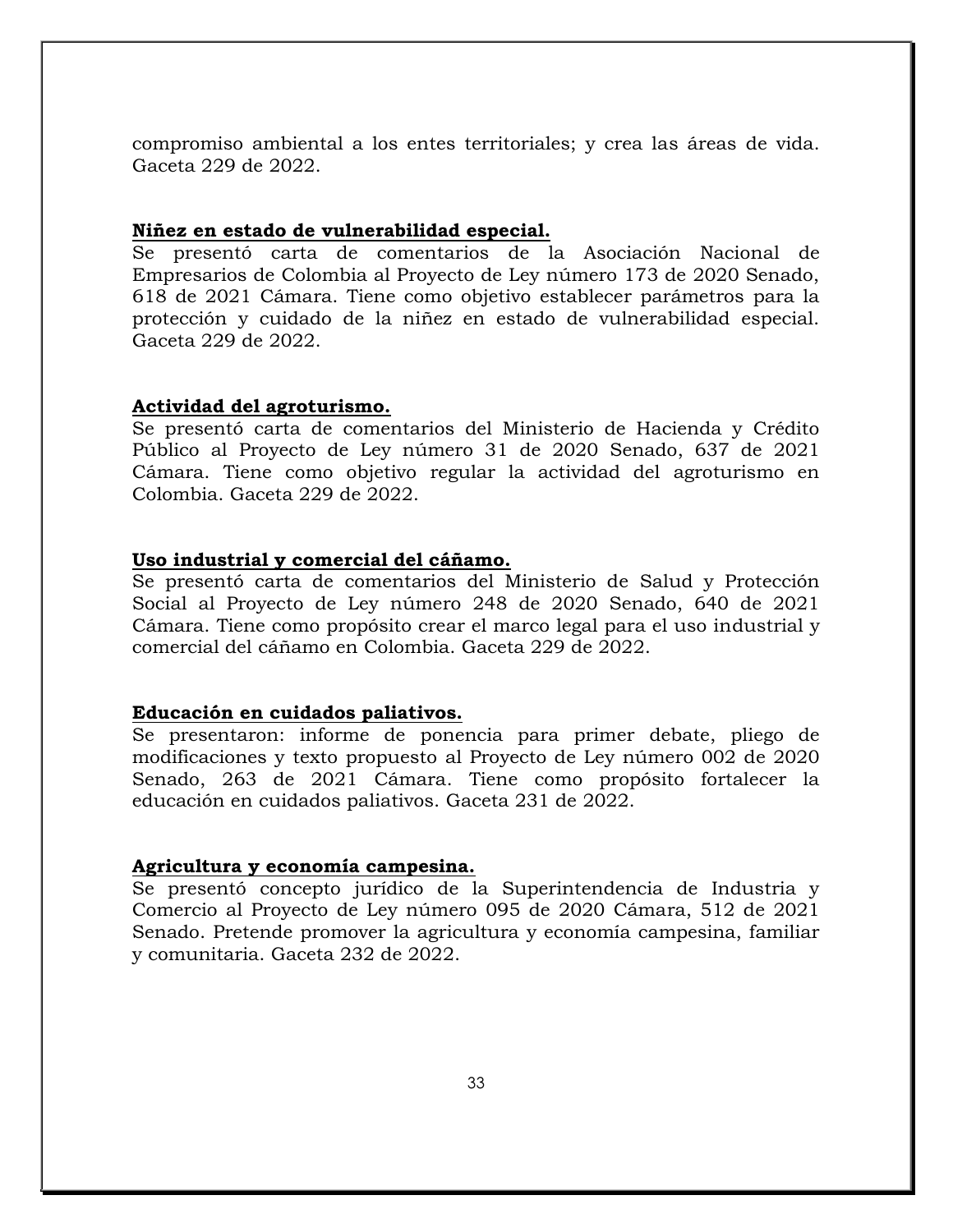#### <span id="page-33-0"></span>**Regulación del cabildeo.**

Se presentaron: informe de ponencia para primer debate y texto propuesto al Proyecto de Ley número 01 de 2021 Senado acumulado con el Proyecto de Ley número 193 de 2021 Senado. Regula el ejercicio del cabildeo, promueve la transparencia y la participación en las instituciones públicas, y crea el registro de actividades de cabildeo - RAC. Gaceta 233 de 2022.

#### <span id="page-33-1"></span>**Ingreso base de cotización de los independientes.**

Se presentó concepto jurídico del Ministerio de Hacienda y Crédito Público al texto de publicación del Proyecto de Ley número 160 de 2020 Cámara. Busca establecer el ingreso base de cotización de los independientes al Sistema de Seguridad Social Integral y dicta otras disposiciones tendientes a garantizar las situaciones mínimas de los contratistas. Gaceta 235 de 2022.

#### <span id="page-33-2"></span>**Transparencia en el sistema general de pensiones.**

Se presentó concepto jurídico de Colpensiones al Proyecto de Ley número 298 de 2022 Senado. Tiene como propósito tomar medidas de transparencia con los usuarios, afiliados y pensionados del sistema general de pensiones. Gaceta 235 de 2022.

#### <span id="page-33-3"></span>**Licencia para el trabajador en caso de enfermedad de un familiar.**

Se presentó texto definitivo plenaria Cámara al Proyecto de Ley número 450 de 2020 Cámara. Adiciona un numeral artículo 57 del Código Sustantivo del Trabajo, para conceder licencia al trabajador en caso de enfermedad en fase terminal de su cónyuge, compañera o compañero permanente o de un familiar hasta el grado segundo de consanguinidad, primero de afinidad y segundo civil. Gaceta 236 de 2022.

#### <span id="page-33-4"></span>**Alivios para instituciones de educación.**

Se presentó texto definitivo plenaria Cámara al Proyecto de Ley número 491 de 2020 Cámara. Tiene como objetivo generar alivios para las instituciones de educación prescolar básica y media. Gaceta 236 de 2022.

#### <span id="page-33-5"></span>**Salario mínimo profesional y técnico.**

Se presentó carta de comentarios del Ministerio de Hacienda y Crédito Público al Proyecto de Ley número 397 de 2021 Cámara. Tiene como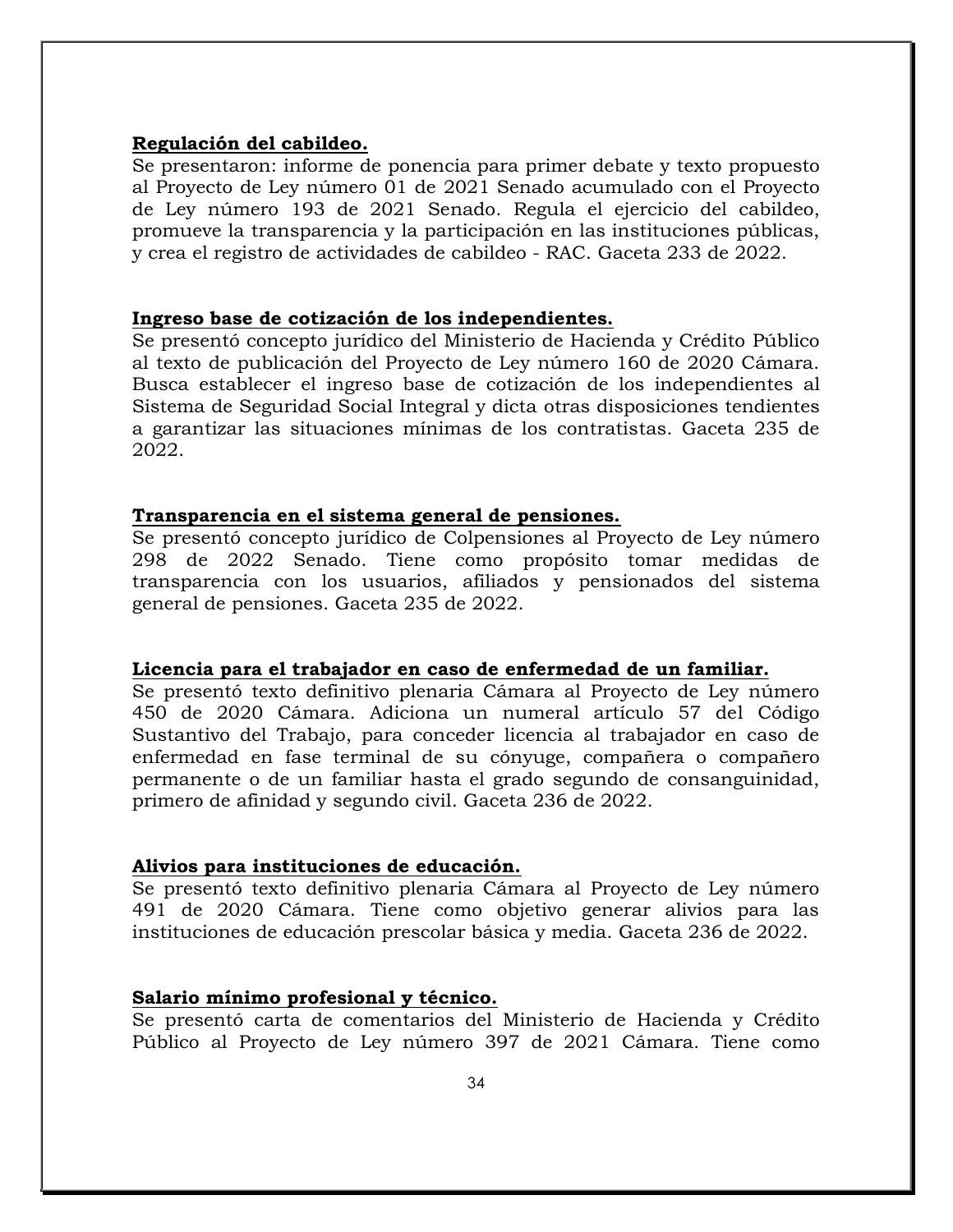objetivo fijar el salario mínimo profesional y técnico en Colombia. Gaceta 236 de 2022.

#### <span id="page-34-0"></span>**Aplicación del tiempo de la licencia de paternidad.**

Se presentó carta de comentarios del Ministerio de Salud y Protección Social al Proyecto de Ley número 313 de 2021 Cámara. Modifica el artículo 236 del Código Sustantivo del Trabajo, para aplicar el tiempo de la licencia de paternidad a las madres, cuando el padre haya fallecido, abandonado o padezca de enfermedad grave, durante o después del parto o adopción; extendiendo así, el término de la licencia de maternidad, en procura del interés superior del menor. Gaceta 236 de 2022.

#### <span id="page-34-1"></span>**Instalación de bebederos en espacio público.**

Se presentó carta de comentarios del Ministerio de Vivienda, Ciudad y Territorio al Proyecto de Ley número 168 de 2021 Cámara. Tiene como propósito dictar disposiciones en materia de instalación obligatoria de bebederos en espacio público. Gaceta 236 de 2022.

#### <span id="page-34-2"></span>**Condiciones de bienestar animal.**

Se presentó carta de comentarios de la Asociación Colombiana para Perros Pastores Alemanes al Proyecto de Ley número 315 de 2020 Cámara. Regula las condiciones de bienestar animal en la reproducción, cría y comercialización de animales de compañía en el territorio colombiano. Gaceta 236 de 2022.

#### <span id="page-34-3"></span>**Familia de crianza.**

Se presentaron: ponencia para primer debate y texto propuesto al Proyecto de Ley número 68 de 2020 Senado, 407 de 2021 Cámara. Define la figura de la familia de crianza, establece su naturaleza, determina sus medios probatorios y reconoce derechos y obligaciones entre sus miembros. Gaceta 237 de 2022.

#### <span id="page-34-4"></span>**Personas con discapacidad visual.**

Se presentaron: informe de ponencia para primer debate, pliego de modificaciones y texto propuesto al Proyecto de Ley número 201 de 2020 Senado, 401 de 2021 Cámara. Garantiza el acceso al bastón blanco para las personas con discapacidad visual como una tecnología esencial para la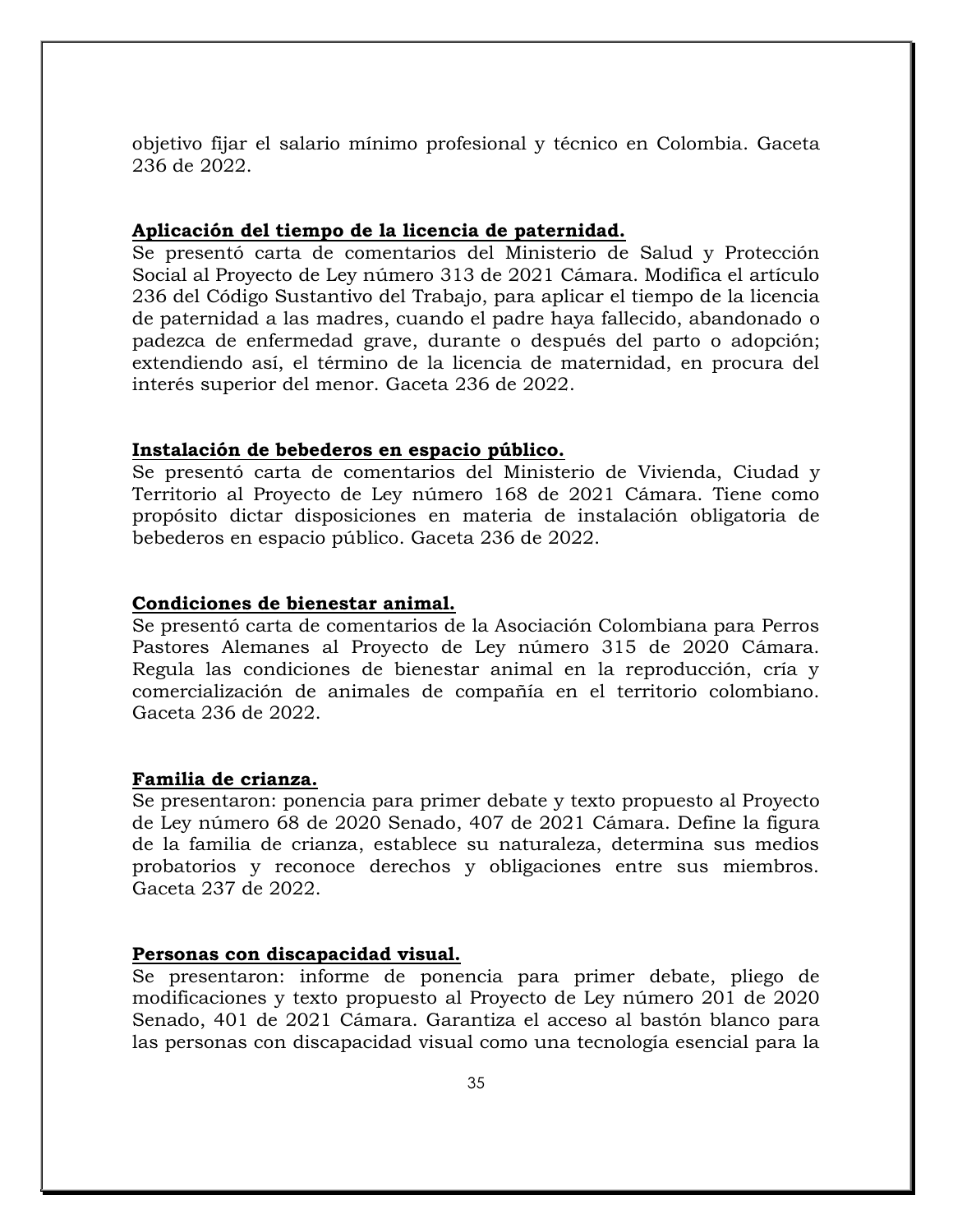movilidad, la salud y el bienestar integral, de acuerdo con la convención sobre los derechos de las personas con discapacidad ratificada por Colombia mediante la Ley 1346 de 2009. Gaceta 237 de 2022.

#### <span id="page-35-0"></span>**Pago de multas por infracciones a las normas de tránsito.**

Se presentaron: informe de ponencia positiva para primer debate y texto propuesto al Proyecto de Ley número 134 de 2021 Cámara. Faculta por única vez a los alcaldes y gobernadores como autoridades de tránsito para decretar amnistías y otorgar un alivio a los ciudadanos que presentan dificultades en el cumplimiento del pago de multas por infracciones a las normas de tránsito. Gaceta 237 de 2022.

#### <span id="page-35-1"></span>**Servicio social en programas de desarrollo con enfoque territorial.**

Se presentaron: informe de ponencia para primer debate en Cámara, pliego de modificaciones y texto propuesto al Proyecto de Ley número 290 de 2020 Senado. Crea el servicio social PDET como una acción para que los estudiantes universitarios con capacidades profesionales presten sus servicios en entidades públicas, privadas y entidades sin ánimo de lucro en municipios en los que se desarrollen programas de desarrollo con enfoque territorial (PDET). Gaceta 237 de 2022.

### <span id="page-35-2"></span>**3. LEYES SANCIONADAS**

#### <span id="page-35-3"></span>**Ley 2201 de 2022.**

(03/03). Por medio de la cual se rinde homenaje a los héroes llaneros de la independencia y a la memoria de Juan Nepomuceno Moreno como prócer de la gesta libertadora. 51.965.

### <span id="page-35-4"></span>**II. JURISPRUDENCIA**

### <span id="page-35-5"></span>**CORTE CONSTITUCIONAL**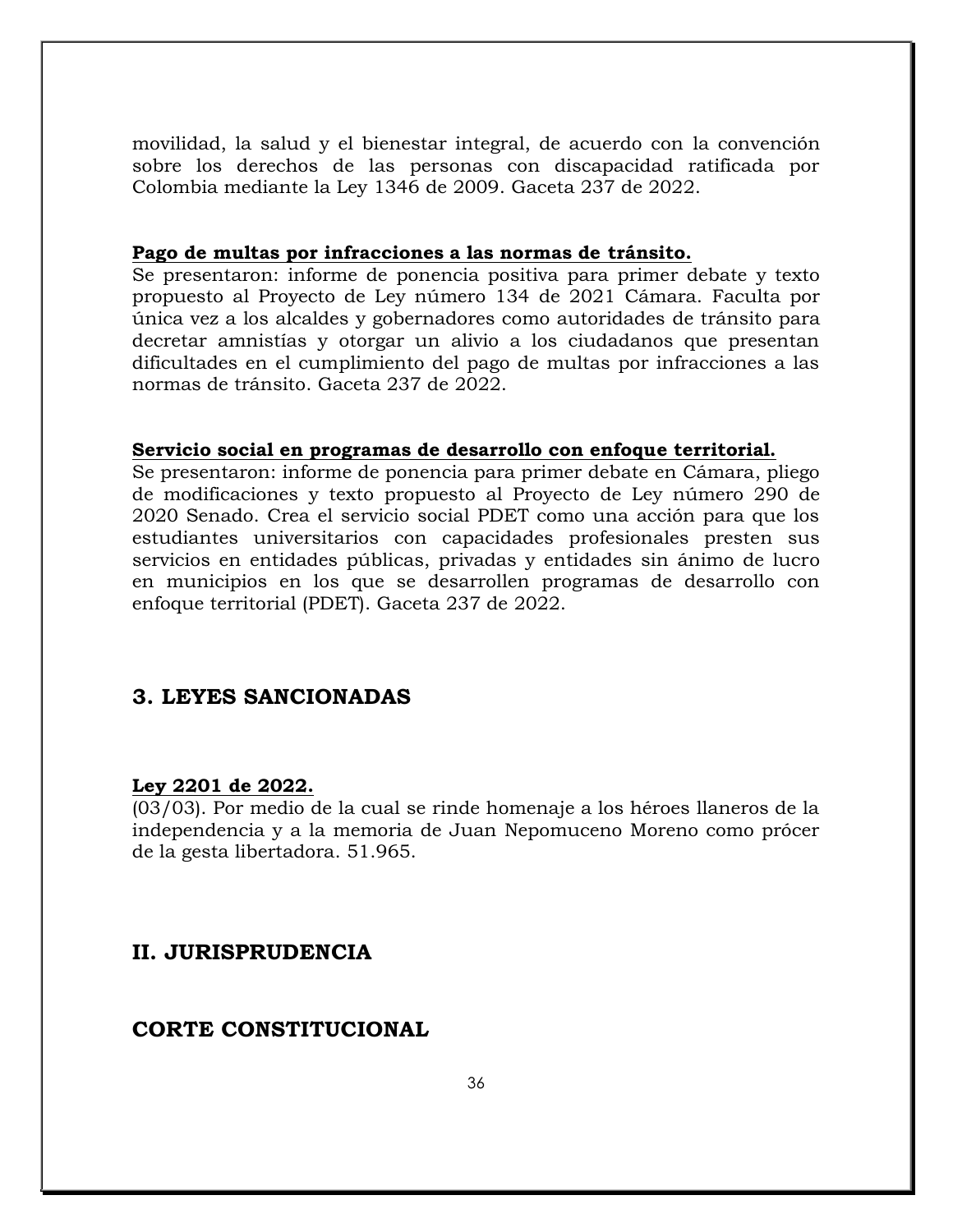# **Sentencias de Constitucionalidad**

La información que se consigna sobre las sentencias es obtenida en los Comunicados de Prensa publicados por la Corte Constitucional, para el mes de marzo de 2022.

# **Ley 2075 de 2021, "por medio de la cual se modifica el régimen vigente para la liquidación de honorarios de los concejales en los municipios de cuarta, quinta y sexta categoría; se adoptan medidas en seguridad social y se promueve el derecho al trabajo digno".**

 $\alpha$ 

La Corte Constitucional se pronunció respecto de tres demandas de inconstitucionalidad en contra de la Ley 2075 de 2021, "[p]or medio de la cual se modifica el régimen vigente para la liquidación de honorarios de los concejales de los municipios de cuarta, quinta y sexta categoría; se adoptan medidas en seguridad social y se promueve el derecho al trabajo digno." En criterio de los demandantes, la Ley en su integridad y/o algunos de sus apartes específicos violaban los principios constitucionales de identidad flexible, iniciativa legislativa, unidad de materia, observancia de normas orgánicas de análisis de impacto fiscal y ordenamiento territorial, así como el principio de autonomía territorial y los límites al Legislador para la regulación de la actividad de los concejales municipales. Por razones metodológicas, la Corte se propuso examinar en primer

término los vicios de procedimiento alegados, y solo de superarse el juicio de constitucionalidad frente a tales cargos, se abordarían los cargos por vicios de fondo. Así, la Sala emprendió el análisis del cargo por incumplimiento de las normas orgánicas que imponen la obligación de considerar el impacto fiscal de los proyectos de ley que ordenan gastos u otorgan beneficios tributarios.

Tras reiterar sus reglas jurisprudenciales en cuanto al alcance de la mencionada obligación frente a proyectos de ley de iniciativa de los congresistas, la Sala constató que, durante el proceso de formación de la Ley 2075 de 2021, el Congreso incumplió su deber de evaluar, tan siquiera someramente, el impacto fiscal de las medidas que ciertamente ordenaban gastos, al aumentar los honorarios de los concejales y reconocer a su favor el pago de sus aportes a seguridad social con cargo a los presupuestos municipales. Sin pretender que se llevara a cabo un estudio exhaustivo y riguroso del impacto fiscal, al Legislador sí le era exigible que en el trámite se suscitara al menos una mínima consideración que le permitiese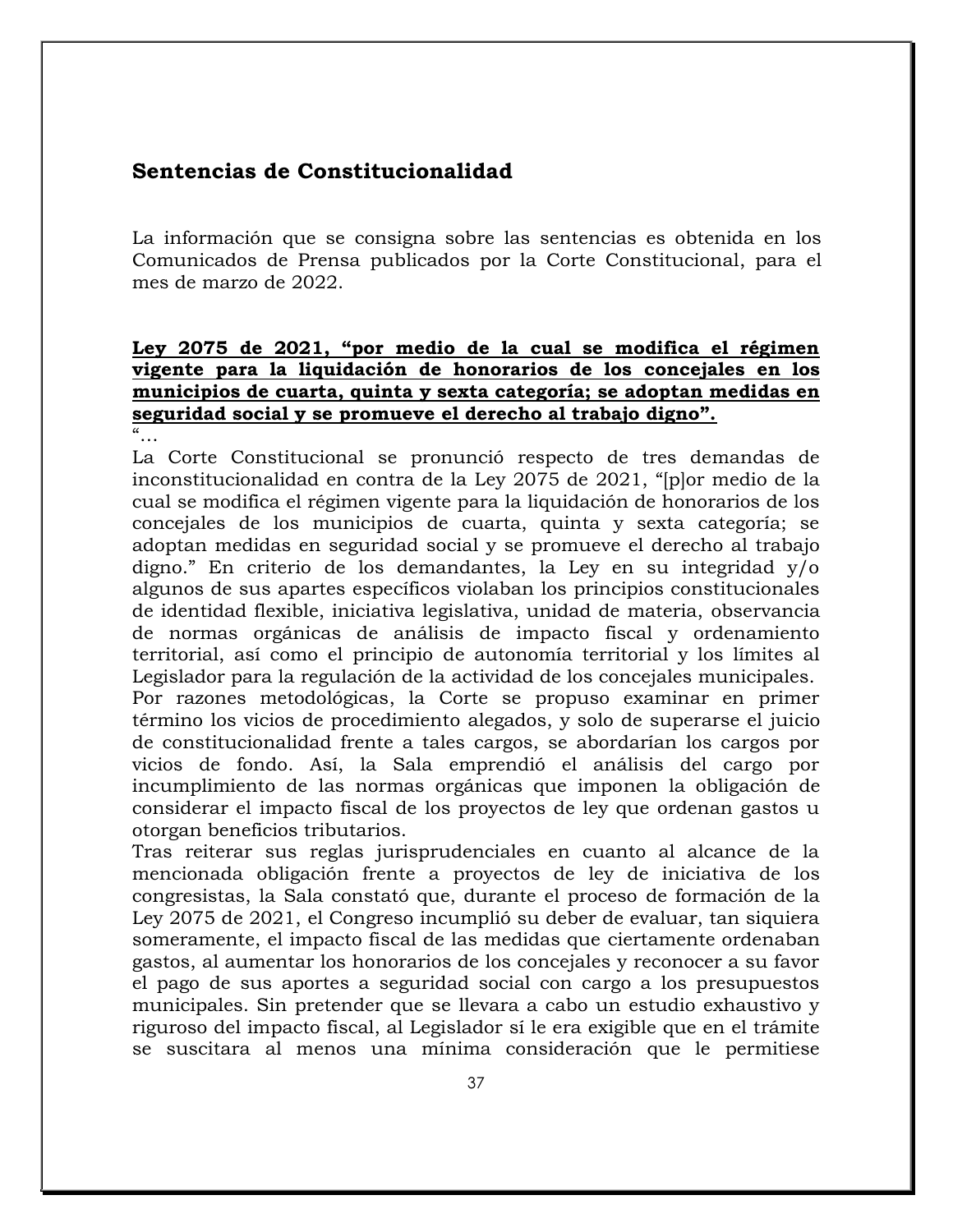establecer los referentes básicos para para dimensionar los efectos fiscales que traía consigo el proyecto de ley.

Por el contrario, lo que se evidenció fue que la iniciativa se aprobó en el marco de un ambiente de incertidumbre, no solo con respecto a los costos de las medidas, sino también frente a su fuente de financiación. En tales circunstancias, la Corte halló insatisfecho el cumplimiento del requisito orgánico de considerar el impacto fiscal del proyecto, y con ello, concluyó que la ley cuestionada debía ser declarada inexequible, toda vez que en su proceso de formación se vulneraron tanto el artículo 7° de la Ley Orgánica 819 de 2003, como los artículos 151 y 352 de la Constitución.

Finalmente, para solventar el vacío normativo resultante de la inexequibilidad, y ante la necesidad de garantizar la integridad y supremacía de la Carta, la Sala dispuso la reviviscencia de las normas que fueron objeto de modificación por parte de la Ley 2075 de 202, es decir, artículo 1° de la Ley 1368 de 2009, y del artículo 23 de la Ley 1551 de 2012.

4.Aclaraciones de voto

Las magistradas DIANA FAJARDO RIVERA y PAOLA ANDREA MENESES MOSQUERA se reservaron la posibilidad de aclarar el voto".

Expediente D-14127. Sentencia C-075-22. Magistrado Ponente: Alejandro Linares Cantillo. Comunicado 06, marzo 3 de 2022.

# **Artículo 68 de la Ley 44 de 1993, "por la cual se modifica y adiciona la Ley 23 de 1982 y se modifica la Ley 29 de 1944", que adicionó un inciso al artículo 3 de la Ley 23 de 1982, "sobre derechos de autor".**

"…

En esta oportunidad, la Sala Plena estudió una demanda de inconstitucionalidad dirigida a cuestionar el artículo 68 de la Ley 44 de 1993, que establece la manera en que se reconoce la remuneración a la propiedad intelectual por ejecución pública y divulgación de una obra, haciendo primar el derecho de autor sobre los derechos conexos en una proporción no menor del 60%. A juicio del accionante, la disposición mencionada es inconstitucional por las siguientes razones:

(i)interfiere en la autonomía de la voluntad y la libertad contractual, en razón a que establece anticipadamente los porcentajes en que se distribuirá el recaudo total a la propiedad intelectual derivada de la ejecución publica o divulgación de una obra. El enunciado legal impide que los titulares de los derechos de autor y los titulares de los derechos conexos pacten la distribución que deseen en ejercicio de la autonomía; y

(ii)quebranta el principio de igualdad, en la medida en que realiza una distribución diferenciada de la remuneración de los derechos de autor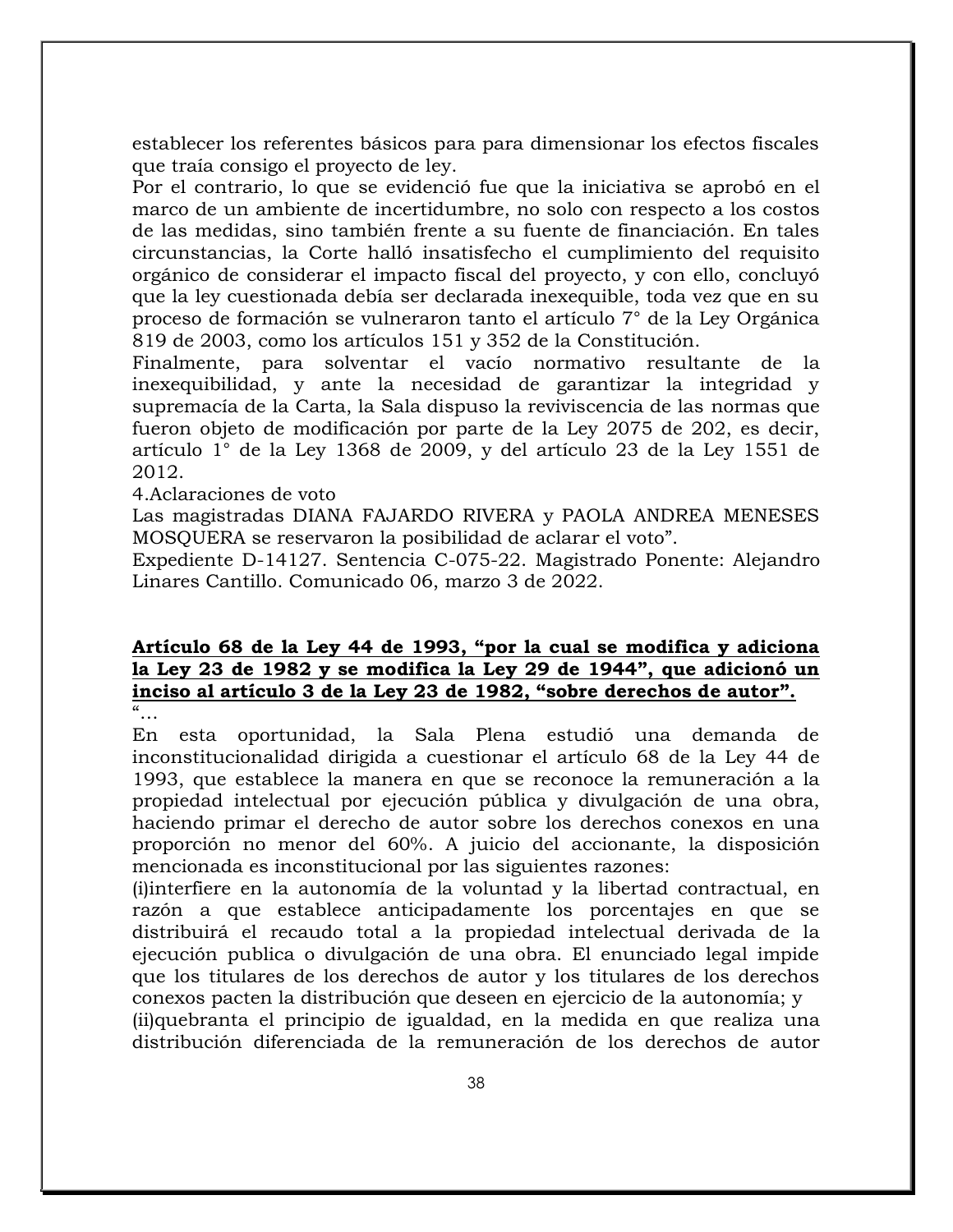sobre los derechos conexos causados por la ejecución pública o divulgación de una obra. Los primeros recibirán el 60% del total del recaudo y los segundos obtendrán el 40%. Para el actor esa diferencia es discriminatoria, pues carece de justificación y aunque reconoce que la Corte ya se pronunció en decisión C-040 de 1994, estima que los nuevos alcances del derecho de autor, que los equipara a los conexos es suficiente para evidenciar su debilitamiento.

Previo al análisis de mérito, la Sala Plena analizó dos aspectos formales. Primero, consideró que tiene vedado adelantar la revisión de los cargos formulados contra el artículo 68 de la Ley 23 de 1982, por el desconocimiento del principio de igualdad, ya que operó el fenómeno de la cosa juzgada formal, según establece el artículo 243 Superior. En efecto, no es posible analizar el mismo contenido normativo de una proposición jurídica que fue estudiada en un fallo anterior por los mismos cuestionamientos. Tampoco se demostraron las variaciones en el significado material de la Constitución y en el contexto normativo que obligara a reabrir y replantear la decisión adoptada en la Sentencia C-040 de 1994.

Segundo, estimó que el cargo que denunció la vulneración los principios de la autonomía de la voluntad privada y la libertad contractual observó los requisitos para pronunciarse de mérito. La censura precisó que su objeto era la distribución inequitativa en abstracto que apareja la norma reprochada, pues impide que una negociación libre. El concepto de violación abarca la hipótesis normativa de establecer un tope fijo de reparto de dinero del recaudo proveniente de los derechos de autor y conexos.

En este contexto, la Corte formuló el siguiente problema jurídico: ¿el artículo 68 de la Ley 44 de 1993 es inconstitucional por desconocer la autonomía de la voluntad privada y la libertad contractual, por cuanto establece una distribución fija y abstracta de 60% y 40% en el total del recaudo que obtienen los autores respecto de los intérpretes, productores de fonogramas y organismos de radiodifusión por la remuneración a la propiedad intelectual causada por la ejecución pública o divulgación de obras?

Para resolver ese cuestionamiento, comenzó por reiterar que la Constitución reconoce diversas formas de propiedad intelectual como bienes jurídicos objeto de protección. Ese ámbito abarca los derechos de autor y conexos, en sus dimensiones morales y patrimoniales. En esa labor, se entregó al legislador una amplia competencia de regulación en la materia, quien tendrá la libertad para prefigurar el sistema o modelo de protección de esos derechos.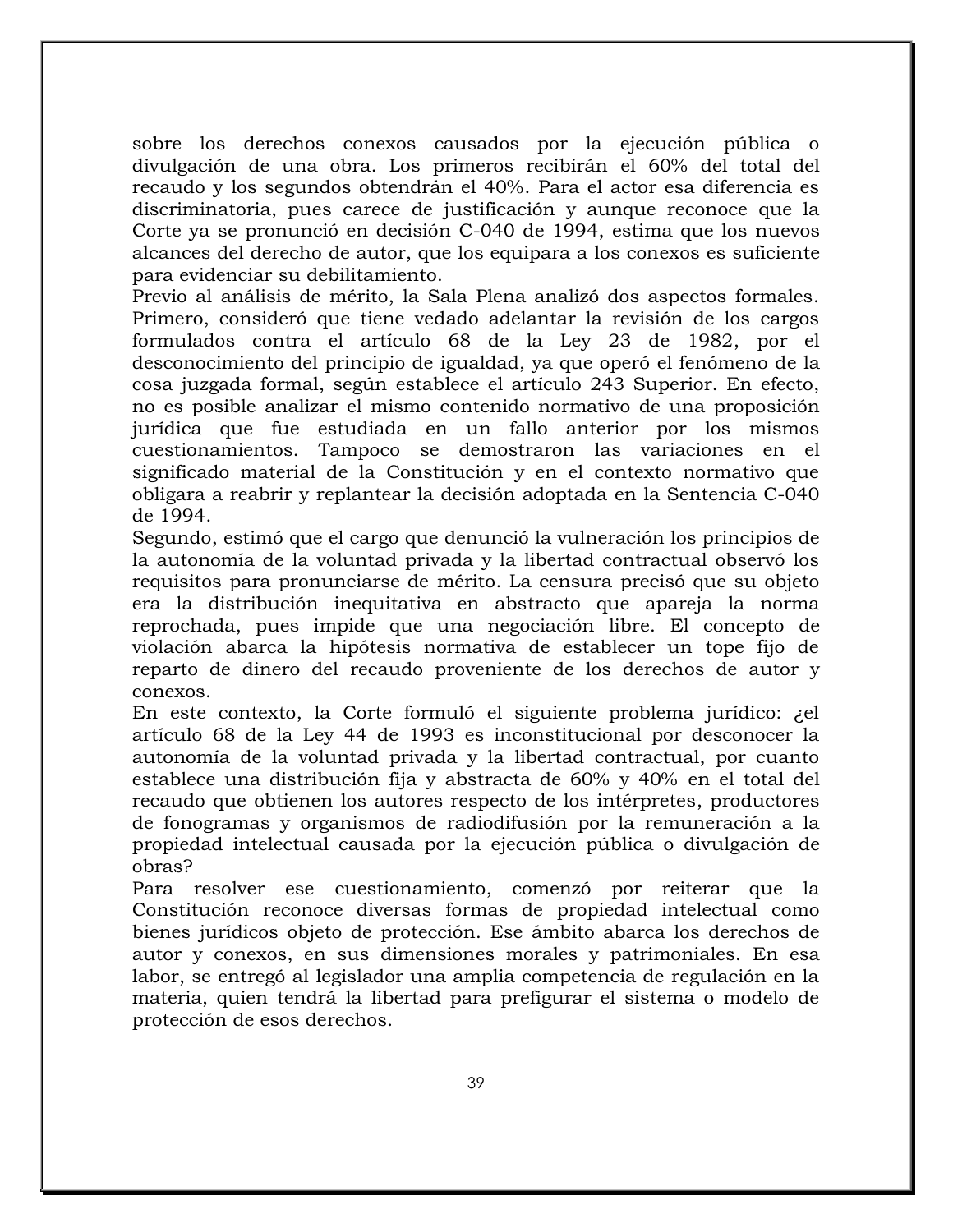Sin embargo, la Sala aclaró que esta facultad no puede identificarse con potestad arbitraria. Por ello, esa configuración legislativa está restringida por los siguientes parámetros: i) los principios de razonabilidad y proporcionalidad; ii) las normas constitucionales; iii) las decisiones comunitarias que hacen parte del bloque de constitucionalidad Adicionalmente, estimó que la autonomía privada permite a las personas satisfacer sus necesidades en el contexto del tráfico negocial. En este proceso, la libertad contractual como contenido de esa autonomía concretiza esa finalidad. Aunque, esos principios no son absolutos, al punto que poseen limites prefigurados por la jurisprudencia, representados en los principios de la solidaridad, la buena fe, las buenas costumbres las reglas de orden público, la prohibición del abuso de derechos, la posición de dominante y los derechos fundamentales. Todas esas restricciones deben estar soportados en una razón suficiente que justifique la intervención del legislador en la manera en que los particulares deciden entablar sus relaciones.

En el caso concreto, la Corte concluyó que el artículo demandado, tiene carácter supletivo, pues permite que, por libertad negocial las partes puedan disponer sobre sus derechos, y esto es compatible además con que la norma establezca una distribución fija en la remuneración de los derechos de autor y conexos, sin vulnerar el principio de autonomía de la voluntad privada y libertad contractual, toda vez que es una medida razonable y proporcionada. La alternativa acusada descansa en la amplia libertad de configuración que tiene el legislador para regular los derechos patrimoniales de los autores y los conexos, de acuerdo con los artículos 61 y 150.24 de la Constitución, así como con las Sentencias C-053 de 2001 y C-069 de 2019. Agregó que esa alternativa se justifica en el desarrollo del orden social y la actividad de interés público que entraña el derecho de autor.

Con base en este marco, sometió a la proposición jurídica acusada a un juicio débil de proporcionalidad. Constató que el artículo 68 de la Ley 68 de la Ley 44 de 1993 no desconoce norma constitucional alguna, al ser un enunciado legal de carácter supletivo. Además, verificó que la disposición acusada persigue un fin legítimo, representado en asegurar ingresos a los autores, otorgar un plus económico por crear la obra, salvaguardar contenidos mínimos de la seguridad social de estos sujetos y ordenar el tráfico negocial de esos derechos, como se fijó en las Sentencias C-040 de 1994, T-367 de 2009 y C-155 de 1998. Esa meta no está prohibida por la Carta Política, ni la medida tampoco.

También indicó que la alternativa es idónea para alcanzar esos fines, porque gran parte de los creadores recibirán ingresos y ordena el tráfico económico de esos bienes. Encima, la disposición, que debe ser leída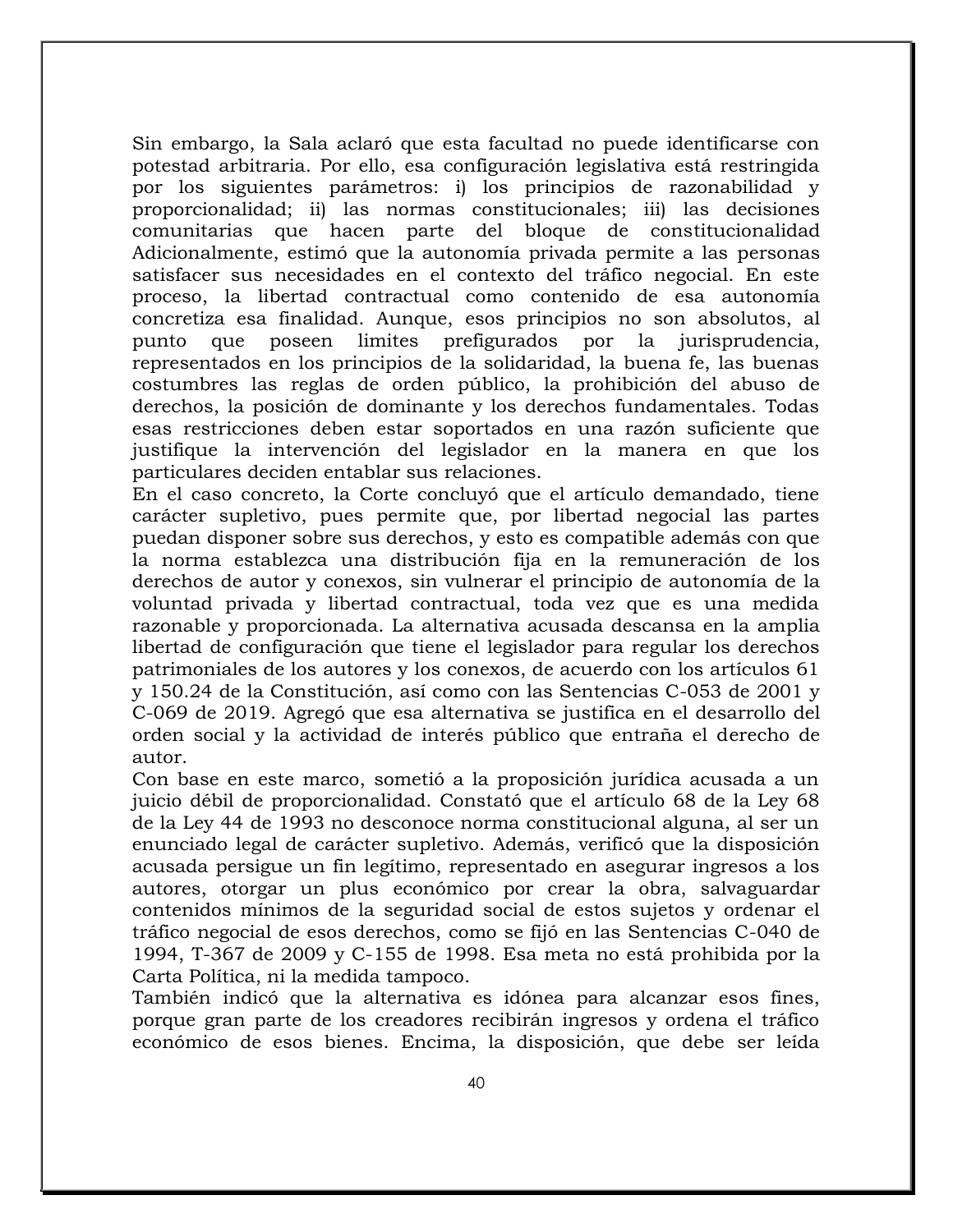conforme el artículo 3 de la Ley 23 de 1992 y con el precedente jurisprudencial (Sentencias C-509 de 2004 y C-912 de 2011) salvaguarda a los autores así hubiesen enajenado su derecho patrimonial, pues el ingreso, que en muchos casos se identifica con su salario, puede constituirse por regalías o el dinero de la venta de estos, a la par que existen mínimos intransferibles de estos intereses que se encuentran asegurados por la norma (Sentencia T-367 de 2009). En este juicio, la Corte tuvo en cuenta que la decisión implicaba adoptar una política económica que ya fue diseñada por el legislador y que se encuentra dentro de la máxima órbita de competencia de este.

4.Aclaraciones de voto

El magistrado JOSÉ FERNANDO REYES CUARTAS aclaró el voto y la magistrada GLORIA STELLA ORTIZ DELGADO se reservó la posibilidad de aclarar el voto.

En su aclaración de voto, el magistrado REYES CUARTAS sostuvo que, si bien en materia económica la Constitución le confiere al Congreso una amplia competencia para regularla, ello no puede implicar que el escrutinio judicial de las medidas que restrinjan las libertades individuales previstas en el art. 333 de la Carta sea siempre deferente o suave. A pesar de que resulta correcto afirmar, como punto de partida, la procedencia de un examen débil cuando la intervención del legislador afecta ese grupo de libertades (libre iniciativa privada, libertad de empresa y libre competencia económica), es importante considerar que la intensidad del control debe incrementarse cuando la regulación juzgada constituye una interferencia significativa para su ejercicio o tiene efectos en otros derechos constitucionales.

Bajo esa perspectiva, no es lo mismo controlar una norma que define la formalidad que debe cumplir un acto jurídico para ser válido, que juzgar otra que establece de manera imperativa el contenido de las cláusulas de un contrato y priva a los particulares de la posibilidad de discutirlas y acordarlas. Igualmente, no es equivalente examinar una disposición contractual estrechamente relacionada con la garantía de derechos fundamentales, que revisar otra cuyo alcance es exclusivamente patrimonial. Cada regulación plantea sus propias tensiones y, en esa medida, la Corte debe estar dispuesta a modular la intensidad del juicio a efectos de armonizar adecuadamente la amplia competencia del legislador con la protección de todos los derechos relevantes.

Bajo esa perspectiva, a pesar de que compartió la decisión adoptada en esta oportunidad, el magistrado REYES CUARTAS destacó que las consideraciones de la sentencia no reflejan las particularidades del control constitucional que debía tener la disposición demandada".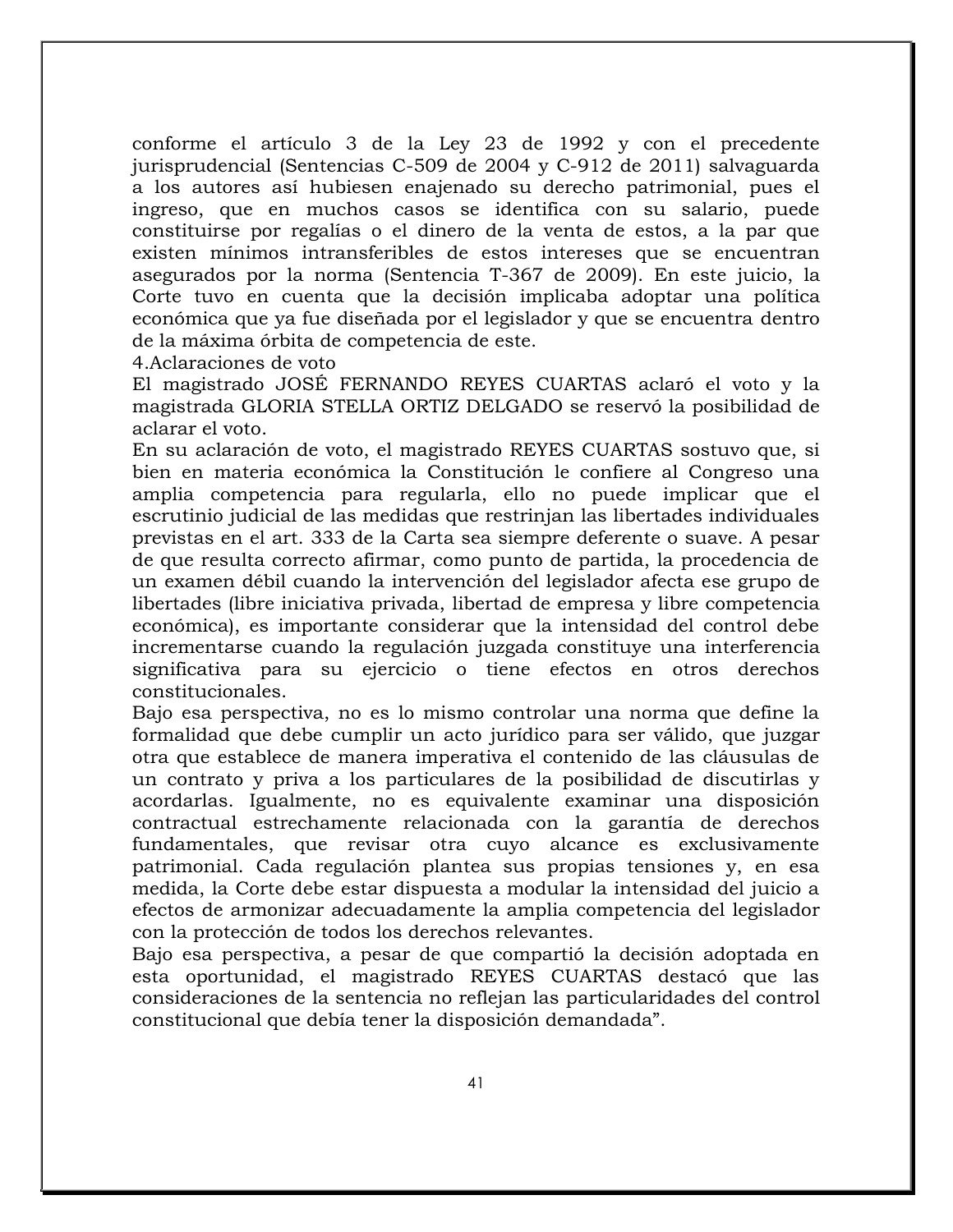Expediente D-14340. Sentencia C-083-22. Magistrada Ponente (E): Karena Caselles Hernández. Comunicado 07, marzo 9 y 10 de 2022.

# **Artículo 86 de la Ley 1955 de 2019 "Por la cual se expide el Plan Nacional de Desarrollo 2018-2022, "Pacto por Colombia, pacto por la equidad".**

"…

Correspondió a la Corte estudiar la demanda de inconstitucionalidad formulada contra el artículo 86 de la Ley 1955 de 2019, por desconocimiento de los principios de unidad de materia e igualdad. Ante la solicitud de inhibición presentada por el Ministerio Público, se estudió de forma preliminar la aptitud sustantiva de la demanda y se concluyó que el cargo por igualdad era inepto al no cumplir la carga argumentativa exigida cuando se propone la configuración de una omisión legislativa relativa. En contraste, se admitió la aptitud del cargo por vulneración del principio de unidad de materia.

La Sala Plena encontró, al solucionar el problema jurídico propuesto, que el artículo 86 de la Ley 1955 de 2019 desconoce el principio de unidad de materia. En concreto, que la reforma al trámite de reparto notarial no guarda una relación directa ni inmediata con los objetivos, metas y estrategias previstas en el plan nacional de desarrollo, contenido en la Ley 1955 de 2019, en particular, con el pacto estructural de legalidad y las líneas que lo desarrollan sobre legalidad de la propiedad en el documento "Bases del Plan Nacional de Desarrollo 2018-2022". Se trata de una norma que regula un tema operativo, que carece de carácter planificador respecto de los objetivos, metas y estrategias previstos en la ley del plan nacional de desarrollo y que reforma de manera permanente el ordenamiento jurídico". Expediente D-14373. Sentencia C-084-22. Magistrada Ponente: Diana Fajardo Rivera. Comunicado 07, marzo 9 y 10 de 2022.

#### **Artículos 1, 8, 16, 17, 19, 26, 31 y 32 de la Ley 2044 de 2020 "Por el cual se dictan normas para el saneamiento de predios ocupados por asentamientos humanos ilegales y se dictan otras disposiciones".**  $\alpha$

La Corte Constitucional con ponencia del Magistrado Jorge Enrique Ibáñez Najar estudió si los artículos 1, 8, 16, 17, 19, 26, 31 y 32 de la Ley 2044 de 2020 resultaban incompatibles con los artículos 7 de la Ley 819 de 2003 y 151 de la Constitución Política. La demandante consideró que las normas censuradas contenían órdenes de gasto que tendrían que hacerse efectivas por la Nación y las entidades territoriales. En consecuencia,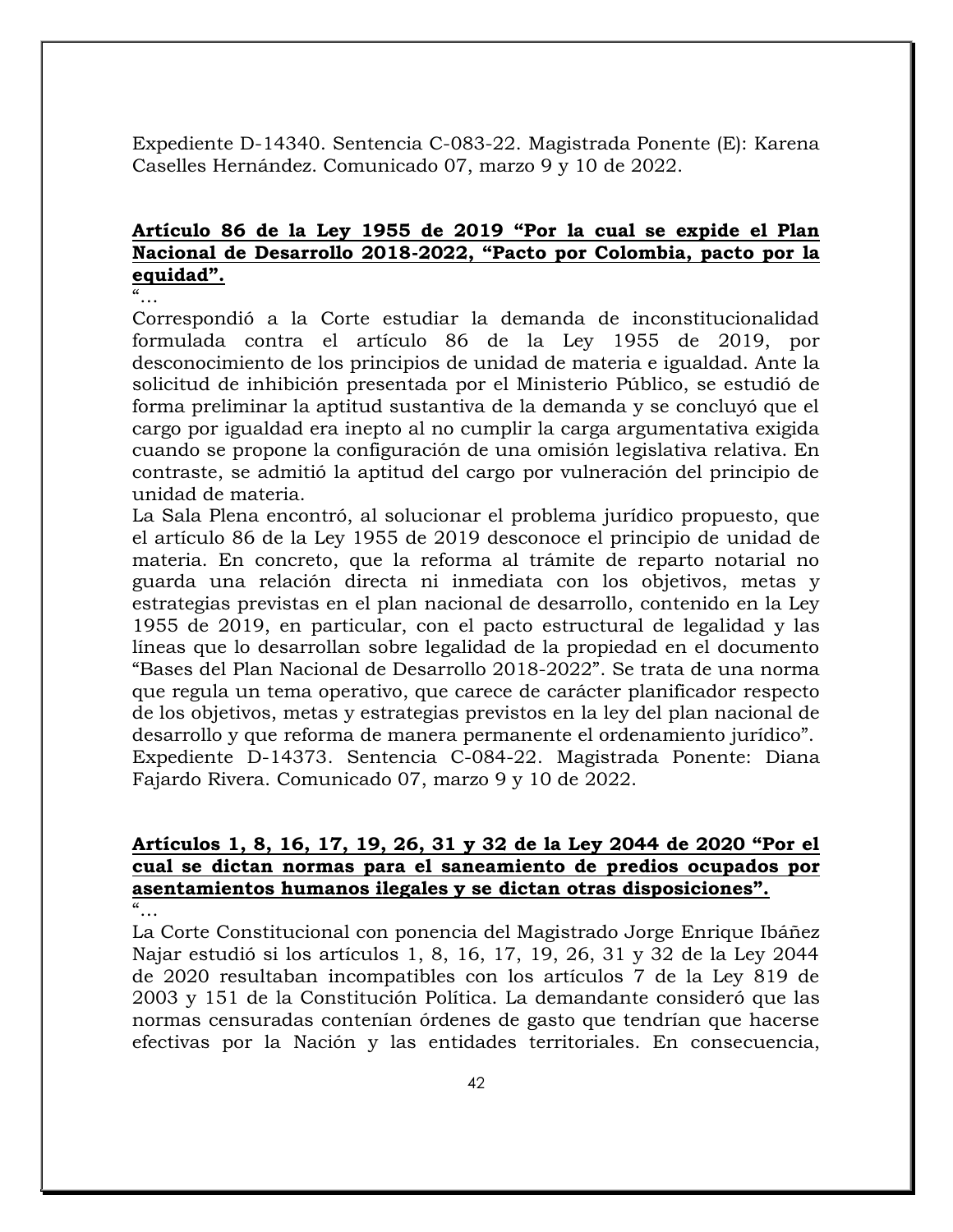reprochó que en el trámite legislativo que culminó con la Ley 2044 de 2020, no se identificaran, ni en la exposición de motivos ni en los informes de ponencia, los costos fiscales de la iniciativa. Con esto, consideró que se había desconocido el trámite previsto en el artículo 7 de la Ley 819 de 2003; ley orgánica a la que debe sujetarse la actividad legislativa, en los términos expuestos por el artículo 151 de la Constitución.

De manera previa al estudio de mérito, la Corte constató frente al artículo 30 de la Ley 2044 de 2020 que este fue subrogado por el artículo 31 de la Ley 2079 de 2021. Por lo tanto, por virtud de tal subrogación, no era competente para pronunciarse de fondo. Específicamente, señaló que el artículo 30 demandado había perdido vigencia tras ser reemplazado y no podría pronunciarse sobre su presunta inconstitucionalidad toda vez que frente a la nueva norma no se había alegado ningún vicio.

Ahora bien, para resolver el único cargo dirigido contra los artículos 1, 8, 16, 17, 19, 26, 31 y 32 de la Ley 2044 de 2020, la Sala recordó que el artículo 151 de la Constitución Política establece que el ejercicio de la actividad legislativa estará sujeto a las normas orgánicas, de modo que, si en el trámite de una ley no se siguen las reglas contenidas en una ley orgánica, se desconoce -como consecuencia- el citado artículo en concordancia con lo previsto en los artículos 346 y 352 de la misma Constitución.

La Corte resaltó la importancia que tiene el hecho de que las entidades que integran la organización estatal, en el ejercicio de sus funciones, cumplan las reglas sobre sostenibilidad y transparencia fiscal y las de estabilidad macroeconómica, para lo cual recordó que, con el objeto de perseguir los propósitos enunciados, se sancionó la Ley orgánica 819 de 2003 que, en su artículo 7 y como complemento de otras medidas, creó una regla según la cual, en todo momento, el impacto fiscal de cualquier proyecto de ley, ordenanza o acuerdo, que ordene gasto o que otorgue beneficios tributarios, deberá hacerse explícito en el trámite legislativo y ser compatible con el Marco Fiscal de Mediano Plazo. Tales exigencias son compatibles con las reglas previstas en el Acto Legislativo No. 3 de 2011 que modificó el artículo 334 de la Constitución Política.

La Sala resaltó que, para identificar si una norma demandada desconocía el artículo 7 de la Ley 819 de 2003, debían llevarse a cabo los siguientes dos escrutinios: (i) verificar si la norma examinada ordena un gasto. Para ello, la Corte recordó que no se ordena gasto cuando un proyecto de ley simplemente autoriza o habilita al Gobierno (nacional o territorial), para que sea aquel el que busque la inclusión del gasto dentro del presupuesto. Tampoco se ordena gasto cuando el proyecto se presentó de modo general y abstracto, de modo que para su implementación y concreción se requiere un desarrollo normativo adicional por parte del ejecutivo. Y, (ii) revisar si la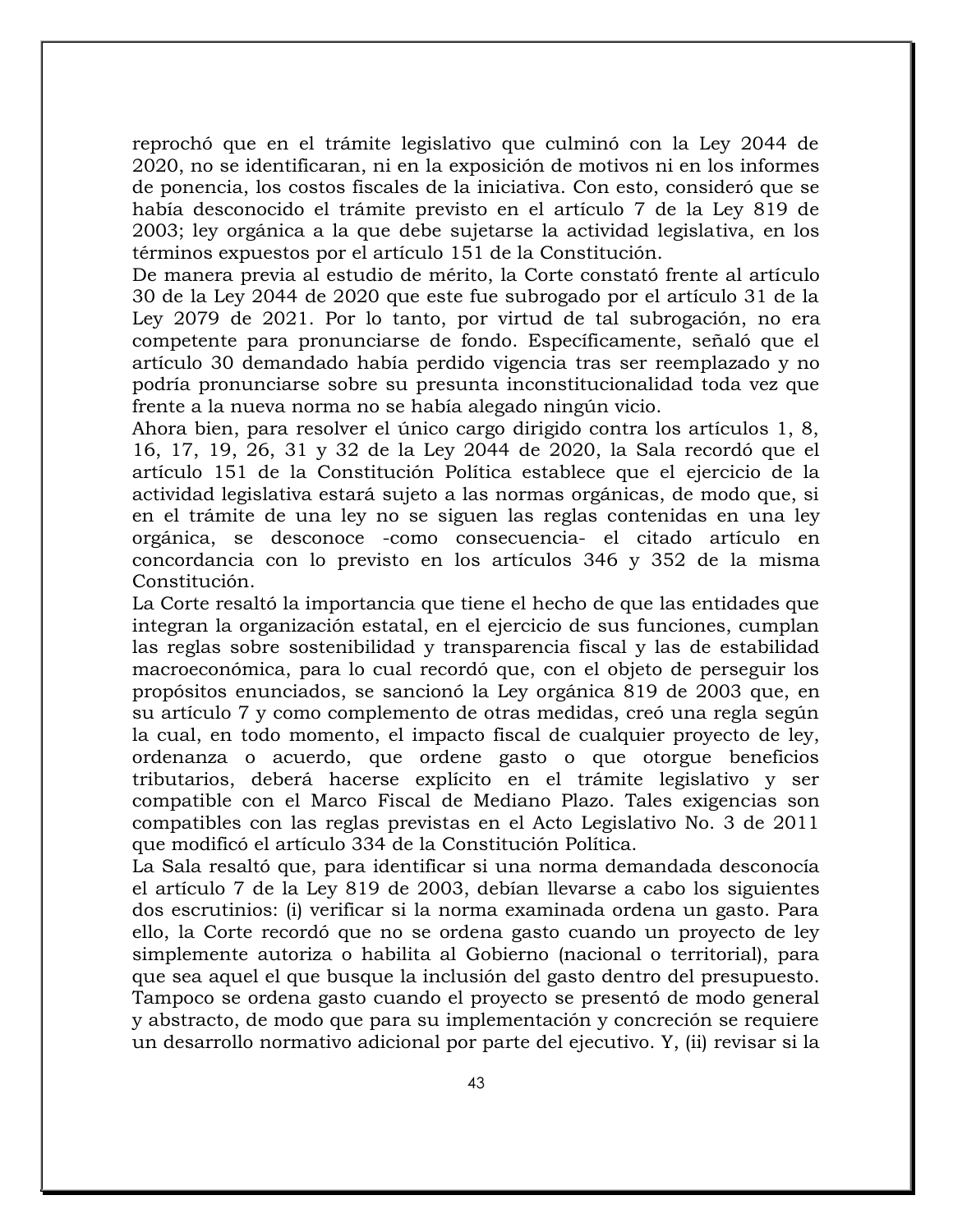iniciativa legislativa estuvo en cabeza del Gobierno Nacional o de miembros del Congreso de la República. En el primer caso, lo que sigue es indagar si el Gobierno presentó, ante el Congreso, la fuente que posibilitaría la financiación del gasto adicional o de la reducción de ingresos que propuso. Si ello no ocurrió, el trámite legislativo estaría viciado (Ley 819 de 2003, artículo 7, inciso 4). En el segundo caso (iniciativa del Congreso de la República), recalcó la Corte que era imperioso evaluar (i) si en la exposición de motivos o en los informes de ponencia se estudió el impacto fiscal de la medida, (ii) si el Ministerio de Hacienda y Crédito Público rindió concepto en relación con el análisis hecho en el punto anterior por los congresistas, y (iii) si, presentándose el concepto, el Congreso de la República lo revisó y debatió.

De acuerdo con lo anterior, la Corte resolvió el cargo formulado. Luego de definir el alcance de cada uno de los artículos demandados, concluyó que ninguno de ellos ordenaba gastos y en tal sentido concluyó que en el trámite legislativo que se llevó a cabo para aprobar la Ley 2044 de 2020 (de iniciativa congresarial) no era imperioso seguir los mandatos contenidos en los incisos 2 y 3 del artículo 7 de la Ley 819 de 2003.

Con base en estas consideraciones, la Corte declaró ajustados a la Constitución, por el cargo analizado, los artículos 1, 8, 16, 17, 19, 26, 31 y 32 de la Ley 2044 de 2020.

4.Aclaraciones de voto

La magistrada CRISTINA PARDO SCHLESINGER y el magistrado ALEJANDRO LINARES CANTILLO se reservaron aclaración de voto".

Expediente D-14216. Sentencia C-085-22. Magistrado Ponente: Jorge Enrique Ibáñez Najar. Comunicado 07, marzo 9 y 10 de 2022.

#### **Inciso primero y parágrafo del artículo 1º de la Ley 5 de 1972.**  $\alpha$

Decidió la Corte una demanda de inconstitucionalidad contra el artículo 1 (parcial) de la Ley 5 de 1972, "Por la cual se provee la fundación y funcionamiento de Juntas Defensoras de Animales", por presunta vulneración del principio de Estado Laico y pluralista (artículos 1 y 19 de la Constitución), al mantener un derecho de representación en cabeza de un específico credo o asociación religiosa como la católica. La norma cuestionada fue expedida bajo la vigencia de la Constitución de 1886 que consagraba un Estado con libertad religiosa, pero de orientación confesional, que otorgaba a la Iglesia Católica una protección preferente.

Con el fin de determinar la inconstitucionalidad de las expresiones demandadas a la luz de la Constitución de 1991, la Sala procedió a: (i) identificar si la norma incorpora un privilegio en favor de la iglesia católica;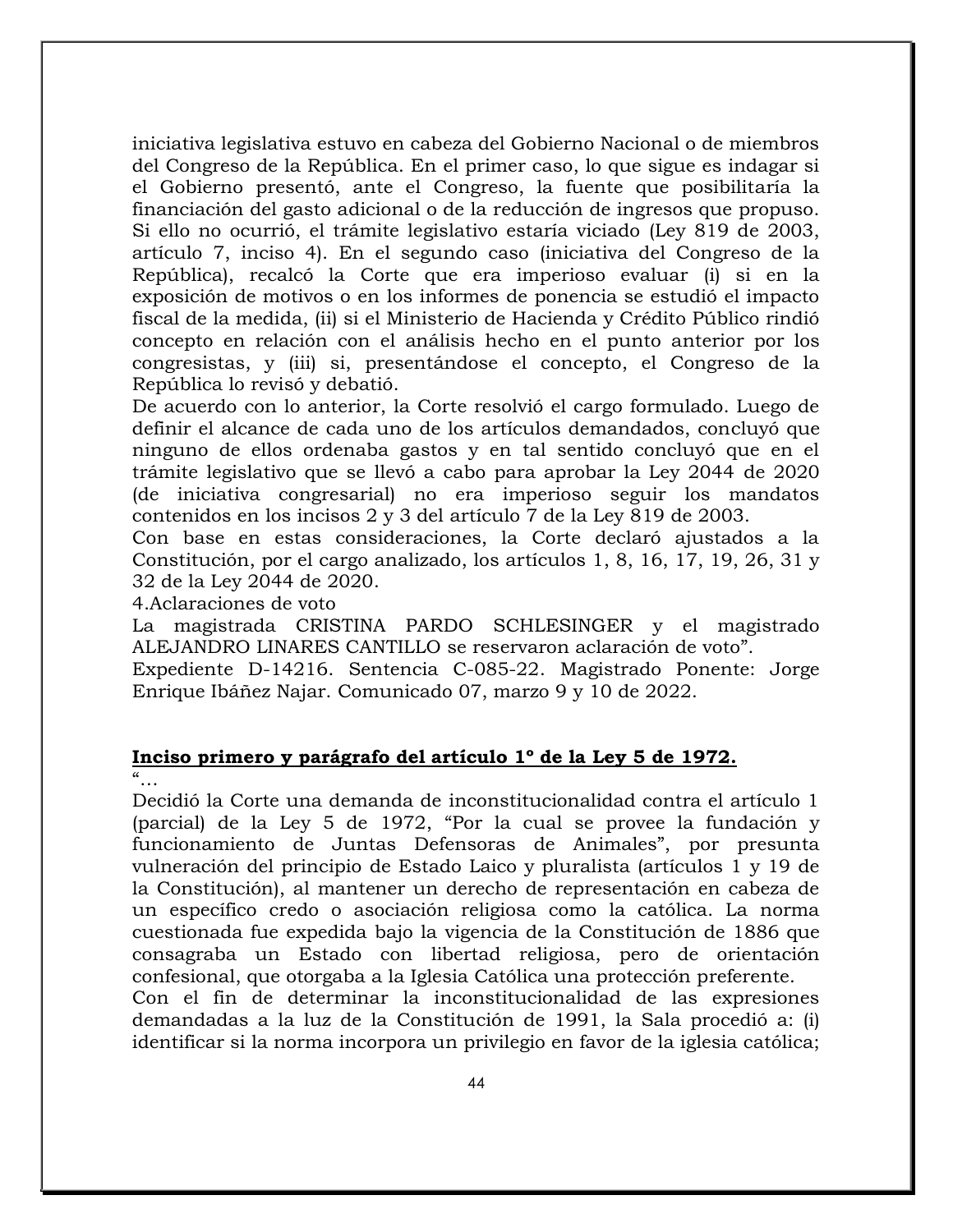para posteriormente, (ii) definir la posible vulneración del principio de laicidad y de neutralidad que el Estado colombiano está en el deber de respetar a partir de la Constitución de 1991.

La Sala evidenció el tratamiento especial o de privilegio que la norma otorgaba a la iglesia católica al incluir la participación del "párroco o su delegado" con voz y voto en los Comités de dirección de las Juntas Defensoras de Animales; potestad que evidencia un entrelazamiento simbólico de las funciones públicas con las actividades religiosas.

Observó, además, que la intención del legislador fue la de crear una instancia municipal integrada tanto por autoridades públicas como por representantes sociales con ascendencia y reconocimiento en materia pedagógica, que de manera conjunta trabajaran con la finalidad de crear conciencia sobre el respeto y el amor que debe darse a los animales. En esa instancia, dada la notabilidad del párroco en la sociedad de la época, su calidad de líder espiritual y moral, además de su experiencia en el área de la educación, resultaba oportuno y valioso que integrara el Comité de dirección de la Junta en cada municipio.

No obstante, en el marco de la Constitución de 1991, la participación de un representante de la iglesia católica en las Juntas Defensoras de Animales implica una confusión entre las funciones públicas y las funciones clericales, que vulnera el principio de laicidad del Estado.

En efecto, para el cumplimiento de su cometido, deben trabajar de forma coordinada con las administraciones territoriales, tal como se establece en la Ley 5 de 1972, el Decreto reglamentario 497 de 1973 y el art.46 de la Ley 84 de 1989, modificado por la Ley 1774 de 2016. Adicionalmente, las Juntas Defensoras de Animales también ejercen funciones de vigilancia respecto de los aportes en especie que en concertación con la administración municipal destinen a las entidades sin ánimo de lucro, como fundaciones o refugios animales; asimismo, frente al cumplimiento de normas de salubridad en los mataderos públicos y privados; así como del cumplimiento de la orden de tecnificar el sacrificio de ganado mayor y menor para el consumo.

Así, vistas las funciones de promoción, prevención, educación y vigilancia que ejercen las Juntas Defensoras de Animales para garantizar la protección de los animales en la jurisdicción municipal, la Sala no encontró una razón, ajo los postulados de un Estado laico previstos en la Constitución de 1991, que justifique la integración de las Juntas Defensoras de Animales con un representante de una iglesia. Por el contrario, advirtió que se encuentran inconstitucionalmente enlazadas las funciones asignadas a autoridades públicas con el rol de la iglesia.

En consecuencia, la Corte concluyó que la inclusión de un representante de la iglesia católica -párroco o su delegado- en los Comités de las Juntas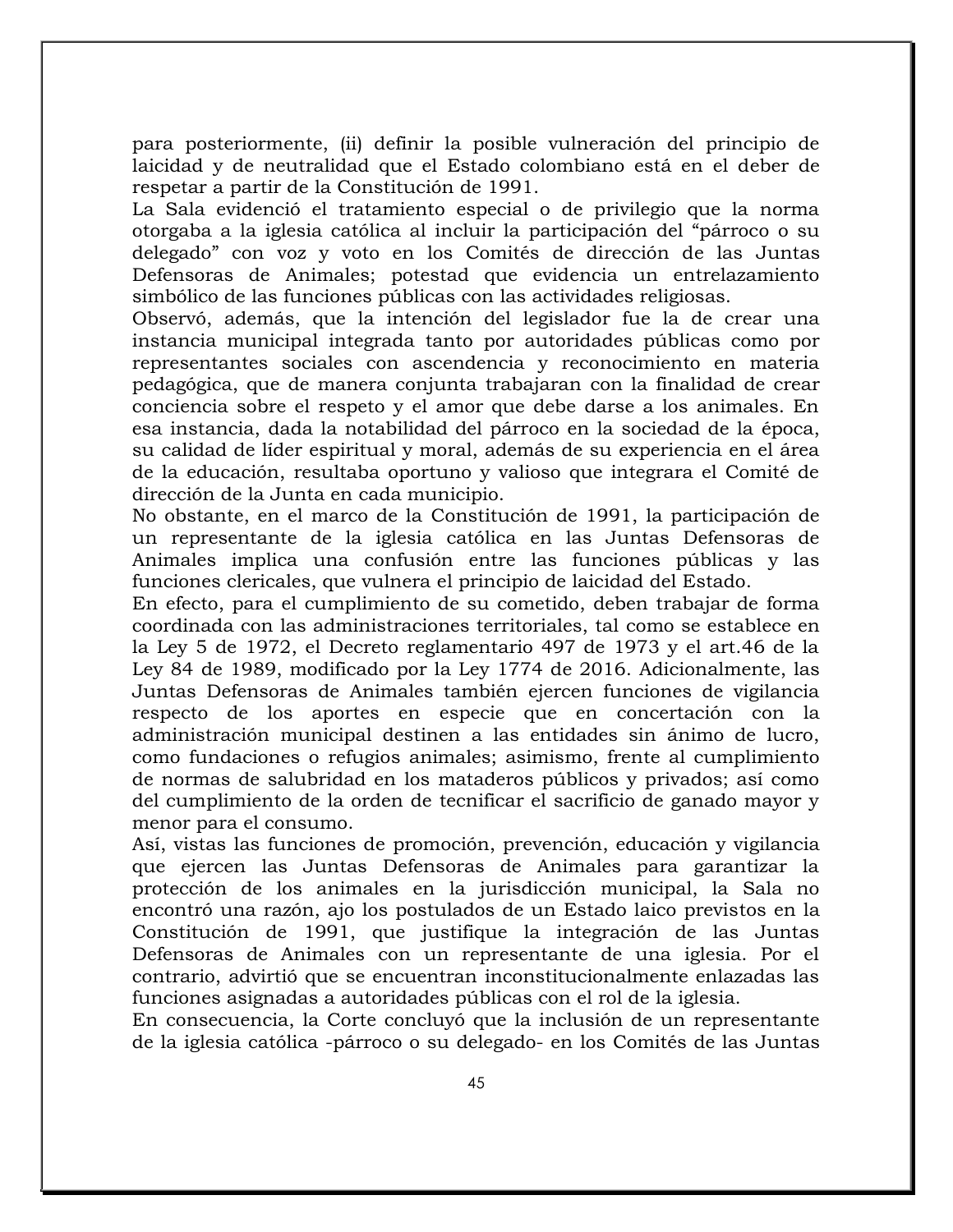Defensoras de Animales, previsto en el artículo 1º de la Ley 5 de 1972, contraría el carácter laico del Estado colombiano.

4.Aclaración de voto

La magistrada DIANA FAJARDO RIVERA se reservó la posibilidad de presentar aclaración de voto".

Expediente D-14224. Sentencia C-088-22. Magistrado Ponente: Antonio José Lizarazo Ocampo. Comunicado 07, marzo 9 y 10 de 2022.

### **Artículos 124 a 148 del Decreto Ley 403 de 2020, "por el cual se dictan normas para la correcta implementación del Acto Legislativo 04 de 2019 y el fortalecimiento del control fiscal".**

"…

3.1.El contenido de los artículos demandados

Las disposiciones demandadas corresponden al título XIII del Decreto Ley 403

de 2020, rotulado "FORTALECIMIENTO DEL PROCESO DE RESPONSABILIDAD FISCAL". Los artículos 124 a 140 modifican y adicionan la Ley 610 de 2000, "[p]or la cual se establece el trámite de los procesos de responsabilidad fiscal de competencia de las contralorías". Los artículos 141 a 143 modifican y adicionan la Ley 1474 de 2011 "[p]or la cual se dictan normas orientadas a fortalecer los mecanismos de prevención, investigación y sanción de actos de corrupción y la efectividad del control de la gestión pública". Los artículos 144 a 148 introducen nuevas figuras al proceso de responsabilidad fiscal.

En síntesis, y revisado el contenido material de los artículos demandados, la Sala advirtió que este se limita a modificar, adicionar, o introducir nuevas figuras al proceso de responsabilidad fiscal.

3.2.El fundamento de la declaratoria de inexequibilidad

La Corte advirtió que ninguno de los artículos acusados regula las materias señaladas en el parágrafo transitorio del artículo 268 de la Constitución Política, ni desarrollan las reformas que el Acto Legislativo 04 de 2019 introdujo a la Constitución.

En efecto, tales artículos se limitan a reformar, adicionar o introducir nuevos elementos al proceso de responsabilidad fiscal. Ninguno tiene por objeto regular la equiparación de la asignación básica mensual de la Contraloría General de la República y de su planta transitoria a los empleos equivalentes de otros organismos de control de nivel nacional; no crean el régimen de carrera especial de los servidores de las contralorías territoriales; no amplían la planta de personal; no incorporan los servidores de la planta transitoria sin solución de continuidad; no modifican la estructura orgánica y funcional de la Contraloría General de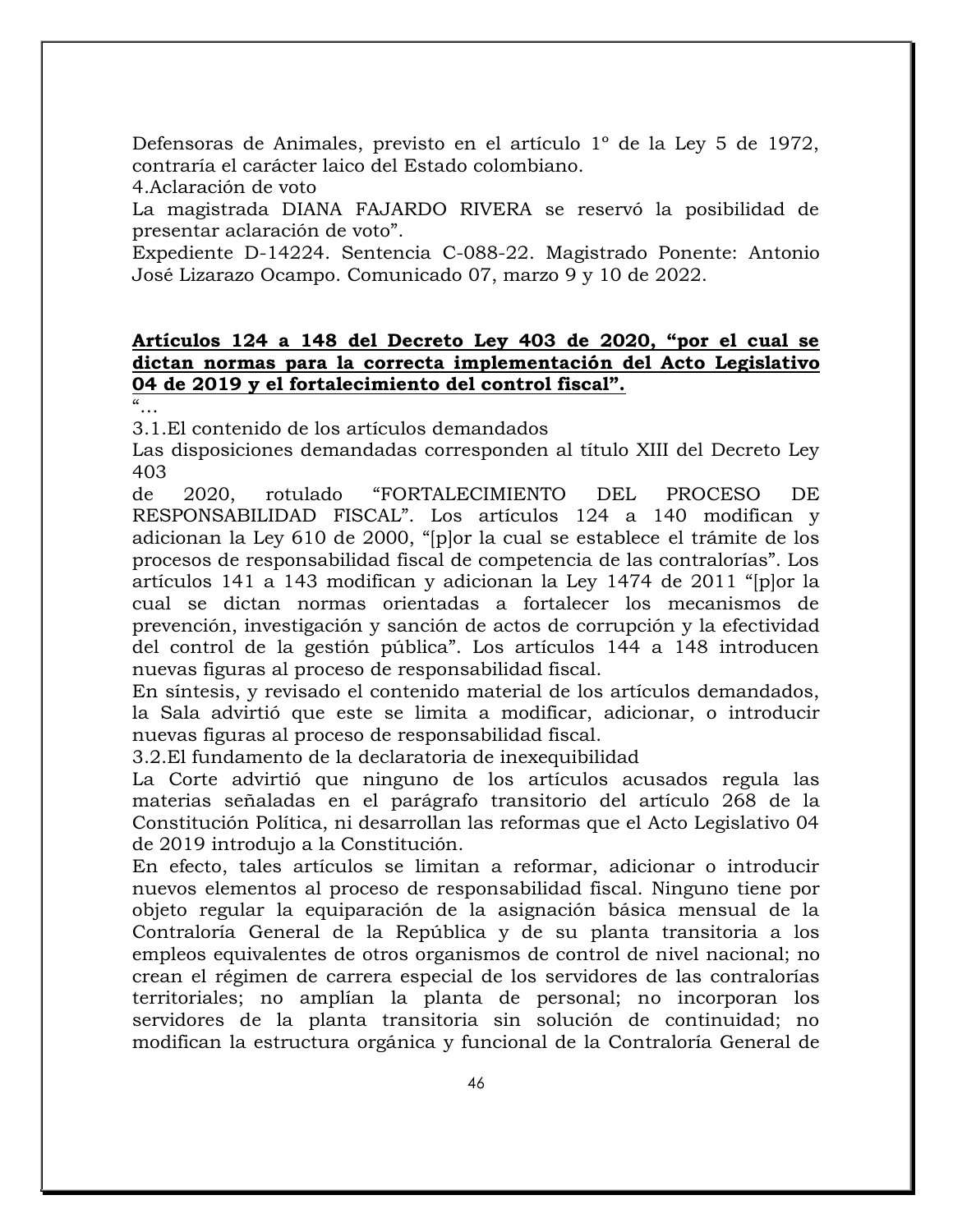la República; ni versan sobre la garantía de la estabilidad laboral de los servidores inscritos en carrera pertenecientes a la Contraloría General de la República y a contralorías territoriales intervenidas.

Las disposiciones acusadas tampoco desarrollan el Acto Legislativo 04 de 2019 en cuanto al control concomitante y preventivo; unificación de competencias de la Contraloría General y las contralorías territoriales; ni asignan funciones jurisdiccionales.

En consecuencia, la Sala concluyó que no existe relación de conexidad entre lo regulado por los artículos demandados y el alcance material de la norma habilitante, en tanto estos no responden, de ninguna forma, a los lineamientos trazados por la misma. En consecuencia, al expedirlos, el presidente de la República incurrió en una evidente extralimitación en el ejercicio la competencia legislativa conferida por el constituyente derivado.

3.3.Alcance material de la habilitación contenida en el parágrafo transitorio del artículo 268 superior

Para fundamentar la decisión, la Sala examinó previamente el alcance material de las facultades extraordinarias conferidas al presidente de la República mediante el parágrafo transitorio del artículo 268 superior, y concluyó que lo habilitaban para expedir decretos con fuerza de ley con el objeto de:

(i)Regular las materias expresamente señaladas en el parágrafo transitorio del artículo 268 superior: la equiparación de la asignación básica mensual de los servidores de la Contraloría General de la República y de su planta transitoria a los empleos equivalentes de otros organismos de control de nivel nacional; la creación del régimen de carrera especial de los servidores de las contralorías territoriales; la ampliación de la planta de personal; la incorporación de los servidores de la planta transitoria sin solución de continuidad; y la modificación de la estructura orgánica y funcional de la Contraloría General de la República; garantizando la estabilidad laboral de los servidores inscritos en carrera pertenecientes a la Contraloría General de la República y a contralorías territoriales intervenidas; y

(ii)Desarrollar el Acto Legislativo 04 de 2019 en cuanto al nuevo modelo de control fiscal -el control concomitante y preventivo-; la unificación de competencia de la Contraloría General y las contralorías territoriales; y la asignación de funciones jurisdiccionales.

De igual forma, la Sala precisó que la habilitación conferida al presidente excluye los asuntos que el inciso segundo del parágrafo transitorio del artículo 268 superior expresamente reservó a la competencia del Congreso de la República, relacionados "con criterios unificados, [de] las leyes que garanticen la autonomía presupuestal y la sostenibilidad financiera y administrativa de los organismos de control fiscal territoriales y unas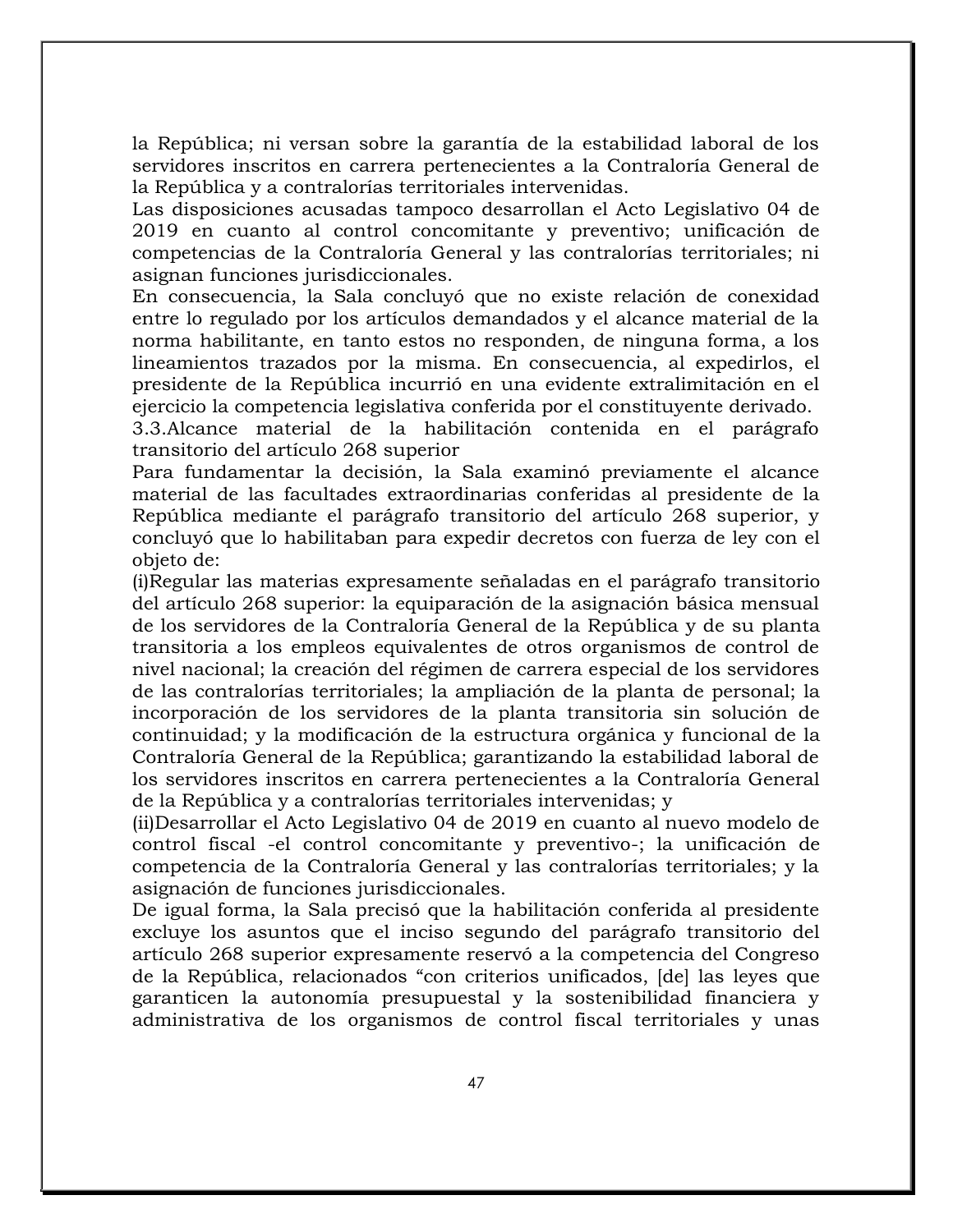apropiaciones progresivas que incrementarán el presupuesto de la Contraloría General de la República durante las siguientes tres vigencias". 3.4.Efectos de la decisión

En lo que concierne a los efectos temporales, la Sala aclaró que lo decidido, de acuerdo con la regla general dispuesta en el artículo 95 de la Ley 270 de 1996, Estatutaria de la Administración de Justicia, tiene efectos inmediatos y hacia el futuro.

Así mismo, a efectos de evitar un vacío respecto a la regulación del proceso de responsabilidad fiscal, lo cual afectaría las garantías del debido proceso, la Corte consideró necesario precisar que en el presente caso opera la reviviscencia de los artículos de las leyes 610 de 2000 y 1474 de 2011 que habían sido modificados o adicionados por los artículos declarados inexequibles.

4.Salvamento y aclaraciones de voto

La magistrada PAOLA ANDREA MENESES MOSQUERA salvó el voto, mientras que los magistrados DIANA FAJARDO RIVERA y ALEJANDRO LINARES CANTILLO se reservaron la posibilidad de aclarar el voto.

La magistrada PAOLA ANDREA MENESES salvó su voto por dos razones. Por un lado, señaló que el presidente de la República, al expedir las normas acusadas, no desbordó las facultades que le fueron conferidas por medio del parágrafo transitorio del artículo 268 de la Constitución Política. Por otro lado, consideró que la interpretación mayoritaria de la expresión "para los efectos del presente parágrafo y el desarrollo de este acto legislativo", contenida en la norma que sirvió como parámetro de control de constitucionalidad, es restrictiva y, en la práctica, conduce a la anulación de la potestad conferida al presidente de la República para reglamentar el régimen de control fiscal que buscó implementar el Acto Legislativo 4 de 2019. En criterio de la magistrada, por las razones anotadas, la Sala Plena debió declarar la exequibilidad de las normas objeto de control.

Con fundamento en los antecedentes del Acto Legislativo 4 de 2019, la doctora Meneses Mosquera señaló que la habilitación contenida en el parágrafo transitorio del artículo 268 de la Constitución Política, está circunscrita al desarrollo y adaptación del nuevo modelo de control fiscal (posterior y selectivo y, eventualmente, preventivo y concomitante) y no se encuentra limitada por las temáticas allí enunciadas. Por esta razón, concluyó que el presidente de la República, al expedir las normas demandadas, no excedió la habilitación constitucional objeto de controversias, habida cuenta de que tales normas tenían como objeto el fortalecimiento del proceso de responsabilidad fiscal, esto es, la reglamentación del nuevo esquema de control fiscal.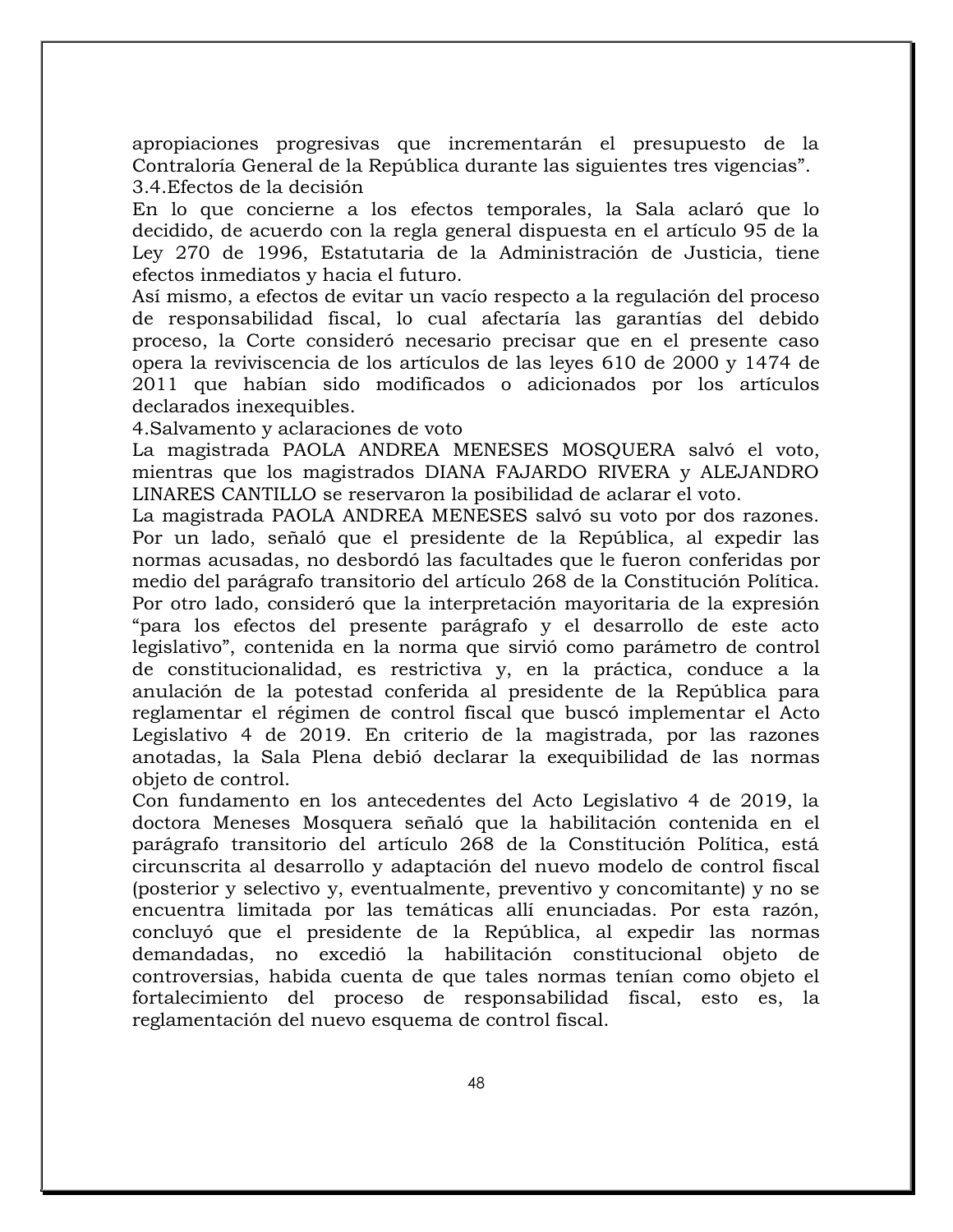Para tales fines, agregó, era irrelevante que el referido parágrafo transitorio no hubiera hecho mención explícita y detalladas a las temáticas desarrolladas en cada uno de los artículos demandados. Esto, al menos, por tres razones: primero, por lo dicho en el párrafo precedente. Segundo, porque las habilitaciones del constituyente, legislativas y reglamentarias, no suelen tener el nivel de detalle que echó de menos la mayoría de la Sala Plena, del cual, además, se sirvió para declarar la inexequibilidad de los contenidos normativos acusados. Esto se puede corroborar, precisó, en los artículos 53 y 86, inciso 4º, de la Constitución Política, así como en los artículos transitorios 5º, 23 y 39 ibídem. Y, tercero, porque el estándar interpretativo que acogió la Sala Plena frente a la habilitación contenida en el parágrafo transitorio del artículo 268 de la Constitución Política, para efectos prácticos, vació las competencias del presidente de la República, en lo que respecta a la reglamentación del nuevo modelo de control fiscal".

Expediente D-13782. Sentencia C-090-22. Magistrado Ponente: Antonio José Lizarazo Ocampo. Comunicado 07, marzo 9 y 10 de 2022.

### **Artículos 23 y 45 de la Ley 2080 de 2021 "Por medio de la cual se reforma el Código de Procedimiento Administrativo y de lo Contencioso Administrativo -Ley 1437 de 2011- y se dictan otras disposiciones en materia de descongestión en los procesos que se tramitan ante la jurisdicción».**

 $\alpha$ <sub>…</sub>

La Corte resolvió si el control automático e integral de los fallos con responsabilidad fiscal, previsto en los artículos 23 y 45 de la Ley 2080 de 2021, vulnera el derecho de acceso a la administración de justicia en condiciones de igualdad.

Antes de abordar el estudio de fondo, la Sala Plena examinó la aptitud sustantiva de la demanda. Al respecto, advirtió que en esta se sostuvo que el control automático e integral de los fallos con responsabilidad fiscal confiere un beneficio injustificado a los responsables fiscales, al eximirlos de asumir las cargas propias del control judicial de los actos administrativos.

No obstante, con fundamento en i) el presunto desconocimiento del derecho de acceso a la administración de justicia en condiciones de igualdad, que trae consigo el quebrantamiento del derecho fundamental al debido proceso; ii) las intervenciones allegadas durante el trámite y iii) las razones manifestadas por el Consejo de Estado para justificar en varias y reiteradas oportunidades la inaplicación de dichas normas en virtud de la excepción de inconstitucionalidad (derecho viviente), la Sala Plena constató que, en realidad, el mecanismo priva al responsable fiscal de varias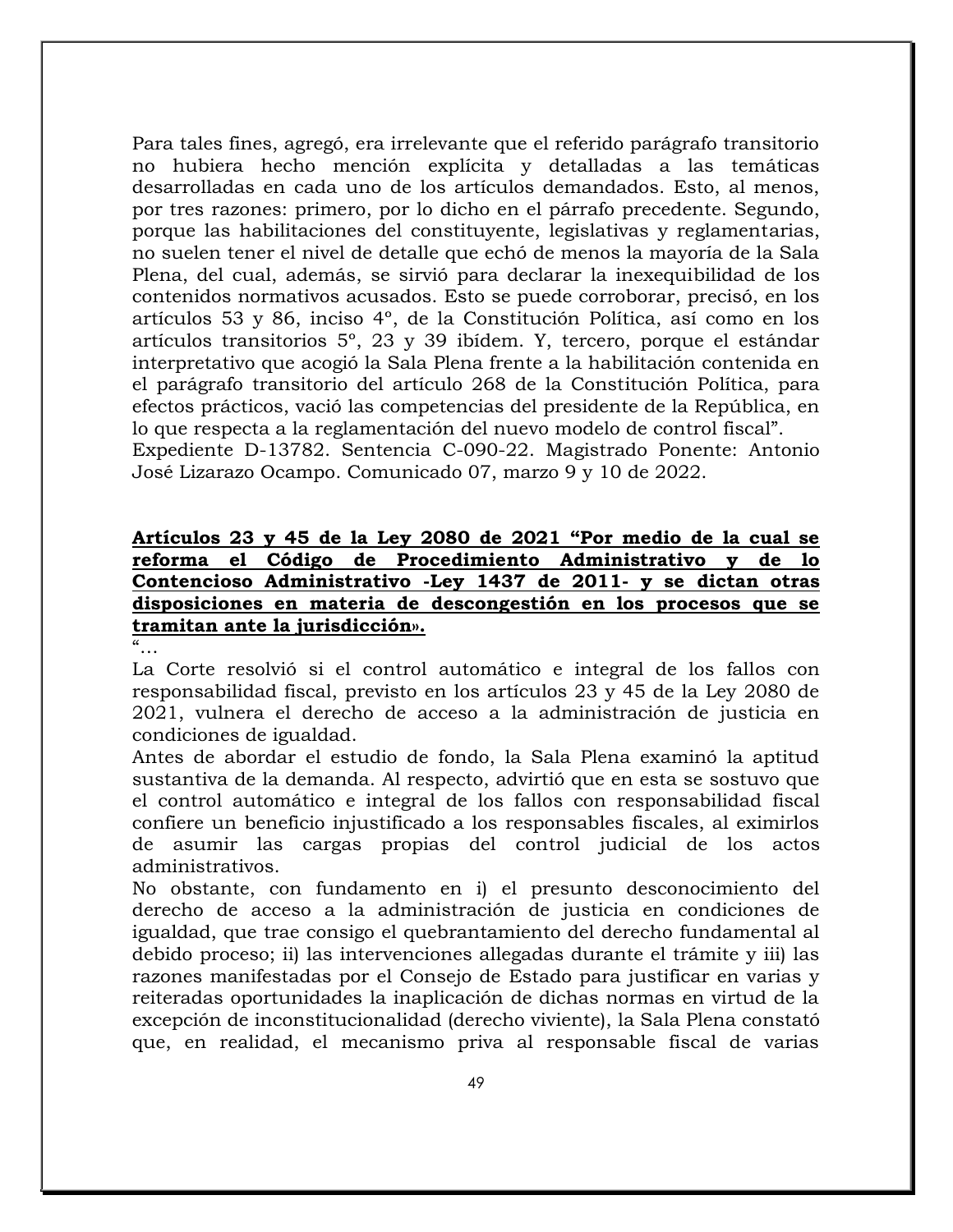garantías procesales propias del derecho de acción y del debido proceso. Tal es el caso de los derechos a formular la demanda, a pedir y controvertir pruebas, a solicitar la suspensión del acto, a presentar alegatos de conclusión y a solicitar la reparación del daño.

En este contexto, encontró que los artículos 22 del Decreto 2067 de 1991 (Artículo 22 del Decreto 2067 de 1991: «La Corte Constitucional deberá confrontar las disposiciones sometidas a control con la totalidad de los preceptos de la Constitución, especialmente los del Título II, salvo cuando para garantizar la supremacía de la Constitución considere necesario aplicar el último inciso del artículo 21. || La Corte Constitucional podrá fundar una declaración de inconstitucionalidad en la violación de cualquiera norma constitucional, así ésta no hubiere sido invocada en el curso del proceso».) y 46 de la Ley Estatutaria 270 de 1996 (Artículo 46 de la Ley Estatutaria 270 de 1996: «artículo 46. control integral y cosa juzgada constitucional. En desarrollo del artículo 241 de la Constitución Política, la Corte Constitucional deberá confrontar las disposiciones sometidas a su control con la totalidad de los preceptos de la Constitución».) autorizan a la Corte a confrontar las normas acusadas con preceptos constitucionales no invocados en la demanda, si estos se encuentran íntimamente relacionados con los cargos propuestos. Además, determinó que la declaratoria de inconstitucionalidad de una disposición, la cual hace tránsito a cosa juzgada absoluta, faculta a la Corte a extender el estudio de constitucionalidad de la disposición impugnada más allá de los argumentos desarrollados en el libelo.

Por lo anterior, la Sala estimó que la demanda era apta para emitir un pronunciamiento de fondo.

Para solucionar el problema jurídico planteado, la Corte aplicó la metodología del juicio integrado de igualdad en un nivel de intensidad intermedia. Coligió que existía un tratamiento diferenciado entre los responsables fiscales y el resto de destinatarios de actos administrativos que carece de justificación constitucional. Señaló que el patrón de comparación estaba dado por la condición de justiciables, como ciudadanos destinatarios de actos administrativos susceptibles de ser controlados por la jurisdicción. También encontró que el trato diferenciado se concretaba en la manera disímil en que los responsables fiscales y los demás justiciables accedían a la administración de justicia. Según la demanda, unos tienen control automático e integral mientras que los otros deben demandar. Según el derecho viviente del Consejo Estado, la asimetría se traduce en que unos cuentan con todas las garantías procesales y los otros no. Finalmente, y siguiendo la metodología del juicio integrado, la Corte dijo que dicho tratamiento no estaba justificado porque si bien el control automático era efectivamente conducente para lograr los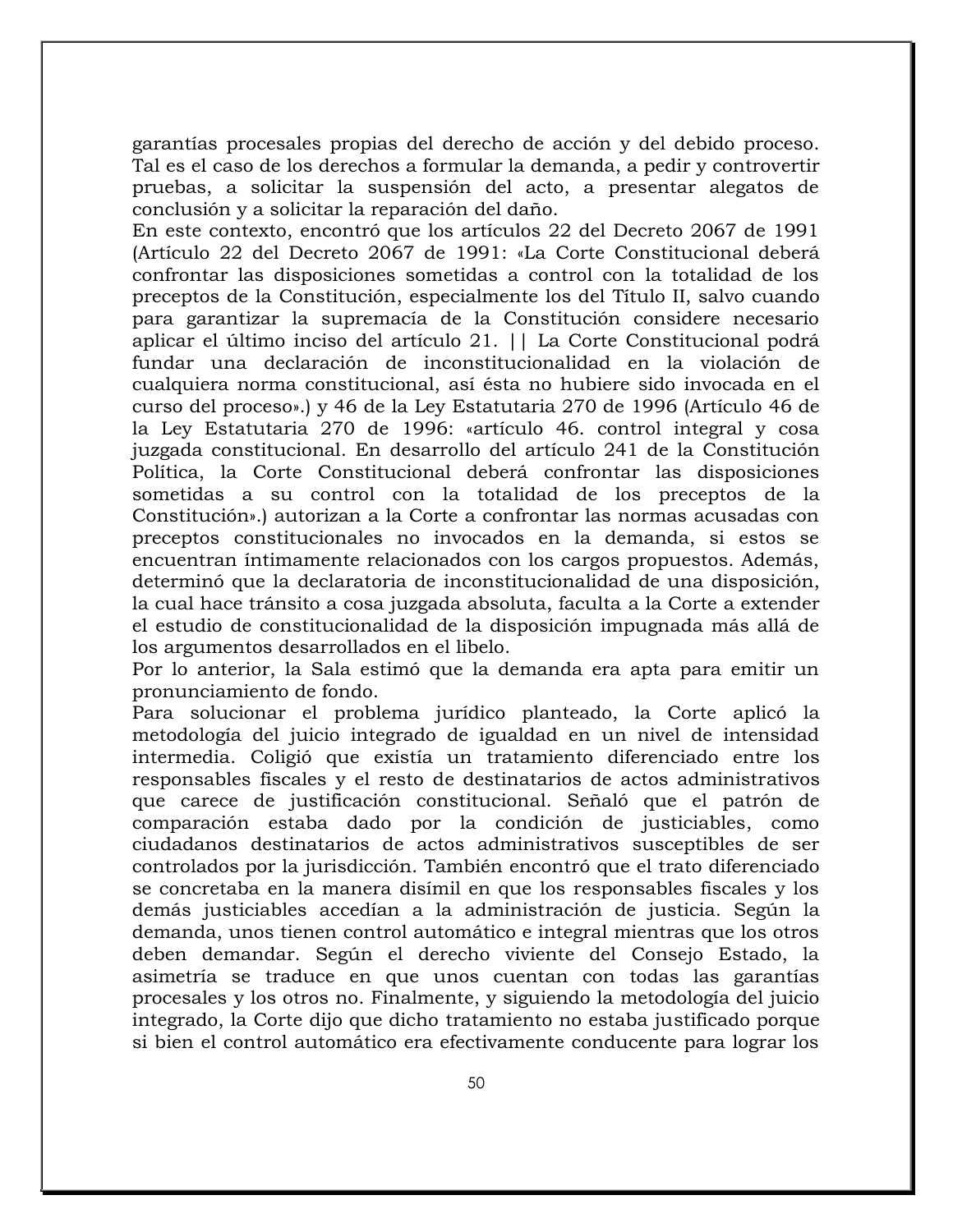fines constitucionalmente importantes de la celeridad, la seguridad jurídica y la descongestión judicial (extraídos del trámite legislativo de la norma), lo cierto es que el grado de limitación de los derechos de acceso a la administración de justicia en condiciones de igualdad y al debido proceso era desproporcionado en comparación con el nivel de satisfacción de dichos fines.

Esa conclusión llevó a la Corte a señalar que el legislador excedió el amplio margen de configuración en materia procesal, teniendo en cuenta las particularidades del Acto Legislativo 04 de 2019, que lo habilitó para que creara las etapas y términos de un trámite de control judicial especial de fallos fiscales, que no tarde más de un año y que garantice la recuperación oportuna del recurso público.

Por las anteriores razones la Sala plena declaró inexequibles los artículos demandados.

En cuanto la fórmula de decisión, la Corte determinó que el fallo debía tener efectos retroactivos hasta la fecha de promulgación de la Ley 2080 de 2021 (25 de enero de ese año). Para ello fijó las siguientes reglas: i) los fallos fiscales posteriores a esta sentencia se regirán por las normas de control judicial anteriores a la ley 2080 de 2021; ii) los procesos de control judicial que estén en curso al momento de esta sentencia deberán ser declarados nulos de oficio o a petición de parte y devueltos a las contralorías de origen para que el fallo fiscal sea nuevamente notificado y su control se surta conforme a las normas anteriores a Ley 2080 de 2021; y iii) los procesos que estén fallados y ejecutoriados podrán ser declarados nulos solo a solicitud de parte, de tal forma que sean devueltos a la contraloría de rigen para que esta lleve a cabo una nueva notificación del fallo y su control se delante de acuerdo con las normas anteriores a Ley 2080 de 2021. Al respecto, la Corte consideró necesario aclarar que tales efectos deben preferirse frente a los dispuestos en el fallo de unificación del Consejo de Estado dictado el 29 de junio de 2021.

Por último, se dispuso que la sentencia debía ser divulgada por las autoridades fiscales y se exhortó al Congreso para que desarrolle el artículo 267 de la Constitución dentro del margen de sus competencias. 4.Salvamentos o aclaraciones de voto

Las magistradas PAOLA ANDREA MENESES MOSQUERA y DIANA FAJARDO RIVERA salvaron el voto.

La magistrada PAOLA ANDREA MENESES salvó su voto por cuanto, a su juicio, la demanda no satisface los requisitos establecidos para adelantar el control de constitucionalidad y, en segundo término, porque el problema jurídico planteado en el escrito de demanda es completamente diferente al que fue efectivamente resuelto en el fallo.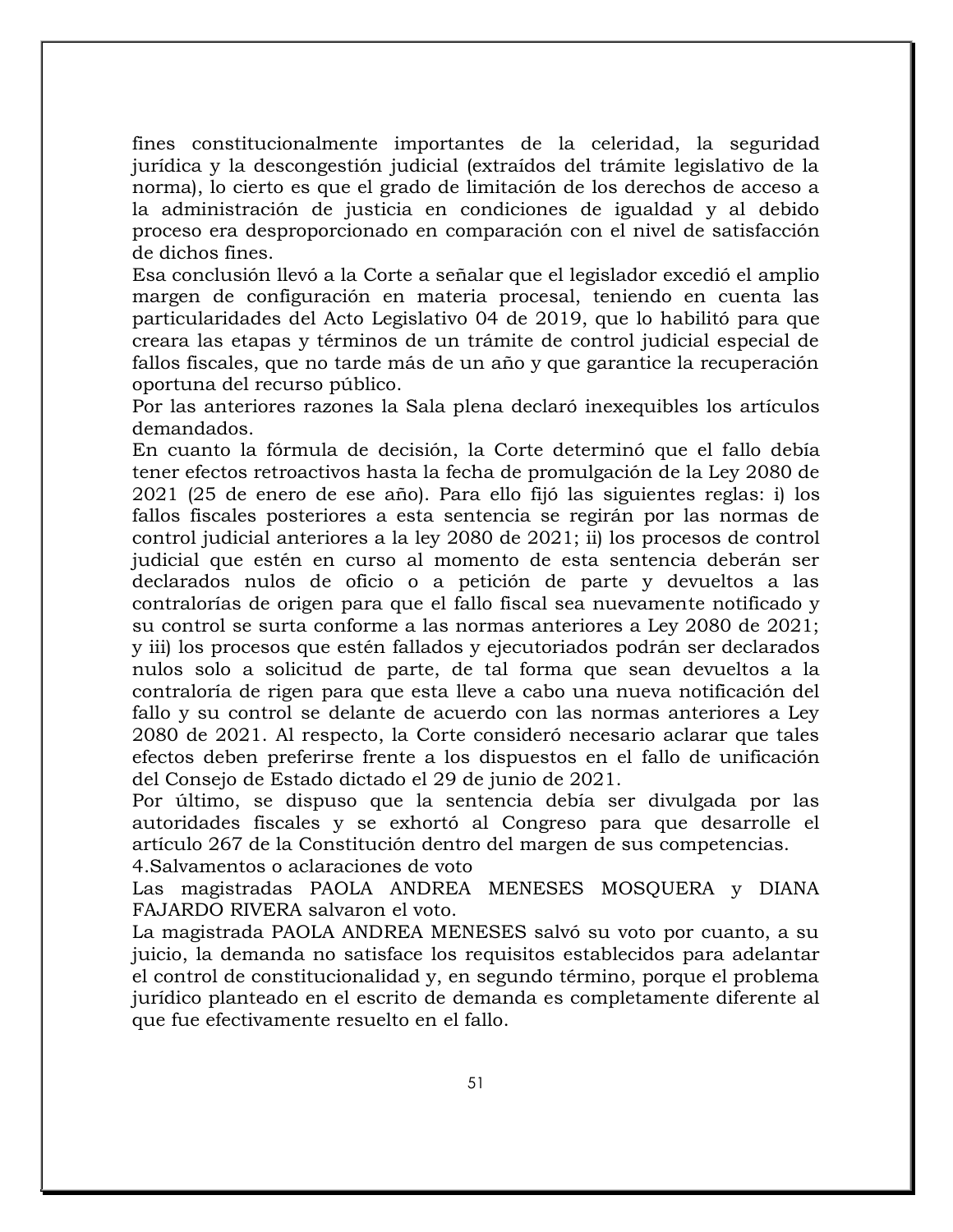En cuanto a lo primero, la magistrada recordó que el cargo de inconstitucionalidad admitido planteaba el desconocimiento del principio de la igualdad, reconocido en el artículo 13 superior. El postulado habría sido infringido como consecuencia del establecimiento de un conjunto de privilegios que favorecerían, sin razones constitucionalmente atendibles, a los sujetos declarados fiscalmente responsables. En concreto, según el argumento esbozado en la demanda, las normas censuradas otorgarían un tratamiento ventajoso a los condenados en los procesos de responsabilidad fiscal, que contrastaría con aquel que reciben las personas a las que se imponen sanciones de carácter económico mediante acto administrativo.

En criterio de la magistrada Meneses Mosquera, este planteamiento impide la realización del control de constitucionalidad de las normas demandadas con base en la pretendida infracción del principio de igualdad. De manera unánime, la jurisprudencia constitucional ha dejado claro que el control que se adelanta en estos casos parte del carácter relacional de la igualdad. En razón de este atributo, las demandas que se plantean con base en este argumento deben satisfacer unos requisitos específicos que permiten establecer que, en efecto, el juicio de igualdad se lleva a cabo entre sujetos y situaciones que son materialmente comparables.

En el caso concreto, el cargo por violación de la igualdad planteado por el accionante se basa en la comparación de dos sujetos que se encuentran en situaciones completamente disímiles. Pues esta corporación ha establecido, de manera pacífica, que la responsabilidad fiscal tiene una naturaleza exclusivamente resarcitoria, lo que excluye de plano la posibilidad de atribuirle un carácter sancionatorio. Las sumas pecuniarias cuyo pago imponen los órganos de control fiscal únicamente persiguen el resarcimiento de los daños inferidos al erario. Esta circunstancia impide que los sujetos que han sido condenados en un proceso de responsabilidad fiscal puedan ser comparados con las personas a las que se ha impuesto una sanción económica en el marco de un procedimiento administrativo.

En razón de lo anterior, la demanda y la sentencia incurren en un error en la estructuración del tertium comparationis, pues cotejan sujetos que no son comparables. Por tal razón, la demanda carece de certeza ―en la medida en que parte de una interpretación subjetiva del actor sobre las normas demandadas―, especificidad ―toda vez que la demanda no cumple con los requisitos mínimos para la estructuración de un cargo por violación del derecho a la igualdad― y suficiencia ―derivada de falta de certeza y especificidad de la demanda―.

El segundo motivo por el cual la magistrada Meneses Mosquera salvó su voto guarda relación con la evidente incongruencia entre los argumentos planteados en el escrito de demanda y aquellos que fueron tenidos en cuenta por la Sala Plena para declarar la inconstitucionalidad de las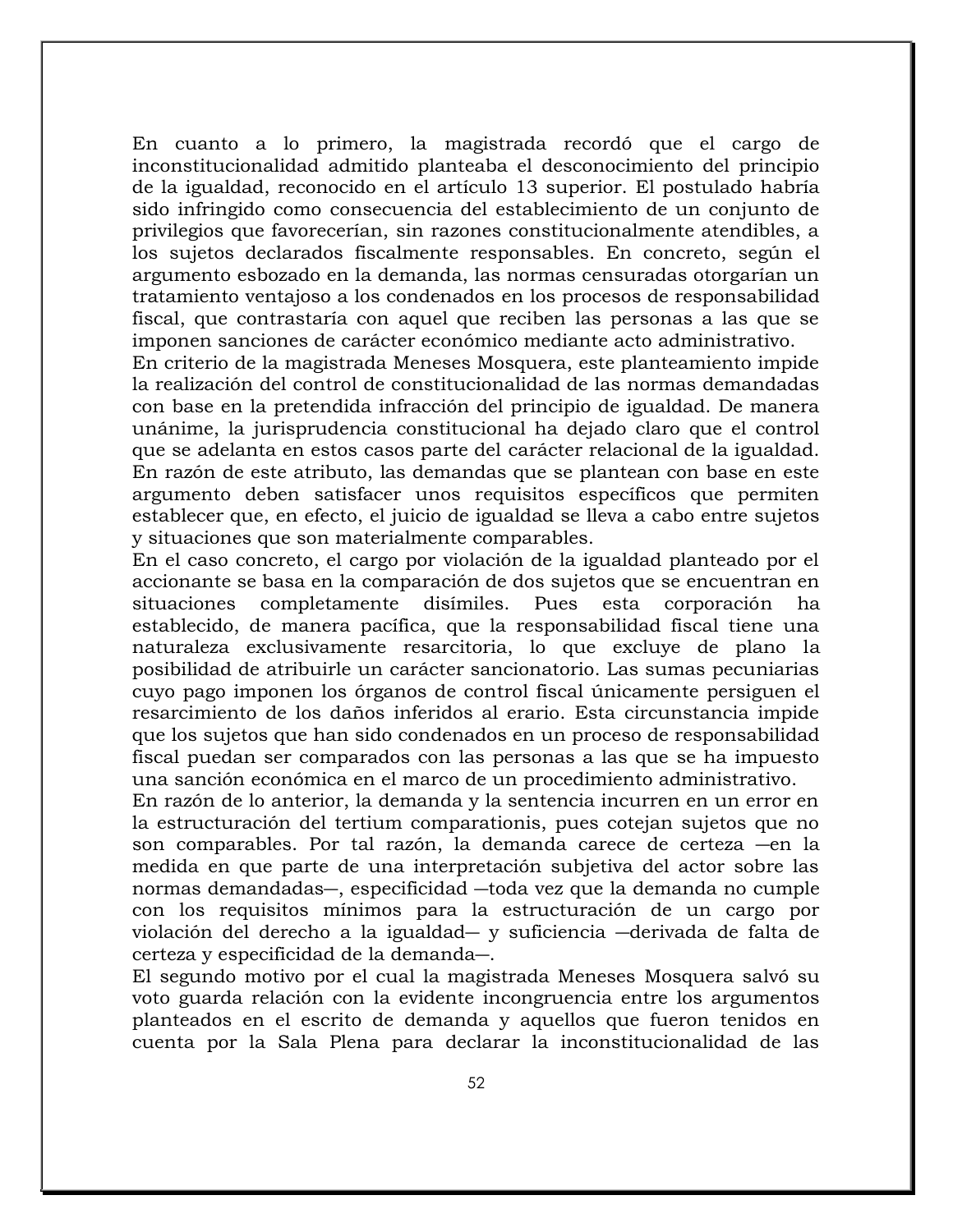normas demandadas. Con fundamento en una errónea comprensión de la figura del derecho viviente, la Sala Plena acabó por analizar la constitucionalidad de las disposiciones a la luz del artículo 29 superior, pese a que el cargo formulado en la demanda planteaba el desconocimiento del artículo 13. Este proceder desconoce el carácter rogado de la justicia constitucional y, muy especialmente, la índole democrática que la Constitución ha atribuido al juicio de constitucionalidad que se adelanta por vía de acción pública.

Por su parte, la magistrada DIANA FAJARDO explicó que, en su concepto, la demanda no permitía a la Corte Constitucional efectuar un pronunciamiento de fondo, por lo cual, debió acogerse una decisión inhibitoria. En este sentido, recordó que parte fundamental de la legitimidad de un Tribunal Constitucional para pronunciarse sobre la validez de las normas proferidas por el Congreso de la República, consiste en contar con una discusión pública profunda desde la ciudadanía, la academia, la institucionalidad y, en general, todos los interesados; lo que solo es posible a partir de una demanda que formule, con claridad y suficiencia, un cuestionamiento de carácter constitucional. Solo así, el proceso de constitucionalidad es verdaderamente deliberativo y participativo, y permite adoptar decisiones tan trascendentales como invalidar lo decidido por el Congreso de la República.

En este caso, la demanda presentada para analizar el control automático de legalidad de los fallos de responsabilidad fiscal se enfocó en advertir que sus destinatarios recibían un trato privilegiado, porque, a diferencia de otros sujetos, quienes se declaran responsables fiscalmente no están obligados a asumir las cargas de acudir ante un juez. No obstante, el accionante no logró indicar con claridad a qué otros sujetos se refería y por qué estos eran comparables con los destinatarios de la norma, pues en algunas ocasiones mencionó a quienes eran absueltos en estos procesos de responsabilidad y en otras a quienes eran sancionados por el Estado en otro tipo de procesos, como disciplinarios o penales.

La dificultad que presentaba la demanda, afirmó la magistrada Fajardo Rivera, se hizo más evidente cuando la decisión de inexequibilidad que adoptó la Sala Plena no se fundamentó en el presunto trato privilegiado para los destinatarios de la regulación demandada, sino, por el contrario, en la violación al debido proceso que generaba la regulación para los mismos destinatarios. Esto es, el enfoque de la demanda se modificó completamente. Este cambio en el objeto de análisis obedeció a la intervención del Consejo de Estado; pero -al no hacer parte de la demanda- no se integró a la discusión pública. Ni la ciudadanía, ni la institucionalidad, ni, en general, los interesados, discutieron las disposiciones demandadas alrededor del debido proceso.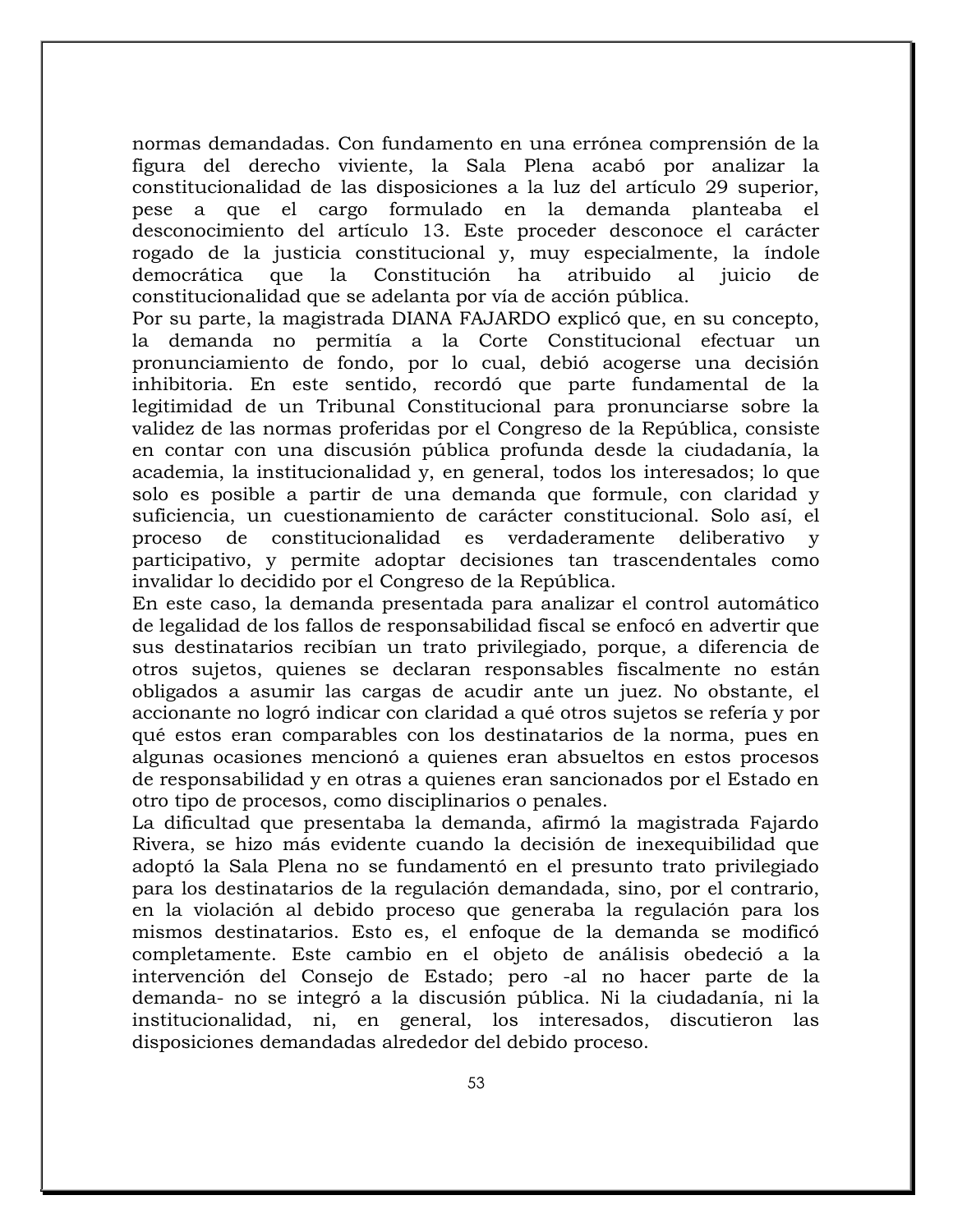Finalmente, la Magistrada disidente reconoció que existen casos en los cuales la Corporación puede flexibilizar, correcta y justificadamente, las cargas de los ciudadanos que acuden a la acción de inconstitucionalidad, ante una evidente violación de derechos constitucionales y en virtud de su condición de guardiana de la supremacía e integridad de la Constitución. No obstante, indicó que en este caso la presunta violación al debido proceso propuesta por el Consejo de Estado fue objeto de salvaguardas por esa misma Corporación, que ha aplicado la excepción de inconstitucionalidad. Por lo tanto, pronunciarse sobre ese cargo, ajeno a la demanda, no era imprescindible para guardar la supremacía de la Carta; y, por el contrario, mantenía abierto el horizonte para una discusión profunda, siempre que, en el futuro, una eventual demanda planteara el problema de constitucionalidad, abriendo así la deliberación participativa amplia, que, según indicó, dota de mayor legitimidad a las decisiones del Tribunal".

Expediente D-14.197. Sentencia C-091-22. Magistrada Ponente: Cristina Pardo Schlesinger. Comunicado 07, marzo 9 y 10 de 2022.

#### **Acto Legislativo No. 2 del 25 de agosto de 2021, "por medio del cual se crean 16 circunscripciones transitorias especiales de paz para la Cámara de Representantes en los periodos 2022-2026 y 2026-2030".**  $\frac{a}{\cdot}$

La Corte examinó si, en la formación del Acto Legislativo 2 de 2021, el Congreso de la República respetó las normas que regulan el trámite de aprobación de las reformas a la Constitución Política. Adicionalmente, indagó si dicha autoridad se limitó a reformar la Carta Política o si la derogó o sustituyó, para lo cual, recordó, no fue autorizado por el Constituyente Primario.

Frente a lo primero, la Sala encontró acreditadas todas las exigencias legales y constitucionales sobre la formación de los actos reformatorios de la Constitución Política. En términos generales, la Corte verificó que no se incurrió en irregularidades en cuanto al procedimiento legislativo. Respecto de lo segundo, la Corte encontró que, al crear y regular las curules especiales de paz, el Congreso de la República reformó la Carta Política, pero no la sustituyó o derogó; en otras palabras, no actuó por fuera de la competencia que le fue reconocida. Así, concluyó, no se derogó o sustituyó ninguno de los siguientes seis elementos esenciales de la Constitución de 1991: (i) el compromiso del Estado Social y Democrático de Derecho de respetar, proteger y garantizar los derechos de la sociedad y de las víctimas; (ii) el principio de igualdad; (iii) el principio de justicia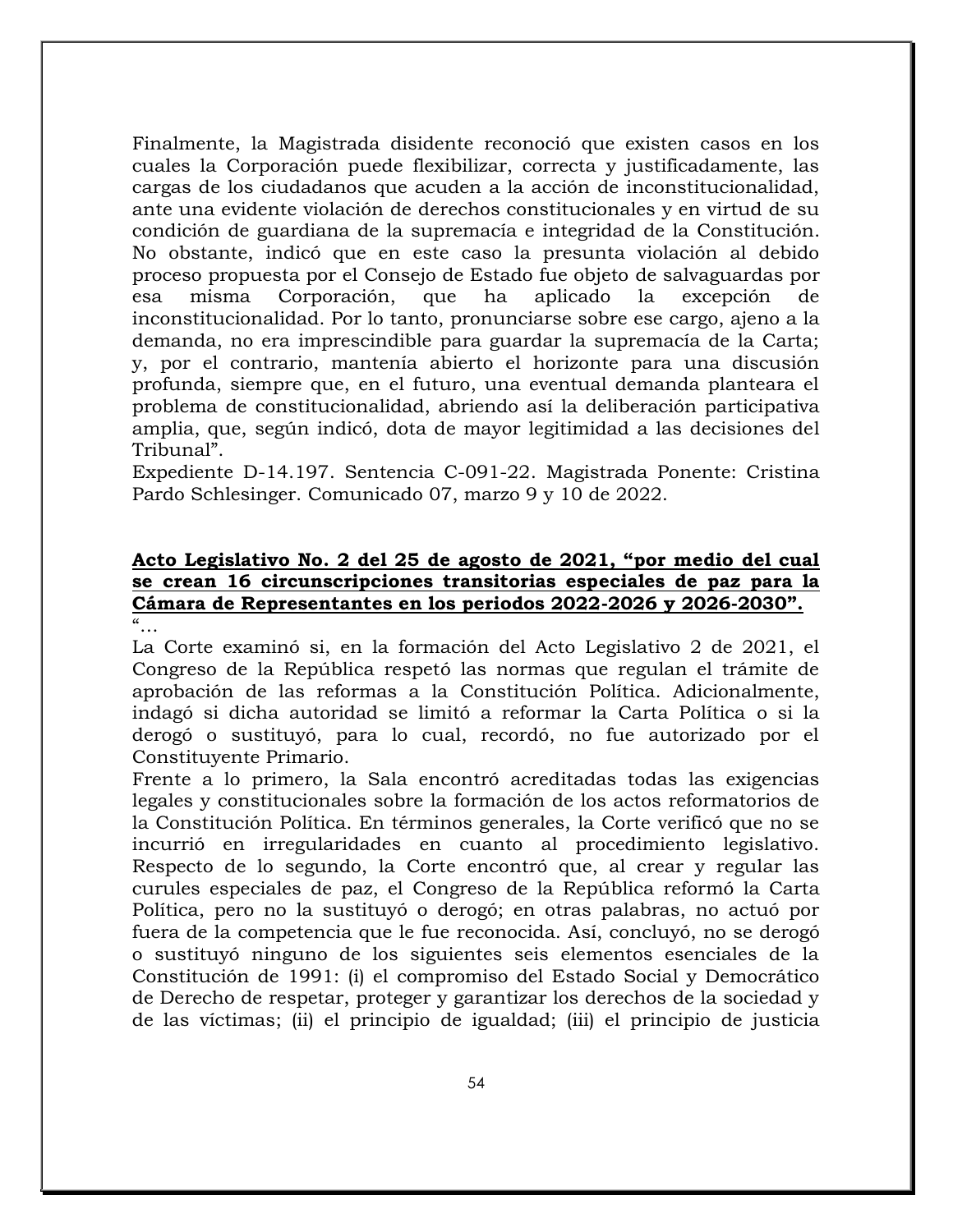transicional; (iv) el principio de legalidad; (iv) el marco democrático y participativo y la participación política; y (vi) la separación de poderes.

Por otro lado, luego de hacer un recuento sobre los antecedentes y el propósito del Acto Legislativo 2 de 2021, la Corte resaltó que, al materializar la participación de quienes habitan en zonas afectadas por el conflicto armado, dicho Acto Legislativo facilita la transición política y la apertura democrática. Así, señaló, la creación de las curules especiales se convierte en un instrumento para la implementación del Acuerdo de Paz, particularmente, en lo que respecta a las víctimas del conflicto armado. La Sala confirmó que la reforma constitucional bajo estudio tiene como propósito garantizar la representación de las víctimas en el Congreso de la República, lo cual también se erige como una medida de reparación en favor de quienes han vivido al margen del desarrollo y han padecido las consecuencias de la violencia. Esta medida, a la vez, redunda en el fortalecimiento de la democracia y el pluralismo político y la integración de los territorios, según lo que dijo la Corte.

Con esa orientación, destacó la Sala Plena, la reforma constitucional, además de crear las curules especiales para las víctimas, contiene una regulación sobre su distribución territorial, los requisitos y la forma de elección de los candidatos, entre otros contenidos normativos que, de todos modos, tienen que ser interpretados conforme a la Constitución Política y a la jurisprudencia constitucional. Así, por ejemplo, en lo que respecta al alcance de la noción de víctima y la forma de acreditar tal condición, deberá tenerse en cuenta lo que ha señalado la jurisprudencia al respecto, lo mismo que frente a las particularidades de los procesos de retorno y reubicación de la población víctima de desplazamiento forzado de personas. Finalmente, y a la luz de dicha interpretación conforme, las facultades de reglamentación conferidas lo son exclusivamente para reglamentar materias sobre los criterios generales establecidos previamente por la ley.

El doctor JORGE ENRIQUE IBÁÑEZ NAJAR y las magistradas PAOLA ANDREA MENESES MOSQUERA y GLORIA STELLA ORTIZ DELGADO aclararon su voto en relación con la decisión, mientras que la doctora DIANA CONSTANZA FAJARDO RIVERA y los magistrados ALEJANDRO LINARES CANTILLO y JOSÉ FERNANDO REYES CUARTAS se reservaron la posibilidad de aclarar su voto.

4.Aclaraciones de voto

La doctora PAOLA ANDREA MENESES MOSQUERA aclaró su voto para precisar que comparte la decisión adoptada por la Sala Plena, sin perjuicio de los reparos que presentó en relación con la Sentencia SU-150 de 2021. La magistrada insistió en que en esa ocasión no se acreditaron los requisitos de inmediatez y subsidiariedad de la acción de tutela. Esto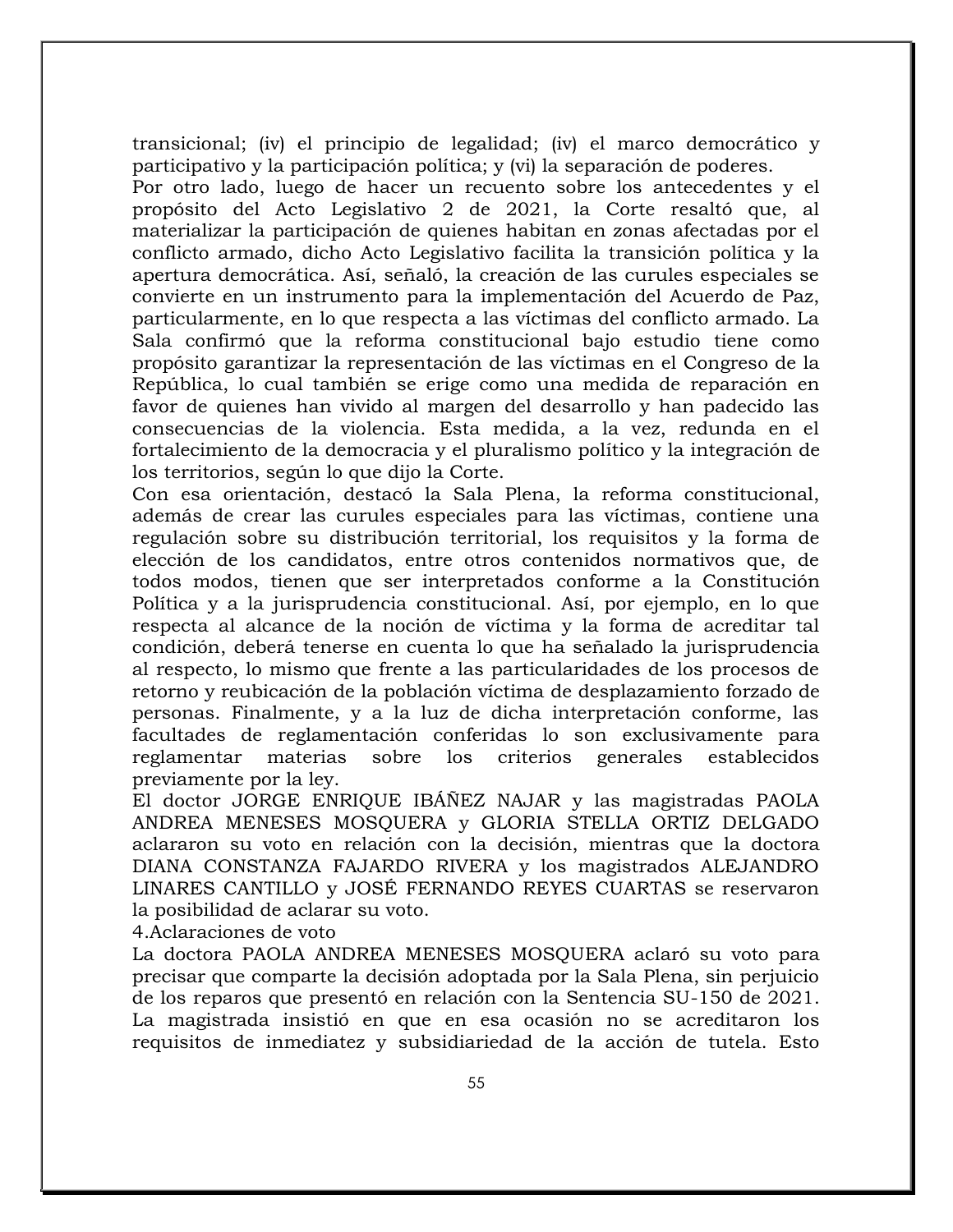último, porque, reiteró, la protección de los derechos fundamentales y la satisfacción de las pretensiones de los tutelantes podía obtenerse mediante los medios de control de nulidad simple y nulidad y restablecimiento del derecho.

Igualmente, reiteró que la Corte Constitucional excedió las facultades que el constituyente le confirió como juez de tutela, puesto que examinó de oficio el procedimiento del Acto Legislativo. Frente a esto último, resaltó que el escenario apropiado para tales fines es, precisamente, el que condujo a que se adoptara la sentencia objeto de aclaración, esto es, el control automático de constitucionalidad y no la acción de tutela.

También aclaró su voto la magistrada GLORIA STELLA ORTIZ DELGADO, pues consideró pertinente recordar las razones que la llevaron a apartarse de la decisión adoptada en la Sentencia SU-150 de 2021. Destacó que el debate que dio la Sala Plena en esta oportunidad, sobre el Acto Legislativo 2 del 25 de agosto de 2021, refuerza sus planteamientos sobre la improcedencia de la tutela que dio origen a la mencionada sentencia de unificación. Esta última se concentró en el trámite legislativo del acto reformatorio de la Constitución, materia que únicamente correspondía al análisis abstracto de constitucionalidad que se efectuó en esta decisión.

Por último, el magistrado JORGE ENRIQUE IBÁÑEZ NAJAR aclaró el voto por las siguientes razones:

Primero: Reafirmó que todo el proceso de paz iniciado en Colombia desde el año de 1984, en sus diferentes etapas hasta hoy, ha sido rodeado de las más exigentes reglas constitucionales que les permita a todos los actores y desde luego a las autoridades públicas, no solo obrar dentro del marco del orden constitucional y del respeto del Derecho Internacional, sino conforme a la legitimidad que demanda la comunidad nacional e internacional. Por ello, toda decisión del constituyente derivado debe adoptarse con el riguroso y exigente cumplimiento de los requisitos que establece la misma Constitución, so pena tanto de ineficacia como de ilegitimidad, pues en el ejercicio del poder constituyente está envuelta una decisión política que corresponde a la esfera del poder político. En consecuencia, le corresponde a la Corte Constitucional velar porque tales requisitos se cumplan pues para tal efecto se le ha confiado la guarda de la integridad y supremacía de la Constitución Política, sin que la exigencia o el reclamo por el estricto cumplimiento de los mismos sea rechazado como si se tratara de una emboscada contra la paz, especialmente de aquellos que también estamos comprometidos con ella no solo por ser una aspiración y un anhelo general, sino porque, como lo ordena la Constitución, la paz es un derecho y un deber de obligatorio cumplimiento, derecho que se halla estrechamente relacionado con el respeto efectivo de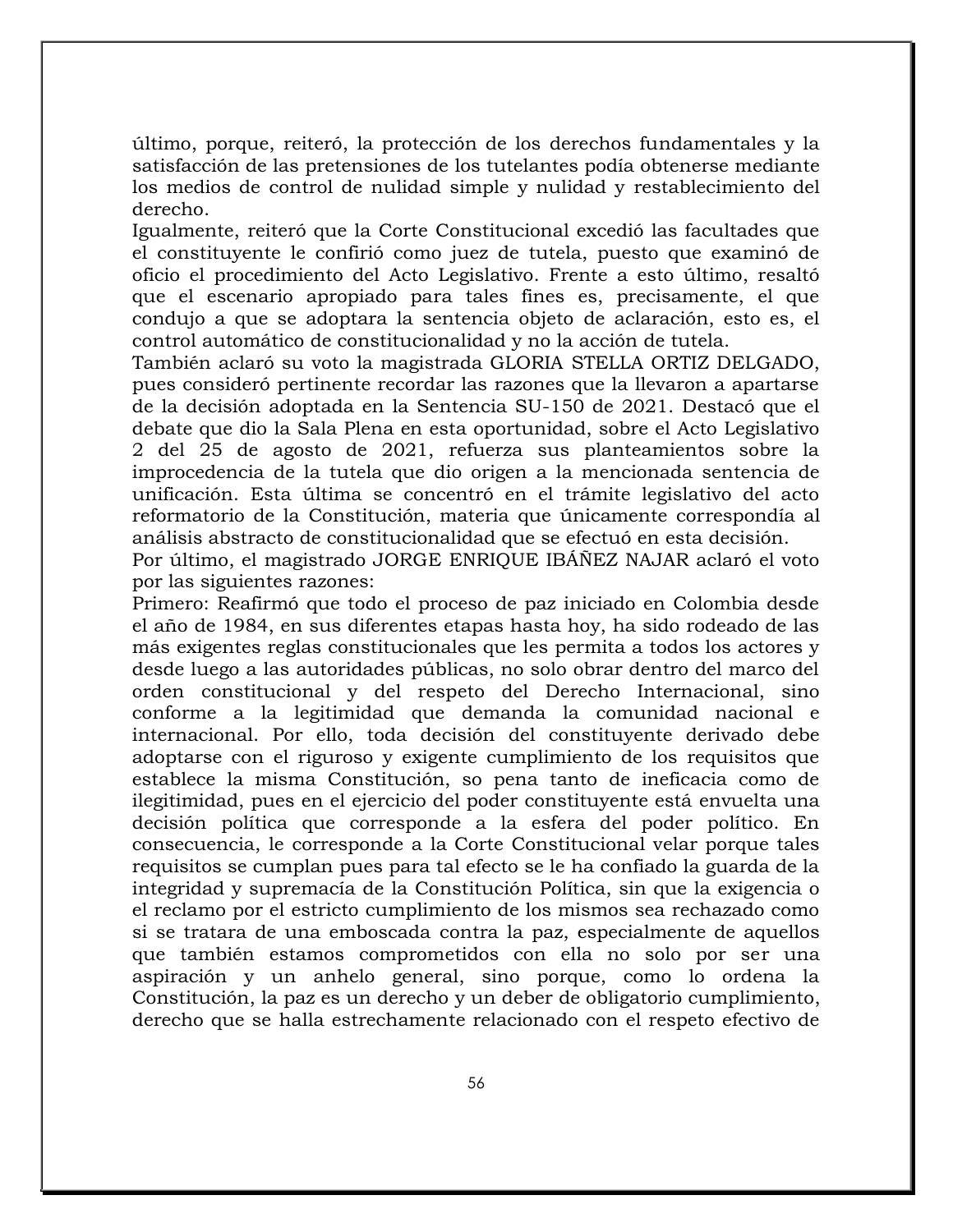los demás derechos iguales e inalienables de todo ser humano como lo ha señalado reiteradamente este Tribunal Constitucional.

Segundo: Con la Sentencia SU-150 de 2021 proferida en el Expediente T-7.585.858 AC, la mayoría de la Sala Plena le dio validez a una actuación irregular que finalmente se consumó el 30 de noviembre de 2017 y aceptó que en ella se produjo una decisión, que en los términos del artículo 149 de la Constitución Política, no genera efecto alguno, consistente en aprobar el informe de conciliación del proyecto de reforma constitucional, aparentemente con las mayorías exigidas para el efecto, pues del número total de miembros del Senado en ese momento debían descontarse las curules no susceptibles de ser reemplazadas en virtud de la aplicación del artículo 134 de la Carta, dando como mayoría absoluta cualquier número igual o superior a 50 votos afirmativos, que fueron los que se obtuvieron en la votación de la plenaria.

Tercero: Bajo esa comprensión, como remedio para la protección de los presuntos derechos invocados, al revisar la decisión judicial que había resuelto una acción de tutela, mediante la Sentencia SU-150 de 2021, la Corte Constitucional decidió: i) Dar por aprobado el "Proyecto de Acto Legislativo 05 de 2017 Senado, 017 de 2017 Cámara, por el cual se crean 16 Circunscripciones Transitorias Especiales de Paz para la Cámara de Representantes en los períodos 2018-2022 y 2022-2026"; ii) Ordenó que en el plazo máximo de las cuarenta y ocho (48) horas siguientes a la notificación de ese fallo, se procediera por el área respectiva tanto del Senado de la República como de la Cámara de Representantes, a desarchivar y ensamblar el documento final aprobado del citado proyecto de Acto Legislativo, conforme al texto conciliado por ambas Cámaras y que fue publicado en las Gacetas del Congreso 1100 y 1102 del 27 de noviembre de 2017, respectivamente, en el que se debía actualizar la prescripción por virtud de la cual estas circunscripciones aplicarán para los períodos constitucionales 2022-2026 y 2026-2030, según se incluyó en el Anexo número 1° de esa sentencia; iii) Una vez se hubiera sido satisfecho lo anterior, se ordenó que en el plazo máximo de cuarenta y ocho (48) horas siguientes a su ocurrencia, se procediera con la suscripción del proyecto de Acto Legislativo por parte de los Presidentes y Secretarios Generales, tanto del Senado de la República como de la Cámara de Representantes, como Acto Legislativo; iv) Vencido el anterior plazo, se ordenó que en el término máximo de cuarenta y ocho (48) horas siguientes a su ocurrencia, el texto suscrito fuera enviado por el Secretario General del Senado al Presidente de la República, para que éste procediera a cumplir con el deber de publicidad, mediante su promulgación en el Diario Oficial, luego de lo cual, una copia auténtica del Acto Legislativo debía ser remitida por la Secretaría Jurídica de la Presidencia a esta Corte,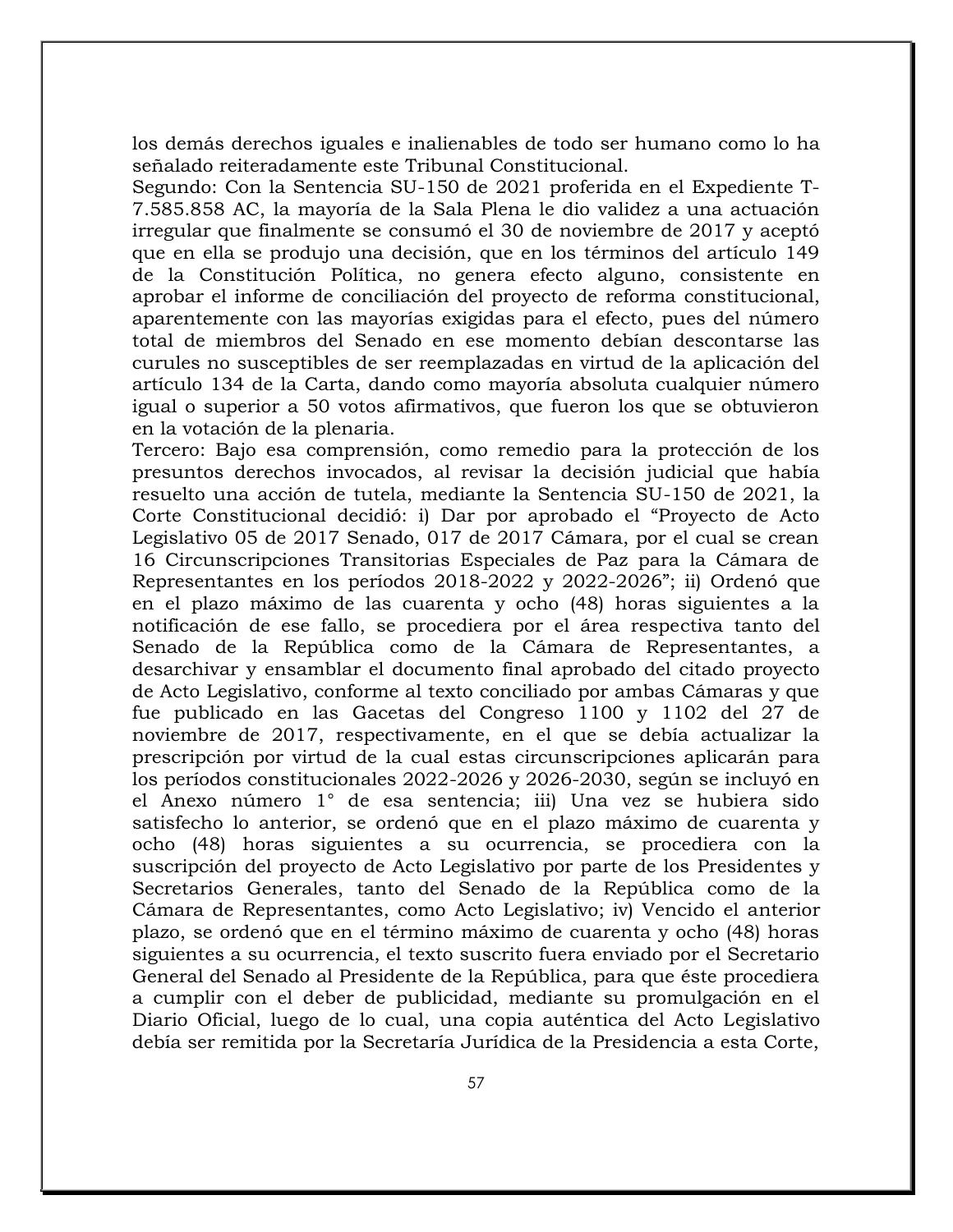para adelantar el control automático y único de constitucionalidad, que se prevé en el literal k), del artículo 1°, del Acto Legislativo 01 de 2016. Apartándose, inclusive, de la letra del Acuerdo Final celebrado entre el Gobierno Nacional y una parte de las FARC-EP, el 24 de noviembre de 2016, la Corte ordenó que las Circunscripciones Transitorias Especiales de Paz ya no aplicarán para los períodos constitucionales 2018-2022 y 2022- 2026, como dice tal Acuerdo en los términos de los artículos 2.3.6. y 6.1.10. y en tal virtud venía incorporado en la iniciativa de reforma, sino para los períodos 2022-2026 y 2026-2030. Para ello, entonces, suprimió el período 2018-2022 y sin competencia alguna, la Corte lo reemplazó por uno nuevo para el período 2026 - 2030.

Cuarto: Con motivo de esta decisión mayoritaria, en esa oportunidad, respetuosamente me aparté de ella por las razones consignadas en mi voto disidente que se publicó a continuación de la Sentencia SU-150-21 y que forma parte integral de la misma, puesto que, contrario a lo decidido por la mayoría de la Sala Plena, con todo respeto consideré que: i) Quien impetró la acción no estaba legitimado para ello; ii) No se configuró la vulneración alegada y, por lo mismo, no había lugar a conceder el amparo constitucional deprecado; iii) El proceso constituyente relacionado con el proyecto de Acto Legislativo 05 de 2017 Senado, 017 de 2017 Cámara se tramitó de manera irregular; iv) La acción de tutela no es el medio judicial idóneo para resolver las discrepancias que surjan durante y con motivo de los procesos constituyentes o legislativos, los cuales tienen sus propios medios de control previstos en la Constitución Política. Tampoco lo es para revisar la existencia o inexistencia, la validez o invalidez o los vicios o irregularidades en que incurra el Congreso de la República durante los procesos constituyentes para reformar la Constitución o durante los procesos legislativos para expedir las leyes. Si los jueces, entre ellos la Corte Constitucional como tribunal de cierre, por vía de decisiones de tutela, interviene en los procesos constituyentes, asume una competencia que, única y exclusivamente, le fue conferida para el trámite y decisión de los mecanismos de control judicial abstracto de constitucionalidad de los actos resultantes de dicho proceso. v) En consecuencia, o le es dable a la Corte Constitucional proferir órdenes en sede de revisión de tutela para validar o invalidar un proceso constituyente, tramitado por el Congreso de la República en ejercicio de su poder de reforma, so pena de invadir sin facultad constitucional la órbita de una competencia constituyente. vi) El escenario adecuado para ejercer el control judicial de constitucionalidad de lo que acaece en el proceso de formación de una reforma constitucional es el control automático en los casos expresamente contemplados en la Constitución o el que resulta del ejercicio de la acción de inconstitucionalidad como lo permiten los artículos 241 y 379 de la Carta.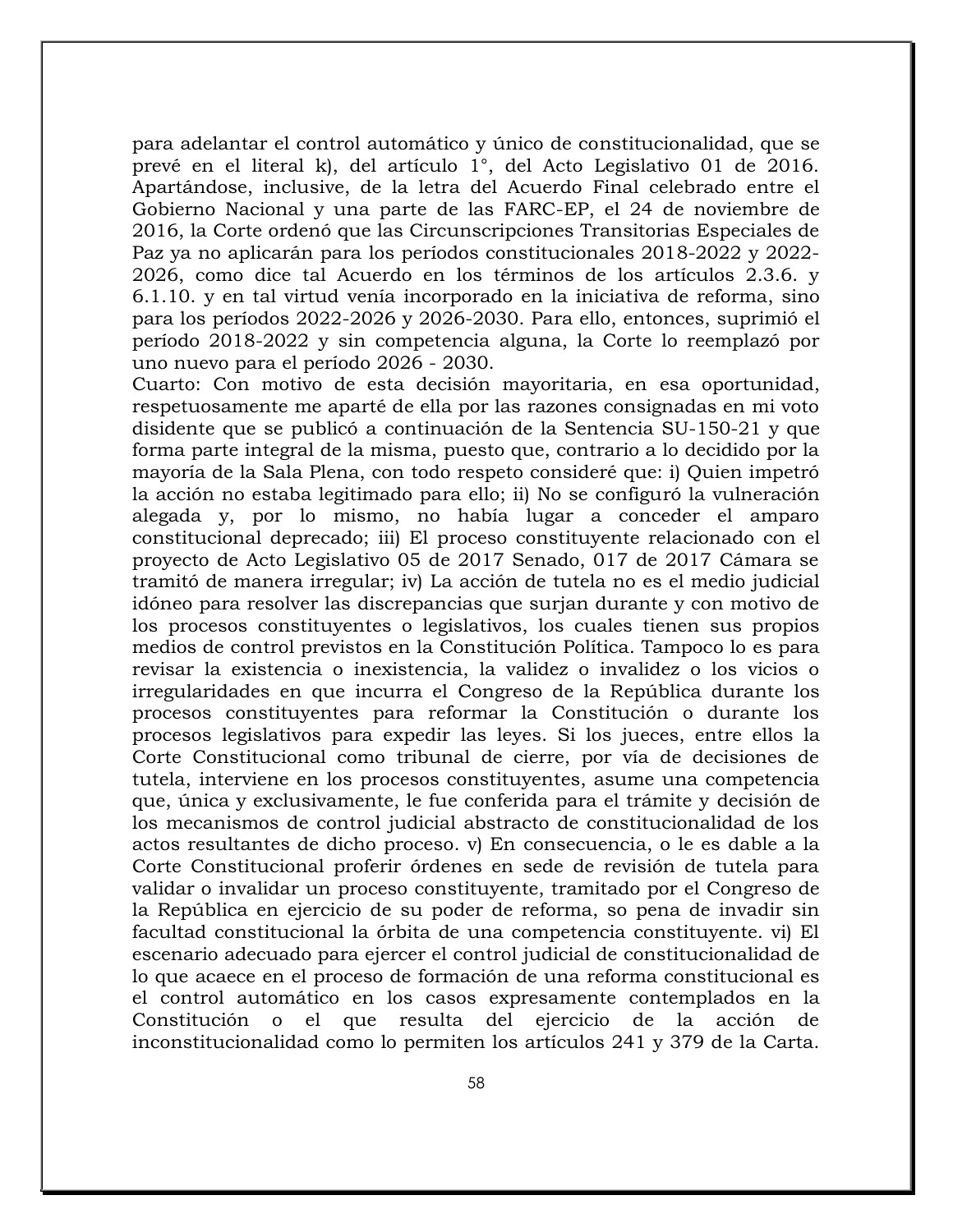Es en este evento y no en otro, en el cual la Corte puede revisar si se incurrió o no en vicios en el proceso constituyente, e incluso si en el mismo se llegó a afectar derechos fundamentales. El pretender, como lo hizo la Sentencia SU- 150-2021, asumir el control del proceso de formación de los actos legislativos a partir de una acción de tutela, incluso en términos mucho más amplios que los previstos para el control que corresponde a la acción pública de inconstitucionalidad o al control automático en los casos expresamente previstos es, a mi juicio, inaceptable. Por esta vía, se ampliaría tanto la competencia de la Corte como el alcance de su control respecto del proceso constituyente, en términos tan inciertos que, en la práctica, no habría un límite claro, como sí existe, por ejemplo, cuando se trata de la acción pública de inconstitucionalidad o del control automático. vii) Es especialmente delicado que esta apertura que abre un gran boquete abiertamente inconstitucional se haga respecto del ejercicio de la facultad o poder constituyente. Más allá de las eventuales consecuencias que la Sentencia SU-150-21 genera para el proceso legislativo, lo cierto es que a partir de ahora, la acción de tutela se podría considerar también como un instrumento idóneo para cuestionar el proceso de reforma a la Constitución y, lo que es más grave, que este cuestionamiento puede ser asumido por un juez, como el de tutela, que carece por completo de competencia para conocer de demandas de inconstitucionalidad contra una ley o contra un acto legislativo.

Quinto: En esa oportunidad consideré que el proceso constituyente relacionado con el proyecto de Acto Legislativo 05 de 2017 Senado, 017 de 2017 Cámara se tramitó de manera irregular por cuanto a mi juicio: i) Se incumplieron los requisitos de procedimiento previstos en la Constitución Política, en el Acto Legislativo 1 de 2016 y en la Ley 5 de 1992, con lo cual se produjo la violación de los artículos 161 de la Constitución y 189 de la Ley 5 de 1992 por desconocimiento del principio de consecutividad y de las reglas y consecuencias previstas para la etapa de conciliación; ii) En el Senado de la República y en la Cámara de Representantes se publicaron y aprobaron informes de conciliación distintos, por lo que correspondía, según la regla establecida en el artículo 161 de la Constitución, era considerar negado el proyecto y proceder a su archivo inmediato; iii) Negado el proyecto no procedía reabrir el debate para volver a discutir y aprobar un nuevo texto en el Senado de la República, como se hizo con violación de la Constitución y la ley orgánica del Congreso; iv) la votación del informe de conciliación en la plenaria del Senado de la República del 30 de noviembre de 2017, no alcanzó la mayoría requerida para su aprobación conforme a las normas constitucionales y legales y la jurisprudencia constitucional entonces aplicable, no obstante lo cual con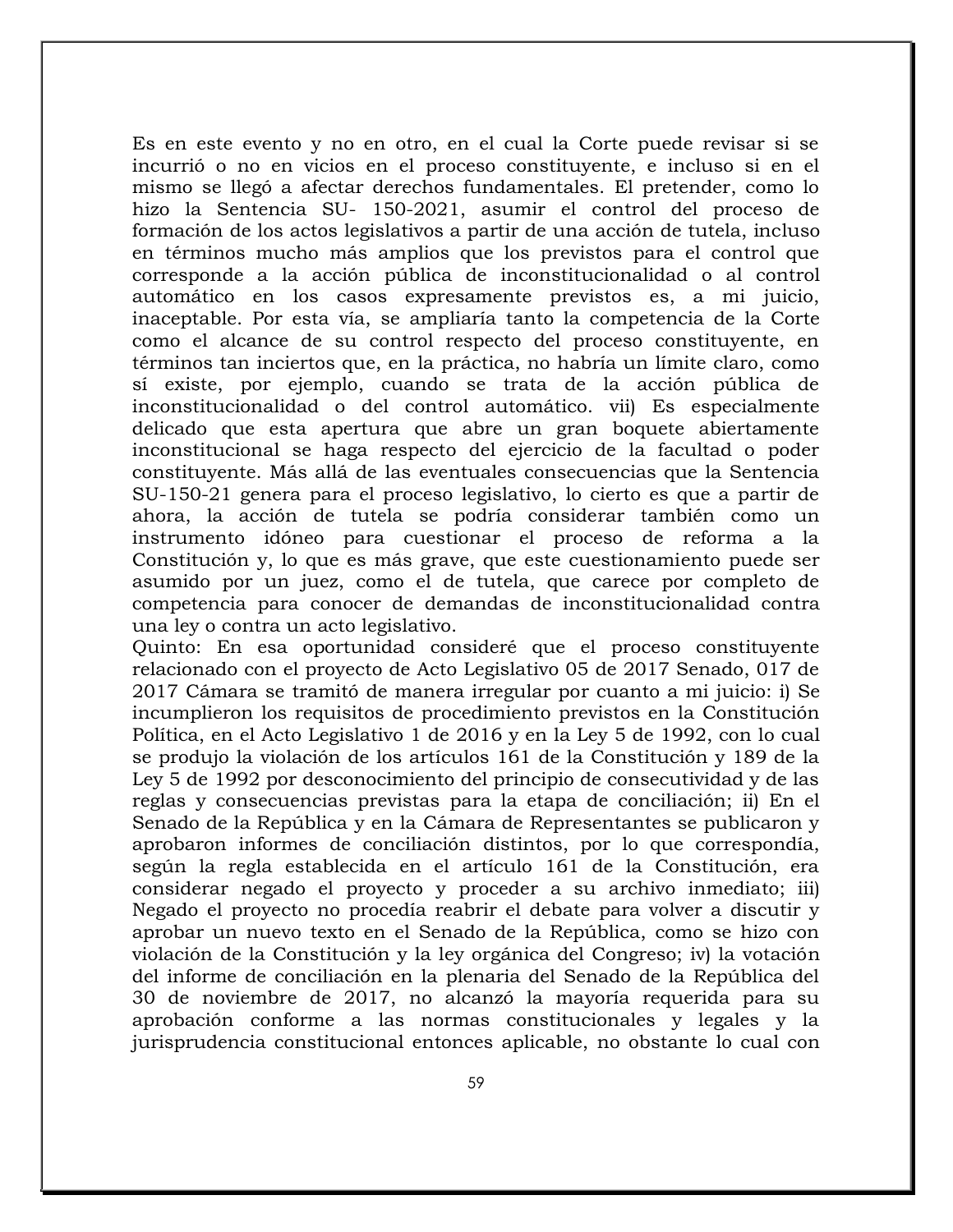la Sentencia SU-150 de 2021, la Corte aplicó de manera retroactiva las reglas contenidas en la Sentencia C-080 de 2018 a un caso no contemplado en ella, lo que consideré abiertamente irregular.

Sexto: Promulgado el Acto Legislativo 2 de 2021, en cumplimiento de lo previsto en la citada Sentencia SU-150 de 2021, no por ello quedaron subsanadas las falencias y problemas antes descritos.

Séptimo: Empero, así no haya compartido la decisión adoptada en la Sentencia SU-150-21, es mi obligación respetarla y acatarla como se deben respetar y acatar todas las decisiones de la Corte Constitucional, razón por la cual, en esta oportunidad, al realizar el examen de constitucionalidad del Acto Legislativo 2 de 2021, debo someterse a lo resuelto por esta Corporación en dicha Sentencia en lo que se relaciona con su trámite surtido en el Congreso de la República que fue dado por aprobado por la Corte. El trámite surtido para su promulgación se hizo conforme a las órdenes proferidas por la Corte en la citada Sentencia SU-150 de 2021.

Octavo: Por lo demás, comparto las demás razones contenidas en la Sentencia C-089 proferida en la fecha -10 de marzo de 2022- al revisar el contenido material del Acto Legislativo 2 de 2021, las cuales son el resultado de su construcción colectiva y colaborativa de la Sala Plena en la cual participé con la coordinación y aceptación de su Magistrada Ponente". Expediente RPZ-012. Sentencia C-089-22. Magistrada Ponente: Paola Andrea Meneses Mosquera. Comunicado 07, marzo 10 de 2022.

### **Artículo 1076 del Código Civil.**

"…

La Corte concluyó que el vocablo "sólo" demandado y la totalidad de la disposición de la cual forma parte, son incompatibles con la Constitución pues desconocen los derechos a la igualdad e intimidad de las personas en situación de discapacidad visual. En efecto, las personas con discapacidad tienen capacidad legal en igualdad de condiciones y sin distinción alguna para realizar actos jurídicos de manera independiente.

Conforme a la disposición demandada la persona con discapacidad visual que, en ejercicio de sus derechos a la propiedad privada y a la autonomía de la voluntad, quiera disponer de sus bienes mediante testamento, no puede hacerlo de manera cerrada y secreta porque dicha disposición le impone hacerlo de manera abierta y pública. Al respecto, entendió que si bien la intención del legislador de la época era prevenir los abusos a los que podría verse sometida una persona con discapacidad visual al entregar -en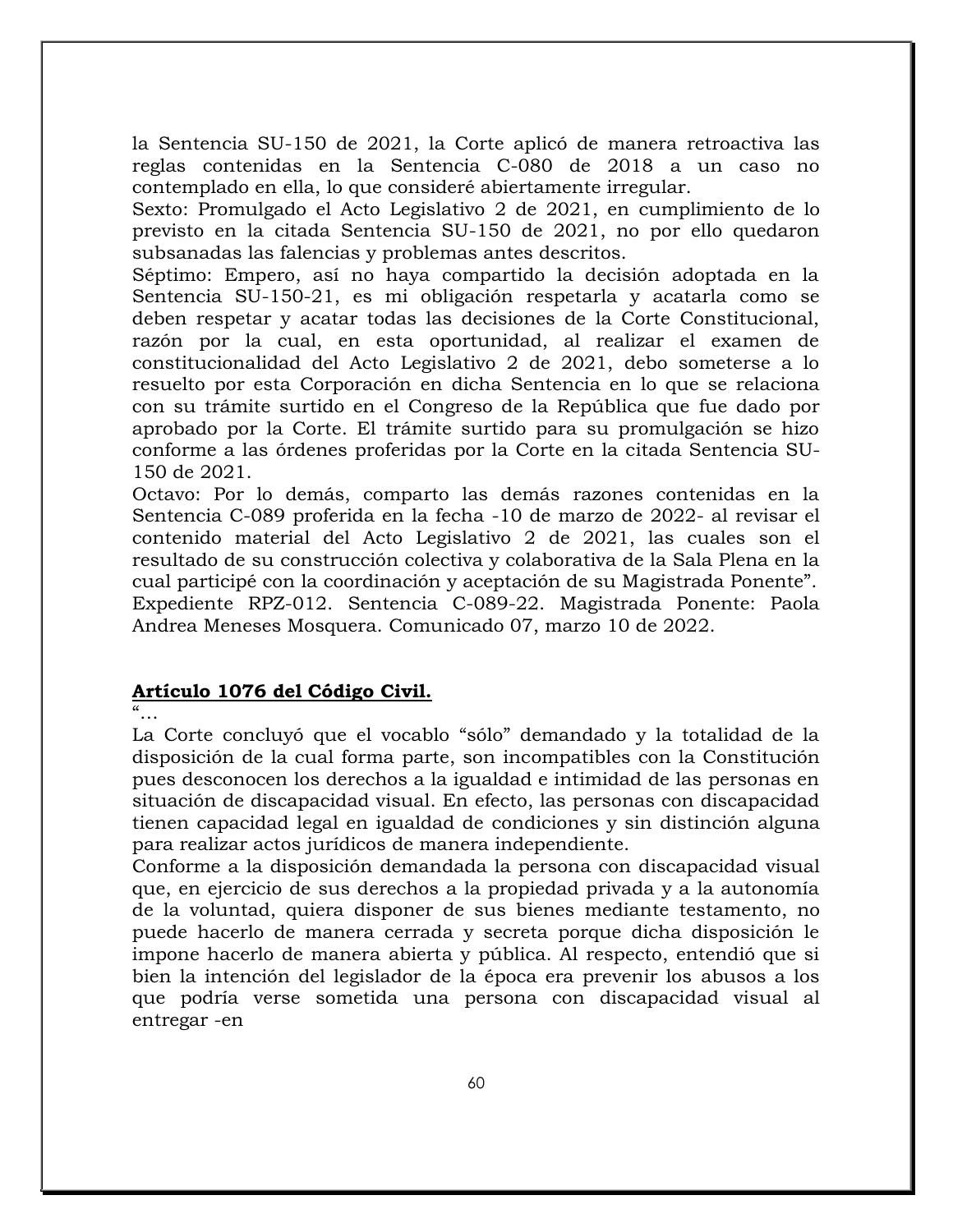sobre cerrado- su decisión sobre la disposición de sus bienes sin cerciorase de que su contenido efectivamente coincidiera con su decisión, lo cierto es que en la actualidad dicho entendimiento no resulta ajustado al modelo social de discapacidad a la luz del cual se debe leer el ordenamiento jurídico. Lo anterior, en tanto desconoce el derecho a la igualdad porque la limitación de las opciones que la legislación civil establece para las personas con discapacidad visual al momento de escoger la modalidad en la que podrán realizar el acto jurídico del testamento, configura una distinción que, en el contexto actual, coarta la libertad de tomar las propias decisiones y de asumir las correspondientes consecuencias. Y también desconoce su derecho a la intimidad, porque el testamento abierto implica su lectura en alta voz ante el notario y los testigos, sin guardar la reserva o el secreto en el que la persona en situación de discapacidad visual pueda tener interés.

Advirtió, en todo caso, que la decisión no genera vacío normativo alguno porque continúan vigentes las normas generales sobre la ordenación del testamento, y tampoco genera desprotección porque el sistema de apoyos para su ordenación podrá establecerse con fundamento en el principio de necesidad, por declaración de voluntad de la persona con discapacidad, o a través de la realización de una valoración de apoyos de acuerdo con los "Lineamientos y protocolo nacional para la valoración de apoyos en el marco de la Ley 1996 de 2019" expedido por el gobierno nacional en cumplimiento de lo establecido en el artículo 12 de dicha normativa. Además, siempre se deberán adoptar las salvaguardias que resulten necesarias para impedir los abusos y garantizar la primacía de la voluntad y preferencias de la persona titular del acto jurídico.

4.Reservas de aclaración de voto

La magistrada PAOLA ANDREA MENESES, así como los magistrados JORGE ENRIQUE IBÁÑEZ, ALEJANDRO LINARES y JOSÉ FERNANDO REYES se reservaron la posibilidad de aclarar su voto".

Expediente D-14275. Sentencia C-098-22. Magistrado Ponente: Antonio José Lizarazo Ocampo. Comunicado 08, marzo 16 y 17 de 2022.

### **Artículos 78 (numeral 10), 85 (numeral 1) y 173 (parcial) de la Ley 1564 de 2012 (Código General del Proceso).**

 $\alpha$ 

Los demandantes solicitaron la inexequibilidad de las normas acusadas, por considerar que vulneraban el núcleo del derecho al debido proceso, al restringir exageradamente (desproporcionalmente) las posibilidades de las partes de un proceso judicial para probar los hechos. Esto porque el incumplimiento, en su criterio, traía como consecuencia la imposibilidad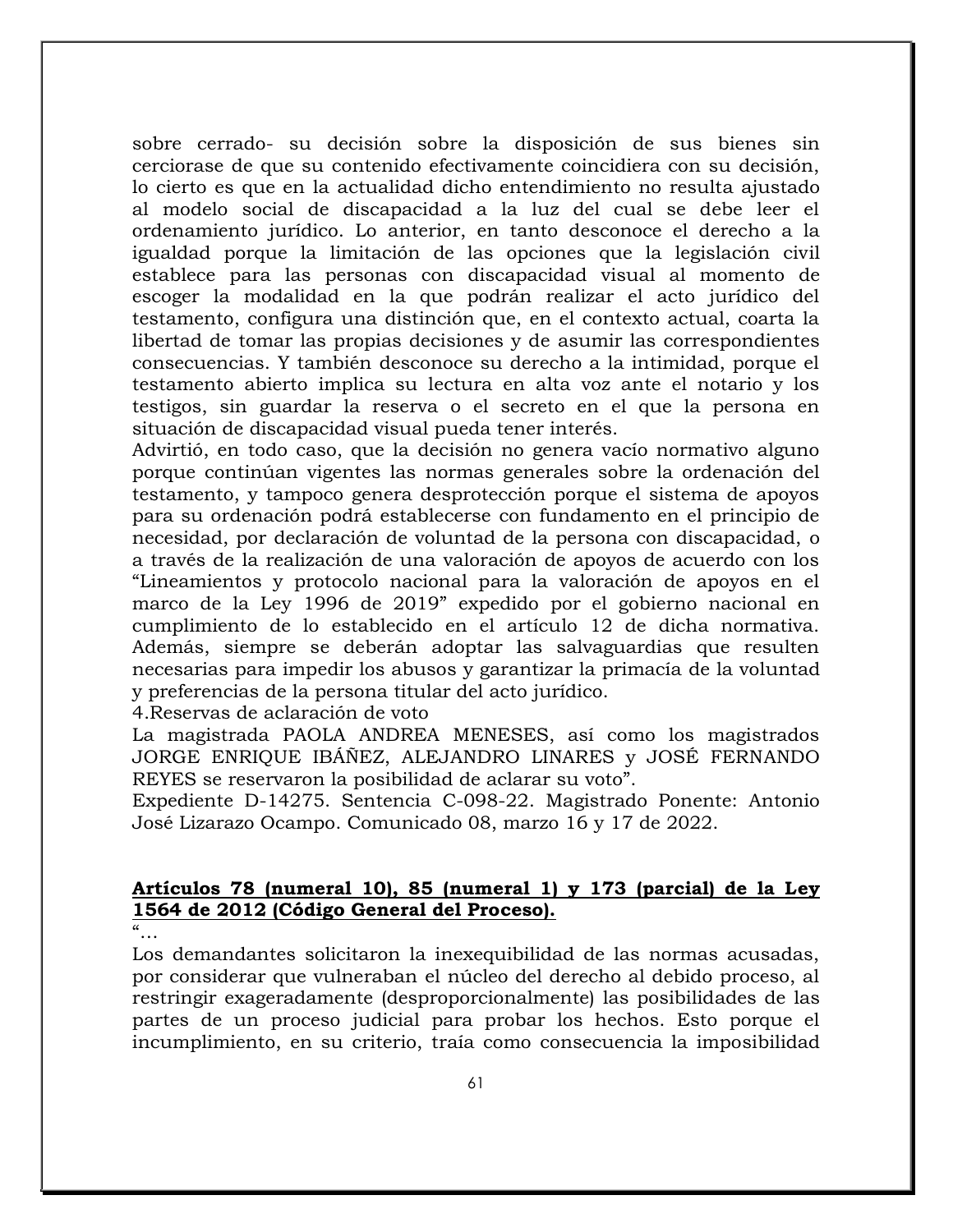posterior del juez de decretar la consecución de la prueba en el caso del numeral 10 del artículo 78 del CGP, y de que este no tuviese la obligación de solicitar a terceros la prueba requerida para la admisión de la demanda (en casos de pruebas de existencia o representación legal, o calidad en que actúan las partes) en el caso del inciso segundo del numeral 1 del artículo 85 del CGP, ni la de decretar una prueba en el caso de la frase final del inciso segundo del artículo 173 del CGP.

Una vez la Sala Plena se pronunció en relación con la aptitud de la demanda, planteó el problema jurídico para determinar si los artículos parcialmente demandados quebrantan el debido proceso al establecer cargas probatorias a las partes en el marco de un proceso judicial. Previo a resolver el caso concreto consignó las reglas jurisprudenciales relativas al margen de configuración del legislador en relación con la regulación del derecho al debido proceso, la prueba y sus límites, así como los criterios jurisprudenciales de esta Corte como de la Corte Interamericana de Derechos Humanos, relacionados con el "derecho a probar" o "derecho a la prueba". De igual manera se refirió a la relevancia y admisibilidad constitucional de las "cargas procesales" en nuestro ordenamiento jurídico. Y resaltó que junto a ellas la justicia y la verdad son el fundamento de la adjudicación de derechos en todos los ámbitos de la vida de las personas, por lo cual la garantía del derecho a probar, se constituye en el modo de lograr justicia y verdad en un escenario procesal.

A continuación, realizó un test de proporcionalidad para determinar si las normas acusadas están suficientemente justificadas y sus consecuencias son constitucionalmente admisibles. Encontró que: (i) los contenidos normativos acusados persiguen la realización de importantes principios constitucionales, en tanto se inscriben dentro de las llamadas cargas procesales que aluden a la organización de un proceso judicial con carácter dispositivo, de tal manera que garantice los principios de igualdad de las partes y lealtad procesal, sin afectar los principios de imparcialidad e independencia del juez.

(ii) Los contenidos normativos acusados constituyen un medio adecuado para realizar los principios constitucionales de igualdad toda vez que las cargas procesales que contienen contribuyen con lo propio de manera efectiva ya que su cumplimiento permite organizar el adelantamiento del proceso, de tal manera que éste no resulte caótico.

(iii) Las normas acusadas no son evidentemente desproporcionadas porque está justificada la afectación de aquellos principios que promocionan la verdad como justicia, en favor de aquellos que promocionan la imparcialidad, la igualdad y la lealtad como justicia.

La Corte indicó que una de las formas en la que se satisface la verdad en el proceso como forma de justicia, es precisamente obligando a las partes a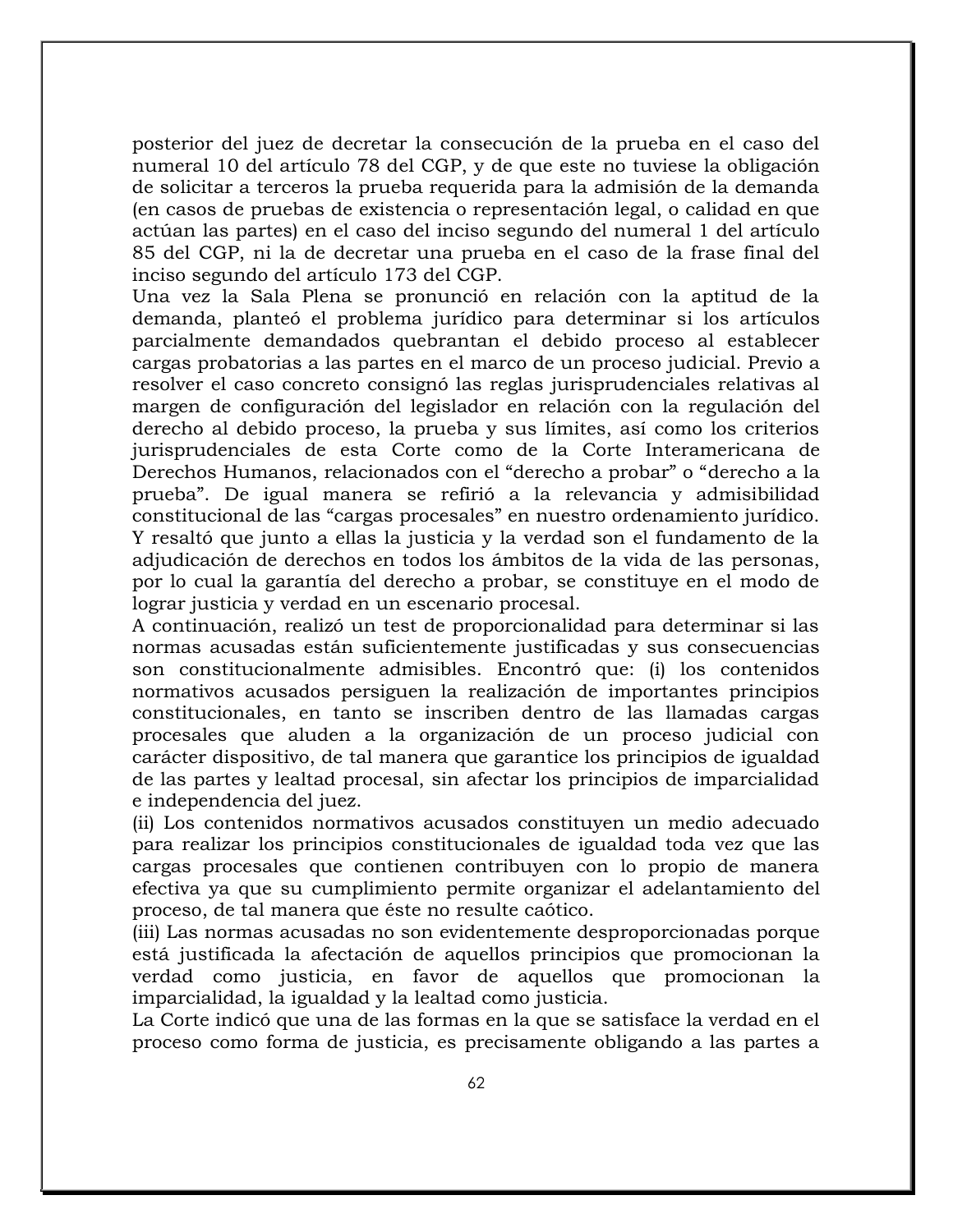cumplir con sus cargas procesales, y así al juez a honrar dicha obligación. Por eso no es razonable sostener que tras perder la oportunidad procesal de aportar una prueba al expediente se configura una afectación desproporcionada del propósito constitucional del derecho a la prueba (hallar la verdad y con base en ella adjudicar derechos), cuando ello tiene como causa el incumplimiento de uno de los medios para ello, cual es el establecimiento de cargas procesales en materia probatoria.

Por demás recabó en que una prueba que no se decrete en el proceso con base en el incumplimiento de una regla procesal (carga procesal) no significa que se ha sacrificado el derecho sustancial por privilegiar las formas (artículo 29 superior). Esto por cuanto, de un lado la consecución de la prueba se constituye como una obligación de medio y no de resultado; la prueba garantiza una posibilidad y no una certeza en cuanto a la verdad en el proceso. Y de otro lado dichos preceptos analizados no afectan la facultad oficiosa del juez para decretar pruebas; siempre podrá hacerlo si así lo considera en aras de llegar a la certeza en la definición.

4.Reservas de aclaración de voto

Los magistrados JORGE ENRIQUE IBÁÑEZ y ANTONIO JOSÉ LIZARAZO OCAMPO se reservaron la posibilidad de aclarar el voto".

Expediente D-14274. Sentencia C-099-22. Magistrada Ponente: Karena Caselles Hernández. Comunicado 08, marzo 16 y 17 de 2022.

# **Artículo 170 de la Ley 1801 de 2016 "por la cual se expide el Código Nacional de Seguridad y Convivencia Ciudadana".**

 $\frac{a}{\cdot}$ 

Le correspondió a la Corte estudiar las demandas acumuladas contra el artículo 170 de la Ley 1801 de 2016 "Por la cual se expide el Código Nacional de Seguridad y Convivencia Ciudadana".

Atendiendo el contenido de los cargos admitidos y estudiados; y después del desarrollo dogmático respectivo, la Sala Plena encontró que, contrario a lo señalado por los demandantes, el artículo 170 de la Ley 1801 de 2016 no desconoce el literal a) del artículo 152 de la Constitución, ello por cuanto el artículo 170 de la Ley 1801 de 2016 no versa sobre componentes mínimos o elementos que hagan parte del núcleo esencial de algún derecho fundamental en concreto, de manera que no es posible dilucidar de su contenido la regulación específica de principios o estructura, inherentes a esa clase de derechos. Así, aunque la norma podría efectivamente tener alguna incidencia en el ejercicio de los derechos fundamentales indicados por los accionantes, ello obedecería a una aplicación indebida de la norma; situaciones todas estas que escapan del control abstracto de constitucionalidad y que se circunscriben, por el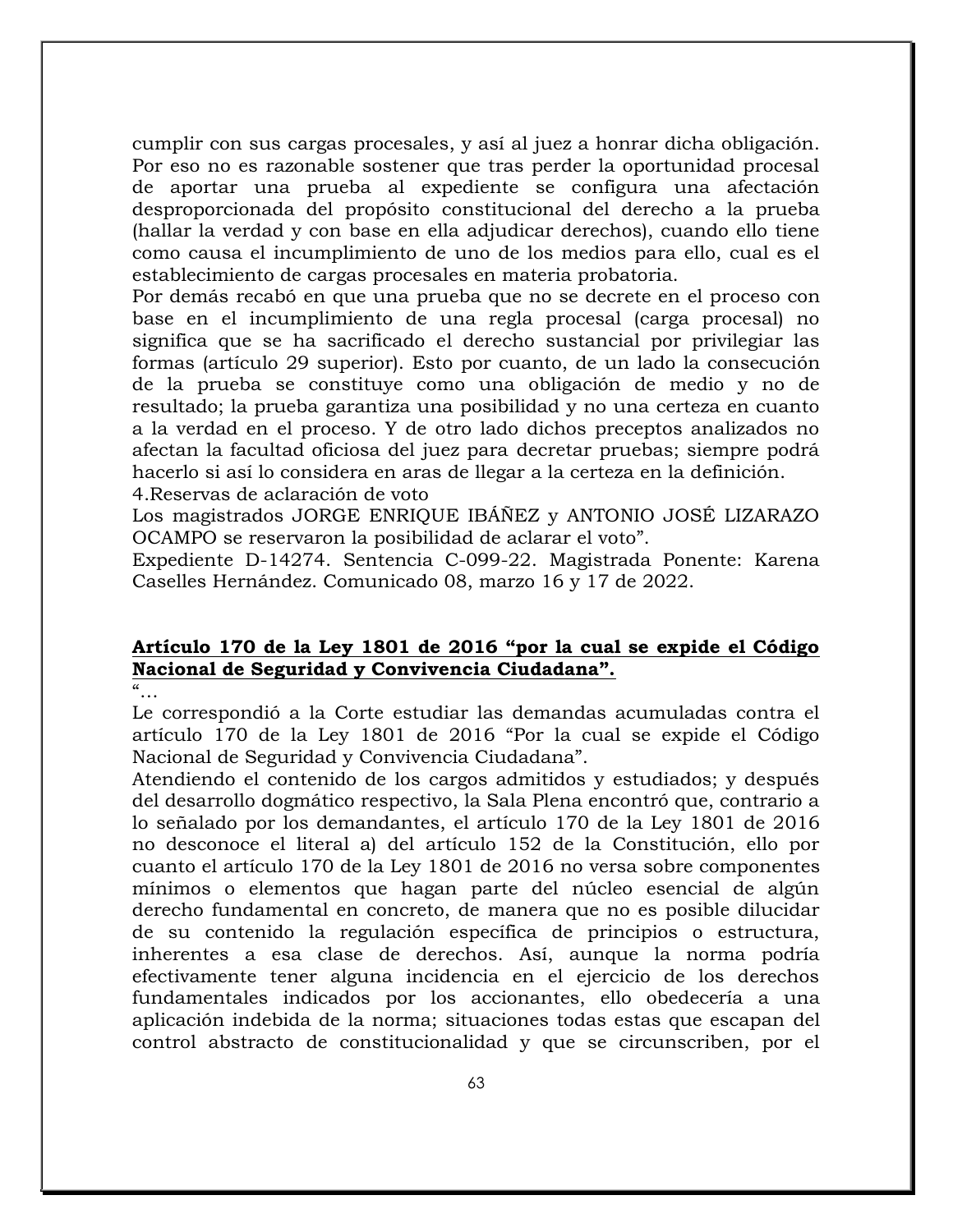contrario, a otros escenarios normativos que no son de competencia de esta Corporación.

De otra parte, la Sala Plena encontró que la disposición demandada no es contraria al literal e) del artículo 152 superior referente a los estados de excepción. No se trata de figuras idénticas pues si bien presentan semejanzas, lo cierto es que su alcance, naturaleza y finalidades son distintas.

A partir de una lectura sistemática, se advirtió que la asistencia militar se encuentra inserta dentro del denominado medio material de policía, en concordancia con lo dispuesto en el artículo 149 de la Ley 1801 de 2016, de aplicación excepcional conforme a lo establecido en los artículos 22 y 170 del mismo cuerpo normativo. Además, se desarrolla en el ámbito de la actividad y las órdenes de policía, razón por la cual el uso de esa institución debe sujetarse a los límites establecidos frente a su ejercicio en el ordenamiento jurídico y reconocidos por la jurisprudencia de este Tribunal. Asimismo, la asistencia militar debe regirse por los protocolos y normas especializadas sobre la materia y en coordinación con el comandante de Policía de la jurisdicción, todo lo cual, a su vez, reitérese, debe sujetarse a los principios, funciones y objeto de la norma general en la que se encuentran insertos, esto es, el Código de Policía.

La Corte concluyó, ahondando en amplias razones que, las Fuerzas Militares de manera temporal y en virtud de la invocación excepcional de la medida de asistencia militar, pueden apoyar las actividades de policía en pro de la restitución de la convivencia y, por ende, del orden constitucional, cuando se presenten "hechos de grave alteración de la seguridad y la convivencia lo exijan, o ante riesgo o peligro inminente, o para afrontar emergencia o calamidad pública". Es así como la concurrencia de las Fuerzas Militares en apoyo de la Policía Nacional materializa los principios de colaboración y coordinación de entidades públicas consagrados en el artículo 209 superior y, no infringe ni confunde las competencias determinadas en los artículos 217 y 218 constitucionales. Reiteró, en todo caso, la Corte que ello no habilita a las Fuerzas Militares a "suplantar" en sus funciones a la Policía Nacional.

Determinó entonces la Sala Plena que, bajo el régimen constitucional colombiano no existe autoridad alguna que pueda sustraerse al respeto y garantía de los derechos humanos, los derechos fundamentales y el estatuto superior. Por tanto, las Fuerzas Militares, en ningún caso podrían usar su capacidad bélica en contra de la ciudadanía; por el contrario, al ejercer la asistencia militar se sujetan a las reglas, principios, límites y deberes que el ordenamiento determina para adelantar la actividad y los medios de policía, pues reitérese, la asistencia militar se constituye en un apoyo a la Policía para concretar sus funciones y su objeto, en ese sentido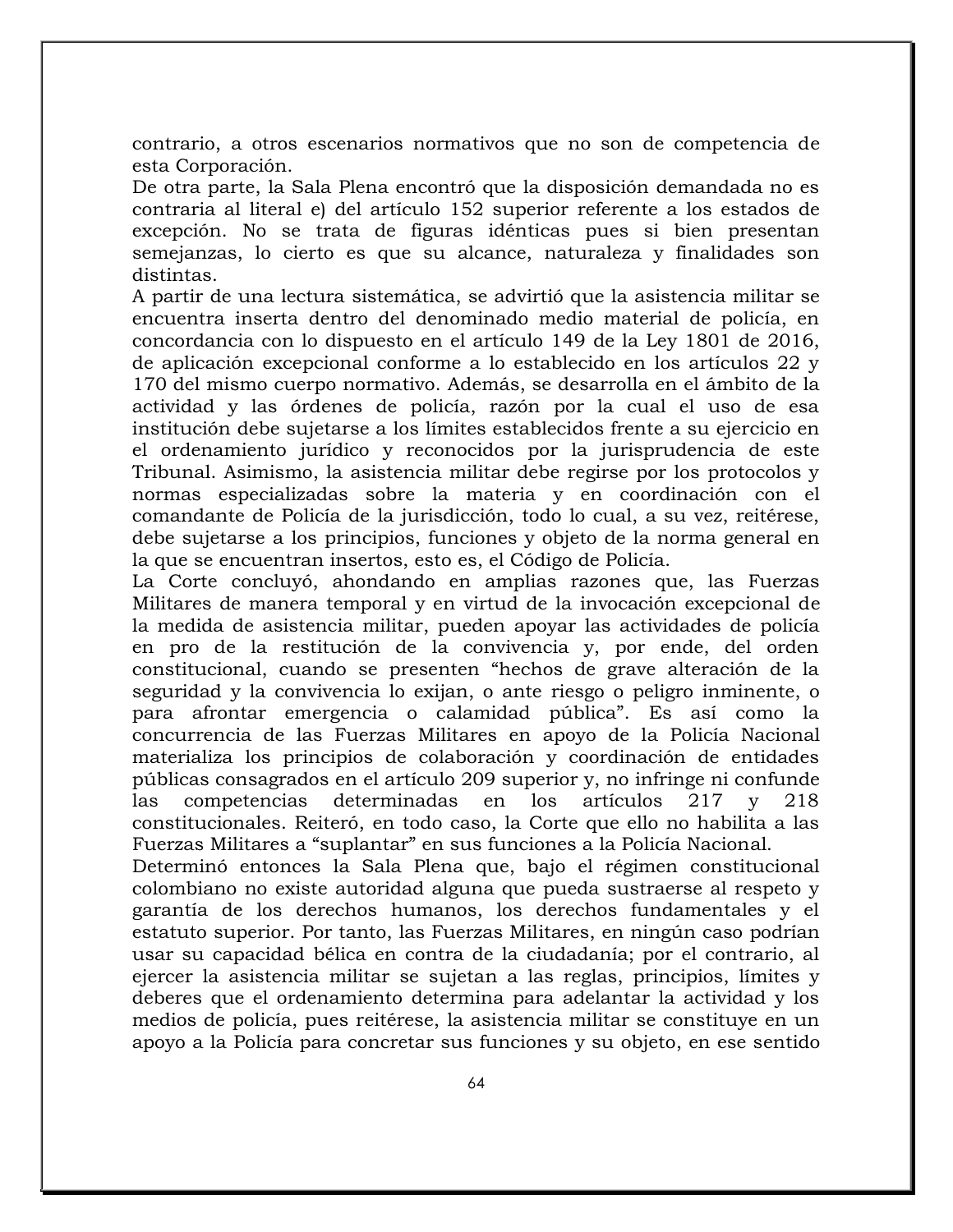todos los límites, principios y deberes que le son exigibles a la policía, allí le serán exigibles a quien apoya dicha labor.

Esto es: i) límites derivados del derecho internacional de los derechos humanos: instrumentos internacionales de derechos humanos ratificados por Colombia, como la Convención Americana (art. 1) o el Pacto Internacional de Derechos Civiles y Políticos (art. 2), que hacen parte del bloque de constitucionalidad (art. 93); ii) límites constitucionales: mandatos constitucionales, dignidad humana, derechos fundamentales y componentes requeridos para la preservación del orden público (seguridad, salubridad, tranquilidad). Además, el ejercicio de la función de policía en el Estado social de derecho: debe someterse al principio de legalidad; debe asegurar el orden público; se encuentran limitadas a la conservación y restablecimiento del orden público; las medidas que se tome deben ser proporcionales y razonables; no puede suprimir absolutamente las libertades; no pueden imponerse discriminaciones injustificadas, la medida policiva debe recaer contra el perturbador del orden público, pero no contra quien ejerce legalmente sus libertades; y las medidas policivas se encuentran sometidas a los correspondientes controles judiciales; iii) límites legales: habida cuenta que la asistencia militar se desarrolla en el ámbito de la actividad y las órdenes de policía, el uso de esa institución debe sujetarse a los límites establecidos frente a su ejercicio en el ordenamiento jurídico y reconocidos por la jurisprudencia de este Tribunal, tales como: fines de la convivencia (art. 7 Ley 1801); principios fundamentales (art. 8 ib.); la garantía del ejercicio de la libertad y los derechos de los asociados (art. 9 ib.); los deberes de las autoridades de policía (art. 10 ib.); iv) límites intrínsecos del art. 170 demandado: protocolos especializados sobre la materia. Se cuenta con la Política Marco de Convivencia y Seguridad Ciudadana expedida por el Gobierno Nacional, y el Manual Fundamental del Ejército Apoyo de la Defensa a la Autoridad Civil.

Se concluyó entonces que las Fuerzas Militares están instituidas para proteger la vida, honra, derechos y libertades de todas las personas residentes en el país. Finalmente, se determinó que no corresponde a la Corte efectuar un análisis individualizado de todas las circunstancias de aplicación de la norma acusada, como lo solicitó la parte actora en materia de "movilizaciones sociales y los derechos de reunión, manifestación y protesta", por cuanto ello, no solo excede el tenor literal de la disposición examinada -certeza: supuestos que no se derivan de la disposición-, sino también se sustrae de la finalidad del control abstracto de constitucionalidad que desarrolla este Tribunal en virtud del artículo 241.4 superior. Dejando además a salvo el contenido de la sentencia C-281 de 2017 dado que se trata del análisis de dos normas distintas.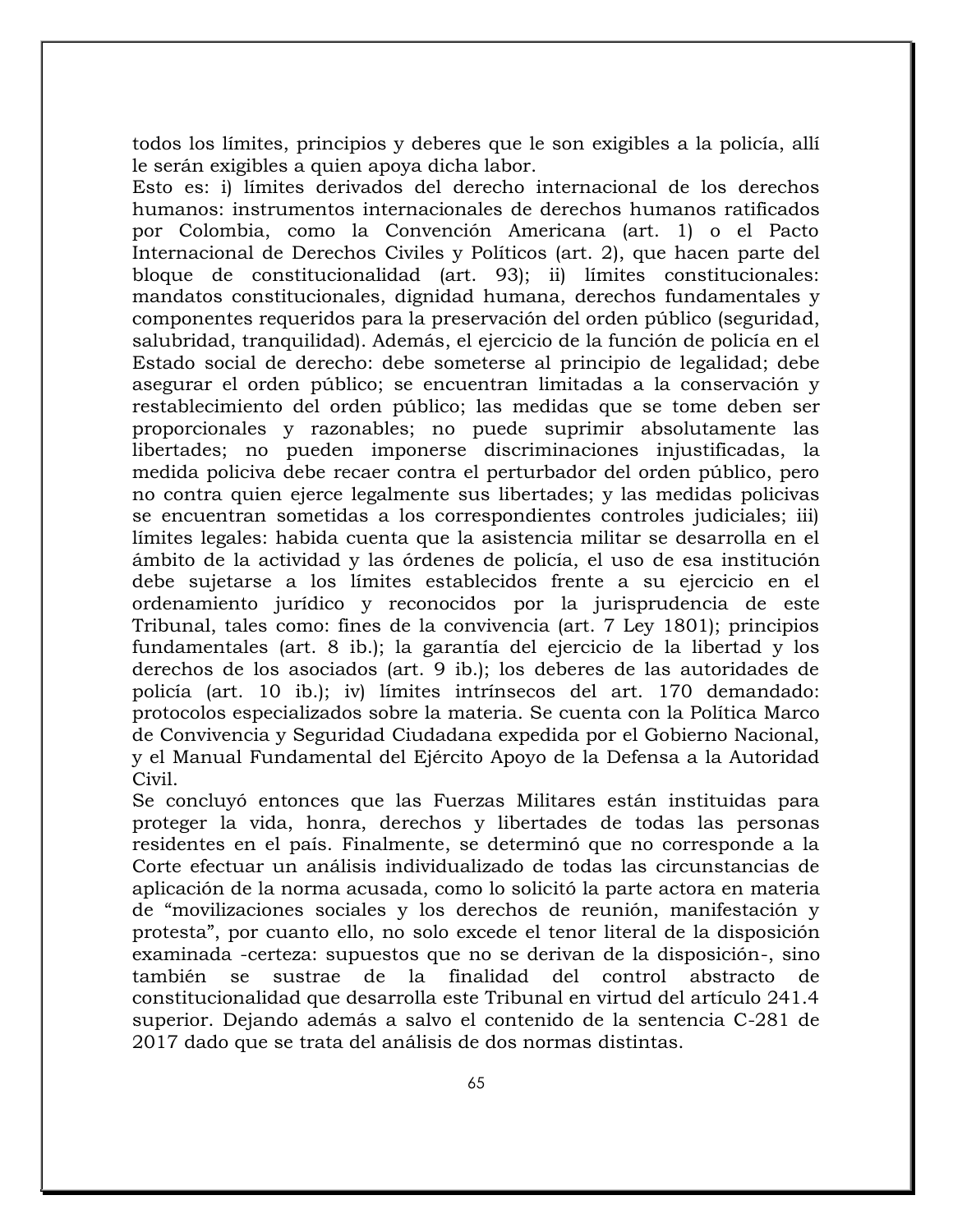4.Salvamentos y reservas de aclaración de voto

Las magistradas KARENA CASELLES HERNÁNDEZ y Diana Fajardo Rivera Salvaron su voto. Los magistrados JORGE ENRIQUE IBÁÑEZ NAJAR, GLORIA STELLA ORTIZ DELGADO y ALEJANDRO LINARES CANTILLO se reservaron la posibilidad de aclarar su voto.

En su salvamento, la magistrada (e) KARENA CASELLES HERNÁNDEZ consideró que no obstante hallar razonables los argumentos de la Sala Plena respecto a la posibilidad de que el legislador pueda establecer figuras para atender circunstancias como las calamidades o catástrofes públicas, y en las que pueden intervenir las Fuerzas Militares - siempre que no se utilicen armas de dotación en su aplicación -, lo cierto es que, a su juicio, la figura de la asistencia militar, tal como se incorporó al ordenamiento jurídico es incompatible con la Constitución Política.

Explicó que uno de los propósitos fundamentales de la Carta Política de 1991 fue limitar las actuaciones de las autoridades en situaciones de orden público. Precisamente por ello las sometió a una estricta regulación constitucional (212 a 215, CN) y estatutaria (Ley Estatutaria 137/94) mediante los estados de excepción. Así mismo destacó que la jurisprudencia constitucional, desde sus orígenes (Sentencia C-453 de 1994, C-421 de 2002, C-459 de 2010) ha sido enfática en distinguir los fines de la Policía y de las Fuerza Militares y en dar alcance a las prohibiciones superiores dirigidas a que no se vuelvan a presentar eventos en los que el poder militar tenía mayor peso que el civil (Artículo 213, inciso final).

Recabó en que la consideración de estos límites involucra entender que el diseño de competencias en la Constitución es tan claro que cuando las situaciones ameritan un tratamiento que excede la capacidad de la Policía se permite la declaratoria de una conmoción interior la cual, en todo caso tiene controles constitucionales que permiten preservar los derechos fundamentales de los habitantes en el territorio. En ese sentido entendió que la asistencia militar resulta en un medio anómalo que evade los controles constitucionales, con facultades similares a la de los estados de excepción al habilitar al Presidente de la República utilizar a las Fuerzas Militares frente a presuntas situaciones excepcionales de seguridad, convivencia ciudadana, emergencia o calamidad pública.

Por ello estimó que la norma demandada violó la reserva de ley estatutaria, en particular el literal e) del artículo 152 que establece las materias propias de los estados de excepción, en tanto la disposición demandada muestra de forma clara y evidente la similitud material entre los contenidos regulados por la asistencia militar y los que son propias de los estados de conmoción interior. En ambos casos: (i) se alude a la grave alteración o perturbación a la seguridad, al orden público y a la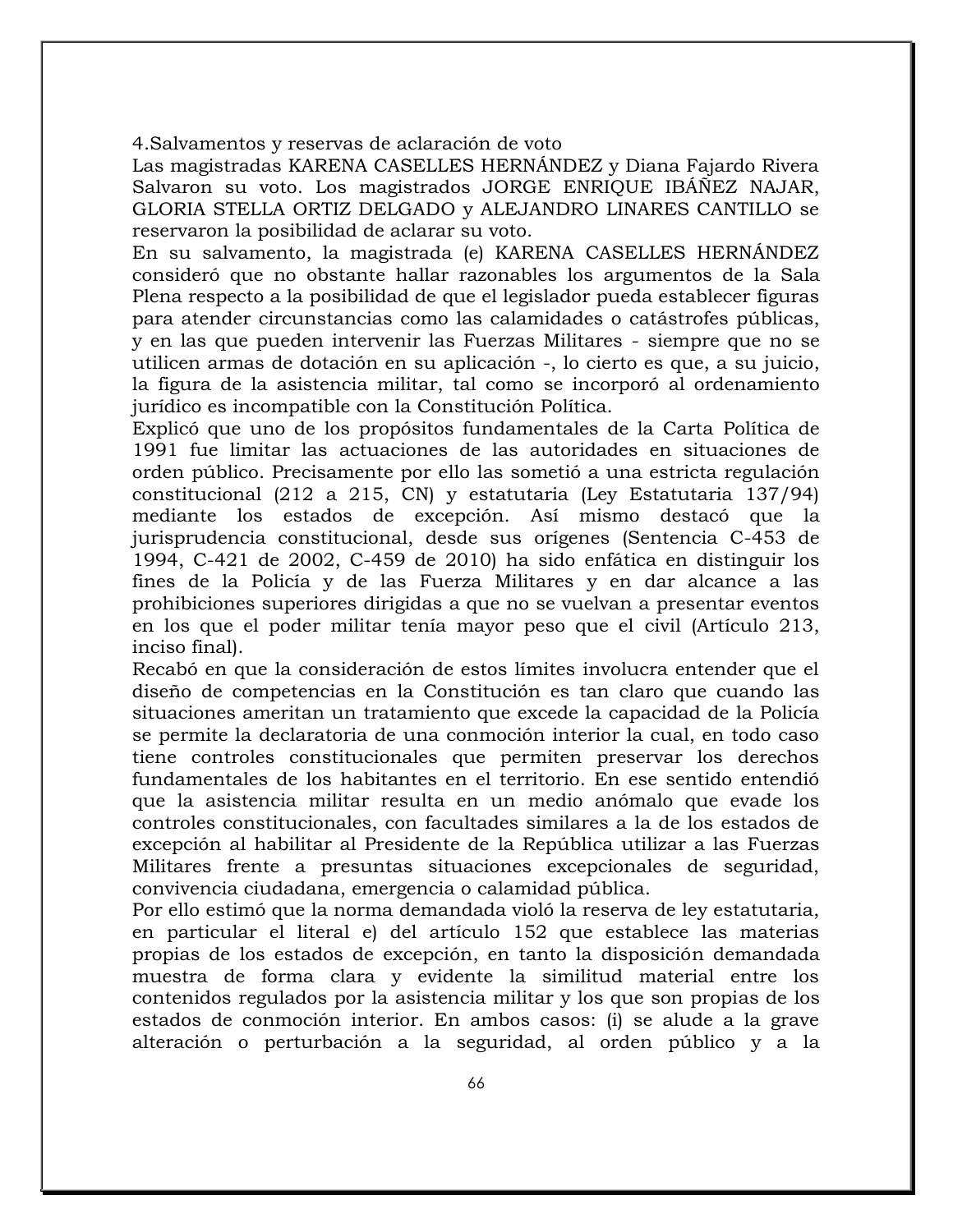convivencia ciudadana; (ii) se establece una potestad a favor del presidente; (ii) opera bajo circunstancias que se predican como excepcionales; (iv) tienen como finalidad usar las Fuerzas Militares cuando es insuficiente el uso de los medios ordinarios de Policía; (v) se invoca en situaciones consideradas inminentes. Además, el artículo demandado regula contenidos de la figura del estado de excepción por declaratoria de emergencia al señalar que opera para "afrontar emergencia o calamidad pública". De manera que negar la identidad material (temática) de ambas figuras resulta, desde su óptica, contraevidente.

En este mismo sentido, la magistrada CASELLES HERNÁNDEZ consideró que al no lograr demostrarse que la figura de la asistencia militar difiere de los contenidos materiales de la conmoción interior, la decisión mayoritaria incurre en una contradicción pues mientras afirma que aquella es una atribución ordinaria de policía; sostiene que no es igual a la conmoción interior que sólo aplica bajo circunstancias excepcionales -que no se pueden conjurar mediante las atribuciones ordinarias de policía-; pero la norma demandada y la decisión señalan expresamente que la asistencia militar opera en circunstancias excepcionales. De manera que la Corte termina concluyendo que la asistencia militar y la conmoción interior son diferentes, pero sosteniendo al mismo tiempo que son iguales, pues aplican en idénticas circunstancias excepcionales.

Culminó con que si bien la mayoría de la Sala Plena consideró que dicha figura, de acuerdo con una interpretación conforme, y en atención al precedente (sentencia C-281 de 2017), no es posible utilizarla en el marco de protestas o manifestaciones ciudadanas, y debe atender al criterio de proporcionalidad, lo cierto es que el artículo 170 de la Ley 1801 de 2016 es tan ambiguo que no es viable determinar cuándo se activa la asistencia militar, ni cuales son sus límites, ni menos sus controles políticos o judiciales, por lo que se deriva un mecanismo que puede permitir un uso irracional de la Fuerza Militar, lo que tiene profunda repercusión en las libertades ciudadanas, de allí que en su criterio lo propio era declararla contraria también a los artículos 2, 217 y 218 de la Constitución Política.

Por su parte, en criterio de la magistrada DIANA FAJARDO RIVERA, quien salvó el voto, la asistencia militar consagrada en el artículo 170 del Código Nacional de Policía y Convivencia Ciudadana cubre, bajo un eufemismo, un instrumento que pone en riesgo los derechos fundamentales, la vigencia del sistema democrático y el deber de prevenir la concentración del poder como característica esencial del régimen constitucional, al permitir al Ejecutivo utilizar las fuerzas armadas para tareas que corresponden en esencia a la Policía Nacional.

En este sentido, para la Magistrada disidente, la Sala Plena debió comenzar por distinguir entre dos contenidos normativos dentro de la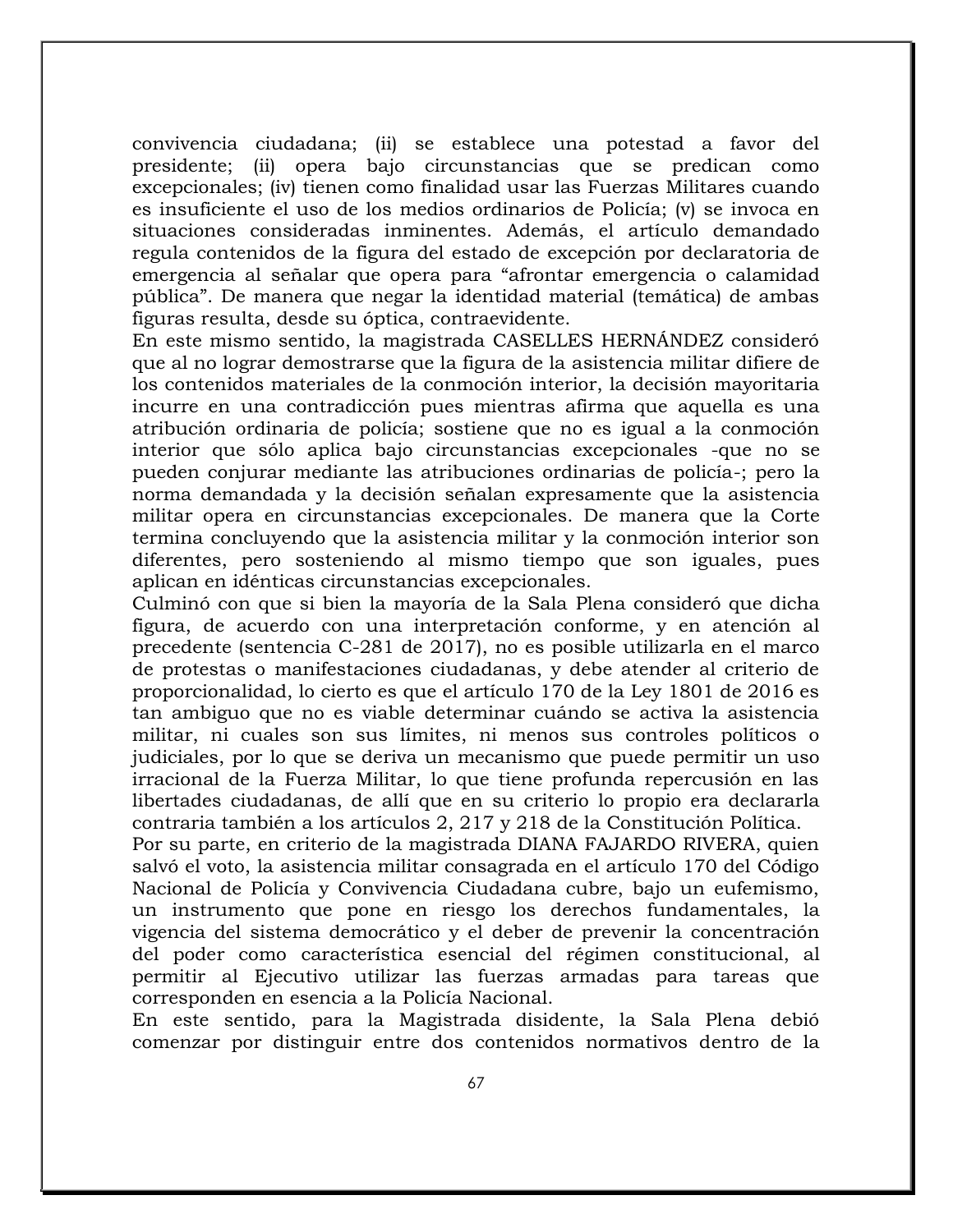disposición demandada. Por una parte, la asistencia militar para conjurar hechos de alteración a la seguridad y la convivencia (es decir, al orden público) y, por otra, la asistencia mencionada para atender o conjurar emergencias y calamidades públicas. Si bien el segundo supuesto es compatible con la Constitución Política, en la medida en que constituye una expresión de la colaboración armónica, materializa la cláusula del Estado Social de Derecho, y permite acudir tanto a la experticia militar en temas como la ingeniería, como a su capacidad operativa, en defensa de la vida, la salud y la integridad de los asociados, lo cierto es que la decisión mayoritaria se concentró exclusivamente en el análisis del primer supuesto, abiertamente inconstitucional, razón por la cual se apartó integralmente de la decisión mayoritaria.

Así, de acuerdo con el criterio de la mayoría, (i) la asistencia militar para enfrentar perturbaciones al orden público no conduce a que las Fuerzas Militares reemplacen a la Policía, sino que les permite brindar su apoyo cuando la segunda (la Policía) no tenga suficiente capacidad de contención o disponibilidad para hacerlo; en consecuencia, (ii) la asistencia militar opera ante circunstancias que, si bien desbordan la capacidad de la Policía, no revisten la gravedad o excepcionalidad suficientes para acudir a figuras como la conmoción interior.

Esta posición incurre -afirmó la magistrada Fajardo Rivera- en una contradicción insalvable, pues, de acuerdo con el artículo 213 de la Constitución Política, la declaratoria de la conmoción interior procede en caso de grave perturbación del orden público que atente (…) contra la estabilidad institucional, la seguridad del estado, o la convivencia ciudadana siempre que esta no pueda ser conjurada mediante el uso de las atribuciones ordinarias de las autoridades de policía. Por lo tanto, desde el punto de vista constitucional, (i) si la perturbación del orden público puede ser controlada por la Policía, no es válido acudir a las Fuerzas Militares; y, (ii) si no es así, la alternativa institucional es precisamente la declaratoria del estado de conmoción interior, con todas las condiciones que la Carta exige; y todos los controles al poder para la vigencia de los derechos fundamentales.

La contradicción se produce entonces porque, precisamente, la mayoría admite que el supuesto de aplicación de la norma tiene las dos características que permiten declarar el estado de conmoción; pero, a la vez, considera que se trata de supuestos menos graves. Resulta difícil imaginar estos supuestos de una grave alteración que no puede ser controlada por la Policía Nacional, pero que no es tan grave como para acudir al estado de excepción. Y el problema se torna más intenso, debido a que la sentencia acudió a conceptos particularmente vagos para caracterizar tales momentos y, en lugar de exigir una regulación por ley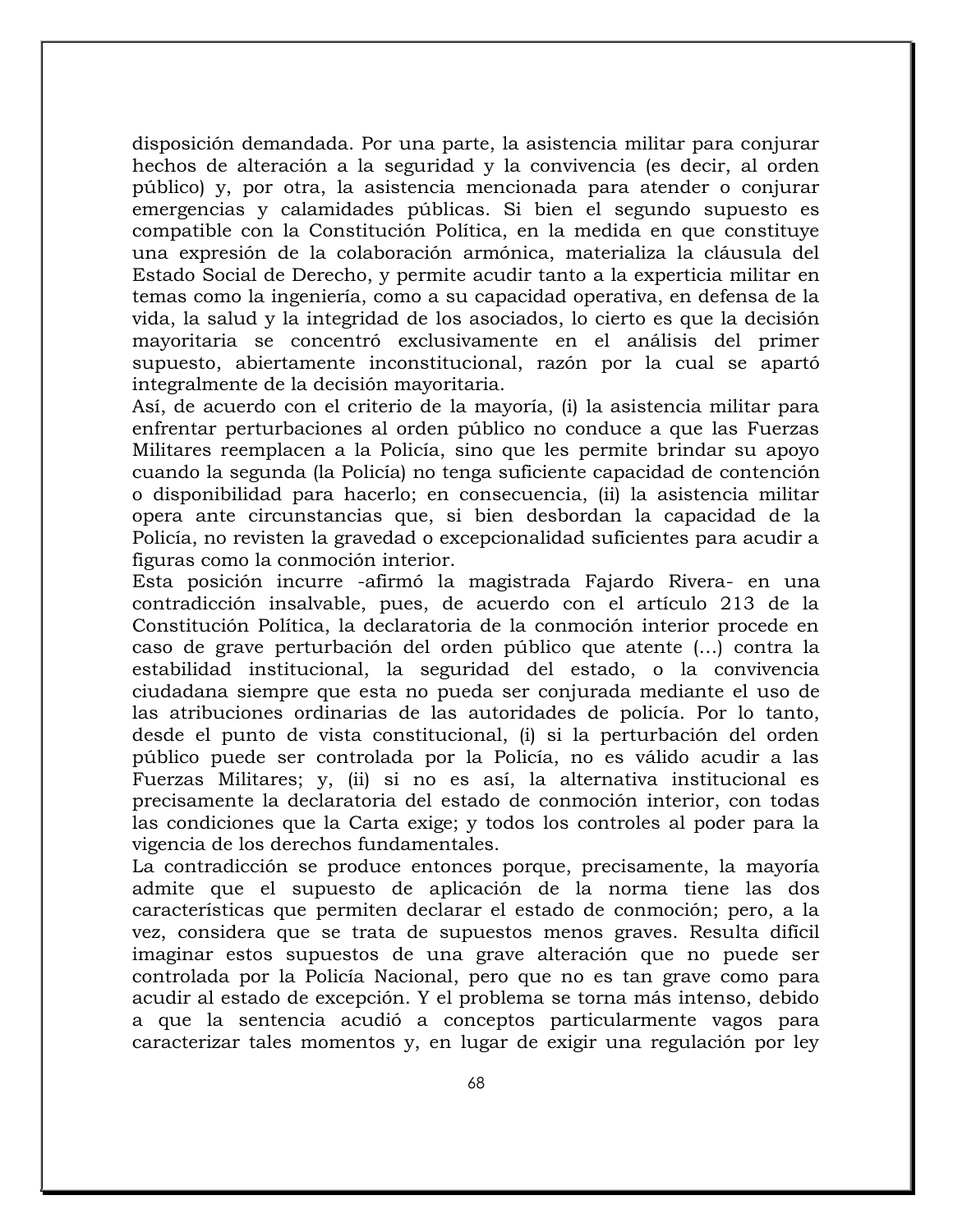ordinaria de los mismos, validó la posibilidad de que se desarrollen por protocolos administrativos.

Así las cosas, será el Presidente de la República quien decida, sin apoyo en criterios normativos adecuados y precisos, cuándo una situación de orden público es lo suficientemente grave como para propiciar que las Fuerzas Militares asuman funciones de Policía, pero no tan grave como para acudir al instrumento previsto en la Constitución Política para enfrentar tales situaciones, sin las garantías y los límites temporales y territoriales propios del estado de conmoción interior. Recordó la Magistrada disidente, en este contexto, que de acuerdo con el precedente establecido en la Sentencia C-281 de 2017, tales instituciones (Policía y Fuerzas Militares) no son intercambiables en nuestro sistema democrático. Y, en especial, que no está permitida la intervención directa de las Fuerzas Militares para garantizar la convivencia ciudadana, en sustitución de la Policía Nacional.

Aunada a la ausencia de tales condiciones, el uso de esta figura carecerá de los controles político, a cargo del Congreso de la República; y judicial, en cabeza de esta Corporación, lo que conduce a avalar la concentración de poder en el Ejecutivo, situación que -como lo ha reconocido este Tribunal en el pasado- constituye en sí misma un riesgo para los derechos y el régimen democrático.

En ese orden de ideas, para la magistrada Fajardo Rivera, la solución adoptada por la mayoría puede conducir a que reviva en el orden constitucional vigente desde 1991 una de las instituciones más tristemente recordadas del régimen de 1886. El estado de sitio (artículo 122, CN de 1886), como figura política, sin controles temporales ni jurídicos, causante de lesiones constantes a los derechos humanos, irrespetuoso de las leyes del Congreso, y, por lo tanto, capaz de transformar en regla el uso de poderes absolutamente excepcionales en un estado constitucional de derecho".

Expediente 14317 AC. Sentencia C-100-22. Magistrado Ponente: José Fernando Reyes Cuartas. Comunicado 08, marzo 16 y 17 de 2022.

### **Incisos 2º del artículo 8º y 3º del parágrafo del artículo 8º de la Ley 1421 de 2010 "por medio de la cual se prorroga la Ley 418 de 1997, prorrogada y modificada por las leyes 548 de 1999, 782 de 2002 y 1106 de 2006".**

"…

La Sala Plena estudió la demanda presentada contra los incisos 2º del artículo 8º y 3º del parágrafo del mismo artículo de la Ley 1421 de 2010, que facultan a las entidades territoriales para crear tasas y sobretasas destinadas a financiar los fondos-cuenta territoriales de seguridad para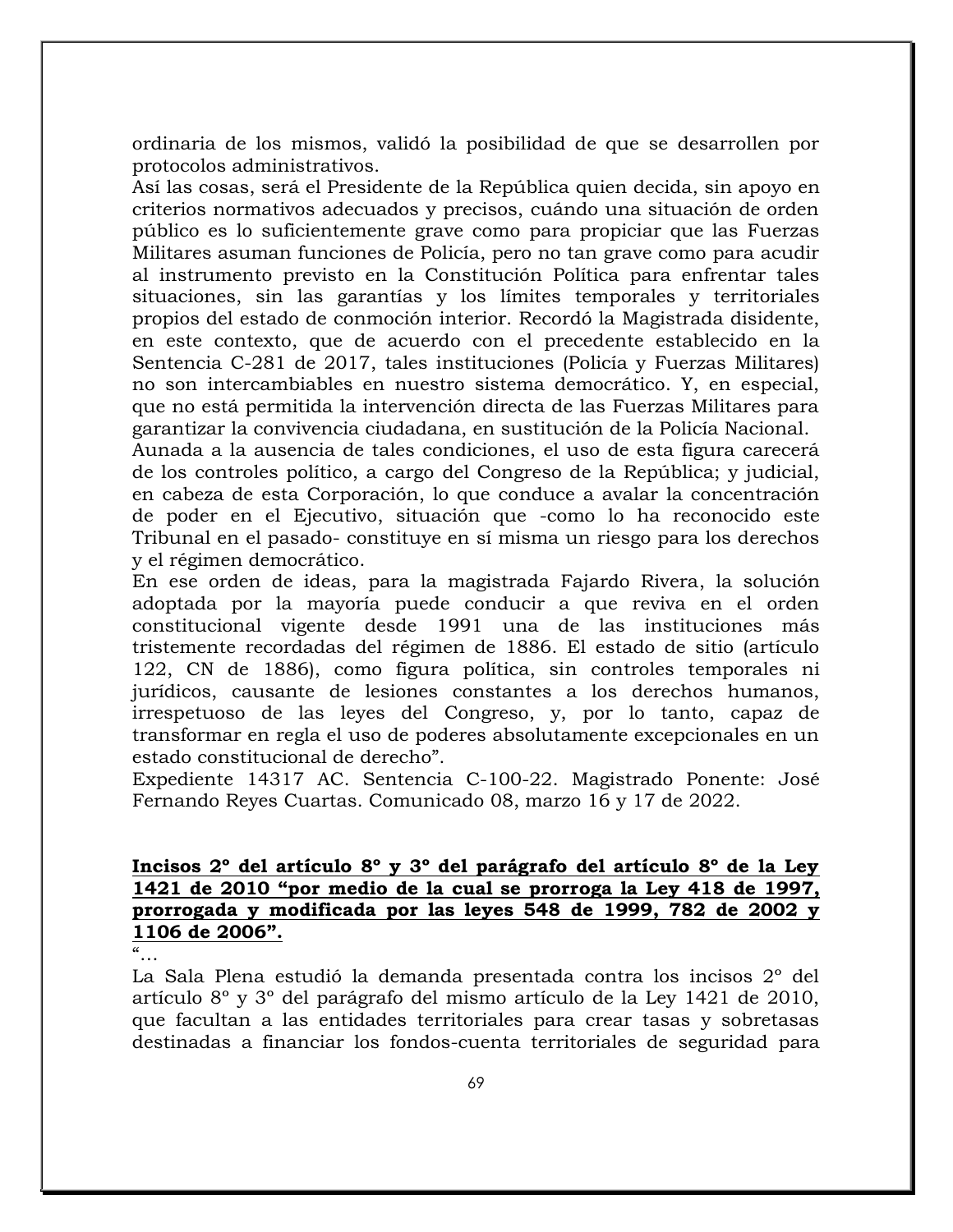fomentar la seguridad ciudadana y prevén su vigencia permanente. El demandante argumentó que esa facultad desconocía los artículos 150.12 y 338 de la Constitución. En concreto, formuló dos cargos: primero, por desconocer la competencia exclusiva del Congreso para imponer contribuciones fiscales y parafiscales, porque las disposiciones acusadas no identifican el tributo que pretenden crear y se limitan a hacer alusión a algunas de las categorías de tributos existentes, y segundo, por transgredir los principios de legalidad y certeza tributaria, debido a que crean una tasa sin establecer su hecho gravable, esto es, el elemento que define la identidad de los tributos territoriales y que determina el surgimiento de la obligación imponible a los administrados.

Por lo tanto, correspondió a la Corte establecer si la autorización general a los entes territoriales para crear tasas o sobretasas para la financiación de los fondo-cuentas territoriales para fomentar la seguridad, sin fijar el hecho generador de tales tributos, desconoce los principios de legalidad y certeza en materia tributaria y la potestad del Congreso para imponer contribuciones fiscales y parafiscales; o constituye una derivación de la autonomía de las entidades territoriales.

En cuanto al primer cargo, la Sala advirtió que la expresión acusada no precisa el hecho generador del tributo que autoriza imponer a las entidades territoriales. En esa medida, la falta de definición de ese elemento, que es primordial para habilitar la creación del tributo, desconoce el esquema de competencia concurrente entre el Congreso y las asambleas departamentales y los concejos municipales y distritales previsto en el artículo 338 de la Constitución, que establece que las competencias fiscales de los entes territoriales están circunscritas a las regulaciones constitucional y legales.

En cuanto al segundo cargo, precisó que las normas acusadas violan los principios de legalidad y certeza en materia tributaria porque no delimitan el contenido mínimo de la obligación, exigido por el artículo 338 superior para autorizar la creación de tributos. En particular, habilita a las entidades territoriales a crear tasas y sobretasas destinadas a financiar los fondos- cuenta de seguridad sin fijar el hecho generador de la imposición y, de este modo, genera una falta de claridad insuperable que origina la inconstitucionalidad de la norma.

En consecuencia, declaró la inexequibilidad de la disposición que autoriza a los departamentos y municipios a imponer tasas o sobretasas especiales para financiar los fondo-cuenta territoriales de seguridad y del aparte que establece su vigencia permanente, por tratarse de una norma accesoria.

La Sala decidió declarar la inexequibilidad de las normas acusadas con efectos diferidos por el término de dos legislaturas, contadas a partir de la notificación de la presente sentencia, suficiente para que el Congreso de la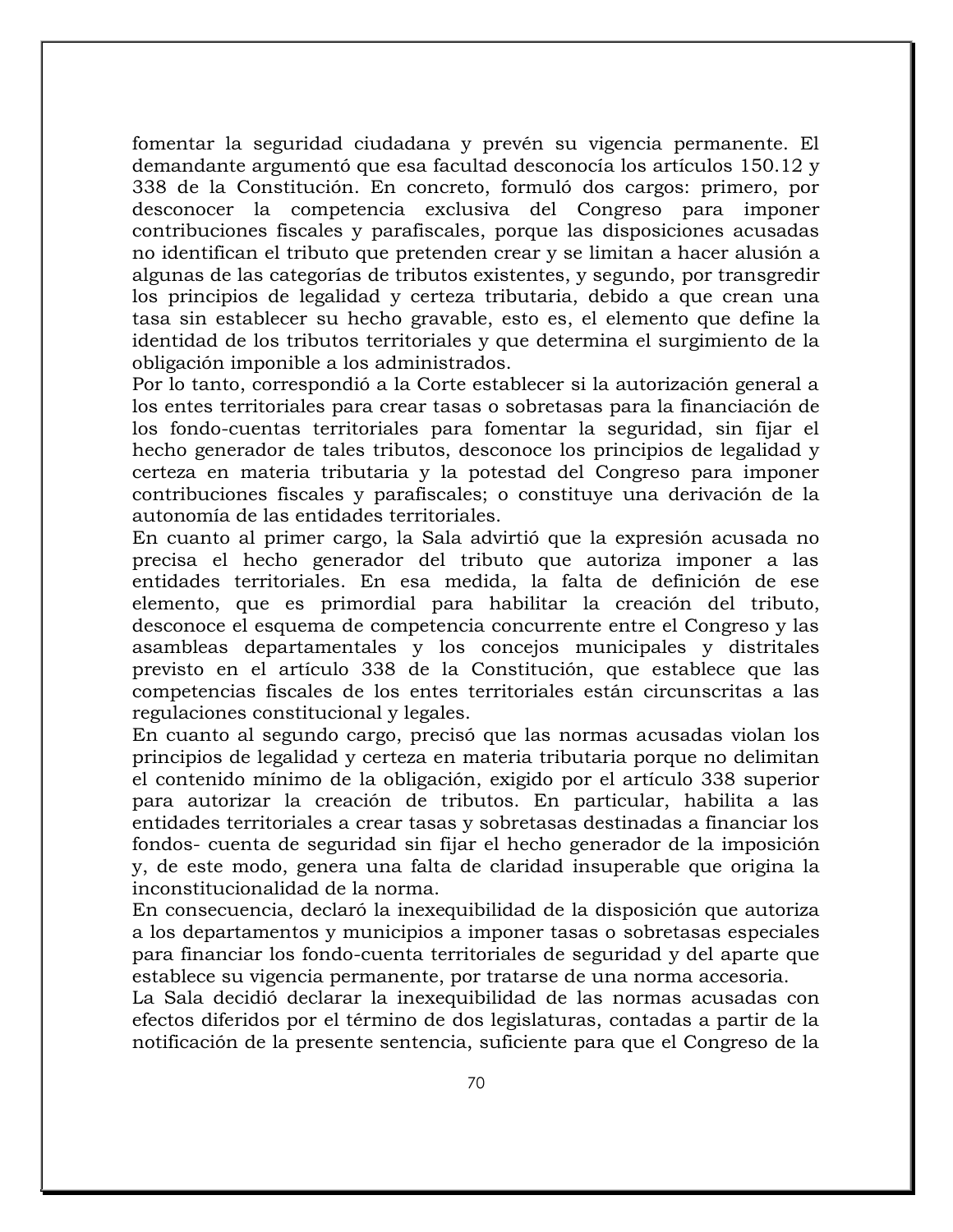República modifique el artículo 8º de la Ley 1421 de 2010 y fije con certeza el hecho generador de las tasas y sobretasas. Ello, en consideración a que el retiro del ordenamiento jurídico de dichas disposiciones podría resultar más inconstitucional, en cuanto financian programas de seguridad ciudadana indispensables para mantener el orden público, la vida e integridad de las personas, la vigencia del orden justo y, en especial, contribuyen a financiar los gastos requeridos para superar el estado de cosas inconstitucional en materia carcelaria. La financiación de esos imperiosos objetivos no puede reemplazarse por otros recursos, por cuanto su planificación corresponde a los Planes de Desarrollo vigentes por 4 años de las entidades territoriales. Siguiendo precedentes de la Corte Constitucional, se difirió los efectos de la inexequibilidad de las normas acusadas por un término prudencial para que se elabore el proyecto y se lleve a cabo su discusión y aprobación en el Congreso.

4.Salvamentos de voto

En relación con esta decisión, salvaron el voto los magistrados ANTONIO JOSÉ LIZARAZO OCAMPO y KARENA CASELLES HERNÁNDEZ.

La magistrada (e) KARENA CASELLES se apartó de la posición adoptada por la Sala Plena de la Corte Constitucional pues, en su criterio, el artículo 8 (parcial) de la ley 1421 de 2010 era acorde con los principios de legalidad y certeza tributarias contenidos en el artículo 338 inciso 1 de la Constitución Política de Colombia.

En opinión de la magistrada (e), el artículo 338 inciso 1 de la Constitución Política de Colombia reconoce la posibilidad de que sean los entes territoriales quienes definan el hecho generador de las tasas y demás tributos, siempre que haya autorización general del Legislador.

Apoyada en la jurisprudencia, especialmente en las sentencias C- 538 de 2002 y C- 132 de 2020, la magistrada (e) Karena Caselles manifestó que, en virtud de los principios de coordinación y concurrencia, el legislador ha contado con tres alternativas en materia de autorización de tributos, a saber:

a) autorizar a los entes territoriales para que éstos fijen tributos, indicando cuáles son los elementos esenciales de éstos, especialmente el hecho generador; b) autorizar a los entes territoriales, indicando de manera general (pero no desarrollada) cuál es el hecho generador y; c) autorizar a los entes territoriales y dejar que sean los entes territoriales los responsables de desarrollar los elementos esenciales de los tributos, indicando solamente su finalidad.

Estas alternativas, a su vez, se concretan en precedentes. En la sentencia C- 004 de 1993 y C- 084 de 1995, la Corte sostuvo que la ley puede ser más general, siempre y cuando indique, de manera global, el marco dentro del cual las asambleas y los concejos deben proceder a especificar los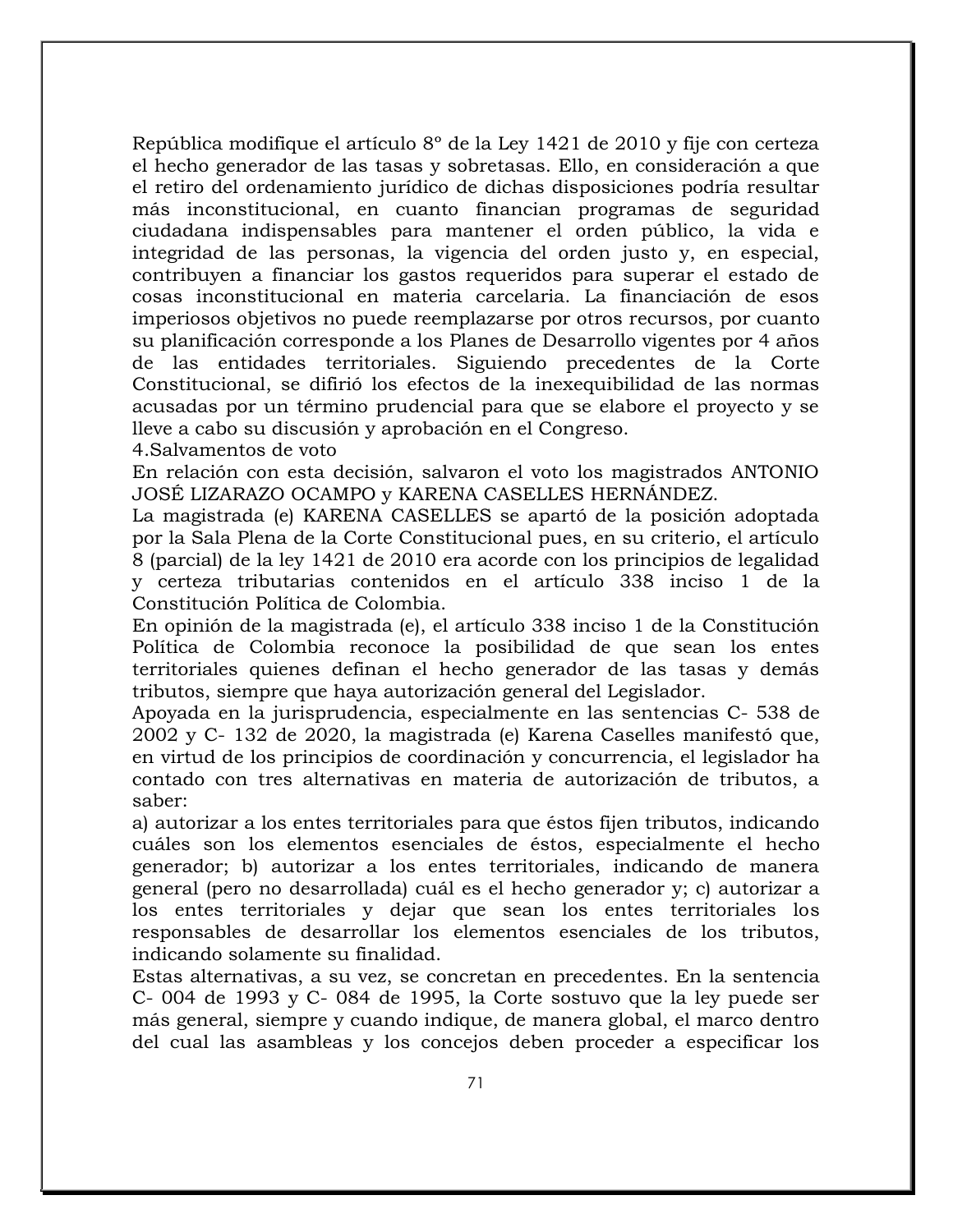elementos concretos de la contribución; asimismo, en la sentencia C-538 de 2002, la Corte encontró compatible con la constitución las leyes que autorizaron la creación de impuesto de estampilla para determinados entes territoriales, y en las cuales se indicaba que éstos eran lo competentes para fijar todos sus elementos y características. Esto fue reiterado, a su vez, en la sentencia C- 132 de 2020.

Finalmente, la magistrada (e) Karena Caselles Hernández manifestó que la autorización general que otorga el legislador a los entes territoriales es una forma de optimización del principio de autonomía fiscal, pues permite a los departamentos y municipios tener en cuenta las situaciones particulares de cada uno de ellos, especialmente en lo relativo a la seguridad, que es el objeto del artículo 8 (parcial) de la Ley 1421 de 2010, además de ser respetuosa con la descentralización y el principio de autonomía territorial.

El magistrado ANTONIO JOSÉ LIZARAZO salvó su voto por considerar que, contrario a lo decidido por la mayoría, el legislador cuenta con un amplio margen de configuración para determinar los alcances de la autonomía de las entidades territoriales en materia tributaria, en particular para fijar su competencia para "establecer los tributos necesarios para el cumplimiento de sus funciones".

Por tal razón, no compartió el argumento de la sentencia en el sentido de que la competencia concurrente entre el legislador y las entidades territoriales en la determinación de los tributos territoriales se traduce en la obligación irrestricta de que la autorización que formule el legislador deba contener, como mínimo y en todos los casos, el hecho generador del respectivo tributo.

Tal y como lo ha expuesto esta Corte en múltiples oportunidades, el legislador puede autorizar la imposición del tributo "bajo una de dos hipótesis: en primer lugar, puede ocurrir que la propia ley agote los elementos del tributo, caso en el cual las entidades territoriales tendrán la suficiente autonomía para decidir si adoptan o no el impuesto y, en segundo lugar, puede tratarse simplemente de una ley habilitante, donde serán las correspondientes corporaciones de representación popular, en el ámbito territorial, las encargadas de desarrollar el tributo autorizado por la ley".

Esto es así, por cuanto el artículo 338 de la Carta dispone que "solamente el Congreso, las asambleas departamentales y los concejos distritales y municipales podrán imponer contribuciones fiscales o parafiscales" y punto seguido precisa que "[l]a ley, las ordenanzas y los acuerdos deben fijar, directamente, los sujetos activos y pasivos, los hechos y las bases gravables, y las tarifas de los impuestos". De esta forma, la Constitución no solo contempla un poder tributario compartido entre las corporaciones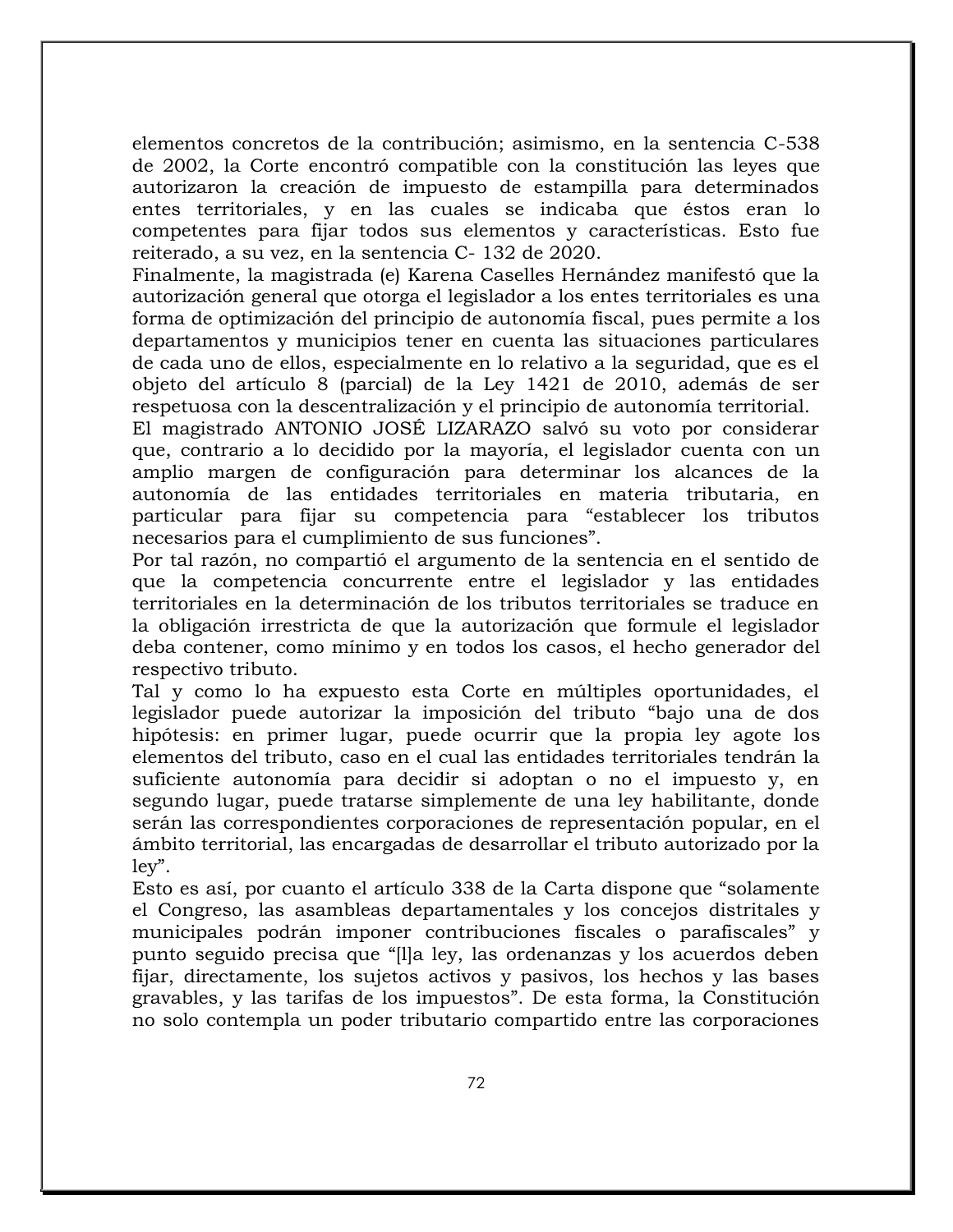de representación popular, sino que no le asigna la determinación de un cierto elemento esencial del tributo al legislador.

En consecuencia, sin desconocer que el ordenamiento superior no les reconoce un grado de soberanía fiscal a las entidades territoriales, a juicio del magistrado Antonio José Lizarazo la interpretación mayoritaria de los artículos 300-4 y 313-4 es restrictiva de la amplia potestad de configuración del legislador en la creación de contribuciones fiscales y parafiscales y de la competencia concurrente entre el Congreso y las asambleas y los concejos, en menoscabo de los artículos 338 y 287 de la misma Carta".

Expediente D-14341. Sentencia C-101-22. Magistrada Ponente: Gloria Stella Ortiz Delgado. Comunicado 08, marzo 16 y 17 de 2022.

# **Numerales 3 (parcial) y 4 (parcial) del artículo 11 del Decreto ley 020 de 2014, "por el cual se clasifican los empleos y se expide el régimen de carrera especial de la Fiscalía General de la Nación".**

 $\alpha$ 

Correspondió a la Corte estudiar una demanda de inconstitucionalidad contra los numerales 3 y 4 del artículo 11 del Decreto ley 020 de 2014, "[p]or el cual se clasifican los empleos y se expide el régimen de carrera especial de la Fiscalía General de la Nación y de sus entidades adscritas". En resumen, los accionantes reprocharon al Legislador haber equiparado la situación de los empleados en carrera que aspiran a ser nombrados en encargo en una plaza superior, con la de quienes no se encuentran en carrera y a aspiran a un nombramiento en provisionalidad, para efectos de cubrir las vacantes temporales o definitivas que surjan dentro de los cargos de carrera al interior de la Fiscalía General de la Nación. En su opinión, tal mandato vulneraba el derecho a la igualdad (Art. 13 de la CP), dado que ofrecía un tratamiento paritario a sujetos que fáctica y jurídicamente no son equiparables, lo que además erosionaba la idea del mérito como presupuesto rector del empleo público (Art. 125 de la CP).

Una vez superado el cuestionamiento preliminar sobre la aptitud de la demanda, la Sala desarrolló los siguientes temas: (i) el principio del mérito y la consagración de la carrera administrativa dentro de la Carta Política de 1991; (ii) el sistema de carrera especial de la Fiscalía General de la Nación; y (iii) el principio de igualdad y su materialización dentro del acceso al empleo público.

Para resolver el cargo propuesto, la Sala empleó el test de igualdad, en la intensidad intermedia. Consideró que efectivamente existe un patrón de comparación entre sujetos diferenciables que reciben un tratamiento paritario. Sin embargo, concluyó que tal medida no trasgrede el principio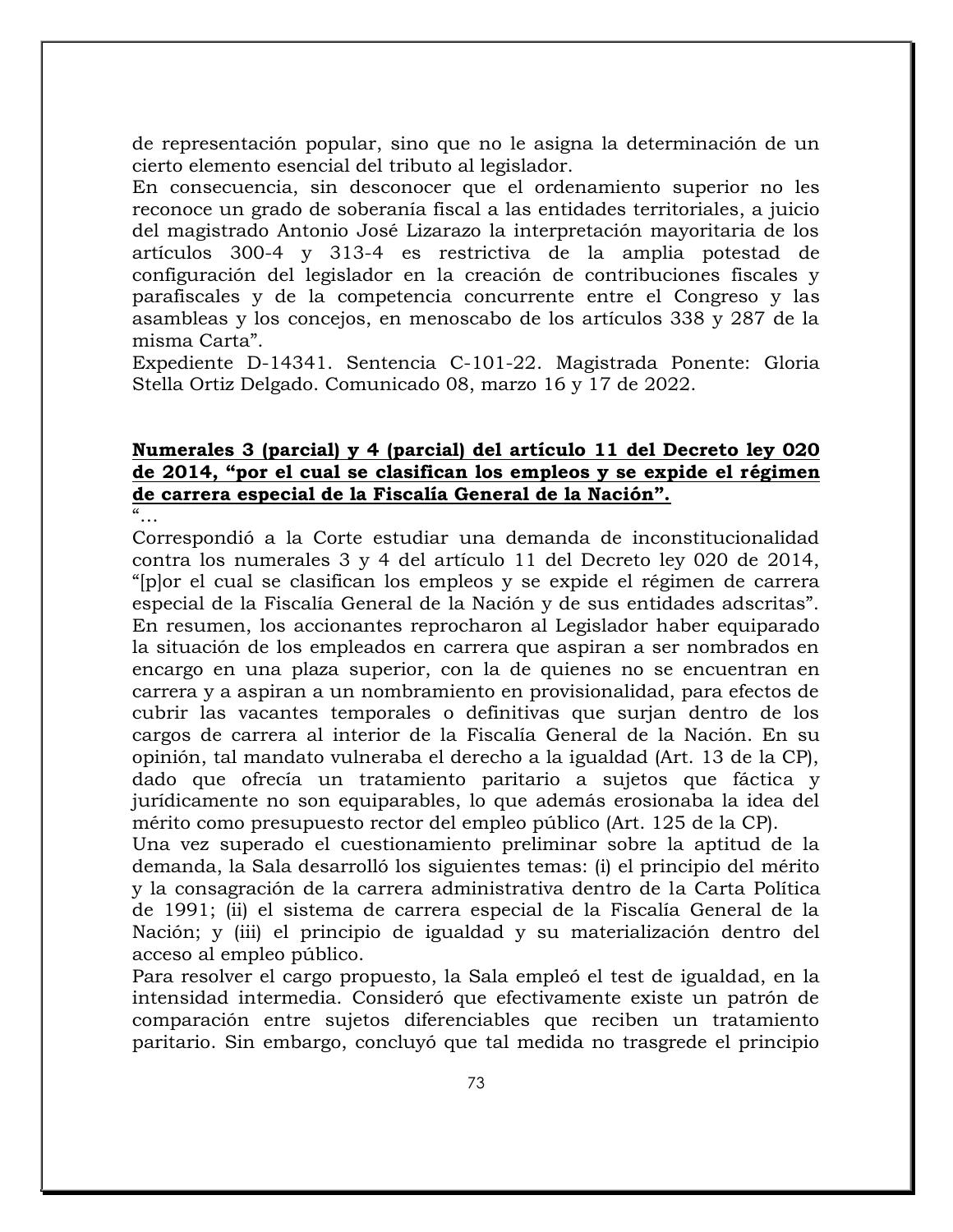de igualdad debido a que: (i) el nombramiento en encargo o en provisionalidad de los cargos de carrera vacantes de la Fiscalía General de la Nación persigue una finalidad constitucionalmente importante: garantizar la continuidad en la prestación del servicio; (ii) es una medida conducente pues permite adelantar con flexibilidad y eficiencia la designación temporal de nuevos servidores; y (iii) no es manifiestamente desproporcionada, debido a que no ocasiona afectaciones irrazonables sobre los servidores en carrera, ni supone el desconocimiento del principio del mérito".

Expediente D-14335. Sentencia C-102-22. Magistrada Ponente: Diana Fajardo Rivera. Comunicado 08, marzo 16 y 17 de 2022.

# **Ley 2067 de 2020, por medio de la cual se aprueba el "Acuerdo Comercial entre el Reino Unido de Gran Bretaña e Irlanda del Norte, por una parte, y la República de Colombia, la República del Ecuador y la República de Perú por otra", suscrito en Quito, el 15 de mayo de 2019.**

"…

Con fundamento en el numeral 10 del artículo 241 de la Carta Política, la Corte Constitucional realizó el control previo e integral del "Acuerdo Comercial entre el Reino Unido de Gran Bretaña e Irlanda del Norte, por una parte, y la República de Colombia, la República del Ecuador y la República de Perú por otra" suscrito en Quito el 15 de mayo de 2019, así como sobre la Ley 2067 de 2020 por medio de la cual se aprobó dicho tratado. El acuerdo fue adoptado con el objetivo de preservar los derechos y obligaciones fijados en el acuerdo comercial con la Unión Europea, debido a la salida del Reino Unido de esta comunidad. El análisis de constitucionalidad se dividió en dos partes: (i) un análisis formal que hace un escrutinio al proceso de formación del instrumento internacional, así como al trámite legislativo adelantado en el Congreso de la República; y (ii) un análisis material que coteja las disposiciones del acuerdo y de la ley con el marco constitucional colombiano, para de esta manera determinar si se ajustan o no a la Constitución Política.

En cuanto al análisis de forma, la Corte señaló que el trámite de la Ley 2067 de 2020 cumplió con las exigencias constitucionales: (i) se surtieron los cuatro debates de aprobación con el quorum exigido y las mayorías necesarias; (ii) se contó con las publicaciones del proyecto y las ponencias para cada debate; (iii) se realizaron los anuncios previos a cada debate y votación; (iv) se cumplieron los términos obligatorios entre las votaciones en comisión y plenaria de ambas cámaras, y entre Senado y Cámara de Representantes; (v) su trámite no excedió dos legislaturas, toda vez que el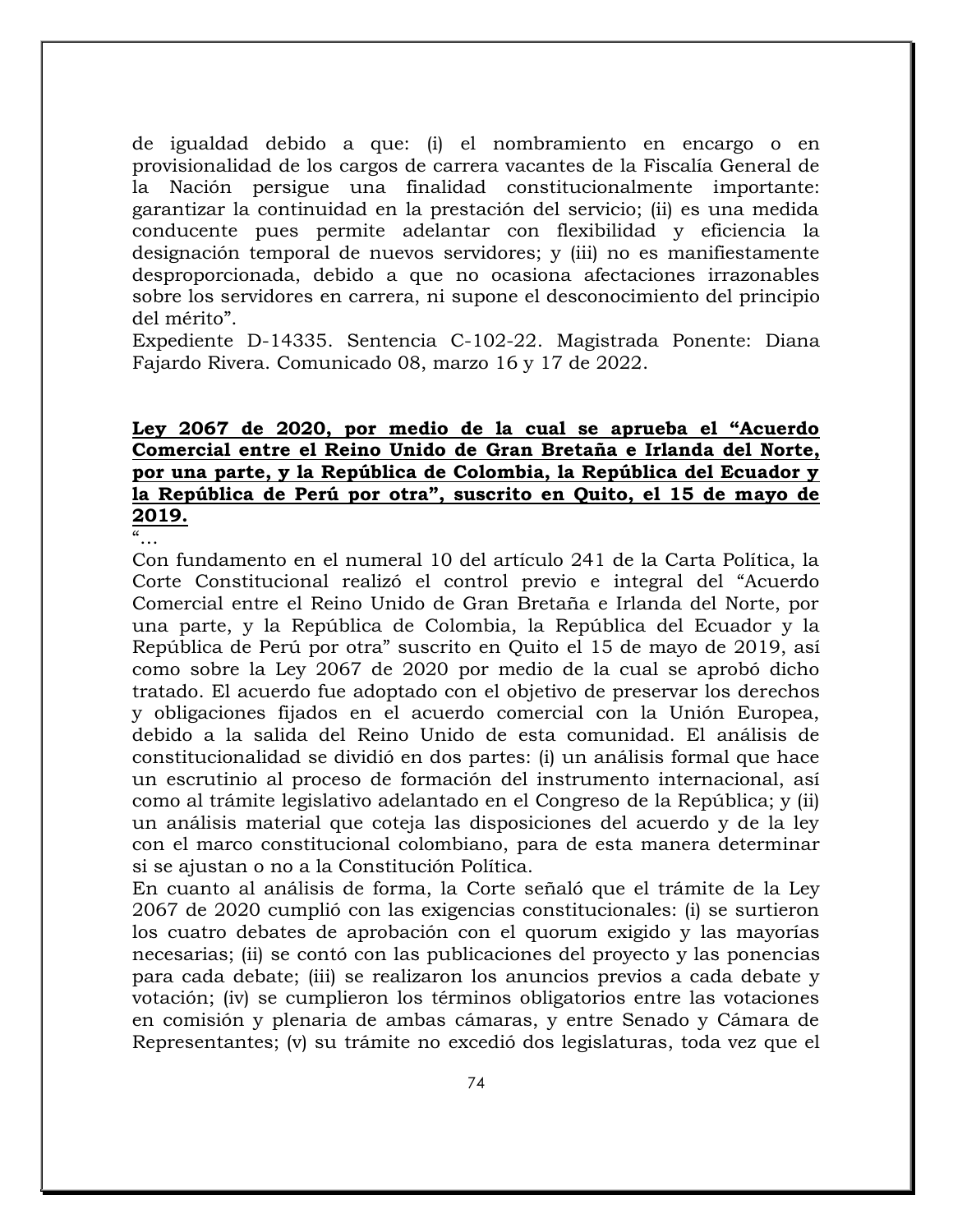proyecto de ley aprobatoria fue radicado en el Senado en febrero de 2020 y finalizó su trámite en diciembre del mismo año; y (vi) fue enviado dentro del término constitucional a este Tribunal para su revisión integral. La Sala Plena indicó que el trámite legislativo también respetó los principios de consecutividad e identidad flexible. Así mismo, constató que la representación del Estado, la suscripción del Convenio y la aprobación presidencial respetó las competencias constitucionales y legales.

De igual manera, la Corte advirtió que el acuerdo comercial con el Reino Unido no requería agotar el proceso de consulta previa, pero precisó que toda medida legislativa o administrativa de implementación de las cláusulas comerciales del acuerdo que represente un beneficio o una afectación directa a las comunidades étnicas debería ser consultado.

Por otra parte, se explicó que no resultaba exigible el análisis de impacto fiscal de que trata el artículo 7º de la Ley 819 de 2003. Esto debido a que la Sentencia C-170 de 2021, que incorporó el estudio de este asunto en el análisis de constitucionalidad de leyes aprobatorias de instrumentos internacionales, precisó que los efectos de esta decisión serían hacia el futuro. En consecuencia, este requisito solo sería exigible respecto de aquellos proyectos de ley que fueran tramitados con posterioridad a la notificación de dicha sentencia, circunstancia que no se evidenciaba en el presente caso, toda vez que la ley mediante la cual se aprobó el acuerdo comercial con el Reino Unido fue expedida el 23 de diciembre de 2020, esto es, antes de que se profiriera y notificara la Sentencia C-170 de 2021.

Antes de entrar al análisis de fondo, la Corte precisó que el acuerdo comercial que en esta oportunidad revisaba constituía un acuerdo bilateral diferente al acuerdo comercial celebrado con la Unión Europea en el año 2012, pues algunas cláusulas habían sido modificadas y una de las partes de los acuerdos había cambiado. En ese punto estableció que la Sentencia C- 335 de 2014, mediante la cual se declaró la constitucionalidad del acuerdo comercial con la Unión Europea, constituía un precedente para decidir el presente caso y, en lo pertinente, se reiterarían los argumentos y las reglas de decisión allí fijadas, pero profundizando en el análisis de constitucionalidad desde otras ópticas. Esto debido a que el acuerdo que se analizó en esta oportunidad surgió como consecuencia de la salida del Reino Unido de la Unión Europea, razón por la cual el acuerdo comercial con dicha comunidad dejó de aplicarse en el mencionado Estado. Por lo tanto, entre los dos acuerdos comerciales, uno con la Unión Europea y el otro con el Reino Unido, existían similitudes relevantes en tanto este último incorporaba, mutatis mutandis, las disposiciones del acuerdo suscrito con la Unión Europea.

En cuanto al análisis material, para una mejor comprensión, la Sala Plena dividió el estudio del acuerdo en cinco partes: (i) el preámbulo; (ii) el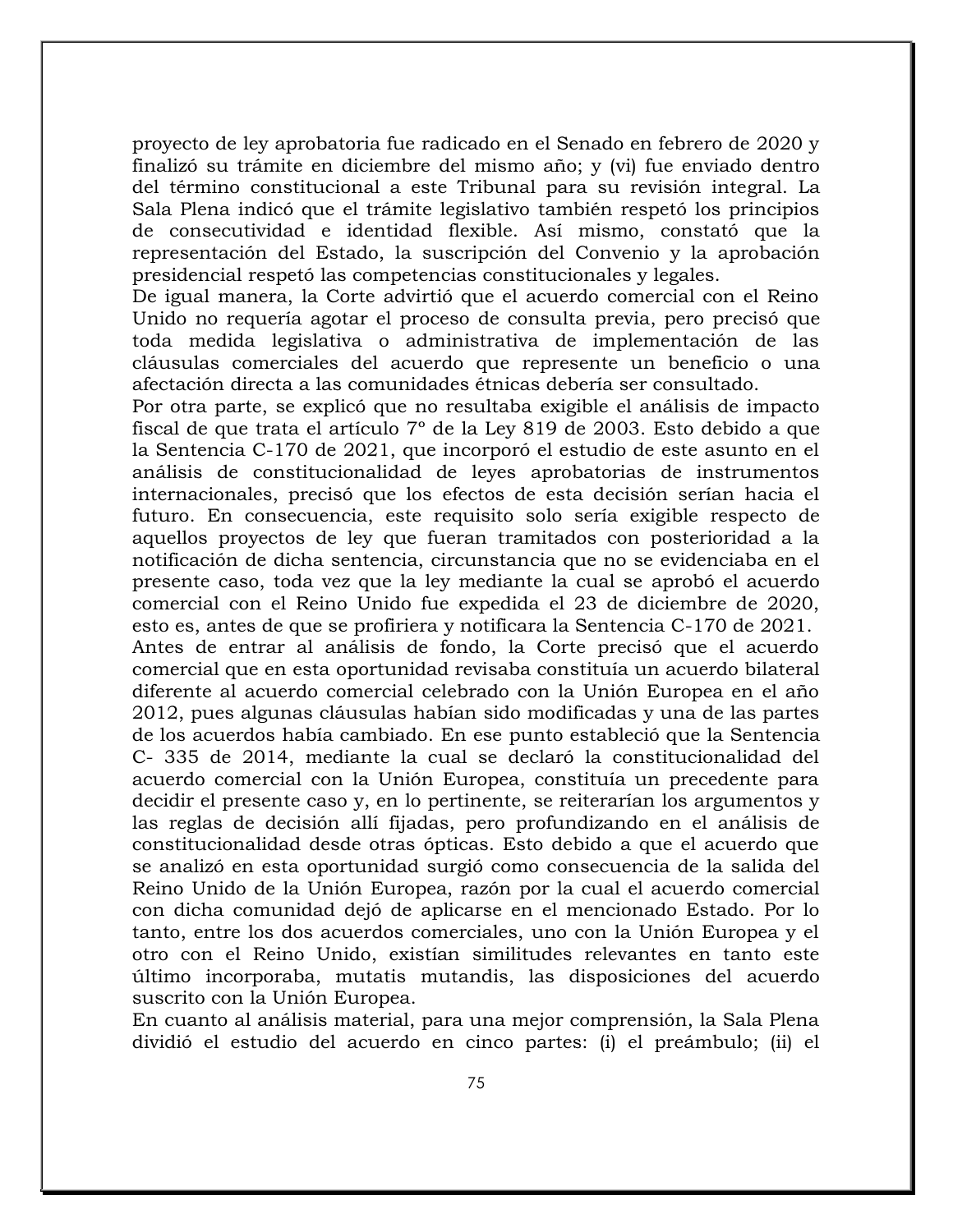objetivo del acuerdo y la incorporación del las cláusulas del acuerdo comercial con la Unión Europea(artículos 1º y 2º); (iii) el ámbito de aplicación, los periodos, la moneda del acuerdo y el Comité de Comercio (artículos  $3^\circ$ ,  $4^\circ$ ,  $5^\circ$  y  $6^\circ$ ); (iv) las Partes del acuerdo, su entrada en vigor y el depositario (artículos 7º, 8º y 9º); y (v) el anexo, que sobre todo se ocupa de establecer las modificaciones para adecuarlo al contexto del Reino Unido.

La Corte determinó que el acuerdo comercial con el Reino Unido resultaba consecuente con los mandatos constitucionales de promover la integración económica en materia comercial y la internacionalización de las relaciones económicas bajo los principios de soberanía, equidad y reciprocidad (artículos 9, 226 y 227 de la Constitución). La sentencia determinó que, ante la inaplicación del acuerdo comercial con la Unión Europea al Reino Unido, tenía pleno sentido suscribir un nuevo acuerdo que incorporara, con los ajustes necesarios, las disposiciones del acuerdo con la Unión Europea. Esto con el fin de salvaguardar la seguridad jurídica sobre los privilegios, derechos y obligaciones que se desprendían del Acuerdo con la Unión Europea, de tal manera que no se vieran interrumpidos u obstaculizados por la salida del Reino Unido de dicha comunidad.

2.Aclaraciones de voto

La magistrada GLORIA STELLA ORTIZ DELGADO y el magistrado JOSÉ FERNANDO REYES CUARTAS aclararon su voto, mientras que el magistrado ALEJANDRO LINARES CANTILLO se reservó la aclaración de voto.

El magistrado JOSÉ FERNANDO REYES acompañó la decisión de la mayoría de la Sala Plena. Sin embargo, el magistrado Reyes Cuartas presentó una aclaración de voto. En primer lugar, para el magistrado, la Corte puede reiterar las consideraciones realizadas en el escrutinio de constitucionalidad de un tratado o acuerdo internacional cuando revisa disposiciones normativas idénticas de un tratado o acuerdo posterior sometido al control automático de validez constitucional. Sin embargo, esa posibilidad constitucional se debe aplicar cuando, además de la identidad en la disposición objeto de examen, existe una similitud entre las partes que suscriben el acuerdo. Como lo ha indicado la jurisprudencia constitucional (Sentencia C-170 de 2021), la calidad de cada una de las partes es relevante cuando se trata del control de constitucionalidad de los tratados internacionales.

En segundo lugar, el magistrado sostuvo que la revisión de constitucionalidad de cada tratado o acuerdo internacional debe ser específica. De manera que se deben evaluar las cláusulas, las relaciones y las partes que integran cada acuerdo internacional. Con base en esos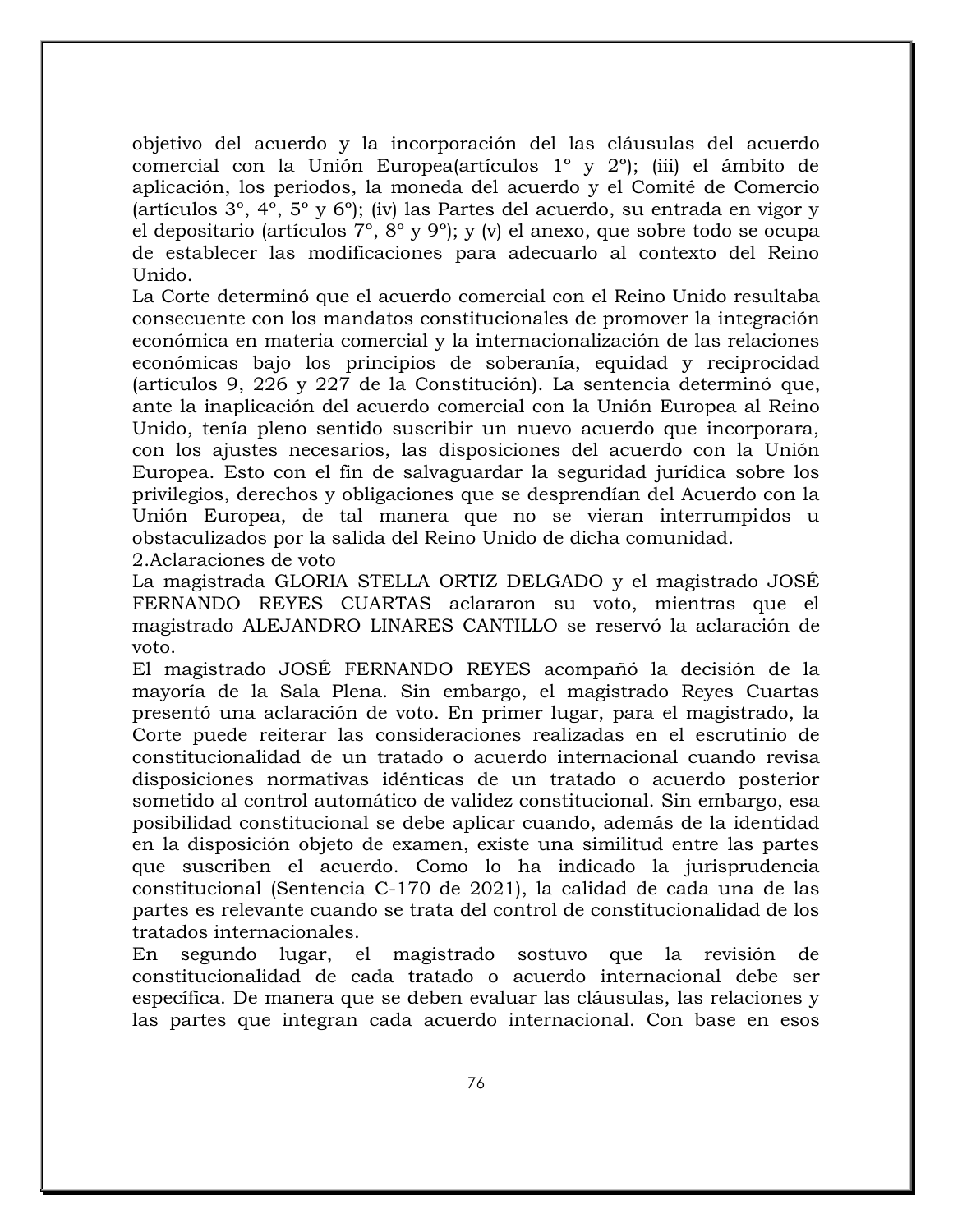elementos, el tribunal debe realizar consideraciones concretas sobre las relaciones jurídicas que se originan en cada acuerdo.

Finalmente, el magistrado indicó que el artículo 224 de la Constitución contiene principios que regulan las relaciones internacionales. Estos deben ser valorados caso a caso. De allí que un acuerdo con la Unión Europea (como el controlado en la Sentencia C-335 de 2014) puede satisfacer de distinta manera los principios constitucionales que orientan la política exterior de Colombia, mientras que un acuerdo con un solo Estado o varios Estados disidentes de la Unión Europea puede implicar problemas constitucionales diferenciados. Por esa razón, el magistrado advirtió que no se debían trasladar automáticamente los fundamentos de la Sentencia C- 334 de 2015 a la revisión de constitucionalidad del Acuerdo Comercial entre el Reino Unido de Gran Bretaña e Irlanda del Norte y la República de Colombia, la República del Ecuador y la República de Perú.

La magistrada GLORIA STELLA ORTIZ aclaró su voto a la providencia de la referencia. En este caso, reiteró su posición expresada en varias sentencias precedentes sobre los siguientes temas: i) la necesidad de estudiar y establecer la eficacia, la naturaleza y el alcance de las decisiones que adoptan las instituciones creadas por los tratados internacionales. En el presente caso, el examen recaía en las determinaciones proferidas por el Comité de Comercio. Este aspecto lo abordó en la aclaración de voto a la Sentencia C-193 de 2015; y, ii) la inconstitucionalidad de las cláusulas tipo incorporadas en los tratados internacionales relacionadas con Nación Más favorecida y trato nacional. También hace parte de este grupo la prohibición de subvenciones a la producción agrícola. En este punto, insistió en que la aplicación de estas restricciones en mercados como el colombiano, en los que los agentes económicos no tienen el mismo desarrollo productivo, puede acentuar y generar escenarios que afectan la libre competencia, la libertad de empresa y el mandato constitucional de estimular el progreso empresarial. De igual forma, enfatizó que esta clase de estipulaciones podrían afectar la facultad del Estado para intervenir en la economía, en especial cuando se presentan fallas de mercado. Lo anterior, porque limita sus herramientas para conjurar esas contingencias. Dicho escenario, podría acentuar las asimetrías que en materia agrícola existen entre países en vía de desarrollo y aquellos con economías fuertes. Estas posturas fueron consignadas en las aclaraciones de voto a las Sentencias C- 252 y C-254 ambas de 2019, respectivamente".

Expediente LAT-465. Sentencia C-110-22. Magistrada Ponente: Diana Fajardo Rivera. Comunicado 09, marzo 24 de 2022.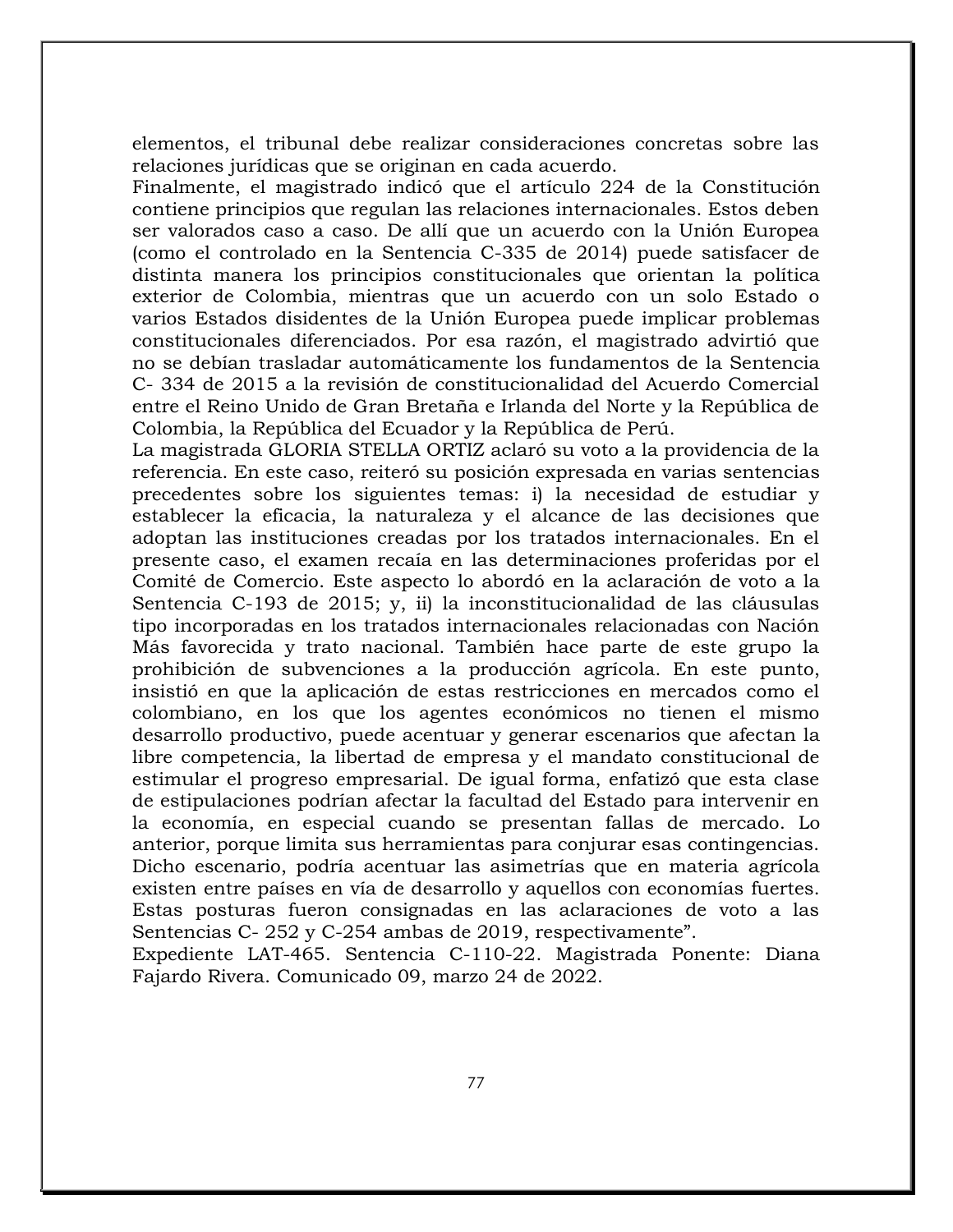# **Numeral 5°, y numeral 6° del artículo 389 del Código General del Proceso.**

La Corte estudió una demanda de inconstitucionalidad contra dos expresiones contenidas en los numerales 5° y 6° del artículo 389 del CGP. Aquella se sustentó en el desconocimiento los principios de dignidad humana, igualdad, acceso a la administración de justicia, el reconocimiento de la familia como principio fundante de la sociedad y la obligación del Estado de adoptar medidas para prevenir, erradicar y sancionar todo tipo de violencia contra la mujer. A juicio del demandante, las normas acusadas generaban una diferencia de trato entre los cónyuges inocentes de las causas de nulidad de matrimonio civil, divorcio y cesación de efectos civiles de matrimonio religioso que afecta principalmente a las mujeres, reconocidas como un grupo poblacional históricamente discriminado.

La Sala encontró acreditada la aptitud de la censura. Para tal efecto, verificó que el demandante propuso tres cargos comunes a ambas normas, los cuales concretaban un argumento transversal: el desconocimiento del derecho a la igualdad de las mujeres víctimas de todo tipo de violencia en el ámbito doméstico. De igual forma, advirtió que los apartes demandados no configuraban una proposición jurídica autónoma y completa que se corresponda con el alcance normativo propuesto en la demanda. Por esa razón, integró los demás apartes de los numerales 5° y 6° del artículo 389 del CGP, al contenido normativo acusado. Bajo ese entendido este Tribunal debió determinar si las normas acusadas vulneran los principios de dignidad humana, igualdad, acceso a la administración de justicia, el reconocimiento de la familia como principio fundante de la sociedad y la obligación del Estado de adoptar medidas para prevenir, erradicar y sancionar todo tipo de violencia contra la mujer porque: (i) el numeral 5° disponía la posibilidad de que los jueces de familia ordenen en sus sentencias la condena al pago de perjuicios únicamente para los casos de nulidad matrimonial; y, (ii) el numeral 6° impedía que las sentencias que decreten la nulidad de matrimonio civil, el divorcio o la cesación de efectos civiles de matrimonio religioso compulsen copias para que se investiguen los delitos presuntamente cometidos durante la vigencia del matrimonio.

Al resolver los problemas jurídicos, la Corte consideró que, en principio, las normas acusadas tienen una aplicación neutral. Es decir, afectan tanto a hombres, como a mujeres. En todo caso, identificó que, debido a las relaciones desequilibradas de poder en la familia, las mujeres son las principales afectadas por las conductas que dan lugar a la disolución del vínculo matrimonial. Además, aseguró que la mayoría de esas actuaciones generan algún tipo de violencia contra las mujeres, de las cuales, incluso,

 $\alpha$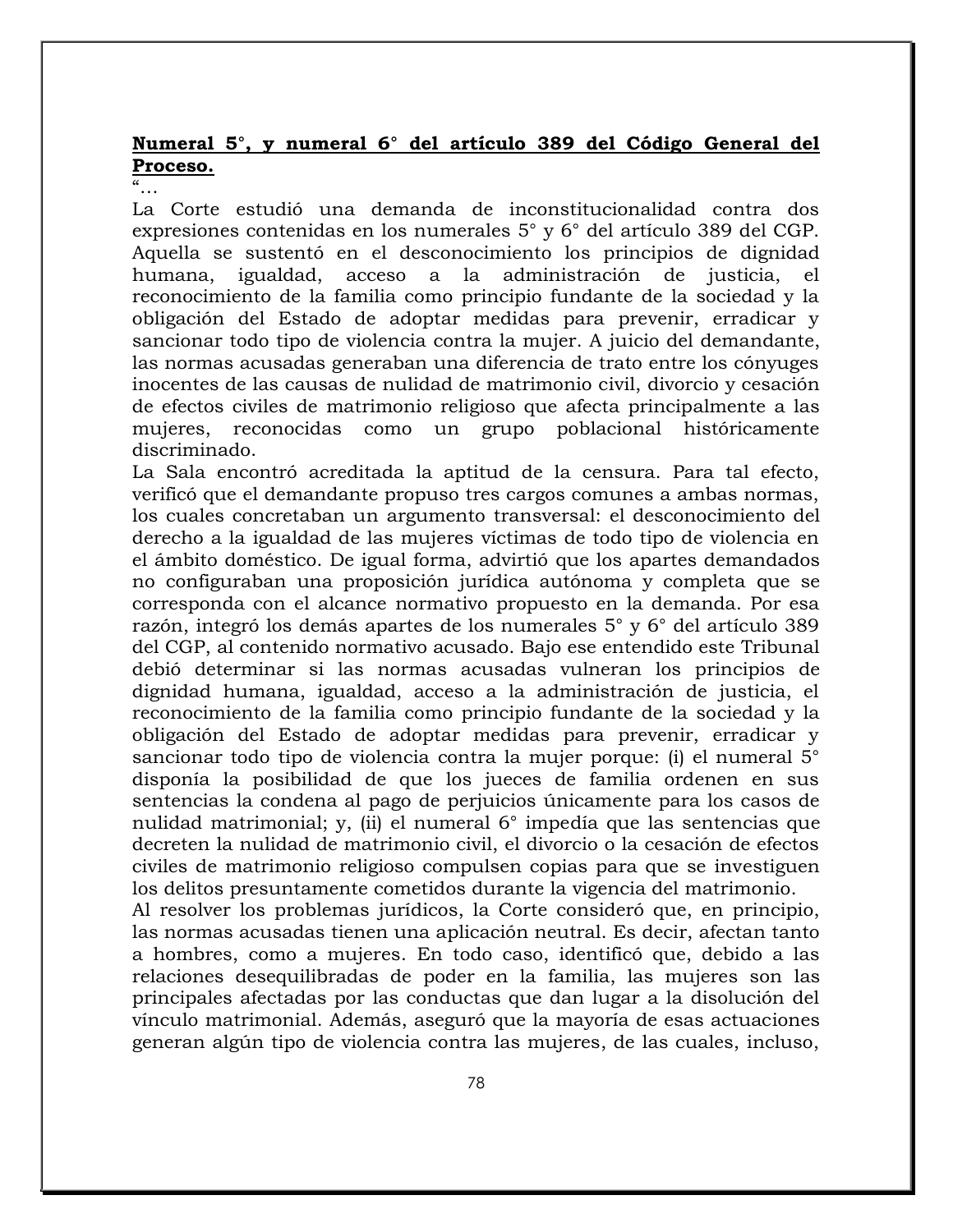varias están penalizadas. De esta manera, las disposiciones acusadas impactan de forma predominante a las mujeres cónyuges. Eso significa que las normas demandadas están íntimamente relacionadas con los derechos de las mujeres a la dignidad humana, a la igualdad, a vivir una vida libre de todo tipo de violencia, y a acceder a la administración de justicia.

Con fundamento en lo anterior, esta Corporación consideró que la aplicación de las normas demandadas puede conllevar a una distinción por razón del sexo. Eso significa que, en últimas, dispone una clasificación sospechosa a la luz de lo dispuesto en el artículo 13 de la Constitución. Por esa razón, la Corte verificó la constitucionalidad de los numerales reprochados, mediante un juicio integrado de igualdad de intensidad estricta. Bajo esa perspectiva, revisó cada norma por separado y concluyó lo siguiente.

En cuanto al numeral 5° acusado, la Sala estableció que los grupos comparables eran las mujeres cónyuges inocentes de los procesos de nulidad respecto de las de los procesos de divorcio y cesación de efectos civiles de matrimonio religioso. Advirtió que la disposición establecía un trato distinto entre iguales porque ambos grupos corresponden a mujeres que conformaron una familia mediante el matrimonio; sufrieron escenarios de violencia en sus familias; y, producto de esa situación, acudieron a la justicia para terminar su vínculo. Sin embargo, la norma disponía que las personas que acuden al proceso de nulidad matrimonial pueden acceder en ese proceso al pago de perjuicios; mientras que las que acuden a los procesos de divorcio o cesación de efectos civiles de matrimonio religioso no.

Luego, señaló que la norma era idónea, necesaria y efectivamente conducente para perseguir varios fines constitucionales legítimos. Entre ellos, la dignidad; los derechos de acceso a la justicia y a la reparación; el deber de sancionar la violencia en la familia y el estándar de protección del derecho de las mujeres a vivir una vida libre de violencias. Sin embargo, la norma era desproporcionada. Lo anterior, porque imponía una limitación irrazonable e injustificada a los cónyuges inocentes de los procesos divorcio o cesación de efectos civiles de matrimonio religioso para acceder a una reparación justa, dentro de un plazo razonable y sin ser sometidas a revictimizaciones.

Respecto del numeral 6° reprochado, esta Corporación advirtió que la norma establecía una diferencia de trato entre los cónyuges inocentes que acuden a la justicia para obtener la disolución del matrimonio, que, a su vez, son víctimas de delitos cometidos por sus cónyuges, en atención a las circunstancias de tiempo de la comisión de esas conductas. La disposición obligaba al juez de familia a enviar copias para que se investiguen las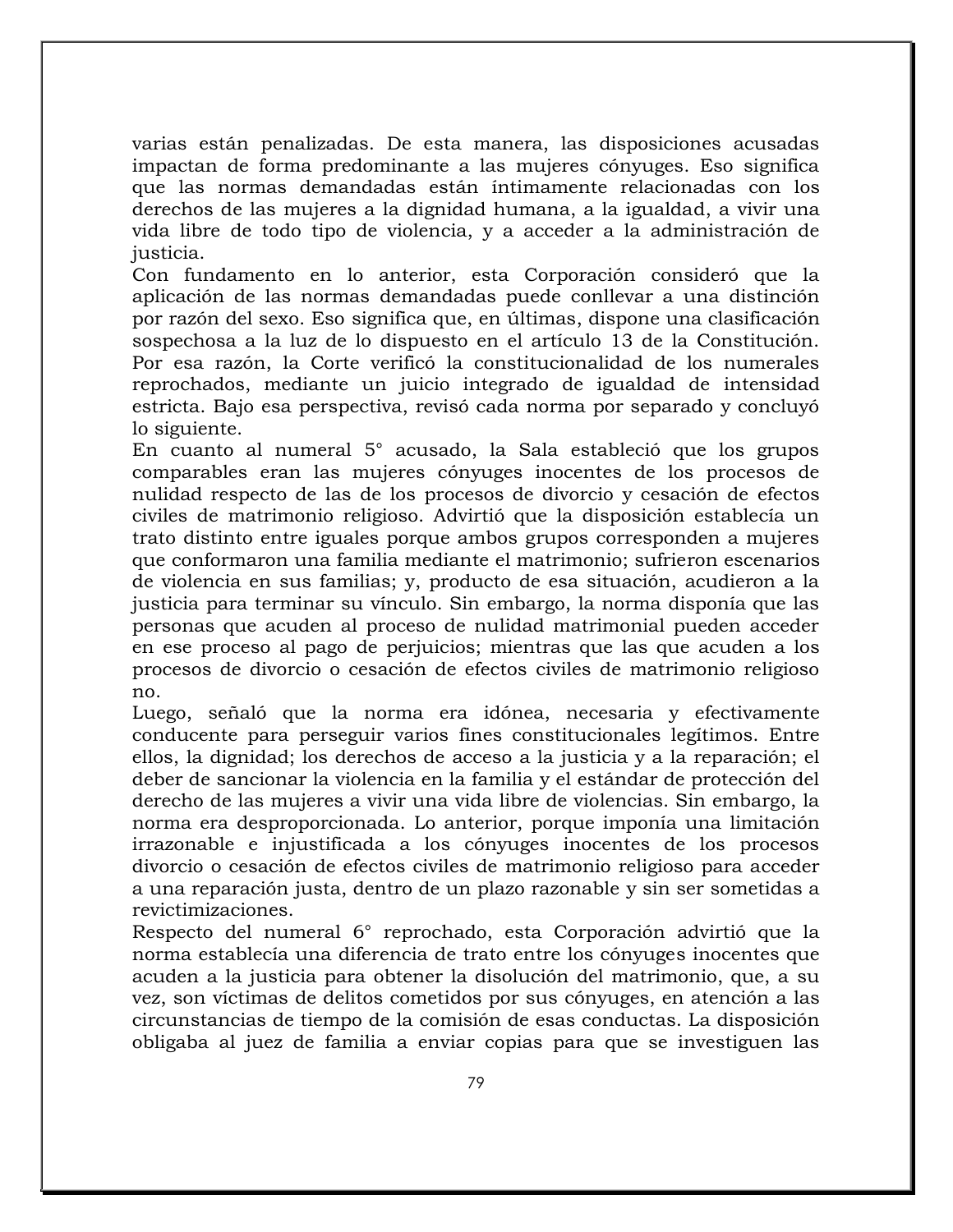conductas punibles presuntamente cometidas al momento de la celebración del vínculo. Sin embargo, ese deber no cobijaba a los delitos presuntamente cometidos durante la vigencia del matrimonio. De manera que, la norma establecía una diferencia entre dos circunstancias y grupos que ameritan el mismo trato.

Al estudiar si esa distinción era razonable, la Sala Plena señaló que la norma era idónea y necesaria para alcanzar varios fines constitucionales. En efecto, este Tribunal advirtió que la medida dispuesta en la norma demandada es una extensión del deber general de denuncia de los funcionarios públicos. Su aplicación en los procesos de disolución del matrimonio materializa el mandato constitucional de protección a la familia, al permitir una intervención razonable del Estado para proteger a las víctimas de delitos ocurridos en el ámbito doméstico. A juicio de la Sala, la norma acusada configura un deber calificado y reforzado, cuyo alcance es proteger a las víctimas de delitos cometidos dentro del núcleo familiar quienes afrontan limitaciones para acceder a la justicia con ocasión de la protección de la intimidad familiar. Ese deber legal, por ejemplo, ayuda a las mujeres a romper los ciclos o círculos viciosos de violencia a los que son sometidas por sus cónyuges. En ese sentido, la medida es efectivamente conducente para cumplir con el deber de sancionar las conductas violencias en el ámbito doméstico, permitir el acceso a la administración de justicia y garantizar la protección constitucional de las mujeres a vivir una vida libre de violencias. En todo caso, la Sala consideró que el mecanismo no era proporcional en estricto sentido, porque excluyó de sus consecuencias a las víctimas de delitos cometidos durante el matrimonio.

Por todo lo anterior, la Sala Plena determinó que las disposiciones acusadas no eran proporcionales en sentido estricto. En consecuencia, desconocían, al mismo tiempo, los principios de igualdad, dignidad, acceso a la justicia y a la reparación; el deber de sancionar la violencia en la familia y el estándar de protección del derecho de las mujeres a vivir una vida libre de violencias. En consecuencia, la Corte declaró la exequibilidad condicionada de las normas.

4.Aclaraciones de voto

Los magistrados KARENA CASELLES HERNÁNDEZ, DIANA FAJARDO RIVERA, ANTONIO JOSÉ LIZARAZO OCAMPO, ALEJANDRO LINARES CANTILLO, y JOSÉ FERNANDO REYES CUARTAS se reservaron la posibilidad de aclarar el voto".

Expediente D-14359. Sentencia C-111-22. Magistrada Ponente: Gloria Stella Ortiz Delgado. Comunicado 09, marzo 24 de 2022.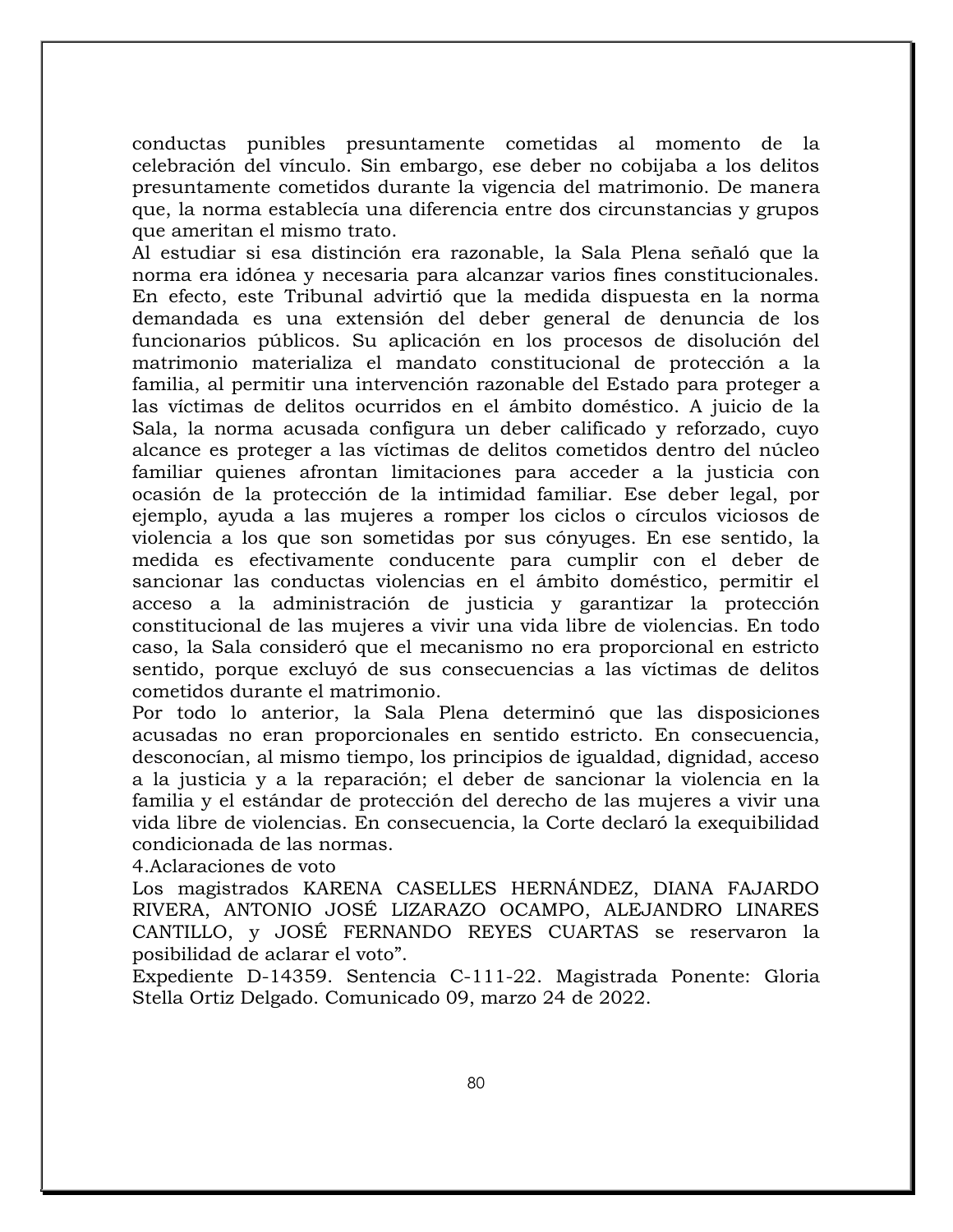**Segundo inciso del artículo 860 del Decreto Ley 624 de 1989, "Por el cual se expide el Estatuto Tributario de los impuestos administrados por la Dirección General de Impuestos Nacionales", tal y como fue modificado por el artículo 18 de la Ley 1430 de 2010.**

 $\alpha$ ...

Correspondió a la Corte estudiar la demanda de inconstitucionalidad presentada contra el artículo 860 (parcial) del Estatuto Tributario contenido en el Decreto Ley 624 de 1989, en la que se formuló un único cargo por la vulneración del artículo 6 de la Constitución Política.

El enunciado normativo acusado consagraba la responsabilidad solidaria del garante respecto del sujeto pasivo de la obligación tributaria, al establecer que aquél sería solidariamente responsable por las obligaciones garantizadas, incluyendo el monto de las sanciones que la administración llegase a imponer a este último por una devolución de saldos improcedente o injustificada. Para los demandantes, dicha preceptiva desconocía el principio de responsabilidad personal en materia sancionatoria o de intransmisibilidad de la responsabilidad de las conductas sancionables, al obligar al garante a responder por acciones que no le son imputables y que desbordan el riesgo asegurable.

En el análisis de fondo, la Corte se planteó el siguiente problema jurídico: ¿permitir que, en el marco de un procedimiento de devolución de saldos, la compañía de seguros o la entidad que sirve de garante responda por el monto de la sanción que se le impone al contribuyente por la improcedencia de las sumas devueltas, a pesar de que ello no haya sido objeto de la garantía, vulnera el principio de intransmisibilidad de la responsabilidad de las conductas sancionables, previsto en el artículo 6 de la Constitución Política?

Al examinar el cargo propuesto, encontró que la responsabilidad solidaria del garante, prevista en la norma acusada, no atendía a la finalidad legítima de las sanciones administrativas de transformar comportamientos humanos frente a los cuales se realiza un juicio de desvalor que pretenden ser evitados o corregidos a través de su tipificación y/o previsión e imposición de medidas coercitivas razonables y proporcionadas.

Destacó que, en el caso analizado, la responsabilidad solidaria del garante no cumplía dicha finalidad porque aquél no realiza ninguna conducta que deba ser evitada o corregida, sino que, por el contrario, únicamente expide una póliza o garantía bancaria en los términos que le impone la ley. En esa medida, si se acepta que el garante debe responder solidariamente por las sanciones establecidas en el artículo 670 del Estatuto Tributario, las cuales se derivan de conductas que, por supuesto, no ha cometido, entonces, además de que no se disciplina al verdadero responsable de la infracción, el garante tendría que asumir en todos los casos la mala fe del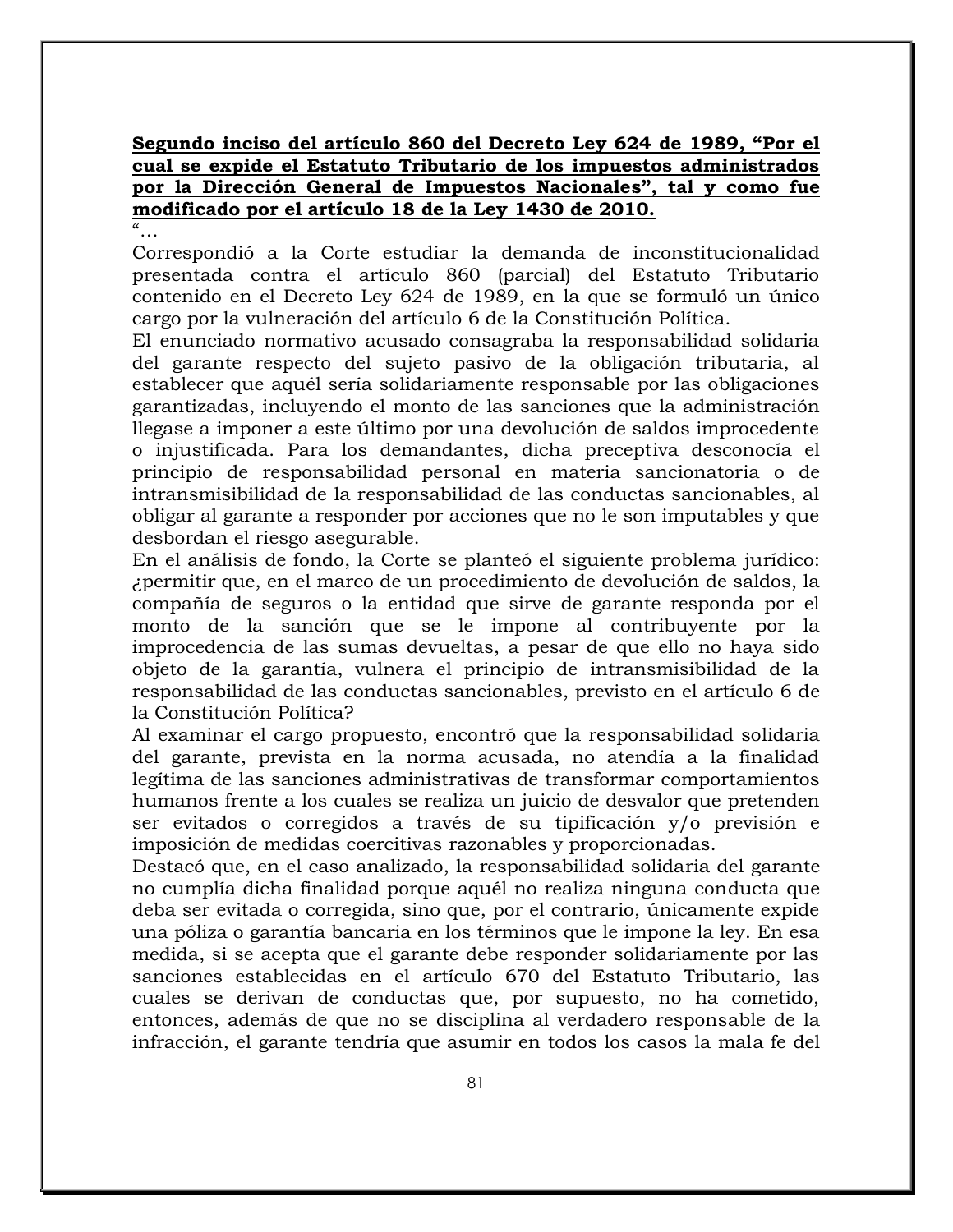contribuyente, con lo cual se desconocería también el artículo 83 superior y el precedente constitucional ampliamente señalado.

Así las cosas, al establecerse la solidaridad del garante por la eventual imposición de una sanción por devolución improcedente sin exigir imputación personal ni culpabilidad de éste, la norma demandada admite que aquél responda solidariamente de manera objetiva y por el hecho de otros o por situaciones que no le son imputables, lo que desconoce las condiciones que permiten aceptar la constitucionalidad de la solidaridad en materia sancionatoria.

Finalmente, destacó que en la Sentencia C-877 de 2011 se dejó sin efectos la exigencia de que la garantía que debe presentar el contribuyente amparara el monto de la sanción por una devolución injustificada, por lo que mal haría el garante en responder por un riesgo que ni siquiera puede ser objeto de cobertura en el contrato de seguro o en la garantía bancaria y la ley no puede imponer asegurar sanciones por conductas ilegales o ilícitas, sea por dolo o culpa.

A partir de tales consideraciones, la Sala Plena constató que la norma era inconstitucional porque hacía solidariamente responsable a las compañías de seguro o entidades bancarias por el monto de las sanciones impuestas al contribuyente por una devolución improcedente o injustificada, lo que, a su turno, desbordaba el riesgo asegurable.

4.Salvamentos de voto

Los magistrados ANTONIO JOSÉ LIZARAZO OCAMPO y JOSÉ FERNANDO REYES CUARTAS salvaron su voto.

El magistrado ANTONIO JOSÉ LIZARAZO se apartó de la decisión mayoritaria por considerar que es un error analizar la figura del "garante solidario" como si fuera un "responsable solidario" o sujeto imputable o culpable de las conductas reprochadas al contribuyente.

El magistrado Lizarazo señaló que cuando el artículo demandado dice que el "garante será solidariamente responsable por las obligaciones garantizadas", se refiere al garante, del cual predica solidaridad en cuanto debe responder por lo garantizado no de forma subsidiaria -cuando el contribuyente no pueda pagar-, sino que puede ser perseguido directamente en virtud del contrato de seguro que media con el contribuyente.

Tal es también la interpretación del Consejo de Estado1 al indicar que el garante solidario responde "siempre que estén amparados esos riesgos en el respectivo seguro o garantía" y que, en tales casos, contrario a lo dicho en la sentencia de la cual me aparto, la aseguradora no es tratada como un sujeto imputable por las conductas del contribuyente, sino que simplemente es llamada a responder por razón del contrato de seguro.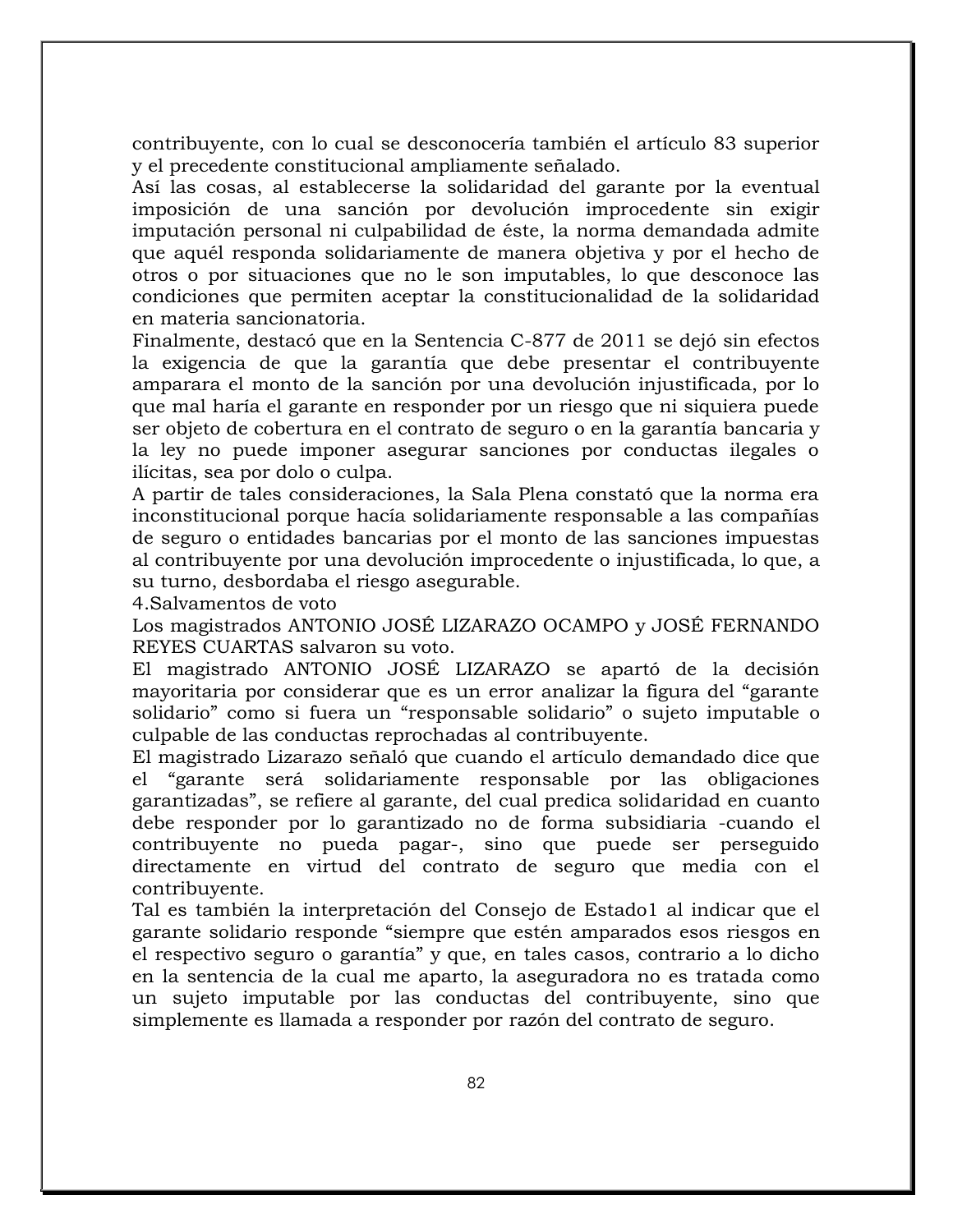Así, al responder como garante, únicamente por lo debidamente garantizado con el contrato de seguro, realmente no se le está sancionando por la conducta del contribuyente. Por tanto, asegura el magistrado Lizarazo, la sentencia se equivoca al partir del supuesto de que la disposición demandada atribuye a la aseguradora el carácter de sujeto "responsable solidario" de una conducta reprochada por la administración y que, por tanto, se le transfiere una sanción no obstante no haber realizado la conducta reprochable.

Además, considera el magistrado Lizarazo que es cuestionable la afirmación de la sentencia que sostiene que no es procedente asegurar sanciones de esta naturaleza debido a que el "contrato de seguro no tiene por objeto asumir la cobertura de violaciones legales, como en este caso lo sería la conducta culpable cometida por el sujeto pasivo que solicita la devolución de un saldo a favor apoyado en conductas fraudulentas o que induzcan a error a la administración tributaria". Recuerda que en muchos otros casos la ley expresamente dispone asegurar sanciones o multas eventuales a través de una póliza, como es por ejemplo el caso de la Ley 1150 de 2007, que en su artículo 17 faculta a la administración a imponer las multas (sanciones económicas) que hayan sido pactadas con el objeto de conminar al contratista a cumplir con sus obligaciones, permitiendo que sean garantizadas a través de una póliza.

Una prohibición como la que se sugiere en la sentencia -afirma el magistrado Lizarazo- además de no tener sustento constitucional podría generar graves consecuencias para el mercado de los seguros y para el Estado colombiano que incluye en diversas disposiciones la obligación de contar con pólizas, para cubrir por ejemplo sanciones por incumplimientos contractuales con el Estado o para cubrir otras situaciones reprochables creadas por el mismo contratista tomador de la póliza.

Por último, recuerda el magistrado Lizarazo que, en estos casos, la aseguradora asume el pago de las erogaciones producto de la responsabilidad del contratista en virtud del contrato de seguro y no por el hecho de la transmisibilidad de la responsabilidad.

En consecuencia, considera el magistrado Lizarazo que el cargo por "violación al principio de la intransmisibilidad de la pena" no es procedente y la expresión cuestionada es exequible, bajo el entendido de que la aseguradora responde por las sanciones siempre y cuando estas estén incluidas en el contrato de seguro.

El magistrado JOSÉ FERNANDO REYES se apartó de la decisión de la mayoría de la Sala Plena y presentó un salvamento de voto. Para el magistrado Reyes, existían fuertes razones que permitían encontrar una lectura de la norma objeto de la demanda compatible con la Constitución.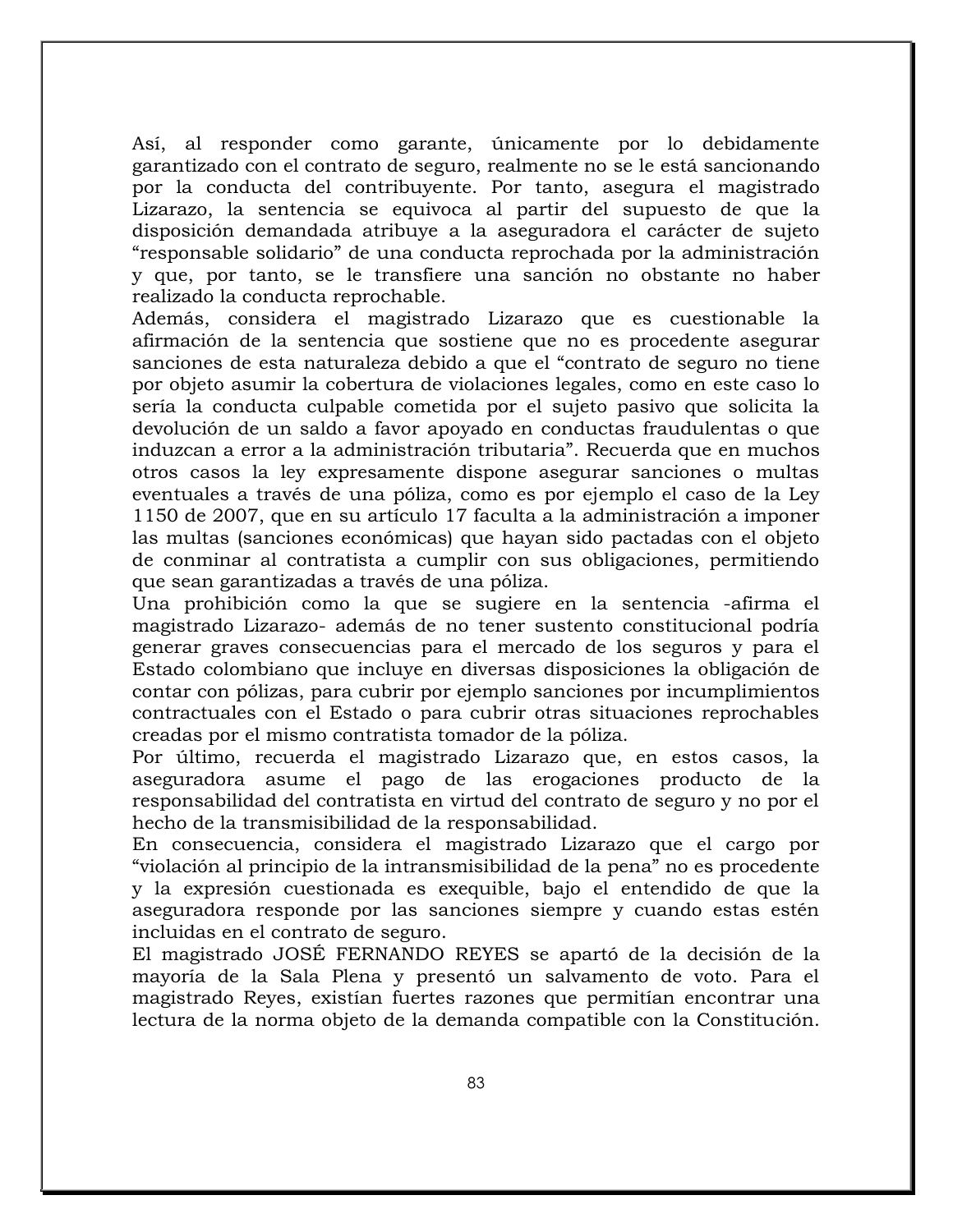De allí que el tribunal debió declarar la constitucionalidad del artículo 860 del Decreto Ley 624 de 1989.

En primer lugar, el magistrado Reyes advirtió la diferencia fundamental entre la transmisión de la responsabilidad disciplinaria a un tercero (prohibida constitucionalmente) y la asunción del deber de responder por la consecuencia patrimonial de la sanción derivada de un vínculo contractual previo. El magistrado sostuvo que la norma objeto de la demanda no le transmitía la sanción a la aseguradora. Por el contrario, la seguradora se limita a asumir las consecuencias patrimoniales de la sanción que se le impone a un tercero (el tomador) por defraudar al sistema tributario. En ningún caso la aseguradora se puede considerar como sancionada, sino como mera responsable patrimonial solidaria por el efecto económico de la sanción impuesta a su asegurado en virtud del vínculo contractual previo.

En segundo lugar, el magistrado Reyes sostuvo que, dado que no se trataba de un caso de transmisión de la sanción, no resultaban aplicables los precedentes (Sentencia C-038 de 2020) en los que la Corte Constitucional había declarado inválidas ese tipo de transmisiones. En esas decisiones previas se invalidaron normas que transmitían la responsabilidad disciplinaria o las sanciones sin que existiera un vínculo contractual entre el infractor y quien era llamado a responder por el hecho de un tercero. Por el contrario, bajo la norma objeto de control, las aseguradoras actúan como simples garantes. Eso significa que expiden una póliza de seguro que, precisamente, ampara determinados hechos que podrían derivar en una afectación al erario. Como advirtió el magistrado, es sobre tales hechos asegurables y no sobre otros diferentes que la aseguradora (como garante) responde por dicha obligación.

Para el magistrado Reyes resulta insoslayable el hecho de que el sujeto sancionado por la solicitud fraudulenta en la devolución del IVA siempre es el contribuyente/retenedor que solicita una devolución injustificada total o parcialmente. Asimismo, esa persona natural o jurídica es la responsable por la sanción impuesta por parte de la administración. No obstante, otro sujeto puede ser válidamente el garante de la consecuencia patrimonial de la sanción aplicada. La norma objeto de control preveía que esa garante fuera la aseguradora siempre que el contribuyente/retenedor hubiera suscrito un contrato de seguro que amparara ese riesgo.

El magistrado concluyó que, en ningún caso, la aseguradora se puede considerar como la infractora o que la obligación patrimonial de aquella derivara de haber incurrido en una falta. De manera que no se transmite la responsabilidad sancionatoria del solicitante a la aseguradora, sino que se establece una relación de solidaridad entre ambos derivada directamente de las obligaciones previamente pactadas en un contrato de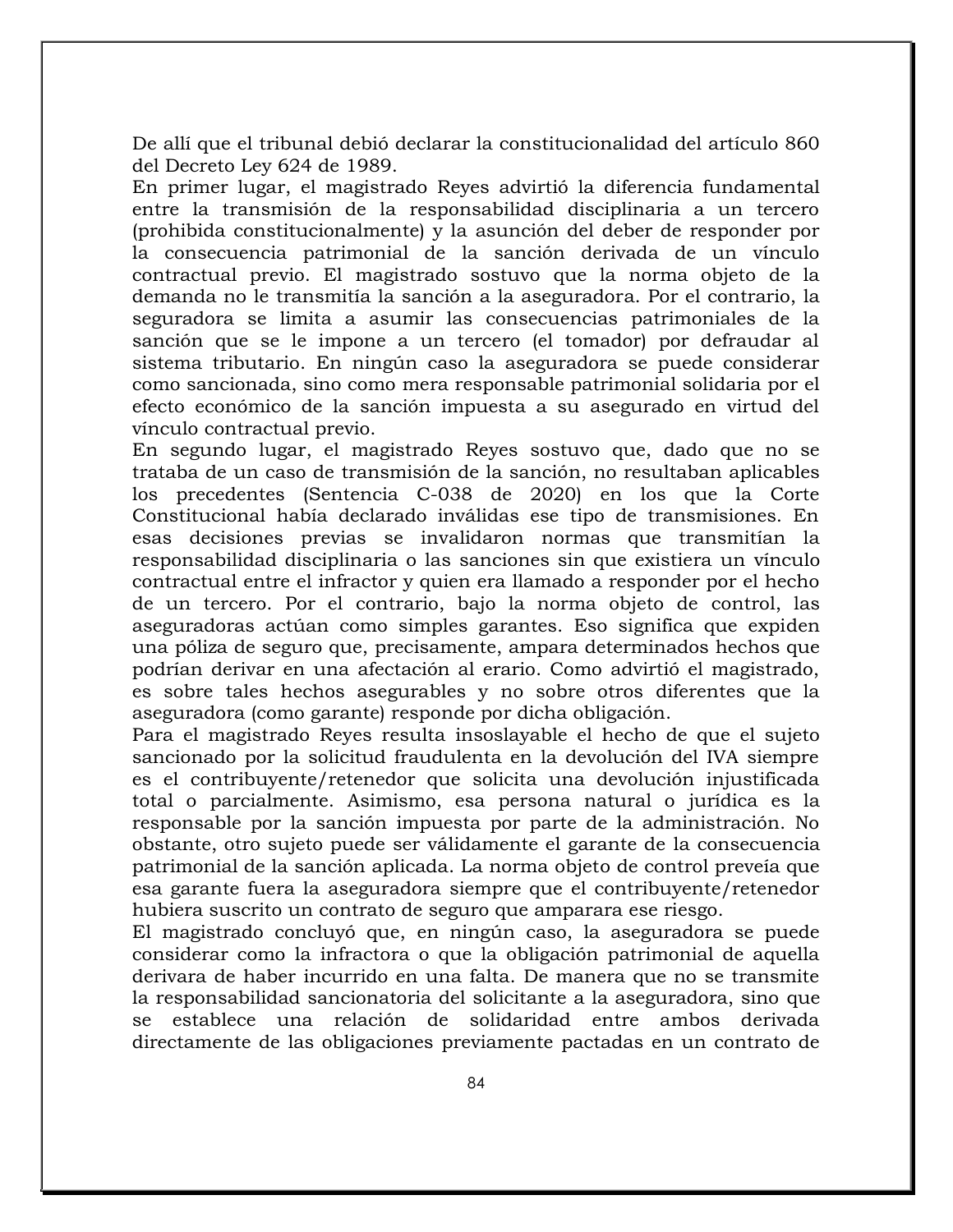seguros. Finalmente, el magistrado advirtió que resulta plenamente compatible con la Constitución que, dentro de la libertad del mercado y con base en el conocimiento del riesgo, las aseguradoras amparen las solicitudes de devolución del IVA bajo la condición de que se adquiera una póliza que cubra tanto el monto de la devolución como las potenciales sanciones".

Expediente D-14273. Sentencia C-112-22. Magistrado Ponente: Jorge Enrique Ibáñez Najar. Comunicado 09, marzo 24 de 2022.

# **Artículos 106 a 123 del "TÍTULO XII. Jurisdicción Coactiva", y artículos 124 a 148 del "Título XIII. Fortalecimiento Del Proceso de Responsabilidad Fiscal", del Decreto Ley 403 de 2020, "por el cual se dictan normas para la correcta implementación del Acto Legislativo 04 de 2019 y el fortalecimiento del control fiscal".**

"…

2.1.Cosa juzgada

Como cuestión previa, la Corte encontró que los artículos 124 a 148 del Decreto Ley 403 de 2020, que conforman su título XII, "FORTALECIMIENTO DEL PROCESO DE RESPONSABILIDAD FISCAL", fueron declarados inexequibles mediante Sentencia C-090 de 2022 al estudiar un cargo idéntico al decidido en esta providencia. En esa medida, operó el fenómeno de cosa juzgada formal y, frente a dichos artículos, la Corte decidió estarse a lo resuelto en la precitada sentencia.

2.2.El contenido de los artículos 106 a 123 demandados

Los artículos 106 a 123 corresponden al título XII del Decreto Ley 403 de 2020, "JURISDICCIÓN COACTIVA". En síntesis, regulan el ejercicio de la jurisdicción coactiva por parte de los órganos de control fiscal.

2.3.El fundamento de la declaratoria de inexequibilidad de los artículos demandados, excepto del artículo 108

La Corte encontró que ninguno de los artículos acusados desarrolla las materias para las que le fueron otorgadas facultades extraordinarias el presidente de la República mediante el parágrafo transitorio del artículo 268 de la Constitución, con excepción del artículo 108.

En efecto, ninguno tiene por objeto regular la equiparación de la asignación básica mensual de la Contraloría General de la República y de su planta transitoria a los empleos equivalentes de otros organismos de control de nivel nacional; no crean el régimen de carrera especial de los servidores de las contralorías territoriales; no amplían la planta de personal; no incorporan los servidores de la planta transitoria sin solución de continuidad; no modifican la estructura orgánica y funcional de la Contraloría General de la República; ni versan sobre la garantía de la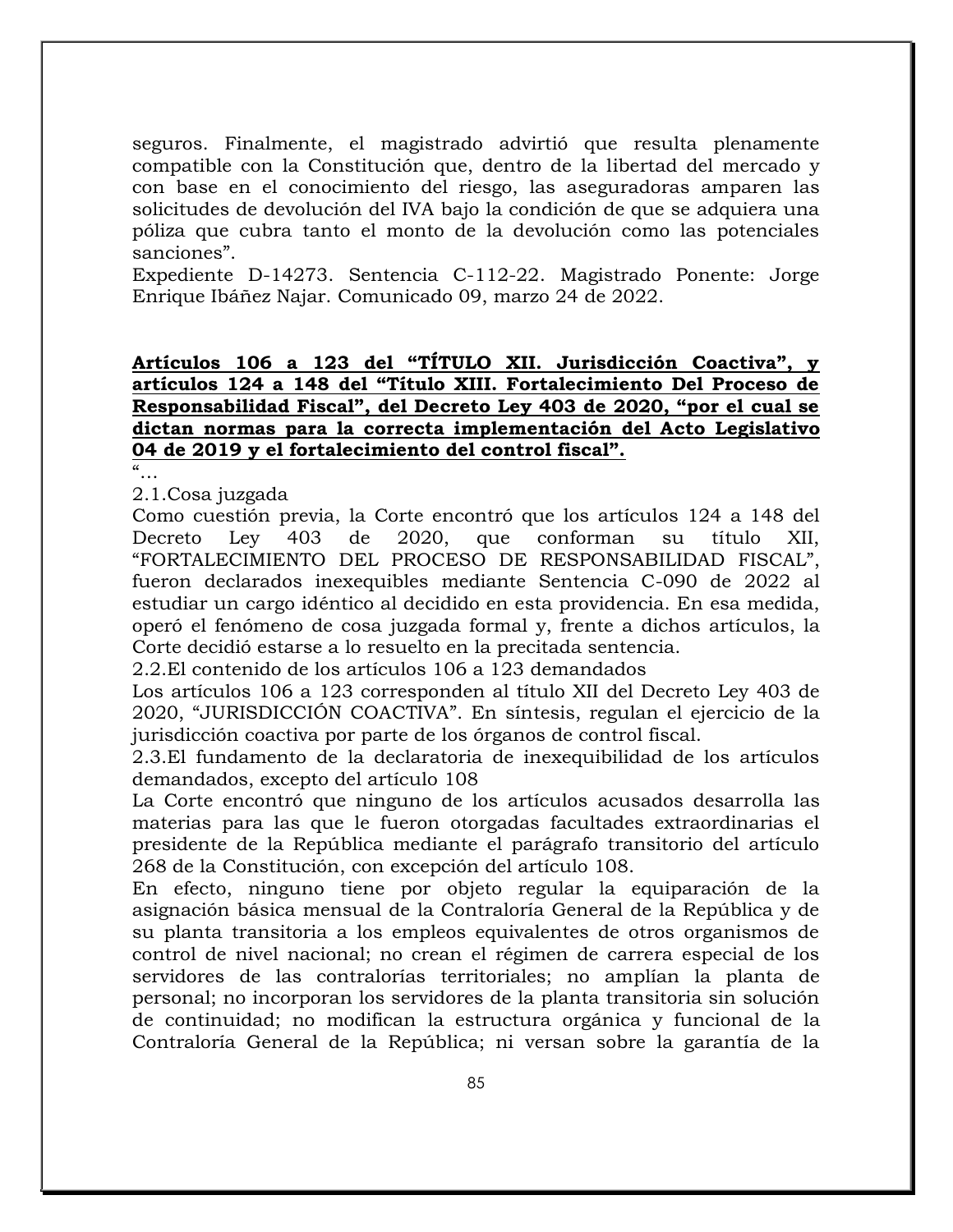estabilidad laboral de los servidores inscritos en carrera pertenecientes a la Contraloría General de la República y a contralorías territoriales intervenidas.

Tampoco desarrollan, excepto el artículo 108, las reformas introducidas por el Acto Legislativo 04 de 2019. A dicho propósito, la Corte precisó que si bien en la exposición de motivos de dicha reforma constitucional se hizo mención al "fortalecimiento del proceso de cobro coactivo", el artículo 2 del texto finalmente aprobado se limitó a modificar la Constitución en el sentido de precisar que, en tanto atribución de la Contraloría General de la República y de las contralorías territoriales, el ejercicio de la jurisdicción coactiva tiene prelación (numeral 5, artículo 268, en concordancia con el inciso sexto del artículo 272 dela Constitución).

El artículo 108 es el único que desarrolla dicha reforma, pues dispone que los créditos derivados de los fallos con responsabilidad fiscal, las resoluciones ejecutoriadas que impongan multas fiscales, las pólizas de seguros y demás garantías a favor de las entidades públicas que se integren a fallos con responsabilidad fiscal, se entienden como créditos fiscales de primera clase y tendrán prelación según el orden establecido en el artículo 2495 del Código Civil o las normas especiales que establezcan órdenes de prelación. Los demás artículos acusados, por su parte, regulan de forma general el proceso de la jurisdicción coactiva a cargo de los órganos de control fiscal, materia ajena a la reforma introducida por el Acto Legislativo 04 de 2019, por cuanto dicha competencia ya se encontraba asignada a la Contraloría General de la República y a las contralorías territoriales antes del mencionado Acto Legislativo 04 de 2019.

En consecuencia, la Sala concluyó que el artículo 108 del Decreto Ley 403 de 2020 guarda relación de conexidad con el alcance material de la norma habilitante, mientras que dicha relación es inexistente respecto de los demás artículos demandados que forman parte del Título XIII sobre "FORTALECIMIENTO DEL PROCESO DE RESPONSABILIDAD FISCAL". En consecuencia, al expedir estos últimos, el presidente de la República incurrió en extralimitación en el ejercicio de las facultades extraordinarias conferidas por el constituyente derivado.

2.4.Alcance material de la habilitación contenida en el parágrafo transitorio del artículo 268 superior

Para fundamentar la decisión, la Sala reiteró lo considerado en la Sentencia C-090 de 2022 respecto al alcance material de las facultades extraordinarias atribuidas al presidente de la República mediante el parágrafo transitorio del artículo 268 de la Constitución, según el cual la habilitación conferida le permitía expedir decretos con fuerza de ley con el objeto de: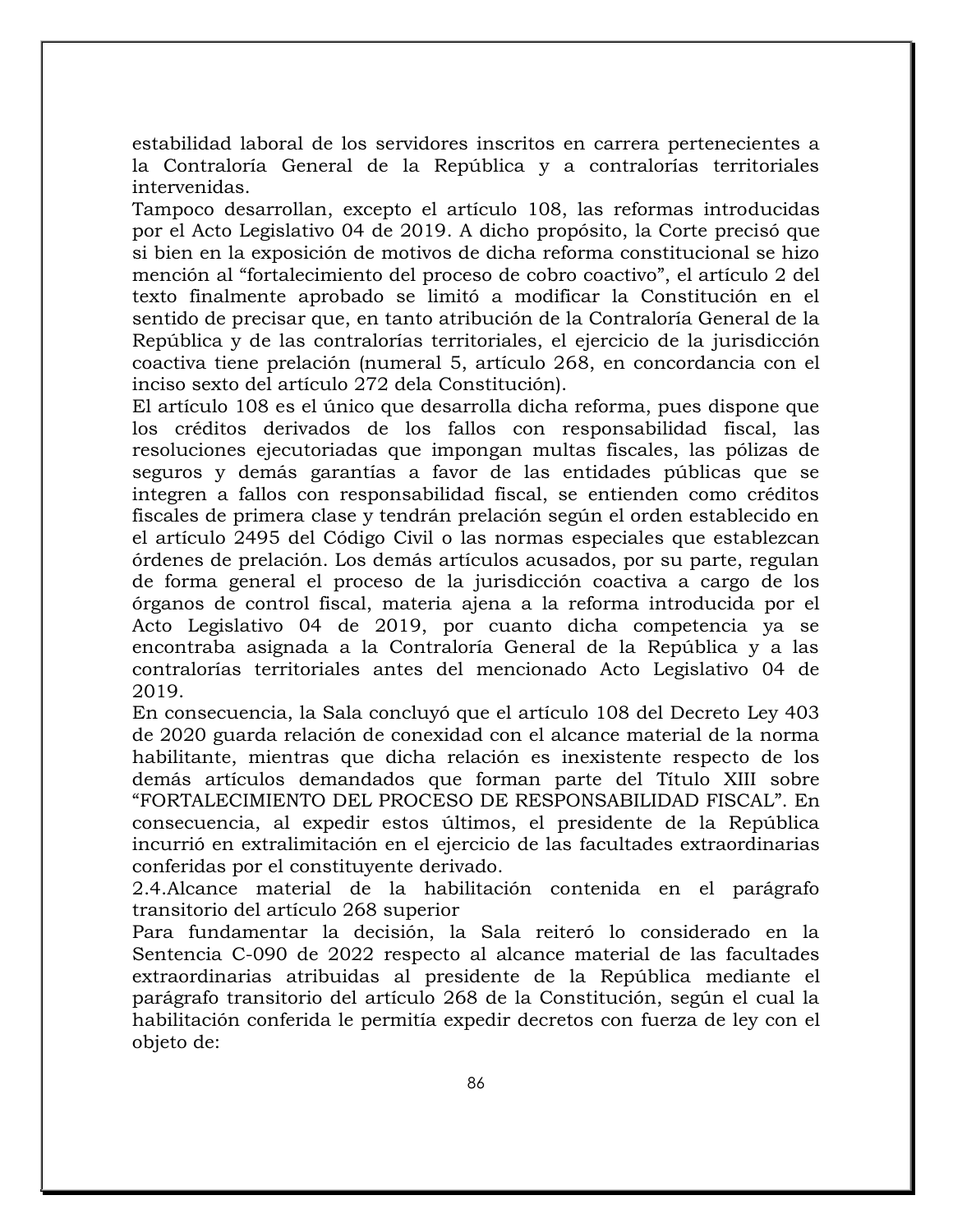(i)Regular las materias expresamente señaladas en el parágrafo transitorio del artículo 268 superior, a saber: la equiparación de la asignación básica mensual de los servidores de la Contraloría General de la República y de su planta transitoria a los empleos equivalentes de otros organismos de control de nivel nacional; la creación del régimen de carrera especial de los servidores de las contralorías territoriales; la ampliación de la planta de personal; la incorporación de los servidores de la planta transitoria sin solución de continuidad; y la modificación de la estructura orgánica y funcional de la Contraloría General de la República garantizando la estabilidad laboral de los servidores inscritos en carrera pertenecientes a la Contraloría General de la República y a contralorías territoriales intervenidas; y

(ii)Desarrollar el Acto Legislativo 04 de 2019 en cuanto a las reformas que introdujo a la Constitución Política, excluyendo la expedición "con criterios unificados, [de] las leyes que garanticen la autonomía presupuestal y la sostenibilidad financiera y administrativa de los organismos de control fiscal territoriales y unas apropiaciones progresivas que incrementarán el presupuesto de la Contraloría General de la República durante las siguientes tres vigencias", materia reservada a la competencia exclusiva del Congreso de la República.

2.5.Efectos de la decisión

En lo que concierne a los efectos temporales, la Sala aclaró que la decisión de inexequibilidad, de acuerdo con la regla general dispuesta en el artículo 95 de la Ley 270 de 1996, Estatutaria de la Administración de Justicia, tiene efectos inmediatos y hacia el futuro.

Así mismo, a efectos de evitar un vacío respecto a la regulación del ejercicio de la jurisdicción coactiva por parte de la Contraloría General de la República y de las contralorías territoriales, lo cual afectaría las garantías del debido proceso y la protección del patrimonio público, la Corte consideró necesario declarar que, en el presente caso, opera la reviviscencia de los artículos 90 a 98 de la Ley 42 de 1993, "[s]obre la organización del sistema de control fiscal financiero y los organismos que lo ejercen", que conforman su capítulo IV "JURISDICCIÓN COACTIVA", y que fueron derogados por el artículo 166 del Decreto Ley 403 de 2020. 5.Salvamento y aclaración de voto

La doctora PAOLA ANDREA MENESES MOSQUERA salvó parcialmente su voto. Señaló que, pese a que se apartó de la determinación adoptada mediante la Sentencia C-090 de 2022, en esta ocasión comparte la decisión de estarse a lo resuelto allí, respecto de los artículos 124 a 148 del Decreto Ley 403 de 2020. Esto, debido a los efectos de cosa juzgada que se predican de los fallos dictados en el marco del control abstracto de constitucionalidad. Igualmente, manifestó que acompaña la decisión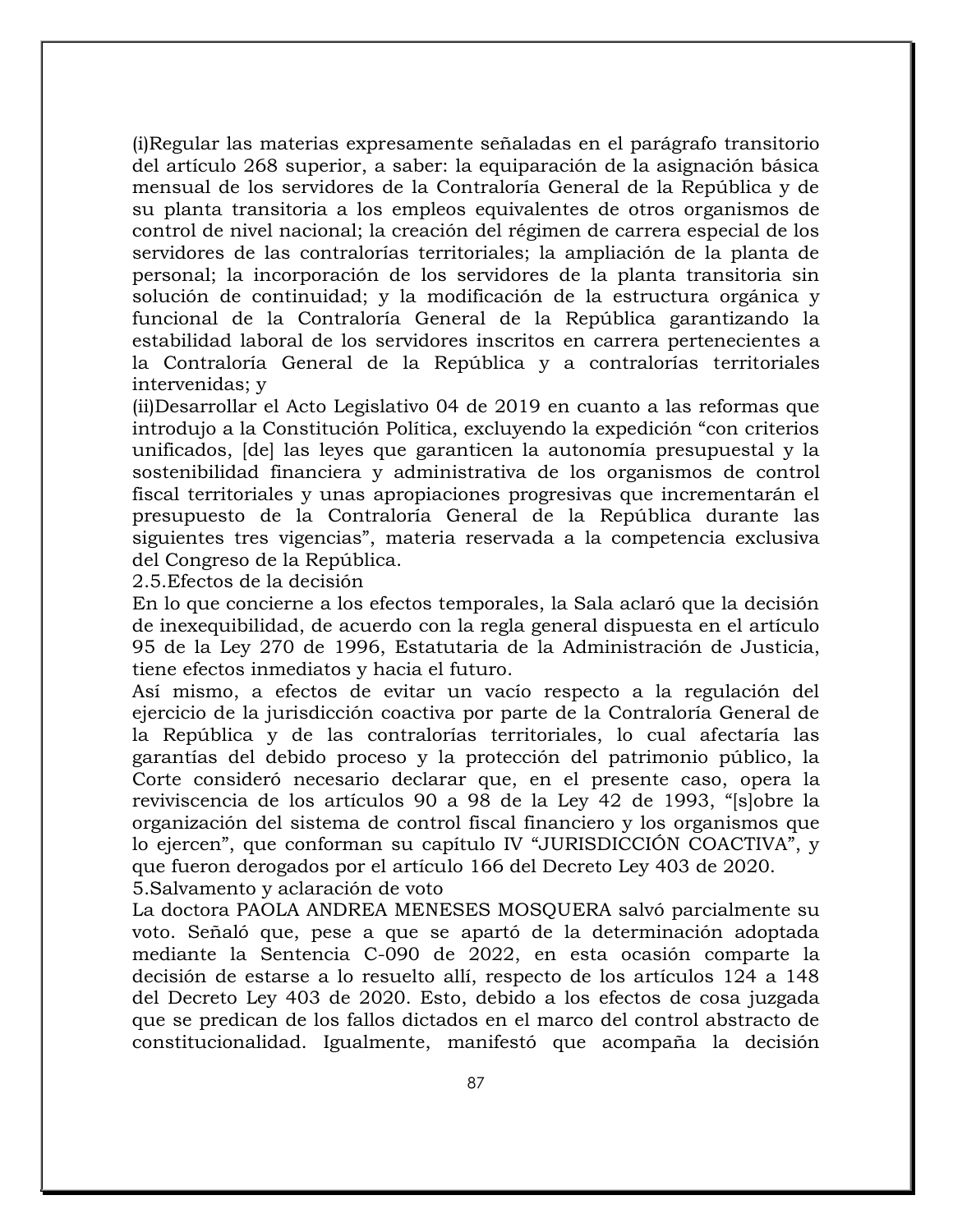mayoritaria de declarar la exequibilidad del artículo 108 de la norma acusada. Sin embargo, la magistrada Meneses Mosquera expresó que no comparte la decisión de declarar la inconstitucionalidad de los artículos 106, 107 y 109 a 123 del decreto acusado. En su criterio, la Sala Plena debió declarar la exequibilidad de tales disposiciones.

Esto último, porque el presidente de la República, al expedir las normas que fueron declaradas inexequibles, no excedió la habilitación constitucional objeto de controversias, habida cuenta de que tales normas tenían como objeto el fortalecimiento del proceso de responsabilidad fiscal; en otras palabras, buscaban la reglamentación del nuevo esquema de control fiscal.

La doctora Meneses Mosquera reiteró que la interpretación mayoritaria de la expresión "para los efectos del presente parágrafo y el desarrollo de este acto legislativo", contenida en el parágrafo transitorio del artículo 268 de la Constitución Política, es restrictiva y, en la práctica, conduce a la anulación de la potestad conferida al presidente de la República para reglamentar el régimen de control fiscal que buscó implementar el Acto Legislativo 4 de 2019. Insistió en que los antecedentes legislativos de esta reforma constitucional dan cuenta de que la habilitación sub examine está circunscrita al desarrollo y adaptación del nuevo modelo de control fiscal (posterior y selectivo y, eventualmente, preventivo y concomitante) y que no se encuentra limitada por las temáticas allí enunciadas.

Agregó que era irrelevante que el referido parágrafo transitorio no hubiera hecho mención explícita y detalladas a las temáticas desarrolladas en cada uno de los artículos retirados del ordenamiento jurídico. Esto, al menos, por tres razones: primero, por lo dicho en el párrafo precedente. Segundo, porque las habilitaciones del constituyente, legislativas y reglamentarias, no suelen tener el nivel de detalle que echó de menos la mayoría de la Sala Plena. Y, tercero, porque el estándar interpretativo que acogió la Sala Plena, para efectos prácticos, vació las competencias del presidente de la República, en lo que respecta a la reglamentación del nuevo modelo de control fiscal.

Al mismo tiempo, la magistrada PAOLA ANDREA MENESES aclaró su voto, en la medida en que si bien debe acatar en cumplimiento del principio de cosa juzgada, lo resuelto en la sentencia C-090 de 2022, en su momento se apartó de la decisión de inexequibilidad de los artículos 124 a 148 del Decreto 403 de 2020, que consideró eran constitucionales por no exceder las facultades extraordinarias concedidas por el constituyente al Presidente de la República para implementar el nuevo modelo de control fiscal adoptado por el Acto Legislativo 4 de 2019".

Expediente D-13842. Sentencia C-113-22. Magistrado Ponente: Antonio José Lizarazo Ocampo. Comunicado 09, marzo 24 de 2022.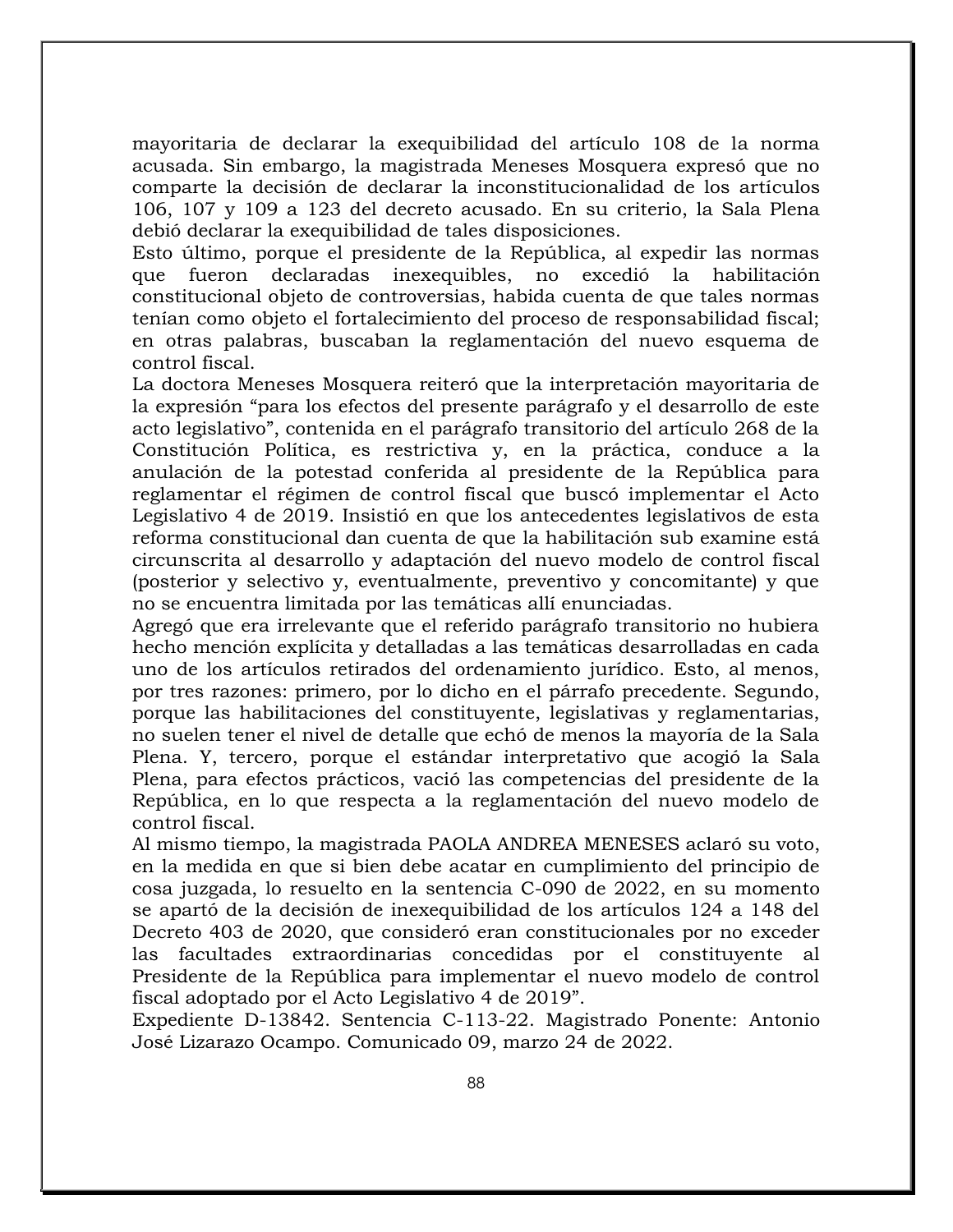# **III. PRESIDENCIA DE LA REPÚBLICA**

# **Decretos de la Presidencia de la República**

# **Decreto 307 de 2022.**

(03/03). Por el cual se modifica parcialmente el Arancel de Aduanas para la importación de productos que inciden en la canasta de consumo de los hogares. Diario Oficial 51.965.

# **Decreto 318 de 2022.**

(05/03). Por medio del cual se dictan normas para la conservación del orden público durante el periodo de elecciones al Congreso de la República del 13 de marzo de 2022 y se dictan otras disposiciones. Diario Oficial 51.967.

# **Decreto 325 de 2022.**

(08/03). Por el cual se subroga el Capítulo 3, y se deroga el parágrafo 3° del artículo 2.2.14.1.31 del Capítulo 1 y los Capítulos 4 y 6 del Título 14 de la Parte 2 del Libro 2 del Decreto 1833 de 2016, y se regula el acceso, pérdida, priorización y valor del subsidio otorgado por la Subcuenta de Subsistencia del Fondo de Solidaridad Pensional para las Ex Madres Comunitarias y Ex Madres Sustitutas que hayan desarrollado esta labor por un tiempo no menor de 10 años. Diario Oficial 51.970.

# **Decreto 334 de 2022.**

(08/03). Por el cual se establecen disposiciones para la renovación, modificación y suspensión de registros sanitarios de medicamentos de síntesis química, gases medicinales, biológicos y homeopáticos; de información y publicidad de medicamentos y productos fitoterapéuticos; de adopción de medidas para garantizar el abastecimiento de medicamentos de síntesis química, gases medicinales y biológicos; y se dictan otras relacionadas con estos productos. Diario Oficial 51.970.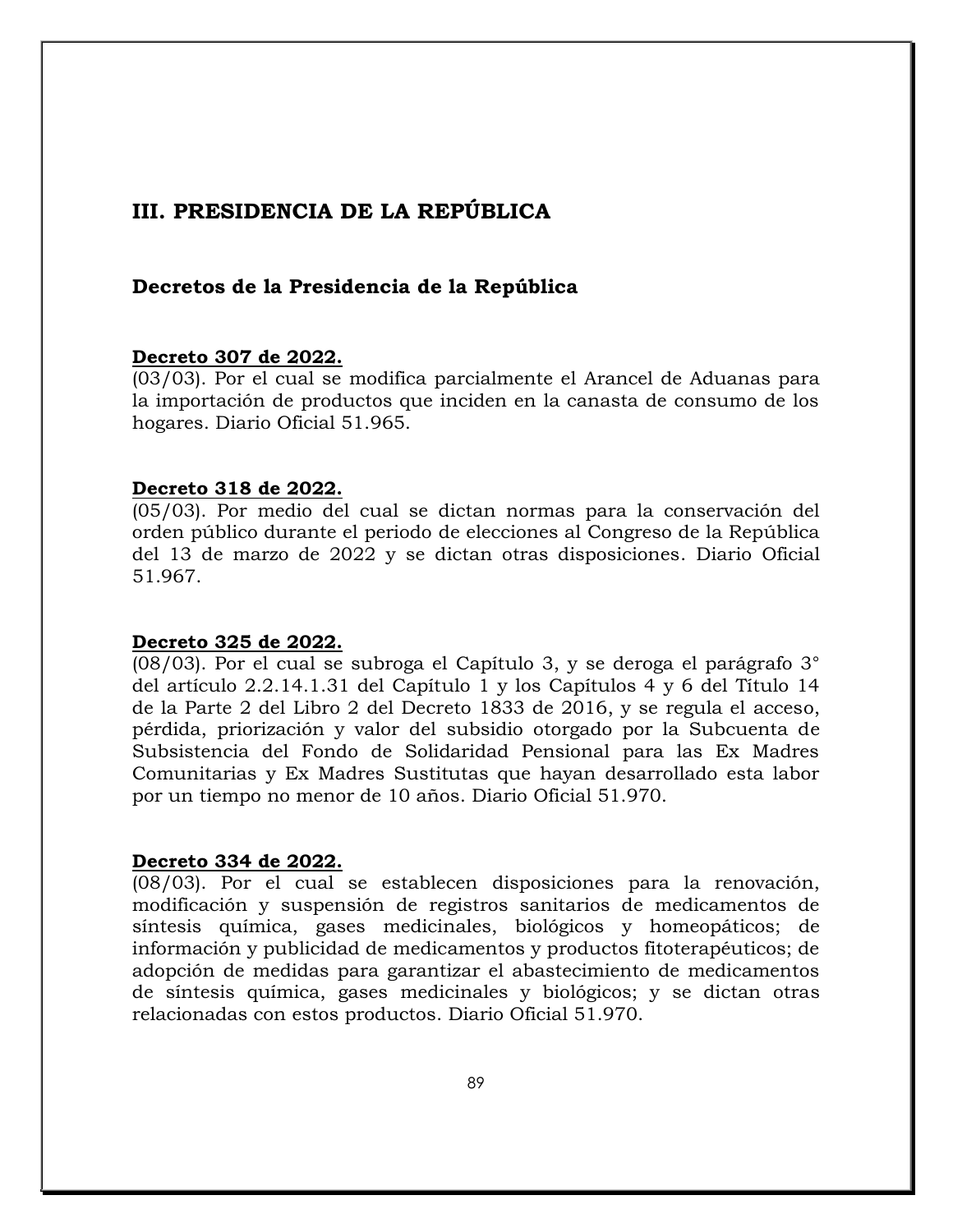#### **Decreto 335 de 2022.**

(08/03). Por el cual se establece el procedimiento para la obtención de los certificados de cumplimiento de las buenas prácticas de elaboración, laboratorio y manufactura ante el Instituto Nacional de Vigilancia de Medicamentos y Alimentos -INVIMA. Diario Oficial 51.970.

#### **Decreto 338 de 2022.**

(08/03). Por el cual se adiciona el Titulo 21 a la parte 2 del Libro 2 del Decreto Único 1078 de 2015, Reglamentario del Sector de Tecnologías de la Información y las Comunicaciones, con el fin de establecer los lineamientos generales para fortalecer la gobernanza de la seguridad digital, se crea el Modelo y las instancias de Gobernanza de Seguridad Digital y se dictan otras disposiciones. Diario Oficial 51.970.

#### **Decreto 375 de 2022.**

(14/03). Por el cual se adiciona la Parle 22 al Libro 2 del Decreto 1071 de 2015, Decreto Único Reglamentario del Sector Administrativo Agropecuario, Pesquero y de Desarrollo Rural, en lo relacionado con la disminución de las pérdidas y los desperdicios de alimentos. Diario Oficial 51.976.

#### **Decreto 376 de 2022.**

(14/03). Por el cual se adiciona el Capítulo 3 al Título 1 de la Parte 7 del Libro 2 del Decreto 780 de 2016, Único Reglamentario del Sector Salud y Protección Social, en relación con la fijación de los lineamientos para la puesta en marcha del Sistema de Formación Continua para el Talento Humano en Salud, en el marco del Sistema General de Seguridad Social en Salud -SGSSS. Diario Oficial 51.976.

#### **Decreto 377 de 2022.**

(16/03). Por el cual se modifica el artículo 2.2.3.8.4.2. del Decreto 1074 de 2015, Decreto Único Reglamentario del Sector Comercio, Industria y Turismo, respecto de la Conformación del Comité lEO -SIFAI. Diario Oficial 51.978.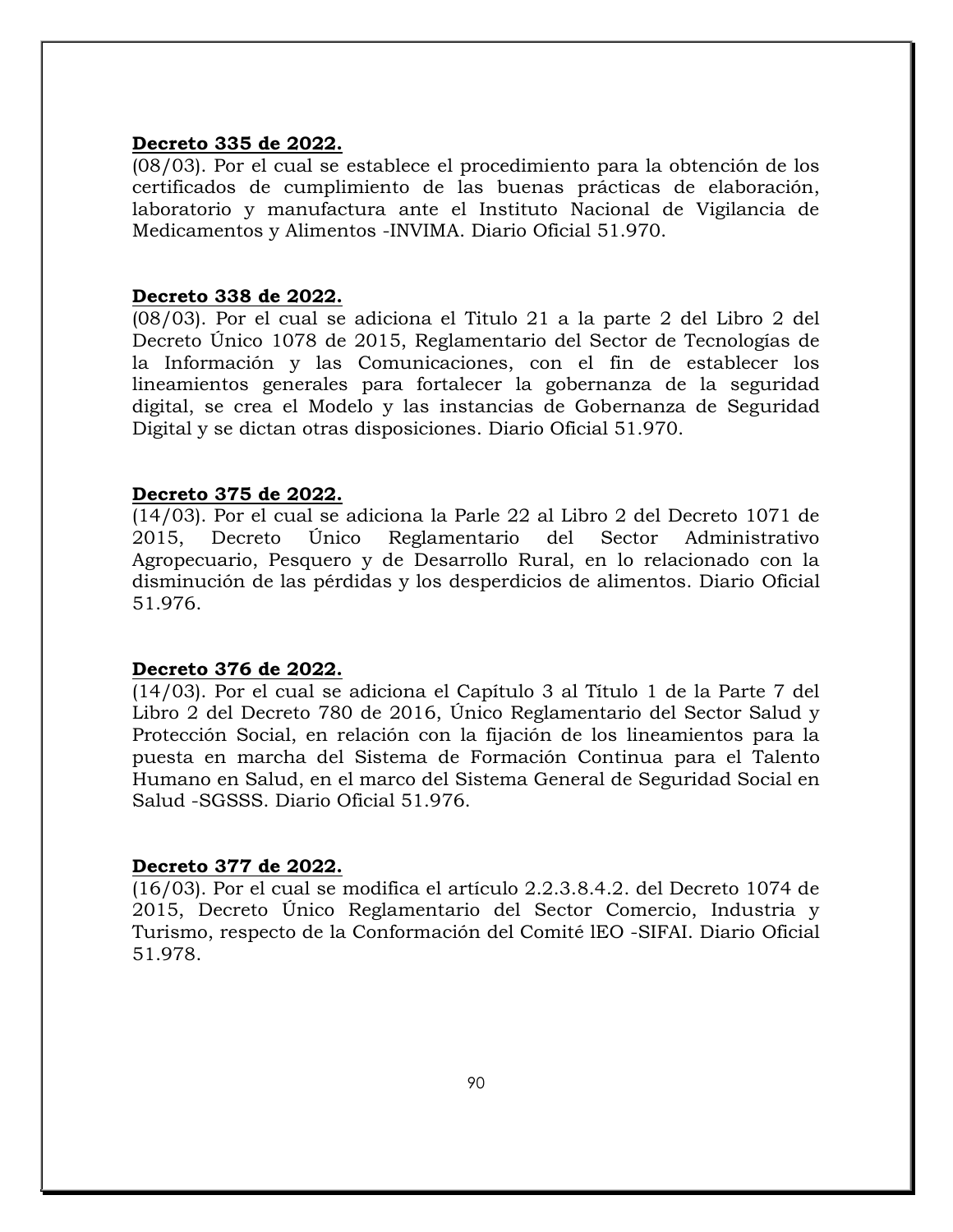#### **Decreto 379 de 2022.**

(16/03). Por el cual se prorroga el término de vigencia de las medidas adoptadas en el Decreto 1371 de 2020 y se dictan otras disposiciones. Diario Oficial 51.978.

#### **Decreto 380 de 2022.**

(16/03). Por medio del cual se adiciona el capítulo 10 al Título 8 de la Parte 2 del Libro 2 del Decreto 1070 de 2015, "Decreto Único Reglamentario del Sector Administrativo de Defensa", para reglamentar parcialmente el Código Nacional de Seguridad y Convivencia Ciudadana" - Caninos de Manejo Especial. Diario Oficial 51.978.

#### **Decreto 397 de 2022.**

(17/03). Por el cual se establece el Plan de Austeridad del Gasto 2022 para los órganos que hacen parte del Presupuesto General de la Nación. Diario Oficial 51.979.

#### **Decreto 405 de 2022.**

(24/03). Por el cual se adiciona la Parte 21 al Libro 2 del Decreto 1071 de 2015 Decreto Único Reglamentario del Sector Administrativo Agropecuario, Pesquero y de Desarrollo Rural, en lo relacionado con la plataforma tecnológica "Mi registro rural". Diario Oficial 51.986.

#### **Decreto 416 de 2022.**

(24/03). Por medio del cual se modifican los artículos 5, 6, 19 y 29 del Decreto 109 de 2021 con el propósito de actualizar el Plan Nacional de Vacunación. Diario Oficial 51.986.

#### **Decreto 440 de 2022.**

(28/03). Por el cual se corrigen unos yerros en el Decreto 1845 de 2021 "Por medio del cual se adiciona la Sección 13 al Capítulo 4 del Título 4 de la Parle 2 del Libro 2 del Decreto 1074 de 2015, Decreto Único Reglamentario del sector Comercio, Industria y Turismo para determinar unos Prestadores de Servicios Turísticos". Diario Oficial 51.990.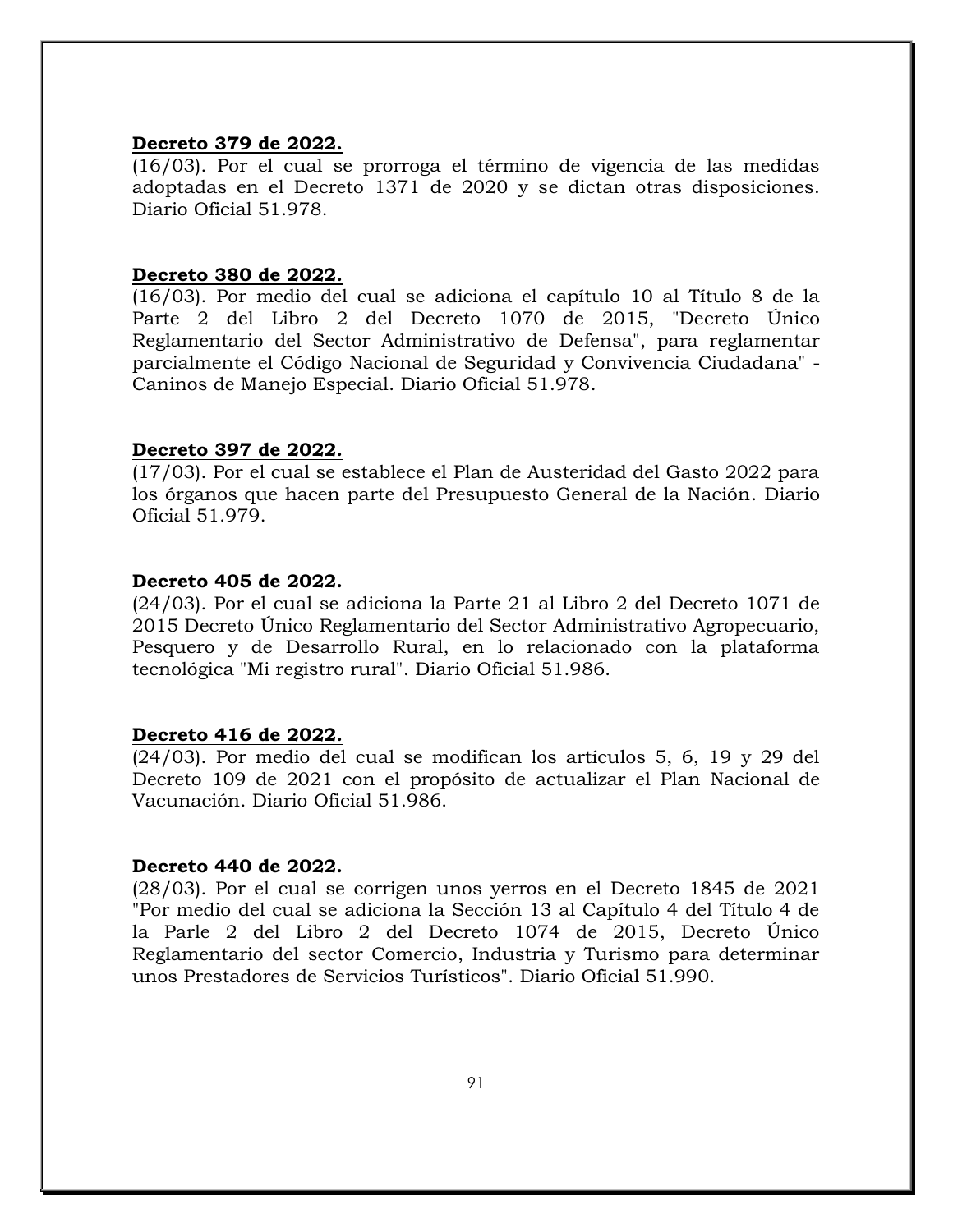#### **Decreto 441 de 2022.**

(28/03). Por medio del cual se sustituye el Capítulo 4 del Título 3 de la Parte 5 del Libro 2 del Decreto 780 de 2016 relativo a los acuerdos de voluntades entre las entidades responsables de pago, los prestadores de servicios de salud y los proveedores de tecnologías en salud. Diario Oficial 51.990.

## **Decreto 442 de 2022.**

(28/03). Por el cual se modifica el Decreto 1082 de 2015, Único Reglamentario del Sector Administrativo de Planeación Nacional, con el fin de reglamentar el artículo 36 de la Ley 2069 de 2020 en lo relativo a la promoción de las compras públicas de tecnología e innovación. Diario Oficial 51.990.

#### **Decreto 454 de 2022.**

(29/03). Por el cual se reajusta la bonificación de actividad judicial para jueces y fiscales. Diario Oficial 51.991.

## **Decreto 456 de 2022.**

(29/03). Por el cual se modifica el Decreto 982 de 2021. Diario Oficial 51.991.

# **Decreto 457 de 2022.**

(29/03). Por el cual se dictan normas sobre el régimen salarial y prestacional para los servidores públicos de la Fiscalía General de la Nación y se dictan otras disposiciones. Diario Oficial 51.991.

# **Decreto 458 de 2022.**

(29/03). Por el cual se fija la escala salarial para los empleos de la Dirección Ejecutiva de Administración Judicial y las Direcciones Seccionales de la Rama Judicial y se dictan otras disposiciones. Diario Oficial 51.991.